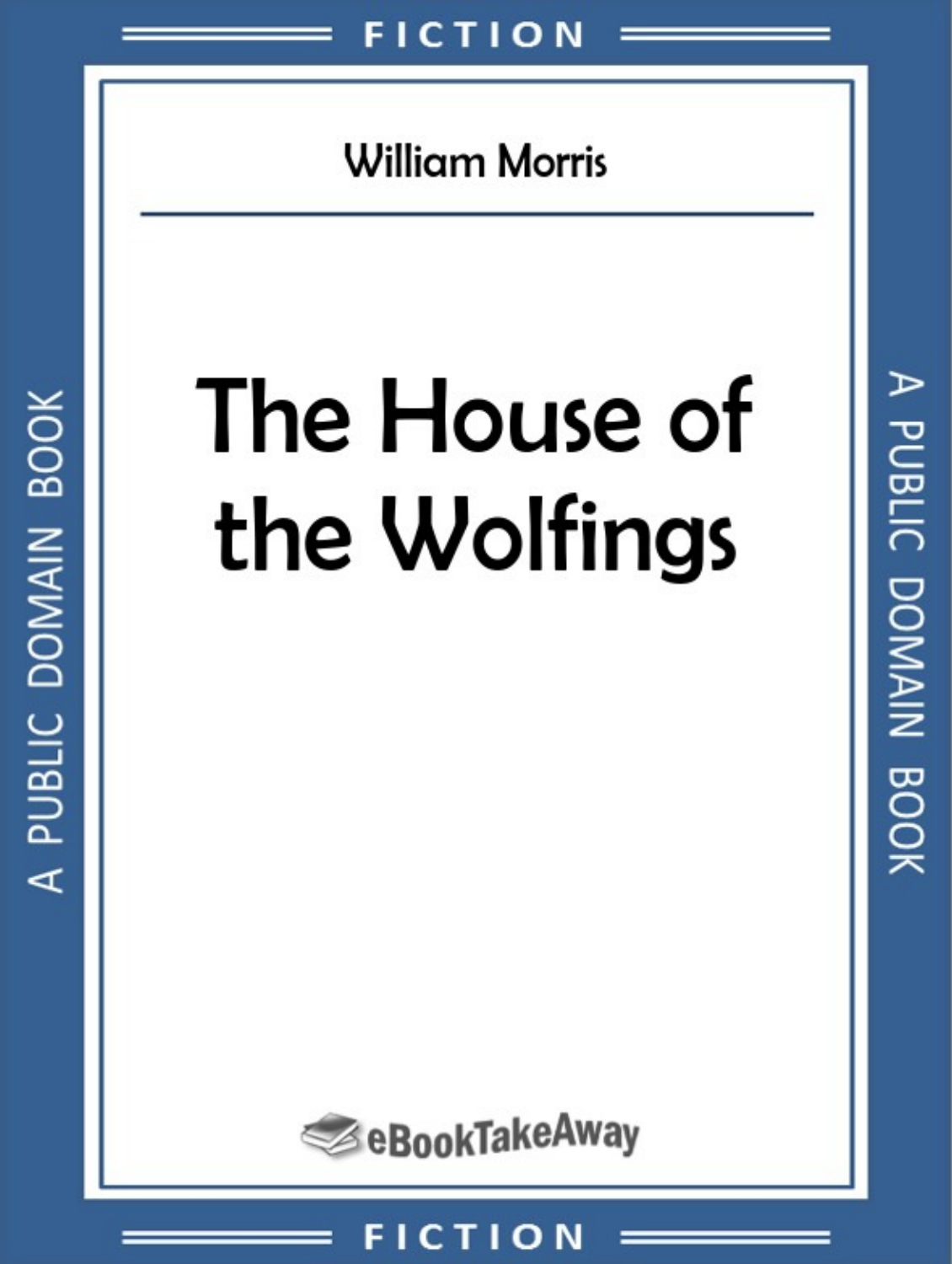# **THE HOUSE OF THE WOLFINGS A TALE OF THE HOUSE OF THE WOLFINGS AND ALL THE KINDREDS OF THE MARK WRITTEN IN PROSE AND IN VERSE by William Morris**

Whiles in the early Winter eve We pass amid the gathering night Some homestead that we had to leave Years past; and see its candles bright Shine in the roombeside the door Where we were merry years agone But now must never enter more, As still the dark road drives us on. E'en so the world of men may turn At even of some hurried day And see the ancient glimmer burn Across the waste that hath no way; Then with that faint light in its eyes A while I bid it linger near And nurse in wavering memories The bitter-sweet of days that were.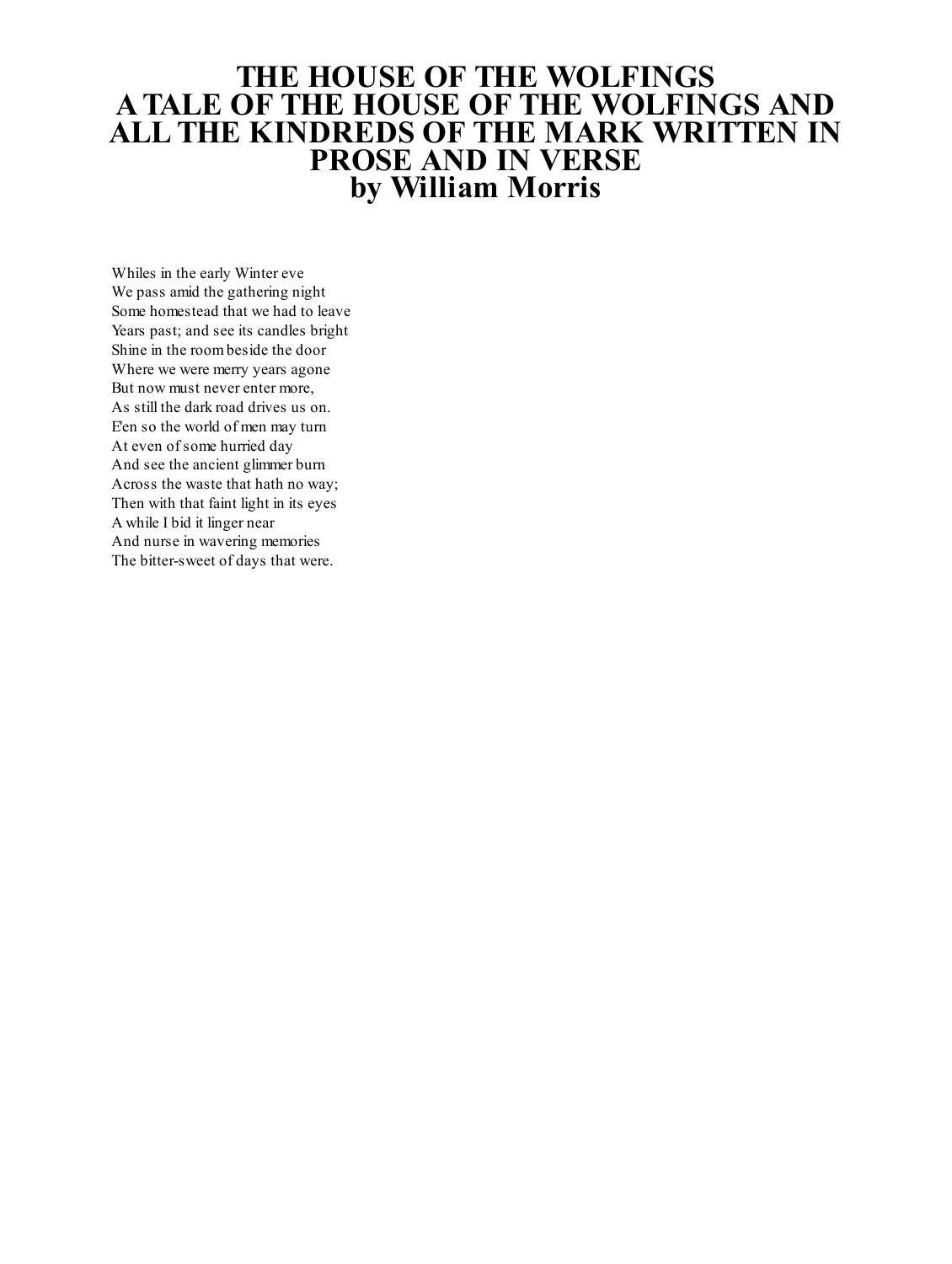### **CHAPTER I--THE DWELLINGS OF MID-MARK**

The tale tells that in times long past there was a dwelling of men beside a great wood. Before it lay a plain, not very great, but which was, as it were, an isle in the sea of woodland, since even when you stood on the flat ground, you could see trees everywhere in the offing, though as for hills, you could scarce say that there were any; only swellingsup of the earth here and there, like the upheavings of the water that one sees at whiles going on amidst the eddies of a swift but deep stream.

On either side, to right and left the tree-girdle reached out toward the blue distance, thick close and unsundered, save where it and the plain which it begirdled was cleft amidmost by a river about as wide as the Thames at Sheene when the flood-tide is at its highest, but so swift and full of eddies, that it gave token of mountains not so far distant, though they were hidden. On each side moreover of the streamof this river was a wide space of stones, great and little, and in most places above this stony waste were banks of a few feet high, showing where the yearly winter flood was most commonly stayed.

You must know that this great clearing in the woodland was not a matter of haphazard; though the river had driven a road whereby men might fare on each side of its hurrying stream. It was men who had made that Isle in the woodland.

For many generations the folk that now dwelt there had learned the craft of iron-founding, so that they had no lack of wares of iron and steel, whether they were tools of handicraft or weapons for hunting and for war. It was the men of the Folk, who coming adown by the river-side had made that clearing. The tale tells not whence they came, but belike from the dales of the distant mountains, and fromdales and mountains and plains further aloof and yet further.

Anyhow they came adown the river; on its waters on rafts, by its shores in wains or bestriding their horses or their kine, or afoot, till they had a mind to abide; and there as it fell they stayed their travel, and spread fromeach side of the river, and fought with the wood and its wild things, that they might make to themselves a dwelling-place on the face of the earth.

So they cut down the trees, and burned their stumps that the grass might grow sweet for their kine and sheep and horses; and they diked the river where need was all through the plain, and far up into the wild-wood to bridle the winter floods: and they made themboats to ferry themover, and to float down streamand track up-stream: they fished the river's eddies also with net and with line; and drew drift fromout of it of far-travelled wood and other matters; and the gravel of its shallows they washed for gold; and it became their friend, and they loved it, and gave it a name, and called it the Dusky, and the Glassy, and the Mirkwood-water; for the names of it changed with the generations of man.

There then in the clearing of the wood that for many years grew greater yearly they drave their beasts to pasture in the new-made meadows, where year by year the grass grew sweeter as the sun shone on it and the standing waters went fromit; and now in the year whereof the tale telleth it was a fair and smiling plain, and no folk might have a better meadow.

But long before that had they learned the craft of tillage and taken heed to the acres and begun to grow wheat and rye thereon round about their roofs; the spade came into their hands, and they bethought themof the plough-share, and the tillage spread and grew, and there was no lack of bread.

In such wise that Folk had made an island amidst of the Mirkwood, and established a home there, and upheld it with manifold toil too long to tell of. And fromthe beginning this clearing in the wood they called the Mid-mark: for you shall know that men might journey up and down the Mirkwood-water, and half a day's ride up or down they would come on another clearing or island in the woods, and these were the Upper-mark and the Nether-mark: and all these three were inhabited by men of one folk and one kindred, which was called the Mark-men, though of many branches was that stemof folk, who bore divers signs in battle and at the council whereby they might be known.

Now in the Mid-mark itself were many Houses of men; for by that word had they called for generations those who dwelt together under one token of kinship. The river ran fromSouth to North, and both on the East side and on the West were there Houses of the Folk, and their habitations were shouldered up nigh unto the wood, so that ever betwixt themand the river was there a space of tillage and pasture.

Tells the tale of one such House, whose habitations were on the west side of the water, on a gentle slope of land, so that no flood higher than common might reach them. It was straight down to the river mostly that the land fell off, and on its downward-reaching slopes was the tillage, "the Acres," as the men of that time always called tilled land; and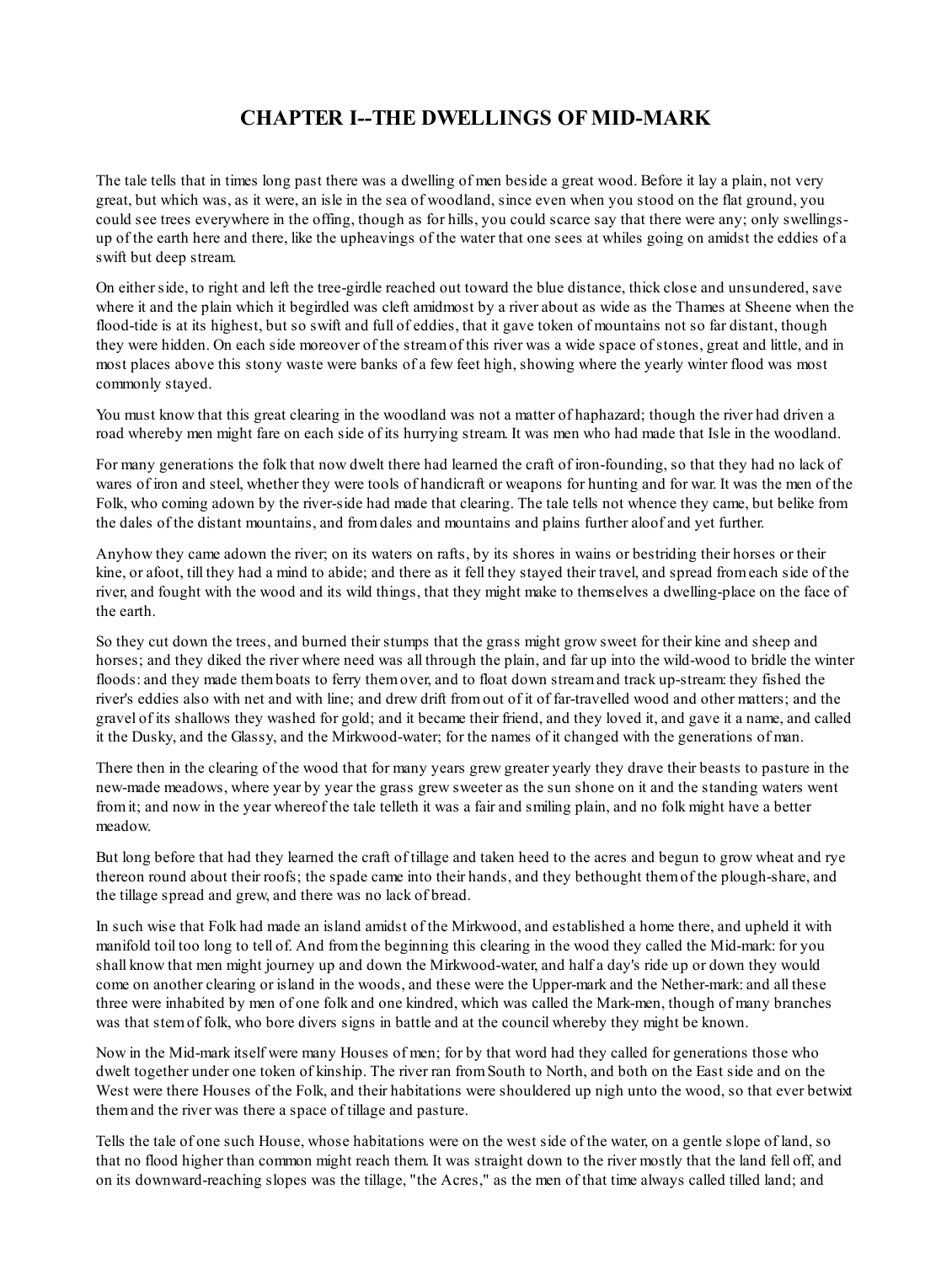beyond that was the meadow going fair and smooth, though with here and there a rising in it, down to the lips of the stony waste of the winter river.

Now the name of this House was the Wolfings, and they bore a Wolf on their banners, and their warriors were marked on the breast with the image of the Wolf, that they might be known for what they were if they fell in battle, and were stripped.

The house, that is to say the Roof, of the Wolfings of the Mid-mark stood on the topmost of the slope aforesaid with its back to the wild-wood and its face to the acres and the water. But you must know that in those days the men of one branch of kindred dwelt under one roof together, and had therein their place and dignity; nor were there many degrees amongst themas hath befallen afterwards, but all they of one blood were brethren and of equal dignity. Howbeit they had servants or thralls, men taken in battle, men of alien blood, though true it is that fromtime to time were some of such men taken into the House, and hailed as brethren of the blood.

Also (to make an end at once of these matters of kinship and affinity) the men of one House might not wed the women of their own House: to the Wolfing men all Wolfing women were as sisters: they must needs wed with the Hartings or the Elkings or the Bearings, or other such Houses of the Mark as were not so close akin to the blood of the Wolf; and this was a law that none dreamed of breaking. Thus then dwelt this Folk and such was their Custom.

As to the Roof of the Wolfings, it was a great hall and goodly, after the fashion of their folk and their day; not built of stone and lime, but framed of the goodliest trees of the wild-wood squared with the adze, and betwixt the framing filled with clay wattled with reeds. Long was that house, and at one end anigh the gable was the Man's-door, not so high that a man might stand on the threshold and his helmcrest clear the lintel; for such was the custom, that a tall man must bow himself as he came into the hall; which custommaybe was a memory of the days of onslaught when the foemen were mostly wont to beset the hall; whereas in the days whereof the tale tells they drew out into the fields and fought unfenced; unless at whiles when the odds were over great, and then they drew their wains about themand were fenced by the wain-burg. At least it was fromno niggardry that the door was made thus low, as might be seen by the fair and manifold carving of knots and dragons that was wrought above the lintel of the door for some three foot's space. But a like door was there anigh the other gable-end, whereby the women entered, and it was called the Woman's-door.

Near to the house on allsides except toward the wood were there many bowers and cots round about the penfolds and the byres: and these were booths for the stowage of wares, and for crafts and smithying that were unhandy to do in the house; and withal they were the dwelling-places of the thralls. And the lads and young men often abode there many days and were cherished there of the thralls that loved them, since at whiles they shunned the Great Roof that they might be the freer to come and go at their pleasure, and deal as they would. Thus was there a clustering on the slopes and bents betwixt the acres of the Wolfings and the wild-wood wherein dwelt the wolves.

As to the house within, two rows of pillars went down it endlong, fashioned of the mightiest trees that might be found, and each one fairly wrought with base and chapiter, and wreaths and knots, and fighting men and dragons; so that it was like a church of later days that has a nave and aisles: windows there were above the aisles, and a passage underneath the said windows in their roofs. In the aisles were the sleeping-places of the Folk, and down the nave under the crown of the roof were three hearths for the fires, and above each hearth a luffer or smoke-bearer to draw the smoke up when the fires were lighted. Forsooth on a bright winter afternoon it was strange to see the three columns of smoke going wavering up to the dimness of the mighty roof, and one maybe smitten athwart by the sunbeams. As for the timber of the roof itself and its framing, so exceeding great and high it was, that the tale tells how that none might see the fashion of it fromthe hall-floor unless he were to raise aloft a blazing faggot on a long pole:since no lack of timber was there among the men of the Mark.

At the end of the hall anigh the Man's-door was the dais, and a table thereon set thwartwise of the hall; and in front of the dais was the noblest and greatest of the hearths; (but of the others one was in the very midmost, and another in the Woman's-Chamber) and round about the dais, along the gable-wall, and hung frompillar to pillar were woven cloths pictured with images of ancient tales and the deeds of the Wolfings, and the deeds of the Gods fromwhence they came. And this was the fairest place of all the house and the best-beloved of the Folk, and especially of the older and the mightier men: and there were tales told, and songs sung, especially if they were new: and thereto also were messengers brought if any tidings were abroad: there also would the elders talk together about matters concerning the House or the Mid-mark or the whole Folk of the Markmen.

Yet you must not think that their solemn councils were held there, the folk-motes whereat it must be determined what to do and what to forbear doing; for according as such councils, (which they called Things) were of the House or of the Mid-mark or of the whole Folk, were they held each at the due Thing-steads in the Wood aloof fromeither acre or meadow, (as was the customof our forefathers for long after) and at such Things would all the men of the House or the Mid-mark or the Folk be present man by man. And in each of these steads was there a Doomring wherein Doomwas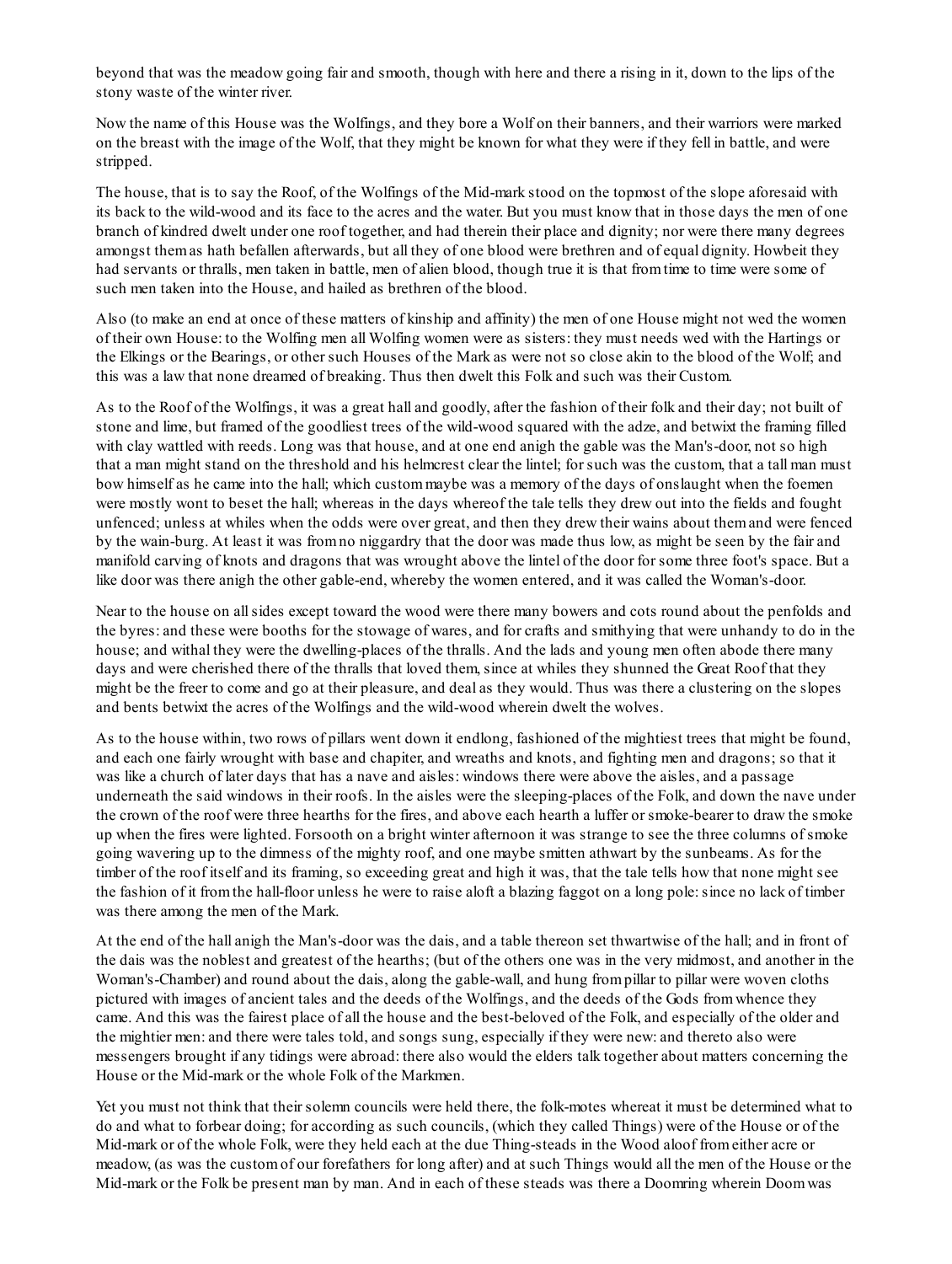given by the neighbours chosen, (whomnow we call the Jury) in matters between man and man; and no such doomof neighbours was given, and no such voice of the Folk proclaimed in any house or under any roof, nor even as aforesaid on the tilled acres or the depastured meadows. This was the customof our forefathers, in memory, belike, of the days when as yet there was neither house nor tillage, nor flocks and herds, but the Earth's face only and what freely grew thereon.

But over the dais there hung by chains and pulleys fastened to a tie-beamof the roof high aloft a wondrous lamp fashioned of glass; yet of no such glass as the folk made then and there, but of a fair and clear green like an emerald, and all done with figures and knots in gold, and strange beasts, and a warrior slaying a dragon, and the sun rising on the earth: nor did any tale tell whence this lamp came, but it was held as an ancient and holy thing by all the Markmen, and the kindred of the Wolf had it in charge to keep a light burning in it night and day for ever; and they appointed a maiden of their own kindred to that office; which damsel must needs be unwedded, since no wedded woman dwelling under that roof could be a Wolfing woman, but would needs be of the houses wherein the Wolfings wedded.

This lamp which burned ever was called the Hall-Sun, and the woman who had charge of it, and who was the fairest that might be found was called after it the Hall-Sun also.

At the other end of the hall was the Woman's-Chamber, and therein were the looms and other gear for the carding and spinning of wool and the weaving of cloth.

Such was the Roof under which dwelt the kindred of the Wolfings; and the other kindreds of the Mid-mark had roofs like to it; and of these the chiefest were the Elkings, the Vallings, the Alftings, the Beamings, the Galtings, and the Bearings; who bore on their banners the Elk, the Falcon, the Swan, the Tree, the Boar, and the Bear. But other lesser and newer kindreds there were than these: as for the Hartings above named, they were a kindred of the Upper-mark.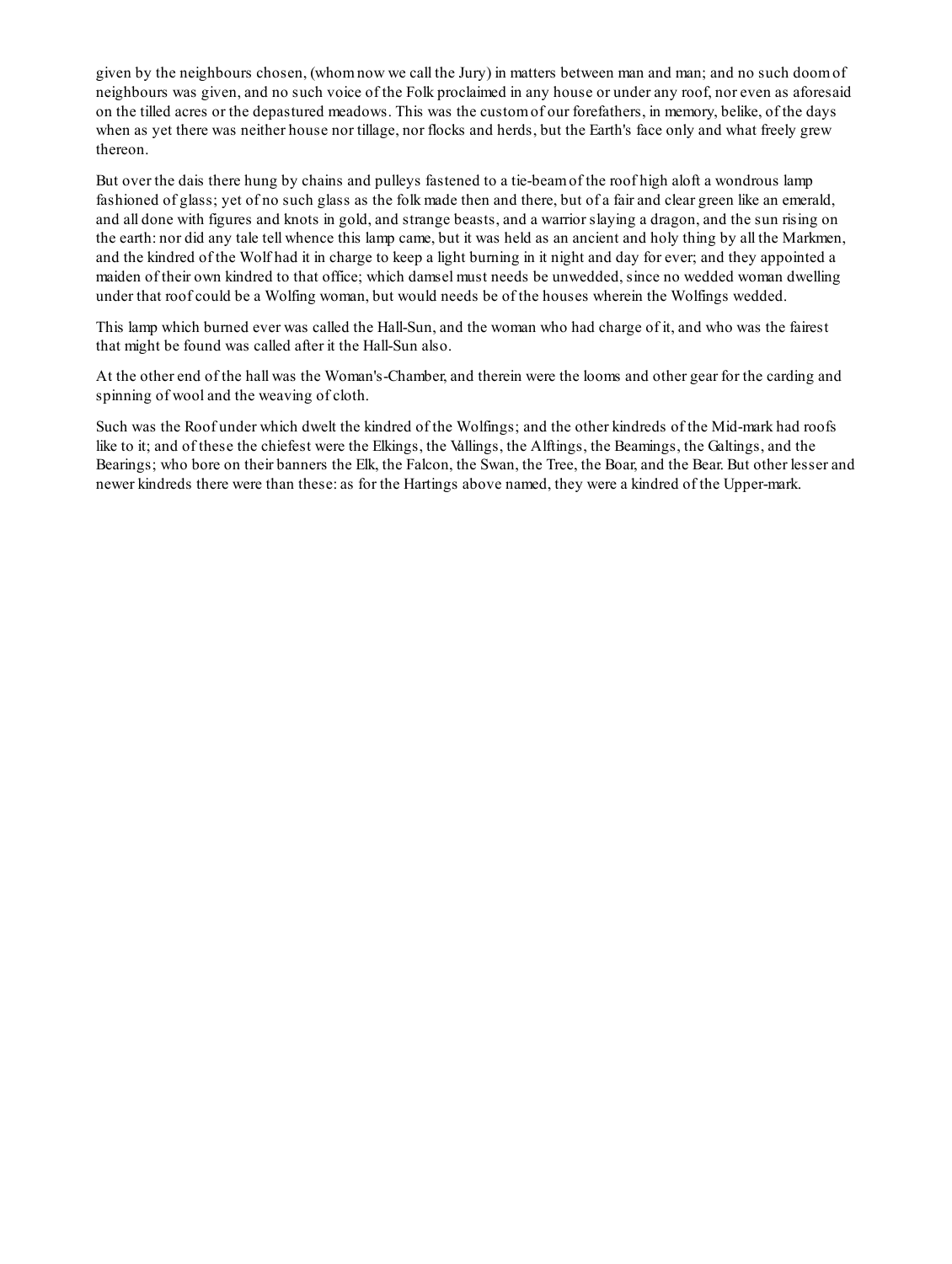# **CHAPTER II--THE FLITTING OF THE WAR-ARROW**

Tells the tale that it was an evening of summer, when the wheat was in the ear, but yet green; and the neat-herds were done driving the milch-kine to the byre, and the horseherds and the shepherds had made the night-shift, and the outgoers were riding two by two and one by one through the lanes between the wheat and the rye towards the meadow. Round the cots of the thralls were gathered knots of men and women both thralls and freemen, some talking together, some hearkening a song or a tale, some singing and some dancing together; and the children gambolling about from group to group with their shrill and tuneless voices, like young throstles who have not yet learned the song of their race. With these were mingled dogs, dun of colour, long of limb, sharp-nosed, gaunt and great; they took little heed of the children as they pulled themabout in their play, but lay down, or loitered about, as though they had forgotten the chase and the wild-wood.

Merry was the folk with that fair tide, and the promise of the harvest, and the joy of life, and there was no weapon among themso close to the houses, save here and there the boar-spear of some herdman or herd-woman late come fromthe meadow.

Tall and for the most part comely were both men and women; the most of themlight-haired and grey-eyed, with cheekbones somewhat high; white of skin but for the sun's burning, and the wind's parching, and whereas they were tanned of a very ruddy and cheerful hue. But the thralls were some of themof a shorter and darker breed, black-haired also and dark-eyed, lighter of limb; sometimes better knit, but sometimes crookeder of leg and knottier of arm. But some also were of build and hue not much unlike to the freemen; and these doubtless came of some other Folk of the Goths which had given way in battle before the Men of the Mark, either they or their fathers.

Moreover some of the freemen were unlike their fellows and kindred, being slenderer and closer-knit, and black-haired, but grey-eyed withal; and amongst these were one or two who exceeded in beauty all others of the House.

Now the sun was set and the glooming was at point to begin and the shadowless twilight lay upon the earth. The nightingales on the borders of the wood sang ceaselessly fromthe scattered hazel-trees above the greensward where the grass was cropped down close by the nibbling of the rabbits; but in spite of their song and the divers voices of the men-folk about the houses, it was an evening on which sounds fromaloof can be well heard, since noises carry far at such tides.

Suddenly they who were on the edges of those throngs and were the less noisy, held themselves as if to listen; and a group that had gathered about a minstrel to hear his story fell hearkening also round about the silenced and hearkening tale-teller: some of the dancers and singers noted them and in their turn stayed the dance and kept silence to hearken; and so fromgroup to group spread the change, till all were straining their ears to hearken the tidings. Already the men of the night-shift had heard it, and the shepherds of themhad turned about, and were trotting smartly back through the lanes of the tall wheat: but the horse-herds were now scarce seen on the darkening meadow, as they galloped on fast toward their herds to drive home the stallions. For what they had heard was the tidings of war.

There was a sound in the air as of a humble-bee close to the ear of one lying on a grassy bank; or whiles as of a cow afar in the meadow lowing in the afternoon when milking-time draws nigh: but it was ever shriller than the one, and fuller than the other; for it changed at whiles, though after the first sound of it, it did not rise or fall, because the eve was windless. You might hear at once that for all it was afar, it was a great and mighty sound; nor did any that hearkened doubt what it was, but all knew it for the blast of the great war-horn of the Elkings, whose Roof lay up Mirkwood-water next to the Roof of the Wolfings.

So those little throngs broke up at once; and all the freemen, and of the thralls a good many, flocked, both men and women, to the Man's-door of the hall, and streamed in quietly and with little talk, as men knowing that they should hear all in due season.

Within under the Hall-Sun, amidst the woven stories of time past, sat the elders and chief warriors on the dais, and amidst of all a big strong man of forty winters, his dark beard a little grizzled, his eyes big and grey. Before himon the board lay the great War-horn of the Wolfings carved out of the tusk of a sea-whale of the North and with many devices on it and the Wolf amidst themall; its golden mouth-piece and rimwrought finely with flowers. There it abode the blowing, until the spoken word of some messenger should set forth the tidings borne on the air by the horn of the Elkings.

But the name of the dark-haired chief was Thiodolf (to wit Folk-wolf) and he was deemed the wisest man of the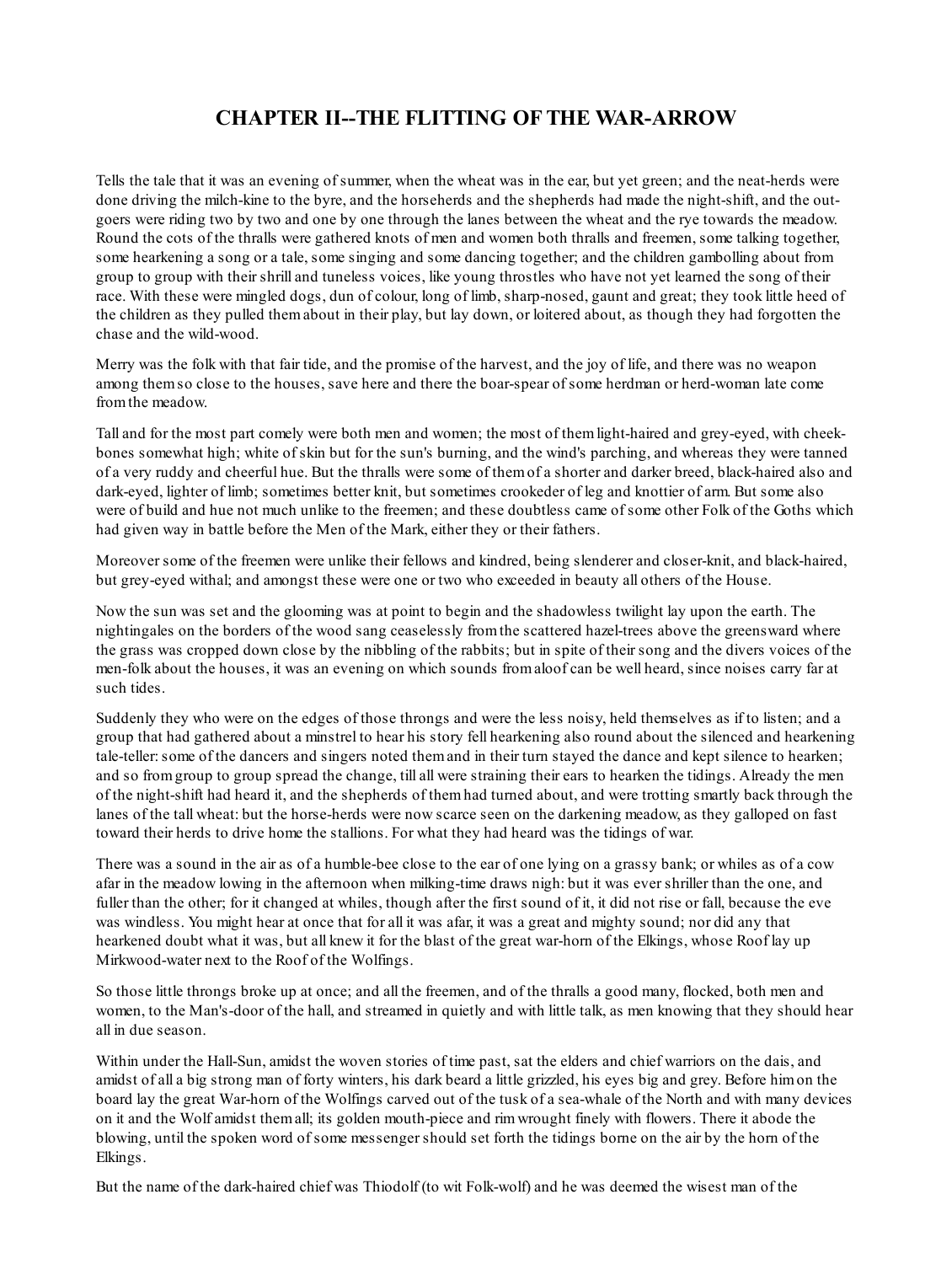Wolfings, and the best man of his hands, and of heart most dauntless. Beside himsat the fair woman called the Hall-Sun; for she was his foster-daughter before men's eyes; and she was black-haired and grey-eyed like to her fosterer, and never was woman fashioned fairer: she was young of years, scarce twenty winters old.

There sat the chiefs and elders on the dais, and round about stood the kindred intermingled with the thralls, and no man spake, for they were awaiting sure and certain tidings: and when all were come in who had a mind to, there was so great a silence in the hall, that the song of the nightingales on the wood-edge sounded clear and loud therein, and even the chink of the bats about the upper windows could be heard. Then amidst the hush of men-folk, and the sounds of the life of the earth came another sound that made all turn their eyes toward the door; and this was the pad-pad of one running on the trodden and summer-dried ground anigh the hall: it stopped for a moment at the Man's-door, and the door opened, and the throng parted, making way for the man that entered and came hastily up to the midst of the table that stood on the dais athwart the hall, and stood there panting, holding forth in his outstretched hand something which not all could see in the dimness of the hall-twilight, but which all knew nevertheless. The man was young, lithe and slender, and had no raiment but linen breeches round his middle, and skin shoes on his feet. As he stood there gathering his breath for speech, Thiodolf stood up, and poured mead into a drinking horn and held it out towards the new-comer, and spake, but in rhyme and measure:

"Welcome, thou evening-farer, and holy be thine head, Since thou hast sought unto us in the heart of the Wolfings' stead; Drink now of the horn of the mighty, and call a health if thou wilt O'er the eddies of the mead-horn to the washing out of guilt. For thou com'st to the peace of the Wolfings, and our very guest thou art, And meseems as I behold thee, that I look on a child of the Hart."

But the man put the horn fromhimwith a hasty hand, and none said another word to himuntil he had gotten his breath again; and then he said:

"All hail ye Wood-Wolfs' children! nought may I drink the wine, For the mouth and the maw that I carry this eve are nought of mine; And my feet are the feet of the people, since the word went forth that tide, 'O Elf here of the Hartings, no longer shalt thou bide In any house of the Markmen than to speak the word and wend, Till all men know the tidings and thine errand hath an end.' Behold, O Wolves, the token and say if it be true! I bear the shaft of battle that is four-wise cloven through, And its each end dipped in the blood-stream, both the iron and the horn, And its midmost scathed with the fire; and the word that I have borne Along with this war-token is, 'Wolfings of the Mark Whenso ye see the war-shaft, by the daylight or the dark, Busk ye to battle faring, and leave all work undone Save the gathering for the handplay at the rising of the sun. Three days hence is the hosting, and thither bear along Your wains and your kine for the slaughter lest the journey should be long. For great is the Folk, saith the tidings, that against the Markmen come; In a far off land is their dwelling, whenso they sit at home, And Welsh  $\{1\}$  is their tongue, and we wot not of the word that is in their mouth, As they march a many together fromthe cities of the South.'"

Therewith he held up yet for a minute the token of the war-arrow ragged and burnt and bloody; and turning about with it in his hand went his ways through the open door, none hindering; and when he was gone, it was as if the token were still in the air there against the heads of the living men, and the heads of the woven warriors, so intently had all gazed at it; and none doubted the tidings or the token. Then said Thiodolf:

"Forth will we Wolfing children, and cast a sound abroad:

The mouth of the sea-beast's weapon shall speak the battle-word;

And ye warriors hearken and hasten, and dight the weed of war,

And then to acre and meadow wend ye adown no more,

For this work shall be for the women to drive our neat fromthe mead,

And to yoke the wains, and to load themas the men of war have need."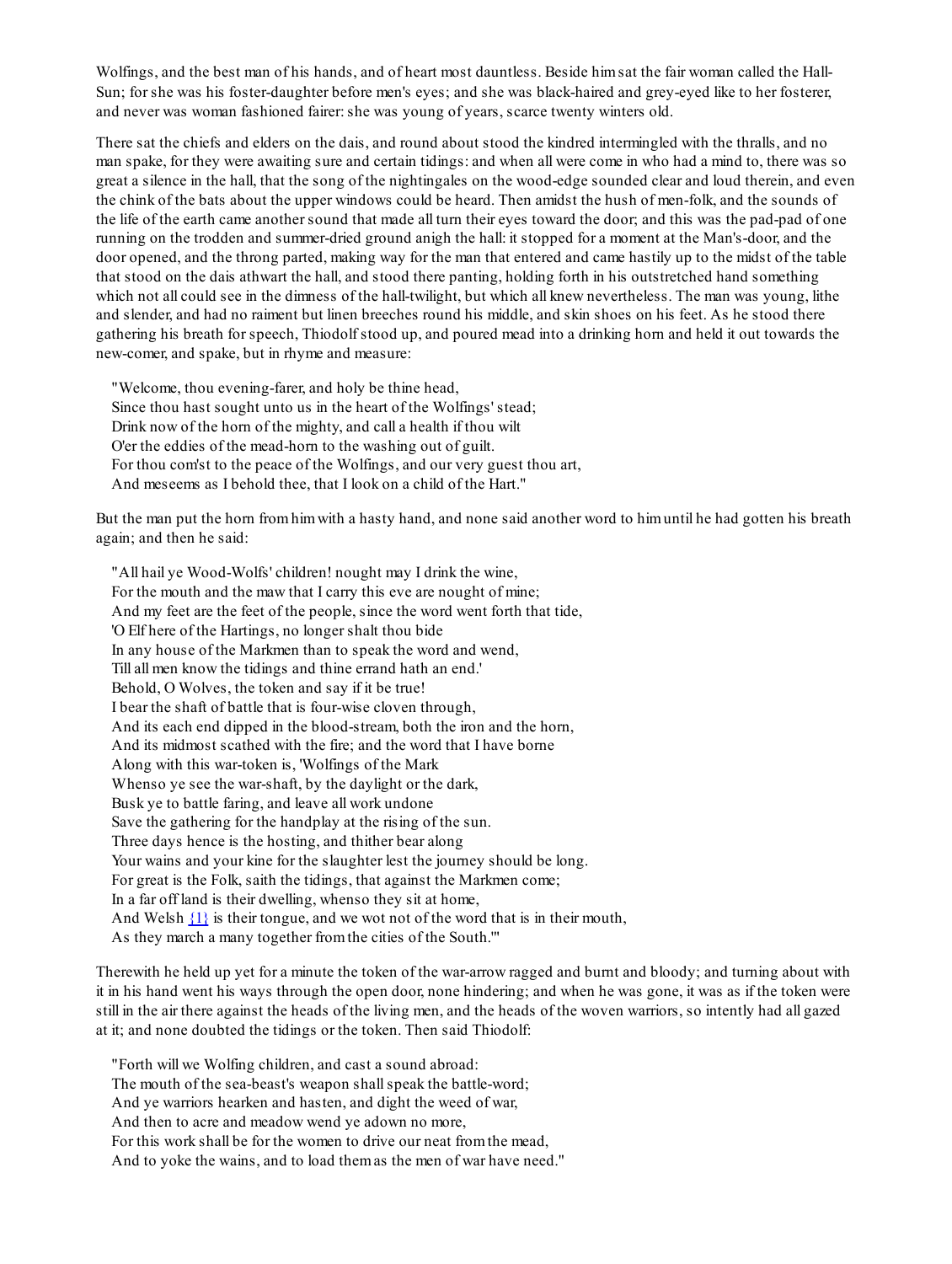Out then they streamed fromthe hall, and no man was left therein save the fair Hall-Sun sitting under the lamp whose name she bore. But to the highest of the slope they went, where was a mound made higher by man's handiwork; thereon stood Thiodolf and handled the horn, turning his face toward the downward course of Mirkwood-water; and he set the horn to his lips, and blew a long blast, and then again, and yet again the third time; and all the sounds of the gathering night were hushed under the sound of the roaring of the war-horn of the Wolfings; and the Kin of the Beamings heard it as they sat in their hall, and they gat themready to hearken to the bearer of the tidings who should follow on the sound of the war-blast.

But when the last sound of the horn had died away, then said Thiodolf:

"Now Wolfing children hearken, what the splintered War-shaft saith, The fire scathed blood-stained aspen! we shall ride for life or death, We warriors, a long journey with the herd and with the wain; But unto this our homestead shall we wend us back again, All the gleanings of the battle; and here for themthat live Shallstand the Roof of the Wolfings, and for themshall the meadow thrive, And the acres give their increase in the harvest of the year; Now is no long departing since the Hall-Sun bideth here 'Neath the holy Roof of the Fathers, and the place of the Wolfing kin, And the feast of our glad returning shall yet be held therein. Hear the bidding of the War-shaft! All men, both thralls and free, 'Twixt twenty winters and sixty, beneath the shield shall be, And the hosting is at the Thing-stead, the Upper-mark anigh; And we wend away to-morrow ere the Sun is noon-tide high."

Therewith he stepped down fromthe mound, and went his way back to the hall; and manifold talk arose among the folk; and of the warriors some were already dight for the journey, but most not, and a many went their ways to see to their weapons and horses, and the rest back again into the hall.

By this time night had fallen, and between then and the dawning would be no darker hour, for the moon was just rising; a many of the horse-herds had done their business, and were now making their way back again through the lanes of the wheat, driving the stallions before them, who played together kicking, biting and squealing, paying but little heed to the standing corn on either side. Lights began to glitter now in the cots of the thralls, and brighter still in the stithies where already you might hear the hammers clinking on the anvils, as men fell to looking to their battle gear.

But the chief men and the women sat under their Roof on the eve of departure: and the tuns of mead were broached, and the horns filled and borne round by young maidens, and men ate and drank and were merry; and fromtime to time as some one of the warriors had done with giving heed to his weapons, he entered into the hall and fell into the company of those whomhe loved most and by whomhe was best beloved; and whiles they talked, and whiles they sang to the harp up and down that long house; and the moon risen high shone in at the windows, and there was much laughter and merriment, and talk of deeds of arms of the old days on the eve of that departure: till little by little weariness fell on them, and they went their ways to slumber, and the hall was fallen silent.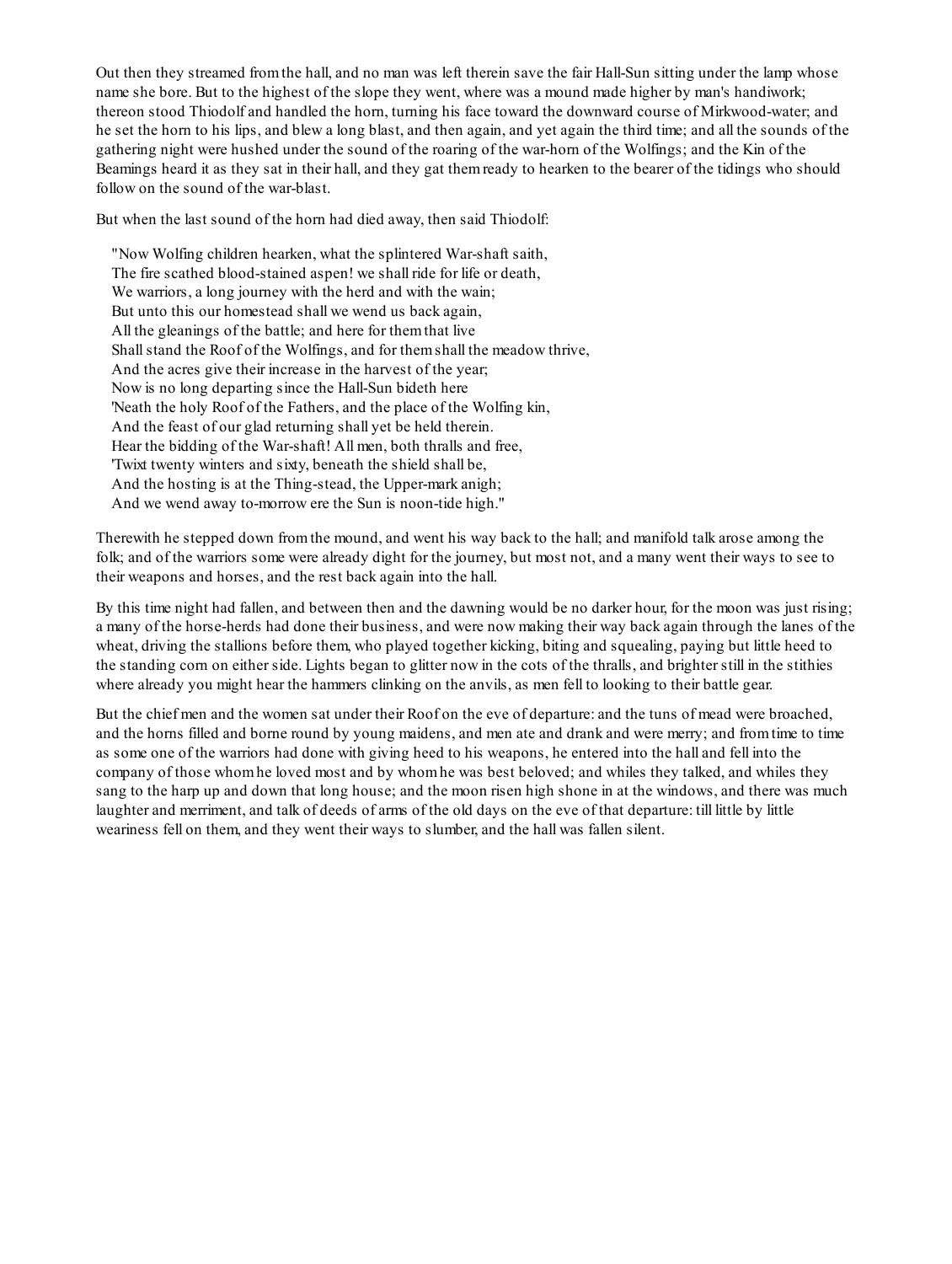# **CHAPTER III--THIODOLF TALKETH WITH THE WOOD-SUN**

But yet sat Thiodolf under the Hall-Sun for a while as one in deep thought; till at last as he stirred, his sword clattered on him; and then he lifted up his eyes and looked down the hall and saw no man stirring, so he stood up and settled his raiment on him, and went forth, and so took his ways through the hall-door, as one who hath an errand.

The moonlight lay in a great flood on the grass without, and the dew was falling in the coldest hour of the night, and the earth smelled sweetly: the whole habitation was asleep now, and there was no sound to be known as the sound of any creature, save that fromthe distant meadow came the lowing of a cow that had lost her calf, and that a white owl was flitting about near the eaves of the Roof with her wild cry that sounded like the mocking of merriment now silent.

Thiodolf turned toward the wood, and walked steadily through the scattered hazel-trees, and thereby into the thick of the beech-trees, whose boles grew smooth and silver-grey, high and close-set: and so on and on he went as one going by a well-known path, though there was no path, till all the moonlight was quenched under the close roof of the beechleaves, though yet for all the darkness, no man could go there and not feel that the roof was green above him. Still he went on in despite of the darkness, till at last there was a glimmer before him, that grew greater till he came unto a small wood-lawn whereon the turf grew again, though the grass was but thin, because little sunlight got to it, so close and thick were the tall trees round about it. In the heavens above it by now there was a light that was not all of the moon, though it might scarce be told whether that light were the memory of yesterday or the promise of to-morrow, since little of the heavens could be seen thence, save the crown of them, because of the tall tree-tops.

Nought looked Thiodolf either at the heavens above, or the trees, as he strode fromoff the husk-strewn floor of the beech wood on to the scanty grass of the lawn, but his eyes looked straight before himat that which was amidmost of the lawn: and little wonder was that; for there on a stone chair sat a woman exceeding fair, clad in glittering raiment, her hair lying as pale in the moonlight on the grey stone as the barley acres in the August night before the reaping-hook goes in amongst them. She sat there as though she were awaiting someone, and he made no stop nor stay, but went straight up to her, and took her in his arms, and kissed her mouth and her eyes, and she himagain; and then he sat himself down beside her. But her eyes looked kindly on himas she said:

"O Thiodolf, hardy art thou, that thou hast no fear to take me in thine arms and to kiss me, as though thou hadst met in the meadow with a maiden of the Elkings: and I, who ama daughter of the Gods of thy kindred, and a Chooser of the Slain! Yea, and that upon the eve of battle and the dawn of thy departure to the stricken field!"

"O Wood-Sun," he said "thou art the treasure of life that I found when I was young, and the love of life that I hold, now that my beard is grizzling. Since when did I fear thee, Wood-Sun? Did I fear thee when first I saw thee, and we stood amidst the hazelled field, we twain living amongst the slain? But my sword was red with the blood of the foe, and my raiment with mine own blood; and I was a-weary with the day's work, and sick with many strokes, and methought I was fainting into death. And there thou wert before me, full of life and ruddy and smiling both lips and eyes; thy raiment clean and clear, thine hands stained with blood: then didst thou take me by my bloody and weary hand, and didst kiss my lips grown ashen pale, and thou saidst 'Come with me.' And I strove to go, and might not; so many and sore were my hurts. Then amidst my sickness and my weariness was I merry; for I said to myself, This is the death of the warrior, and it is exceeding sweet. What meaneth it? Folk said of me; he is over young to meet the foeman; yet am I not over young to die?"

Therewith he laughed out amid the wild-wood, and his speech became song, and he said:

"We wrought in the ring of the hazels, and the wine of war we drank: Fromthe tide when the sun stood highest to the hour wherein she sank: And three kings came against me, the mightiest of the Huns, The evil-eyed in battle, the swift-foot wily ones; And they gnashed their teeth against me, and they gnawed on the shield-rims there, On that afternoon of summer, in the high-tide of the year. Keen-eyed I gazed about me, and I saw the clouds draw up Till the heavens were dark as the hollow of a wine-stained iron cup, And the wild-deer lay unfeeding on the grass of the forest glades, And all earth was scared with the thunder above our clashing blades.

"Then sank a King before me, and on fell the other twain,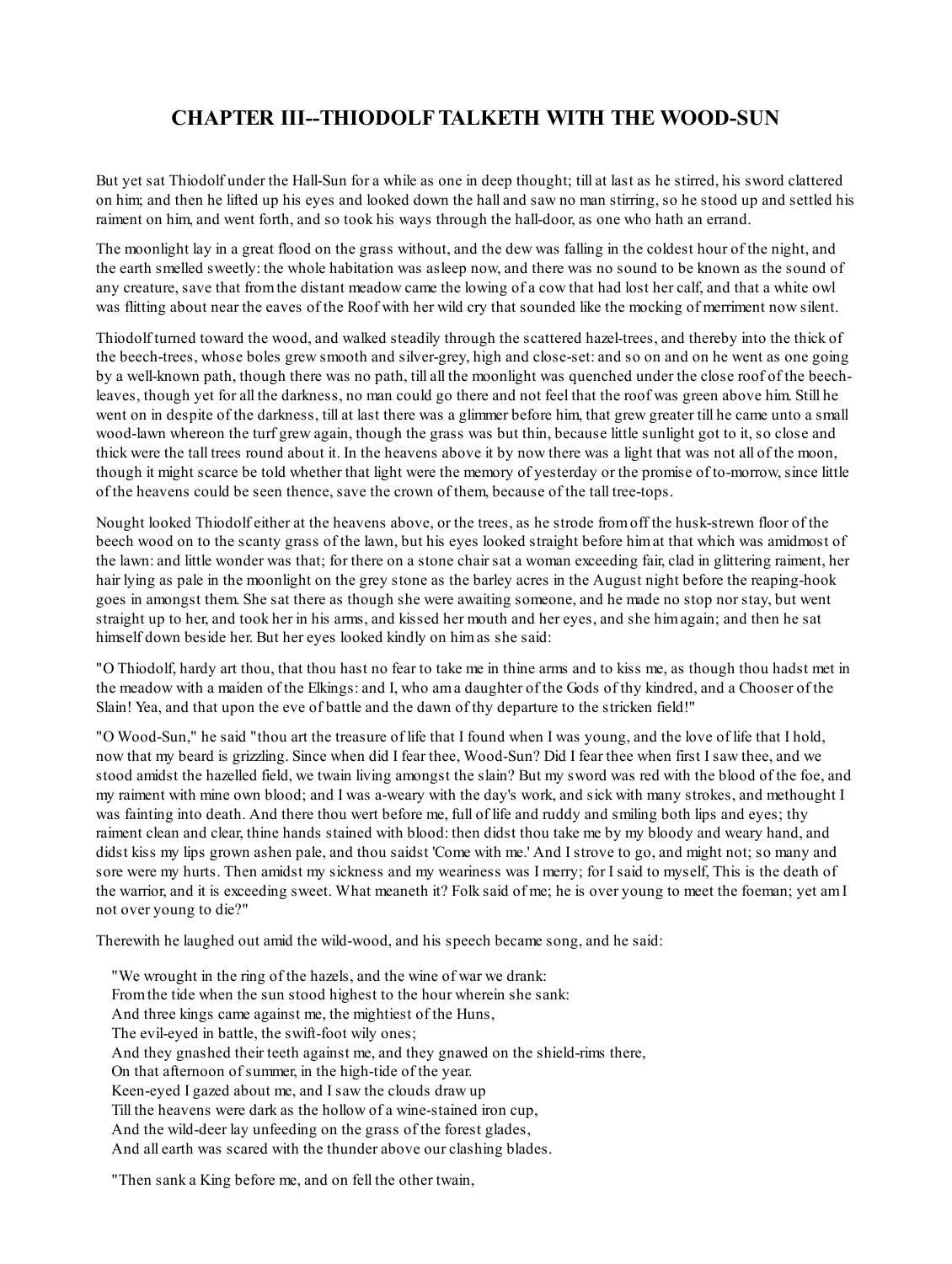And I tossed up the reddened sword-blade in the gathered rush of the rain And the blood and the water blended, and fragrant grew the earth.

"There long I turned and twisted within the battle-girth Before those bears of onset: while out fromthe grey world streamed The broad red lash of the lightening and in our byrnies gleamed. And long I leapt and laboured in that garland of the fight 'Mid the blue blades and the lightening; but ere the sky grew light The second of the Hun-kings on the rain-drenched daisies lay; And we twain with the battle blinded a little while made stay, And leaning on our sword-hilts each on the other gazed.

"Then the rain grew less, and one corner of the veil of clouds was raised, And as fromthe broidered covering gleams out the shoulder white Of the bed-mate of the warrior when on his wedding night He layeth his hand to the linen; so, down there in the west Gleamed out the naked heaven: but the wrath rose up in my breast, And the sword in my hand rose with it, and I leaped and hewed at the Hun; And fromhimtoo flared the war-flame, and the blades danced bright in the sun Come back to the earth for a little before the ending of day.

"There then with all that was in himdid the Hun play out the play, Till he fell, and left me tottering, and I turned my feet to wend To the place of the mound of the mighty, the gate of the way without end. And there thou wert. How was it, thou Chooser of the Slain, Did I die in thine arms, and thereafter did thy mouth-kiss wake me again?"

Ere the last sound of his voice was done she turned and kissed him; and then she said; "Never hadst thou a fear and thine heart is full of hardihood."

Then he said:

"'Tis the hardy heart, beloved, that keepeth me alive, As the king-leek in the garden by the rain and the sun doth thrive, So I thrive by the praise of the people; it is blent with my drink and my meat; As I slumber in the night-tide it laps me soft and sweet; And through the chamber window when I waken in the morn With the wind of the sun's arising fromthe meadow is it borne And biddeth me remember that yet I live on earth: Then I rise and my might is with me, and fills my heart with mirth, As I think of the praise of the people; and all this joy I win By the deeds that my heart commandeth and the hope that lieth therein."

"Yea," she said, "but day runneth ever on the heels of day, and there are many and many days; and betwixt themdo they carry eld."

"Yet art thou no older than in days bygone," said he. "Is it so, O Daughter of the Gods, that thou wert never born, but wert frombefore the framing of the mountains, fromthe beginning of all things?"

### But she said:

"Nay, nay; I began, I was born; although it may be indeed That not on the hills of the earth I sprang fromthe godhead's seed. And e'en as my birth and my waxing shall be my waning and end. But thou on many an errand, to many a field dost wend Where the bow at adventure bended, or the fleeing dastard's spear Oft lulleth the mirth of the mighty. Now me thou dost not fear, Yet fear with me, beloved, for the mighty Maid I fear; And Doomis her name, and full often she maketh me afraid And even now meseemeth on my life her hand is laid."

But he laughed and said: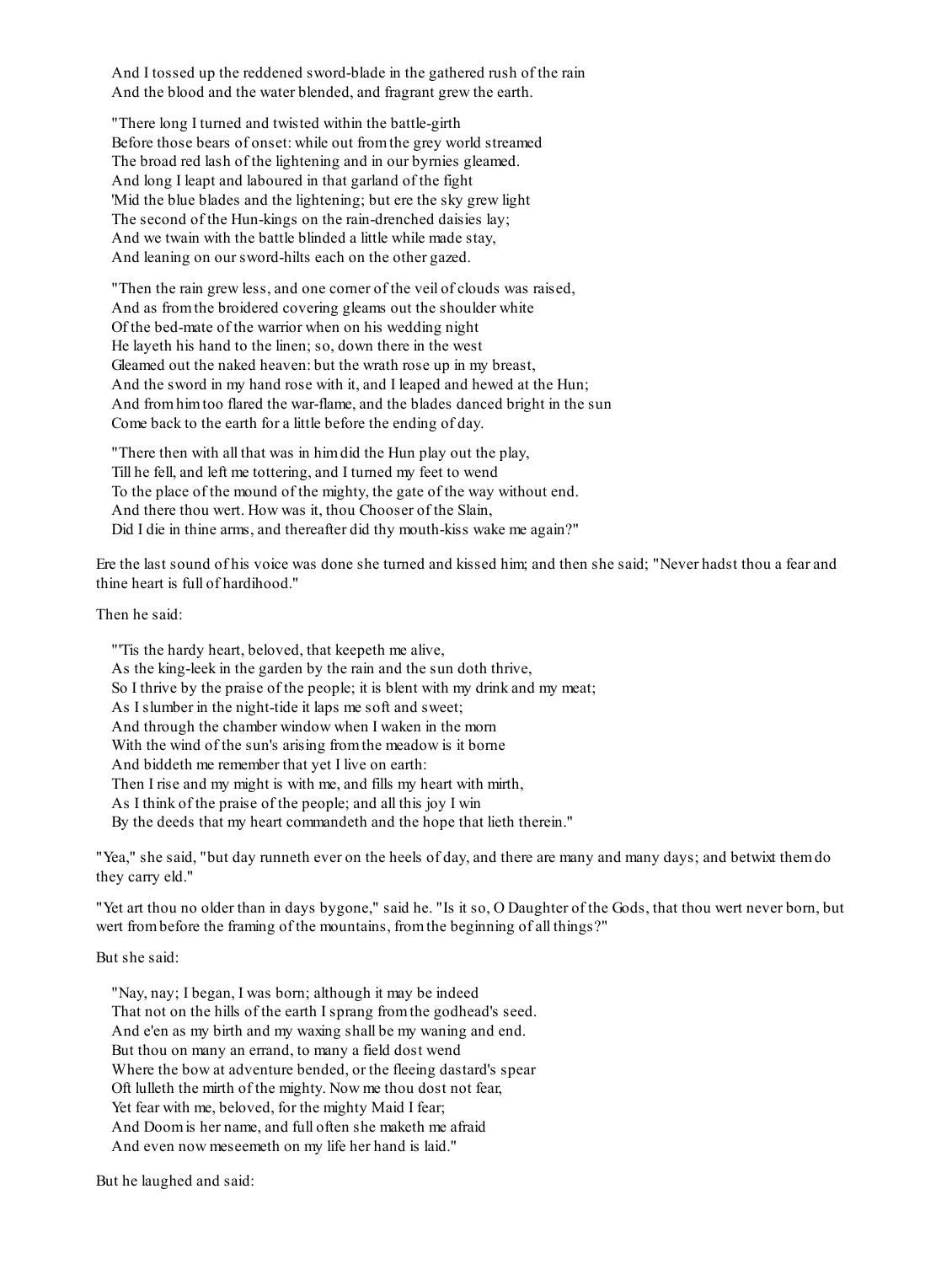"In what land is she abiding? Is she near or far away? Will she draw up close beside me in the press of the battle play? And if then I may not smite her 'midst the warriors of the field With the pale blade of my fathers, will she bide the shove of my shield?"

But sadly she sang in answer:

"In many a stead Doomdwelleth, nor sleepeth day nor night: The rimof the bowlshe kisseth, and beareth the chambering light When the kings of men wend happy to the bride-bed fromthe board. It is little to say that she wendeth the edge of the grinded sword, When about the house half builded she hangeth many a day; The ship fromthe strand she shoveth, and on his wonted way By the mountain-hunter fareth where his foot ne'er failed before: She is where the high bank crumbles at last on the river's shore: The mower's scythe she whetteth; and lulleth the shepherd to sleep Where the deadly ling-wormwakeneth in the desert of the sheep. Now we that come of the God-kin of her redes for ourselves we wot, But her will with the lives of men-folk and their ending know we not. So therefore I bid thee not fear for thyself of Doomand her deed, But for me: and I bid thee hearken to the helping of my need. Or else--Art thou happy in life, or lusteth thou to die In the flower of thy days, when thy glory and thy longing bloomon high?"

But Thiodolf answered her:

"I have deemed, and long have I deemed that this is my second life, That my first one waned with my wounding when thou cam'st to the ring of strife. For when in thine arms I wakened on the hazelled field of yore, Meseemed I had newly arisen to a world I knew no more, So much had all things brightened on that dewy dawn of day. It was dark dull death that I looked for when my thought had died away. It was lovely life that I woke to; and fromthat day henceforth My joy of the life of man-folk was manifolded of worth. Far fairer the fields of the morning than I had known themerst, And the acres where I wended, and the corn with its half-slaked thirst; And the noble Roof of the Wolfings, and the hawks that sat thereon; And the bodies of my kindred whose deliverance I had won; And the glimmering of the Hall-Sun in the dusky house of old; And my name in the mouth of the maidens, and the praises of the bold, As I sat in my battle-raiment, and the ruddy spear wellsteeled Leaned 'gainst my side war-battered, and the wounds thine hand had healed. Yea, fromthat morn thenceforward has my life been good indeed, The gain of to-day was goodly, and good to-morrow's need, And good the whirl of the battle, and the broil I wielded there, Till I fashioned the ordered onset, and the unhoped victory fair. And good were the days thereafter of utter deedless rest And the prattle of thy daughter, and her hands on my unmailed breast. Ah good is the life thou hast given, the life that mine hands have won. And where shall be the ending till the world is all undone? Here sit we twain together, and both we in Godhead clad, We twain of the Wolfing kindred, and each of the other glad."

But she answered, and her face grew darker withal:

"O mighty man and joyous, art thou of the Wolfing kin? 'Twas no evil deed when we mingled, nor lieth doomtherein. Thou lovely man, thou black-haired, thou shalt die and have done no ill. Fame-crowned are the deeds of thy doing, and the mouths of men they fill. Thou betterer of the Godfolk, enduring is thy fame: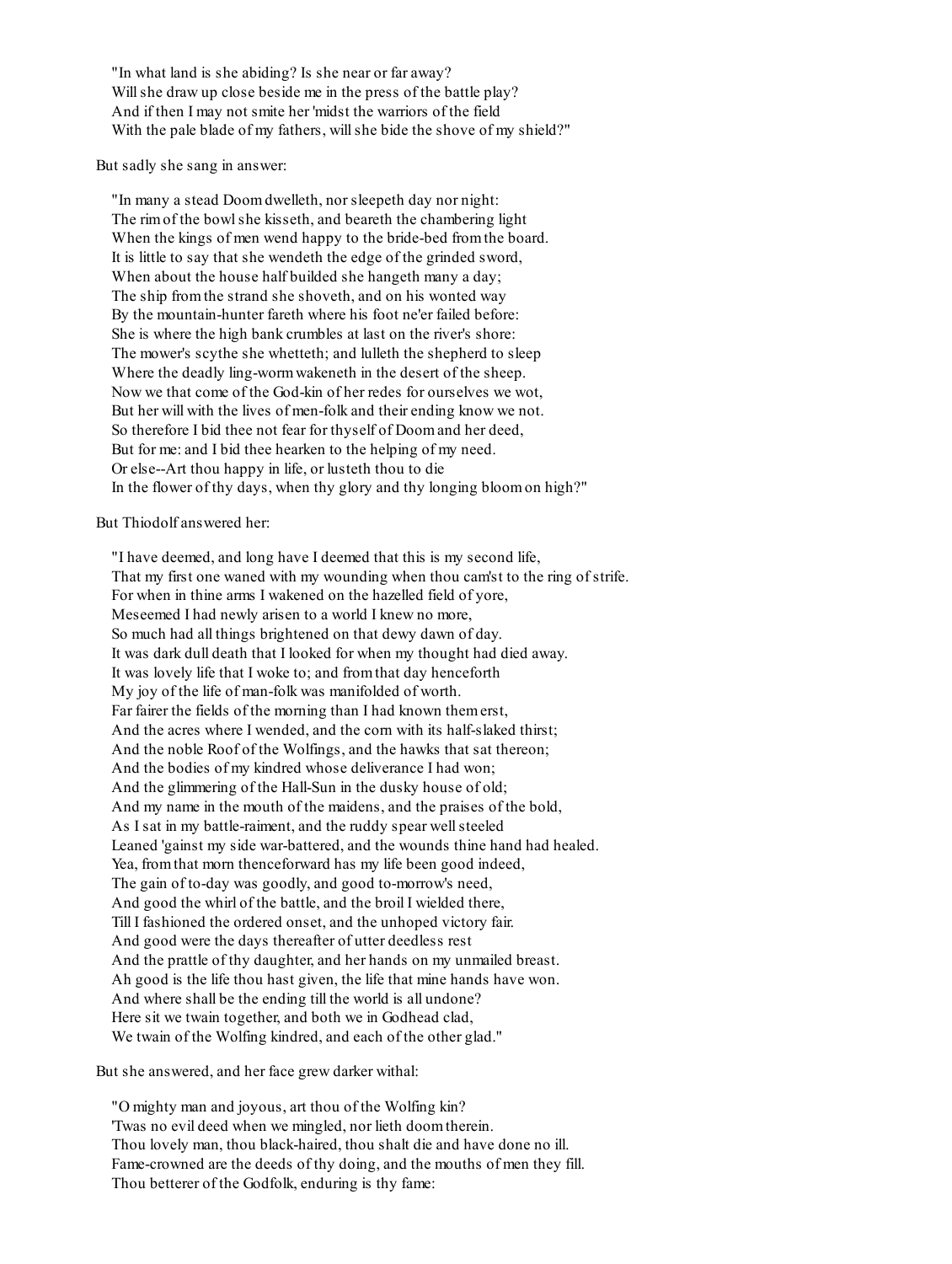Yet as a painted image of a dreamis thy dreaded name. Of an alien folk thou comest, that we twain might be one indeed. Thou shalt die one day. So hearken, to help me at my need."

His face grew troubled and he said: "What is this word that I amno chief of the Wolfings?"

"Nay," she said, "but better than they. Look thou on the face of our daughter the Hall-Sun, thy daughter and mine: favoureth she at all of me?"

He laughed: "Yea, whereas she is fair, but not otherwise. This is a hard saying, that I dwell among an alien kindred, and it wotteth not thereof. Why hast thou not told me hereof before?"

She said: "It needed not to tell thee because thy day was waxing, as now it waneth. Once more I bid thee hearken and do my bidding though it be hard to thee."

He answered: "Even so will I as much as I may; and thus wise must thou look upon it, that I love life, and fear not death."

Then she spake, and again her words fell into rhyme:

"In forty fights hast thou foughten, and been worsted but in four; And I looked on and was merry; and ever more and more Wert thou dear to the heart of the Wood-Sun, and the Chooser of the Slain. But now whereas ye are wending with slaughter-herd and wain To meet a folk that ye know not, a wonder, a peerless foe, I fear for thy glory's waning, and I see thee lying alow."

Then he brake in: "Herein is little shame to be worsted by the might of the mightiest: if this so mighty folk sheareth a limb off the tree of my fame, yet shall it waxagain."

But she sang:

"In forty fights hast thou foughten, and beside thee who but I Beheld the wind-tossed banners, and saw the aspen fly? But to-day to thy war I wend not, for Weird withholdeth me And sore my heart forebodeth for the battle that shall be. To-day with thee I wend not; so I feared, and lo my feet, That are wont to the woodland girdle of the acres of the wheat, For thee among strange people and the foeman's throng have trod, And I tell thee their banner of battle is a wise and a mighty God. For these are the folk of the cities, and in wondrous wise they dwell 'Mid confusion of heaped houses, dimand black as the face of hell; Though therefromrise roofs most goodly, where their captains and their kings Dwell amidst the walls of marble in abundance of fair things; And 'mid these, nor worser nor better, but builded otherwise Stand the Houses of the Fathers, and the hidden mysteries. And as close as are the tree-trunks that within the beech-wood thrive E'en so many are their pillars; and therein like men alive Stand the images of god-folk in such raiment as they wore In the years before the cities and the hidden days of yore. Ah for the gold that I gazed on! and their store of battle gear, And strange engines that I knew not, or the end for which they were. Ah for the ordered wisdomof the war-array of these, And the folks that are sitting about themin dumb down-trodden peace! So I thought now fareth war-ward my well-beloved friend, And the weird of the Gods hath doomed it that no more with himmay I wend! Woe's me for the war of the Wolfings wherefromI amsundered apart, And the fruitless death of the war-wise, and the doomof the hardy heart!"

Then he answered, and his eyes grew kind as he looked on her:

"For thy fair love I thank thee, and thy faithful word, O friend!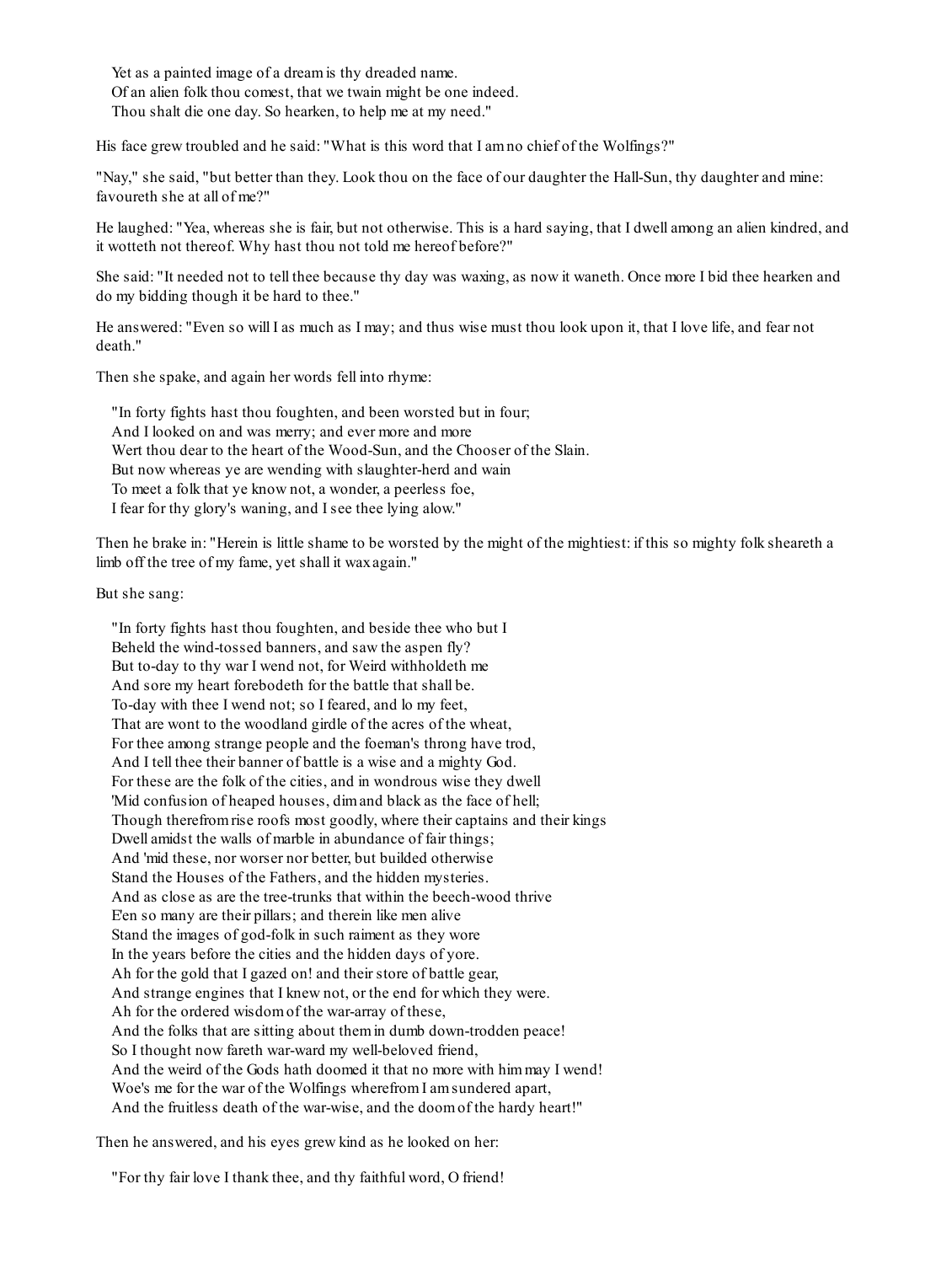But how might it otherwise happen but we twain must meet in the end, The God of this mighty people and the Markmen and their kin? Lo, this is the weird of the world, and what may we do herein?"

Then mirth came into her face again as she said:

"Who wotteth of Weird, and what she is till the weird is accomplished? Long hath it been my weird to love thee and to fashion deeds for thee as I may; nor will I depart fromit now." And she sang:

"Keen-edged is the sword of the city, and bitter is its spear, But thy breast in the battle, beloved, hath a wall of the stithy's gear. What now is thy wont in the handplay with the helm and the hauberk of rings? Farest thou as the thrall and the cot-carle, or clad in the raiment of kings?"

He started, and his face reddened as he answered:

"O Wood-Sun thou wottest our battle and the way wherein we fare: That oft at the battle's beginning the helmand the hauberk we bear; Lest the shaft of the fleeing coward or the bow at adventure bent Should slay us ere the need be, ere our might be given and spent. Yet oft ere the fight is over, and Doomhath scattered the foe, No leader of the people by his war-gear shall ye know, But by his hurts the rather, fromthe cot-carle and the thrall: For when all is done that a man may, 'tis the hour for a man to fall."

She yet smiled as she said in answer:

"O Folk-wolf, heed and hearken; for when shall thy life be spent And the Folk wherein thou dwellest with thy death be well content? Whenso folk need the fire, do they hew the apple-tree, And burn the Mother of Blossomand the fruit that is to be? Or me wilt thou bid to thy grave-mound because thy battle-wrath May nothing more be bridled than the whirl wind on his path? So hearken and do my bidding, for the hauberk shalt thou bear E'en when the other warriors cast off their battle-gear. So come thou, come unwounded fromthe war-field of the south, And sit with me in the beech-wood, and kiss me, eyes and mouth."

And she kissed himin very deed, and made much of him, and fawned on him, and laid her hand on his breast, and he was soft and blithe with her, but at last he laughed and said:

"God's Daughter, long hast thou lived, and many a matter seen, And men full often grieving for the deed that might have been; But here my heart thou wheedlest as a maid of tender years When first in the arms of her darling the horn of war she hears. Thou knowest the axe to be heavy, and the sword, how keen it is; But that Doomof which thou hast spoken, wilt thou not tell of this, God's Daughter, how it sheareth, and how it breaketh through Each wall that the warrior buildeth, yea all deeds that he may do? What might in the hammer's leavings, in the fire's thrall shall abide To turn that Folks' o'erwhelmer fromthe fated warrior's side?"

Then she laughed in her turn, and loudly; but so sweetly that the sound of her voice mingled with the first song of a newly awakened wood-thrush sitting on a rowan twig on the edge of the Wood-lawn. But she said:

"Yea, I that amGod's Daughter may tell thee never a whit Fromwhat land cometh the hauberk nor what smith smithied it, That thou shalt wear in the handplay fromthe first stroke to the last; But this thereof I tell thee, that it holdeth firmand fast The life of the body it lappeth, if the gift of the Godfolk it be. Lo this is the yoke-mate of doom, and the gift of me unto thee."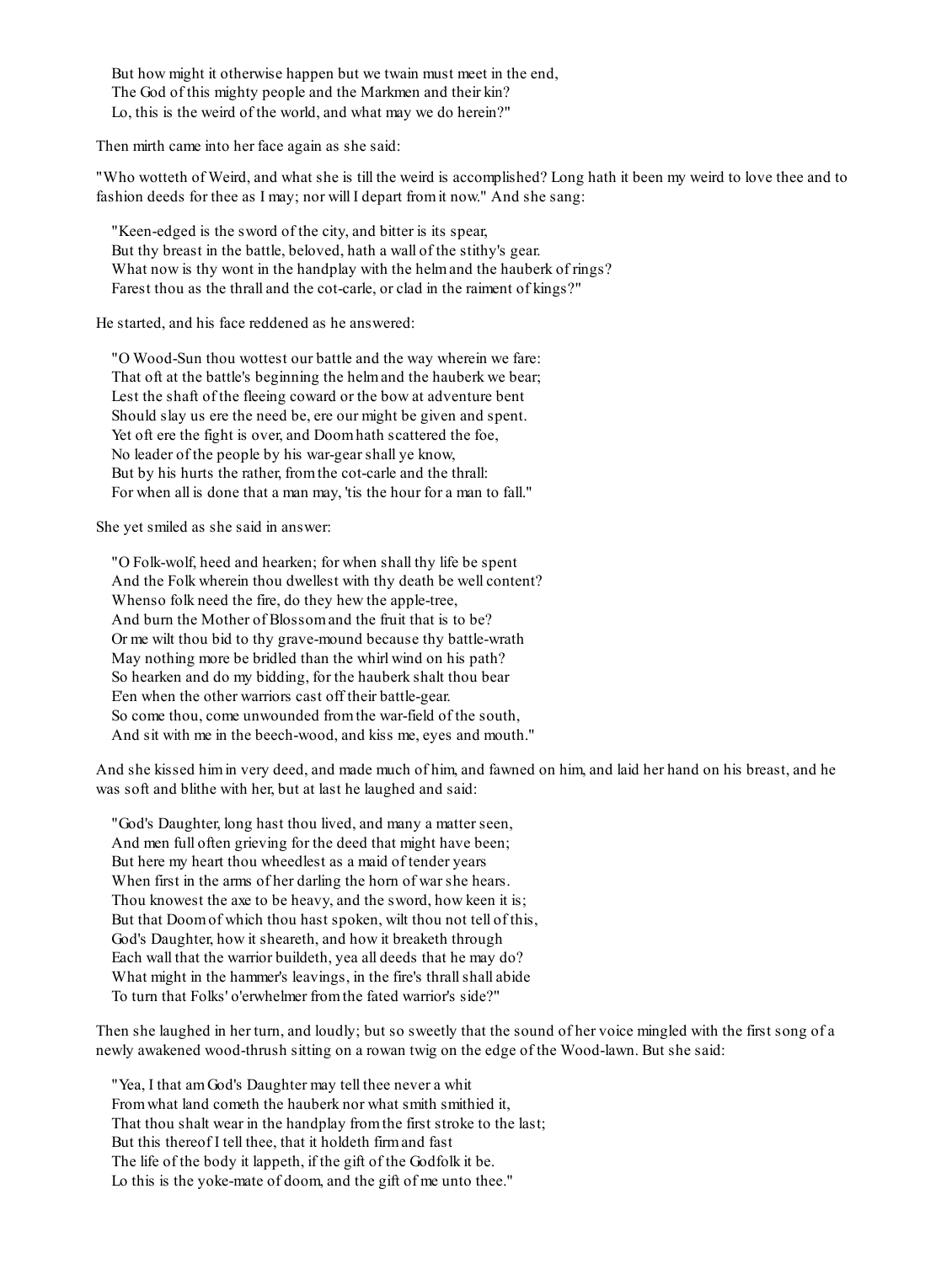Then she leaned down fromthe stone whereon they sat, and her hand was in the dewy grass for a little, and then it lifted up a dark grey rippling coat of rings; and she straightened herself in the seat again, and laid that hauberk on the knees of Thiodolf, and he put his hand to it, and turned it about, while he pondered long: then at last he said:

"What evil thing abideth with this warder of the strife, This burg and treasure chamber for the hoarding of my life? For this is the work of the dwarfs, and no kindly kin of the earth; And all we fear the dwarf-kin and their anger and sorrow and mirth."

She cast her arms about himand fondled him, and her voice grew sweeter than the voice of any mortal thing as she answered:

"No ill for thee, beloved, or for me in the hauberk lies; No sundering grief is in it, no lonely miseries. But we shall abide together, and that new life I gave, For a long while yet henceforward we twain its joy shall have. Yea, if thou dost my bidding to wear my gift in the fight No hunter of the wild-wood at the changing of the night Shallsee my shape on thy grave-mound or my tears in the morning find With the dew of the morning mingled; nor with the evening wind Shall my body pass the shepherd as he wandereth in the mead And fill himwith forebodings on the eve of the Wolfings' need. Nor the horse-herd wake in the midnight and hear my fateful cry; Nor yet shall the Wolfing women hear words on the wind go by As they weave and spin the night down when the House is gone to the war, And weep for the swains they wedded and the children that they bore. Yea do my bidding, O Folk-wolf, lest a grief of the Gods should weigh On the ancient House of the Wolfings and my death o'ercloud its day."

And stillshe clung about him, while he spake no word of yea or nay: but at the last he let himself glide wholly into her arms, and the dwarf-wrought hauberk fell fromhis knees and lay on the grass.

So they abode together in that wood-lawn till the twilight was long gone, and the sun arisen for some while. And when Thiodolf stepped out of the beech-wood into the broad sunshine dappled with the shadow of the leaves of the hazels moving gently in the fresh morning air, he was covered fromthe neck to the knee by a hauberk of rings dark and grey and gleaming, fashioned by the dwarfs of ancient days.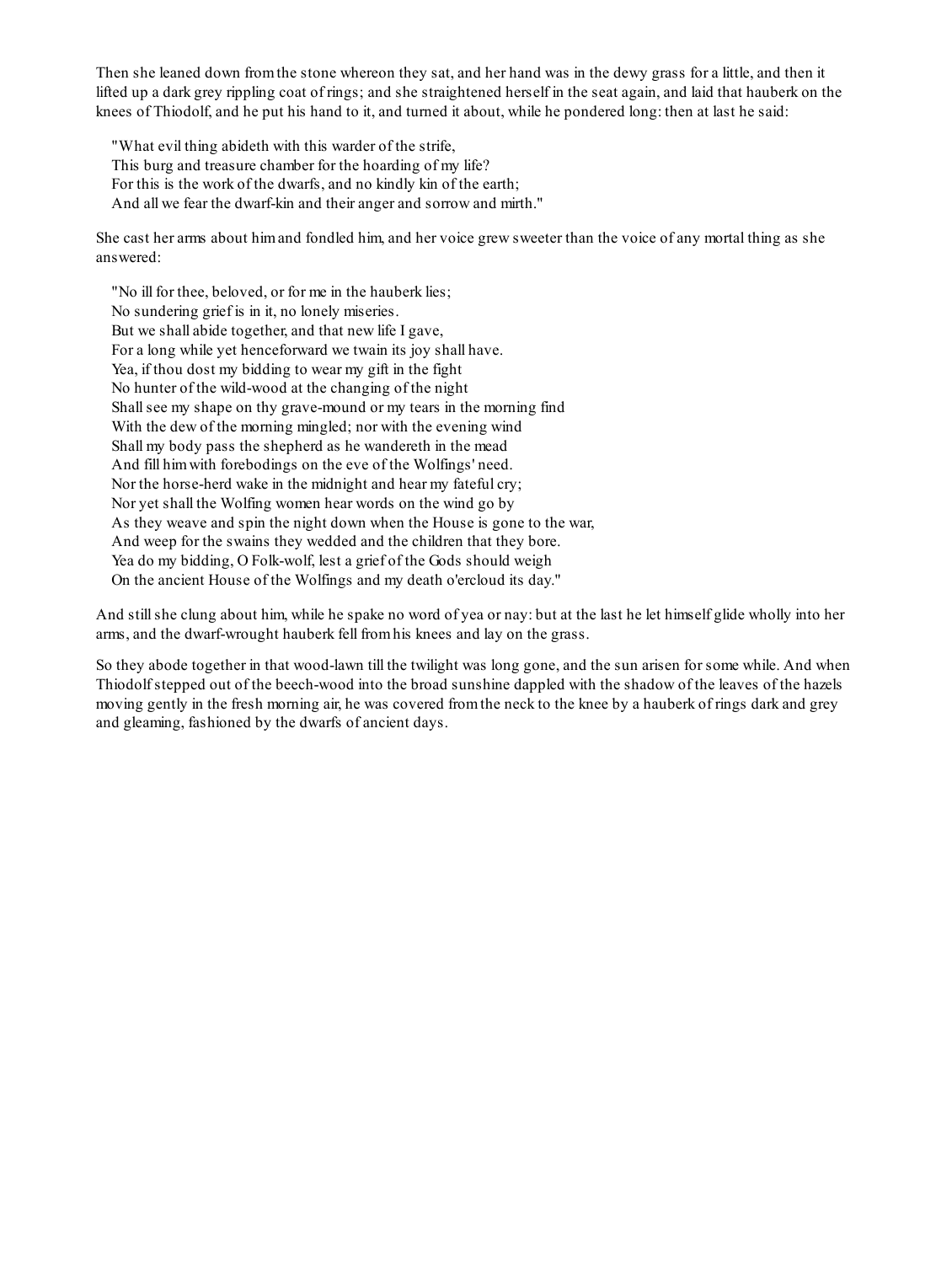### **CHAPTER IV--THE HOUSE FARETH TO THE WAR**

Now when Thiodolf came back to the habitations of the kindred the whole House was astir, both thrall-men and women, and free women hurrying fromcot to stithy, and fromstithy to hall bearing the last of the war-gear or raiment for the fighting-men. But they for their part were some standing about anigh the Man's-door, some sitting gravely within the hall, some watching the hurry of the thralls and women fromthe midmost of the open space amidst of the habitations, whereon there stood yet certain wains which were belated: for the most of the wains were now standing with the oxen already yoked to themdown in the meadow past the acres, encircled by a confused throng of kine and horses and thrall-folk, for thither had all the beasts for the slaughter, and the horses for the warriors been brought; and there were the horses tethered or held by the thralls; some indeed were already saddled and bridled, and on others were the thralls doing the harness.

But as for the wains of the Markmen, they were stoutly framed of ash-tree with panels of aspen, and they were broadwheeled so that they might go over rough and smooth. They had high tilts over themwell framed of willow-poles covered over with squares of black felt over-lapping like shingles; which felt they made of the rough of their fleeces, for they had many sheep. And these wains were to themfor houses upon the way if need were, and therein as now were stored their meal and their war-store and after fight they would flit their wounded men in them, such as were too sorely hurt to back a horse: nor must it be hidden that whiles they looked to bring back with themthe treasure of the south. Moreover the folk if they were worsted in any battle, instead of fleeing without more done, would often draw back fighting into a garth made by these wains, and guarded by some of their thralls; and there would abide the onset of those who had thrust themback in the field. And this garth they called the Wain-burg.

So now stood three of these wains aforesaid belated amidst of the habitations of the House, their yoke-beasts standing or lying down unharnessed as yet to them: but in the very midst of that place was a wain unlike to them; smaller than they but higher; square of shape as to the floor of it; built lighter than they, yet far stronger; as the warrior is stronger than the big carle and trencher-licker that loiters about the hall; and fromthe midst of this wain arose a mast made of a tallstraight fir-tree, and thereon hung the banner of the Wolfings, wherein was wrought the image of the Wolf, but red of hue as a token of war, and with his mouth open and gaping upon the foemen. Also whereas the other wains were drawn by mere oxen, and those of divers colours, as chance would have it, the wain of the banner was drawn by ten black bulls of the mightiest of the herd, deep-dewlapped, high-crested and curly-browed; and their harness was decked with gold, and so was the wain itself, and the woodwork of it painted red with vermilion. There then stood the Banner of the House of the Wolfings awaiting the departure of the warriors to the hosting.

So Thiodolf stood on the top of the bent beside that same mound wherefromhe had blown the War-horn yester-eve, and which was called the Hill of Speech, and he shaded his eyes with his hand and looked around him; and even therewith the carles fell to yoking the beasts to the belated wains, and the warriors gathered together fromout of the mixed throngs, and came fromthe Roof and the Man's-door and allset their faces toward the Hill of Speech.

So Thiodolf knew that all was ready for departure, and it wanted but an hour of high-noon; so he turned about and went into the Hall, and there found his shield and his spear hanging in his sleeping place beside the hauberk he was wont to wear; then he looked, as one striving with thought, at his empty hauberk and his own body covered with the dwarf-wrought rings; nor did his face change as he took his shield and his spear and turned away. Then he went to the dais and there sat his foster-daughter (as men deemed her) sitting amidst of it as yester-eve, and now arrayed in a garment of fine white wool, on the breast whereof were wrought in gold two beasts ramping up against a fire-altar whereon a flame flickered; and on the skirts and the hems were other devices, of wolves chasing deer, and men shooting with the bow; and that garment was an ancient treasure; but she had a broad girdle of gold and gems about her middle, and on her arms and neck she wore great gold rings wrought delicately. By then there were few save the Hall-Sun under the Roof, and they but the oldest of the women, or a few very old men, and some who were ailing and might not go abroad. But before her on the thwart table lay the Great War-horn awaiting the coming of Thiodolf to give signal of departure.

Then went Thiodolf to the Hall-Sun and kissed and embraced her fondly, and she gave the horn into his hands, and he went forth and up on to the Hill of Speech, and blew thence a short blast on the horn, and then came all the Warriors flocking to the Hill of Speech, each man stark in his harness, alert and joyous.

Then presently through the Man's-door came the Hall-Sun in that ancient garment, which fellstraight and stiff down to her ancles as she stepped lightly and slowly along, her head crowned with a garland of eglantine. In her right hand also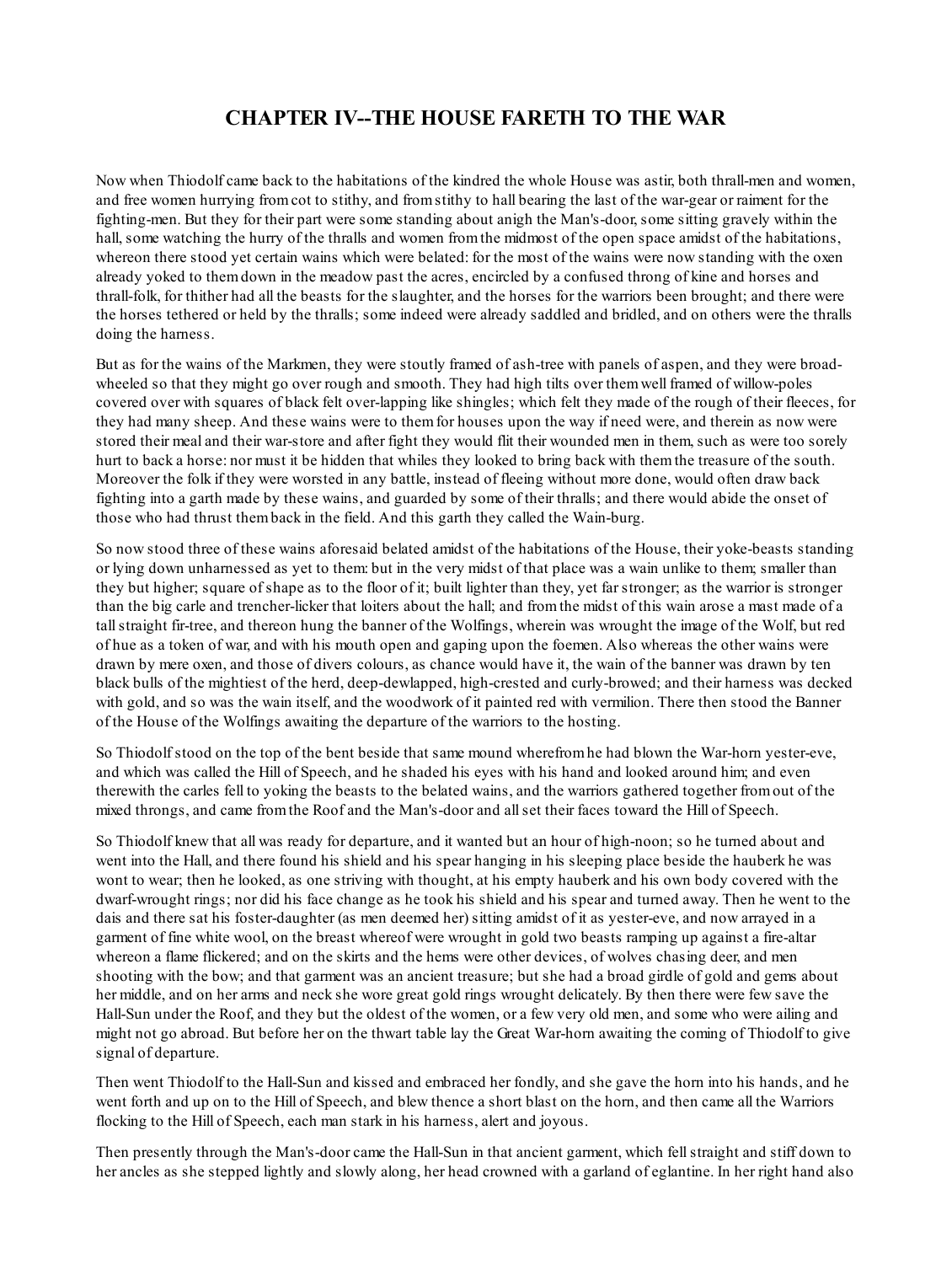she held a great torch of waxlighted, whose flame amidst the bright sunlight looked like a wavering leaf of vermilion.

The warriors saw her, and made a lane for her, and she made her way through it up to the Hill of Speech, and she went up to the top of it and stood there holding the lighted candle in her hand, so that all might see it. Then suddenly was there as great a silence as there may be on a forenoon of summer; for even the thralls down in the meadow had noted what was toward, and ceased their talking and shouting, for as far off as they were, since they could see that the Hall-Sun stood on the Hill of Speech, for the wood was dark behind her; so they knew the Farewell Flame was lighted, and that the maiden would speak; and to all men her speech was a boding of good or of ill.

So she began in a sweet voice yet clear and far-reaching:

"O Warriors of the Wolfings by the token of the flame That here in my right hand flickers, come aback to the House of the Name! For there yet burneth the Hall-Sun beneath the Wolfing roof, And this flame is litten fromit, nor as now shall it fare aloof Till again it seeth the mighty and the men to be gleaned fromthe fight. So wend ye as weird willeth and let your hearts be light; For through your days of battle all the deeds of our days shall be fair. To-morrow beginneth the haysel, as if every carle were here; And who knoweth ere your returning but the hook shall smite the corn? But the kine shall go down to the meadow as their wont is every morn, And each eve shall come back to the byre; and the mares and foals afield Shall ever be heeded duly; and all things shall their increase yield. And if it shall befal us that hither cometh a foe Here have we swains of the shepherds good players with the bow, And old men battle-crafty whose might is nowise spent, And women fell and fearless well wont to tread the bent Amid the sheep and the oxen; and their hands are hard with the spear And their arms are strong and stalwart the battle shield to bear; And store of weapons have we and the mighty walls of the stead; And the Roof shall abide you steadfast with the Hall-Sun overhead. Lo here I quench this candle that is lit fromthe Hall-Sun's flame Which unto the Wild-wood clearing with the kin of the Wolfings came And shall wend with their departure to the limits of the earth; Nor again shall the torch be lighted till in sorrow or in mirth, Overthrown or overthrowing, ye come aback once more, And bid me bear the candle before the Wolf of War."

As she spake the word she turned the candle downward, and thrust it against the grass and quenched it indeed; but the whole throng of warriors turned about, for the bulls of the banner-wain lowered their heads in the yokes and began to draw, lowing mightily; and the wain creaked and moved on, and all the men-at-arms followed after, and down they went through the lanes of the corn, and a many women and children and old men went down into the mead with them.

In their hearts they all wondered what the Hall-Sun's words might signify; for she had told themnought about the battles to be, saving that some should come back to the Mid-mark; whereas aforetime somewhat would she foretell to themconcerning the fortune of the fight, and now had she said to themnothing but what their own hearts told them. Nevertheless they bore their crests high as they followed the Wolf down into the meadow, where all was now ready for departure. There they arrayed themselves and went down to the lip of Mirkwood-water; and such was their array that the banner went first, save that a band of fully armed men went before it; and behind it and about were the others as well arrayed as they. Then went the wains that bore their munition, with armed carles of the thrall-folk about them, who were ever the guard of the wains, and should never leave themnight or day; and lastly went the great band of the warriors and the rest of the thralls with them.

As to their war-gear, all the freemen had helms of some kind, but not all of iron or steel; for some bore helms fashioned of horse-hide and bull-hide covered over with the similitude of a Wolf's muzzle; nor were these ill-defence against a sword-stroke. Shields they all had, and all these had the image of the Wolf marked on them, but for many their thralls bore themon the journey. As to their body-armour some carried long byrnies of ring-mail, some coats of leather covered with splinters of horn laid like the shingles of a roof, and some skin-coats only: whereof indeed there were some of which tales went that they were better than the smith's hammer-work, because they had had spells sung over themto keep out steel or iron.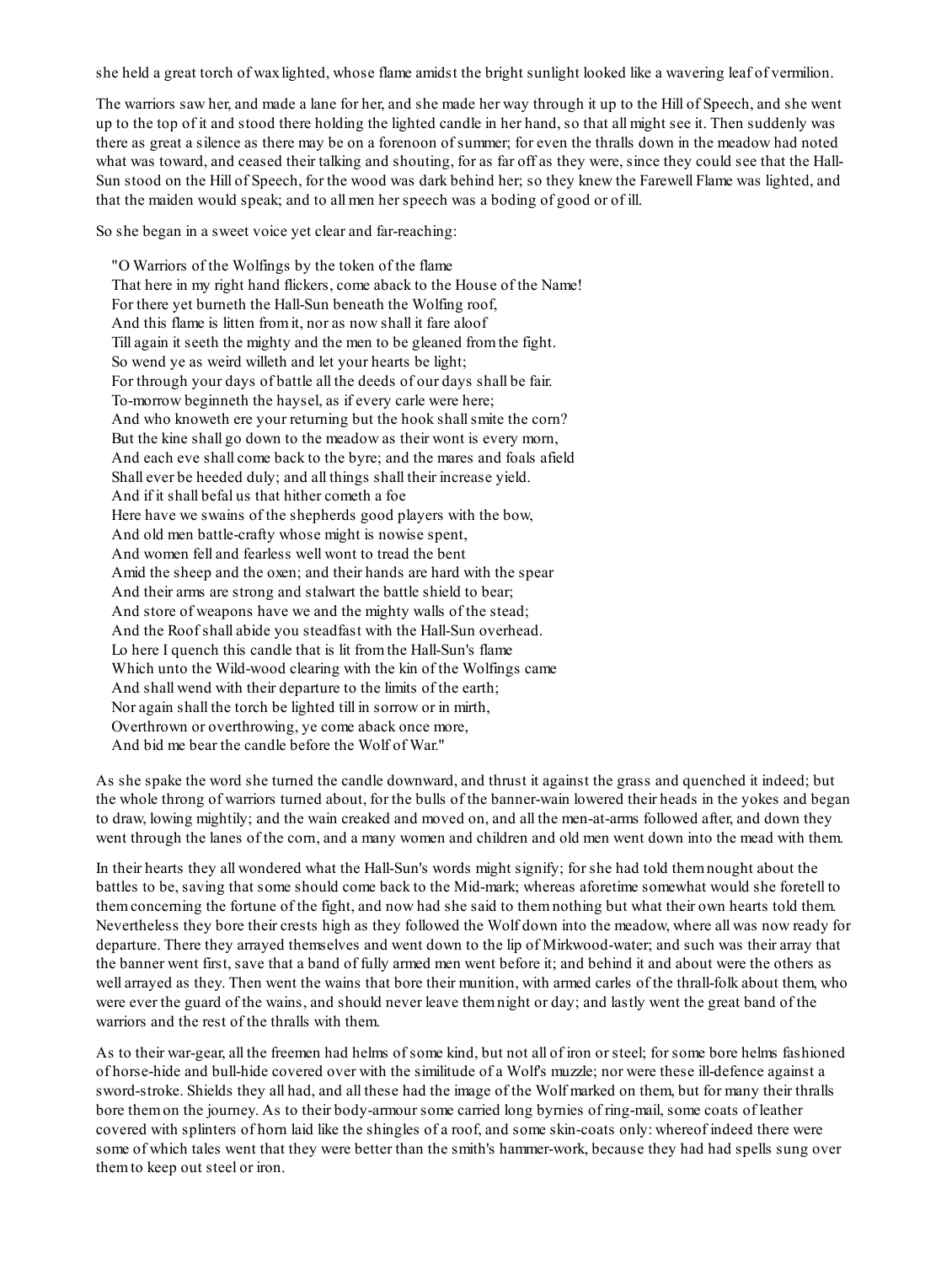But for their weapons, they bore spears with shafts not very long, some eight feet of our measure; and axes heavy and long-shafted; and bills with great and broad heads; and some few, but not many of the kindred were bowmen, and every freeman was girt with a sword; but of the swords some were long and two-edged, some short and heavy, cutting on one edge, and these were of the kind which they and our forefathers long after called 'sax.' Thus were the freemen arrayed.

But for the thralls, there were many bows among them, especially among those who were of blood alien fromthe Goths; the others bore short spears, and feathered broad arrows, and clubs bound with iron, and knives and axes, but not every man of themhad a sword. Few iron helms they had and no ringed byrnies, but most had a buckler at their backs with no sign or symbol on it.

Thus then set forth the fighting men of the House of the Wolf toward the Thing-stead of the Upper-mark where the hosting was to be, and by then they were moving up along the side of Mirkwood-water it was somewhat past highnoon.

But the stay-at-home people who had come down with themto the meadow lingered long in that place; and much foreboding there was among themof evil to come; and of the old folk, some remembered tales of the past days of the Markmen, and how they had come fromthe ends of the earth, and the mountains where none dwell now but the Gods of their kindreds; and many of these tales told of their woes and their wars as they went fromriver to river and from wild-wood to wild-wood before they had established their Houses in the Mark, and fallen to dwelling there season by season and year by year whether the days were good or ill. And it fell into their hearts that now at last mayhappen was their abiding wearing out to an end, and that the day should soon be when they should have to bear the Hall-Sun through the wild-wood, and seek a new dwelling-place afar fromthe troubling of these newly arisen Welsh foemen.

And so those of themwho could not rid themselves of this foreboding were somewhat heavier of heart than their wont was when the House went to the War. For long had they abided there in the Mark, and the life was sweet to themwhich they knew, and the life which they knew not was bitter to them: and Mirkwood-water was become as a God to themno less than to their fathers of old time; nor lesser was the mead where fed the horses that they loved and the kine that they had reared, and the sheep that they guarded fromthe Wolf of the Wild-wood: and they worshipped the kind acres which they themselves and their fathers had made fruitful, wedding themto the seasons of seed-time and harvest, that the birth that came fromthemmight become a part of the kindred of the Wolf, and the joy and might of past springs and summers might run in the blood of the Wolfing children. And a dear God indeed to themwas the Roof of the Kindred, that their fathers had built and that they yet warded against the fire and the lightening and the wind and the snow, and the passing of the days that devour and the years that heap the dust over the work of men. They thought of how it had stood, and seen so many generations of men come and go; how often it had welcomed the new-born babe, and given farewell to the old man: how many secrets of the past it knew; how many tales which men of the present had forgotten, but which yet mayhap men of times to come should learn of it; for to themyet living it had spoken time and again, and had told themwhat their fathers had not told them, and it held the memories of the generations and the very life of the Wolfings and their hopes for the days to be.

Thus these poor people thought of the Gods whomthey worshipped, and the friends whomthey loved, and could not choose but be heavy-hearted when they thought that the wild-wood was awaiting themto swallow all up, and take away fromthemtheir Gods and their friends and the mirth of their life, and burden themwith hunger and thirst and weariness, that their children might begin once more to build the House and establish the dwelling, and call new places by old names, and worship new Gods with the ancient worship.

Such imaginations of trouble then were in the hearts of the stay-at-homes of the Wolfings; the tale tells not indeed that all had such forebodings, but chiefly the old folk who were nursing the end of their life-days amidst the cherishing Kindred of the House.

But now they were beginning to turn themback again to the habitations, and a thin streamwas flowing through the acres, when they heard a confused sound drawing near blended of horns and the lowing of beasts and the shouting of men; and they looked and saw a throng of brightly clad men coming up streamalongside of Mirkwood-water; and they were not afraid, for they knew that it must be some other company of the Markmen journeying to the hosting of the Folk: and presently they saw that it was the House of the Beamings following their banner on the way to the Thingstead. But when the new-comers saw the throng out in the meads, some of their young men pricked on their horses and galloped on past the women and old men, to whomthey threw a greeting, as they ran past to catch up with the bands of the Wolfings; for between the two houses was there affinity, and much good liking lay between them; and the stayat-homes, many of them, lingered yet till the main body of the Beamings came with their banner: and their array was much like to that of the Wolfings, but gayer; for whereas it pleased the latter to darken all their war-gear to the colour of the grey Wolf, the Beamings polished all their gear as bright as might be, and their raiment also was mostly bright green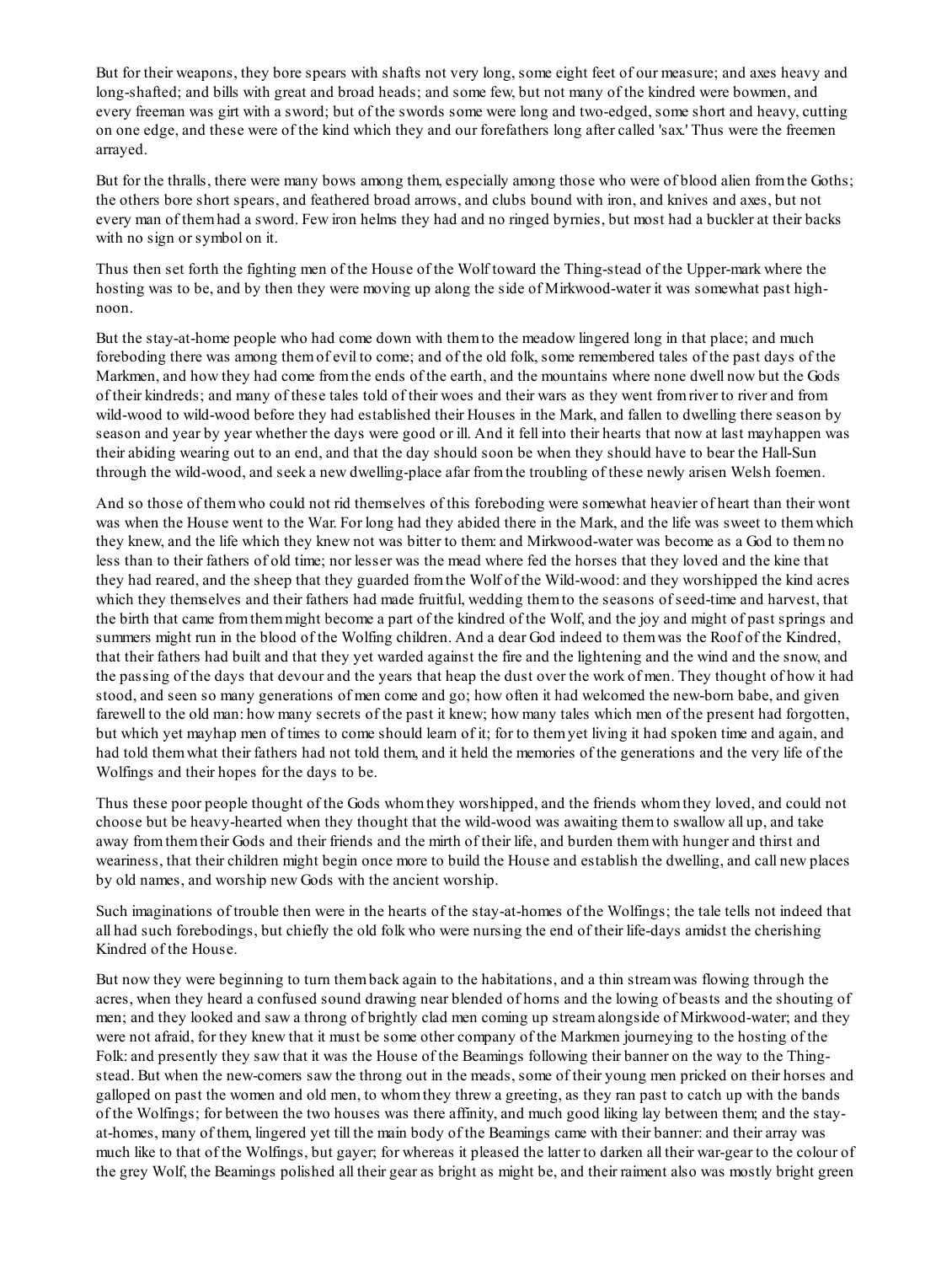of hue and much beflowered; and the sign on their banner was a green leafy tree, and the wain was drawn by great white bulls.

So when their company drew anear to the throng of the stay-at-homes they went to meet and greet each other, and tell tidings to each other; but their banner held steadily onward amidst their converse, and in a little while they followed it, for the way was long to the Thing-stead of the Upper-mark.

So passed away the fighting men by the side of Mirkwood-water, and the throng of the stay-at-homes melted slowly fromthe meadow and trickled along through the acres to the habitations of the Wolfings, and there they fell to doing whatso of work or play came to their hands.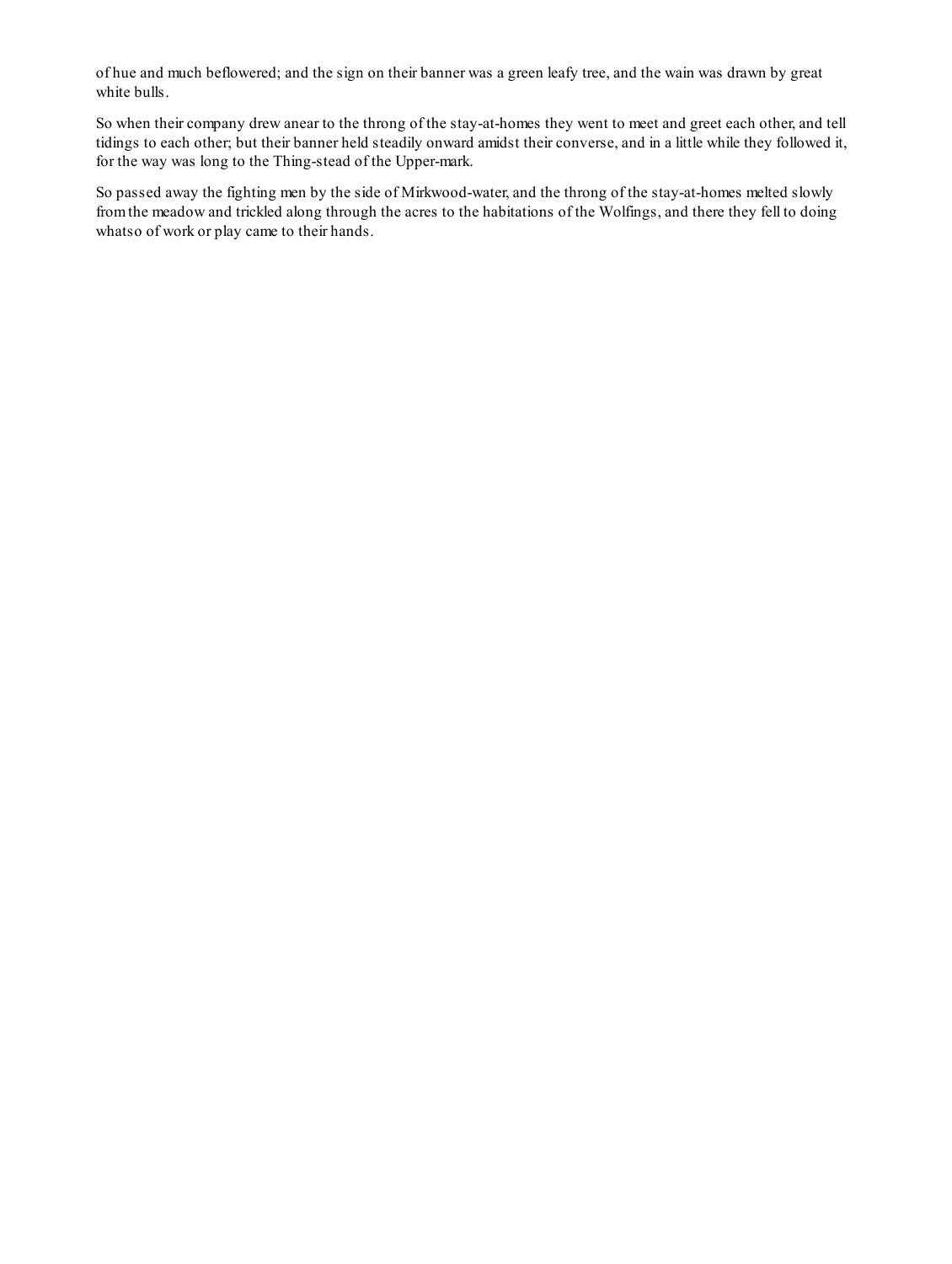### **CHAPTER V--CONCERNING THE HALL-SUN**

When the warriors and the others had gone down to the mead, the Hall-Sun was left standing on the Hill of Speech, and she stood there tillshe saw the host in due array going on its ways dark and bright and beautiful; then she made as if to turn aback to the Great Roof; but all at once it seemed to her as if something held her back, as if her will to move had departed fromher, and that she could not put one foot before the other. So she lingered on the Hill, and the quenched candle fell fromher hand, and presently she sank adown on the grass and sat there with the face of one thinking intently. Yet was it with her that a thousand thoughts were in her mind at once and no one of themuppermost, and images of what had been and what then was flickered about in her brain, and betwixt themwere engendered images of things to be, but unstable and not to be trowed in. So sat the Hall-Sun on the Hill of Speech lost in a dreamof the day, whose stories were as little clear as those of a night-dream.

But as she sat musing thus, came to her a woman exceeding old to look on, whomshe knew not as one of the kindred or a thrall; and this carline greeted her by the name of Hall-Sun and said:

"Hail, Hall-Sun of the Markmen! how fares it now with thee When the whelps of the Woodbeast wander with the Leafage of the Tree All up the Mirkwood-water to seek what they shall find, The oak-boles of the battle and the war-wood stark and blind?"

Then answered the maiden:

"It fares with me, O mother, that my soul would fain go forth To behold the ways of the battle, and the praise of the warriors' worth. But yet is it held entangled in a maze of many a thing, As the low-grown bramble holdeth the brake-shoots of the Spring. I think of the thing that hath been, but no shape is in my thought; I think of the day that passeth, and its story comes to nought. I think of the days that shall be, nor shape I any tale. I will hearken thee, O mother, if hearkening may avail."

The Carline gazed at her with dark eyes that shone brightly fromamidst her brown wrinkled face: then she sat herself down beside her and spake:

"Froma far folk have I wandered and I come of an alien blood, But I know all tales of the Wolfings and their evil and their good; And when I heard of thy fairness, thereof I heard it said, That for thee should be never a bridal nor a place in the warrior's bed."

The maiden neither reddened nor paled, but looking with calmsteady eyes into the Carline's face she answered:

"Yea true it is, I amwedded to the mighty ones of old, And the fathers of the Wolfings ere the days of field and fold."

Then a smile came into the eyes of the old woman and she said.

"How glad shall be thy mother of thy worship and thy worth, And the father that begat thee if yet they dwell on earth!"

But the Hall-Sun answered in the same steady manner as before:

"None knoweth who is my mother, nor my very father's name; But when to the House of the Wolfings a wild-wood waif I came, They gave me a foster-mother an ancient dame and good, And a glorious foster-father the best of all the blood."

Spake the Carline.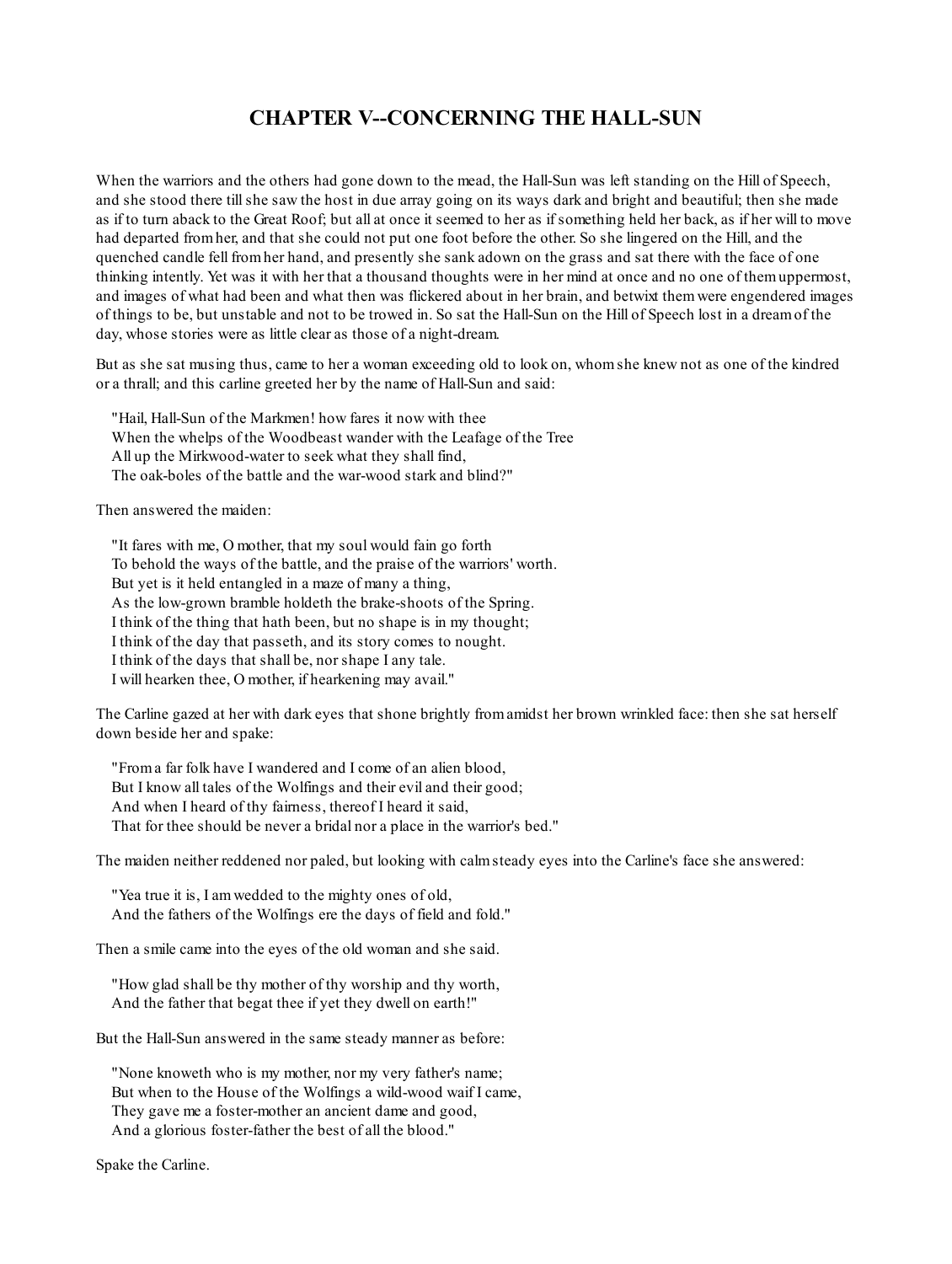"Yea, I have heard the story, but scarce therein might I trow That thou with all thy beauty wert born 'neath the oaken bough, And hast crawled a naked baby o'er the rain-drenched autumn-grass; Wilt thou tell the wandering woman what wise it cometh to pass That thou art the Mid-mark's Hall-Sun, and the sign of the Wolfings' gain? Thou shalt pleasure me much by the telling, and there of shalt thou be fain."

Then answered the Hall-Sun.

"Yea; thus much I remember for the first of my memories; That I lay on the grass in the morning and above were the boughs of the trees. But nought naked was I as the wood-whelp, but clad in linen white, And adown the glades of the oakwood the morning sun lay bright. Then a hind came out of the thicket and stood on the sunlit glade, And turned her head toward the oak tree and a step on toward me made. Then stopped, and bounded aback, and away as if in fear, That I saw her no more; then I wondered, though sitting close anear Was a she-wolf great and grisly. But with her was I wont to play, And pull her ears, and belabour her rugged sides and grey, And hold her jaws together, while she whimpered, slobbering For the love of my love; and nowise I deemed her a fearsome thing. There she sat as though she were watching, and o'er head a blue-winged jay Shrieked out fromthe topmost oak-twigs, and a squirrel ran his way Two tree-trunks off. But the she-wolf arose up suddenly And growled with her neck-fell bristling, as if danger drew anigh; And therewith I heard a footstep, for nice was my ear to catch All the noises of the wild-wood; so there did we sit at watch While the sound of feet grew nigher: then I clapped hand on hand And crowed for joy and gladness, for there out in the sun did stand A man, a glorious creature with a gleaming helmon his head, And gold rings on his arms, in raiment gold-broidered crimson-red. Straightway he strode up toward us nor heeded the wolf of the wood But sang as he went in the oak-glade, as a man whose thought is good, And nought she heeded the warrior, but tame as a sheep was grown, And trotted away through the wild-wood with her crest all laid adown. Then came the man and sat down by the oak-bole close unto me And took me up nought fearful and set me on his knee. And his face was kind and lovely, so my cheek to his cheek I laid And touched his cold bright war-helmand with his gold rings played, And hearkened his words, though I knew not what tale they had to tell, Yet fain was my heart of their music, and meseemed I loved himwell. So we fared for a while and were fain, till he set down my feet on the grass, And kissed me and stood up himself, and away through the wood did he pass. And then came back the she-wolf and with her I played and was fain. Lo the first thing I remember: wilt thou have me babble again?"

Spake the Carline and her face was soft and kind:

"Nay damsel, long would I hearken to thy voice this summer day. But how didst thou leave the wild-wood, what people brought thee away?"

Then said the Hall-Sun:

"I awoke on a time in the even, and voices I heard as I woke; And there was I in the wild-wood by the bole of the ancient oak, And a ring of men was around me, and glad was I indeed As I looked upon their faces and the fashion of their weed. For I gazed on the red and the scarlet and the beaten silver and gold, And blithe were their noble faces and kindly to behold, And nought had I seen of such-like since that hour of the other day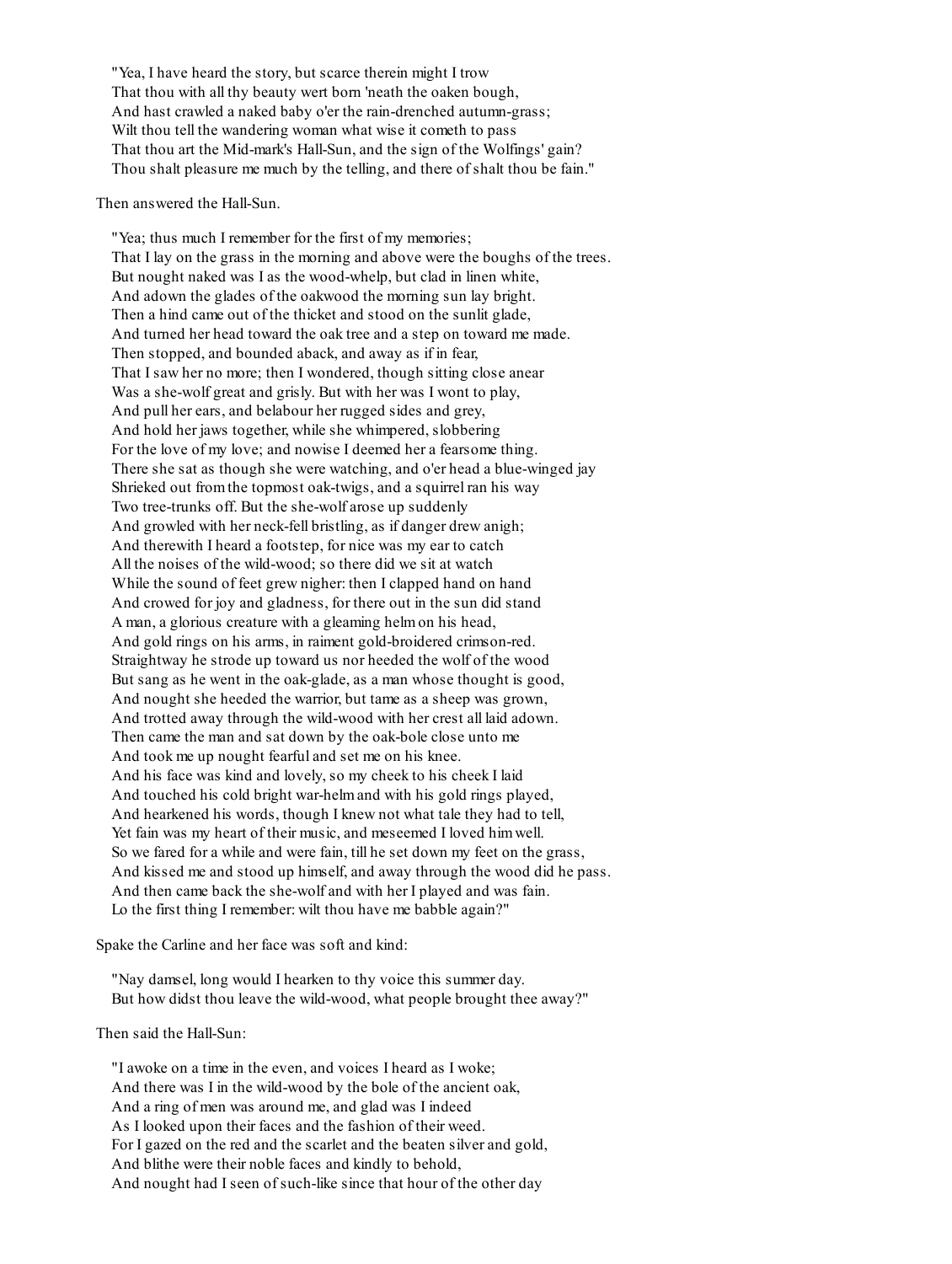When that warrior came to the oak glade with the little child to play. And forth now he came, with the face that my hands had fondled before, And a battle shield wrought fairly upon his armhe bore, And thereon the wood-wolf's image in ruddy gold was done. Then I stretched out my little arms towards the glorious shining one And he took me up and set me on his shoulder for a while And turned about to his fellows with a blithe and joyous smile; And they shouted aloud about me and drew forth gleaming swords And clashed themon their bucklers; but nought I knew of the words Of their shouting and rejoicing. So thereafter was I laid And borne forth on the warrior's warshield, and our way through the wood we made 'Midst the mirth and great contentment of those fair-clad shielded men.

"But no tale of the wolf and the wild-wood abides with me since then, And the next thing I remember is a huge and dusky hall, A world for my little body fromancient wall to wall; A world of many doings, and nought for me to do, A world of many noises, and known to me were few.

"Time wore, and I spoke with the Wolfings and knew the speech of the kin, And was strange 'neath the roof no longer, as a lonely waif therein; And I wrought as a child with my playmates and every hour looked on Unto the next hour's joyance till the happy day was done. And going and coming amidst us was a woman tall and thin With hair like the hoary barley and silver streaks therein. And kind and sad of visage, as now I remember me, And she sat and told us stories when we were aweary with glee, And many of us she fondled, but me the most of all. And once frommy sleep she waked me and bore me down the hall, In the hush of the very midnight, and I was feared thereat. But she brought me unto the dais, and there the warrior sat, Who took me up and kissed me, as erst within the wood; And meseems in his arms I slumbered: but I wakened again and stood Alone with the kindly woman, and gone was the goodly man, And athwart the hush of the Folk-hall the moon shone bright and wan, And the woman dealt with a lamp hung up by a chain aloft, And she trimmed it and fed it with oil, while she chanted sweet and soft A song whose words I knew not: then she ran it up again, And up in the darkness above us died the length of its wavering chain."

"Yea," said the carline, "this woman will have been the Hall-Sun that came before thee. What next dost thou remember?"

Said the maiden:

"Next I mind me of the hazels behind the People's Roof, And the children running thither and the magpie flitting aloof, And my hand in the hand of the Hall-Sun, as after the others we went, And she soberly hearkening my prattle and the words of my intent. And now would I call her 'Mother,' and indeed I loved her well.

"So I waxed; and now of my memories the tale were long to tell; But as the days passed over, and I fared to field and wood, Alone or with my playmates, still the days were fair and good. But the sad and kindly Hall-Sun for my fosterer now I knew, And the great and glorious warrior that my heart clung sorely to Was but my foster-father; and I knew that I had no kin In the ancient House of the Wolfings, though love was warmtherein."

Then smiled the carline and said: "Yea, he is thy foster-father, and yet a fond one."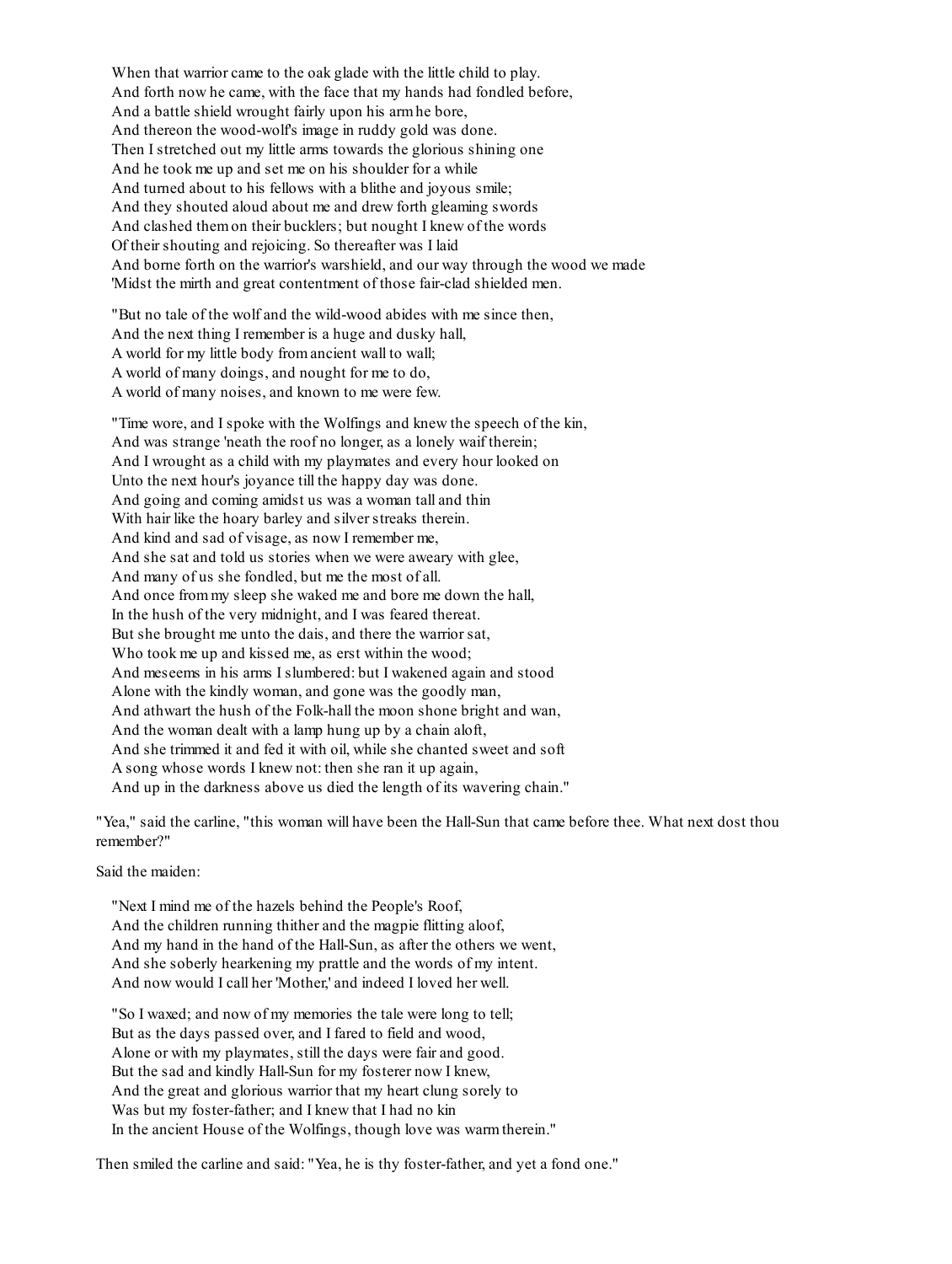"Sooth is that," said the Hall-Sun. "But wise art thou by seeming. Hast thou come to tell me of what kindred I am, and who is my father and who is my mother?"

Said the carline: "Art thou not also wise? Is it not so that the Hall-Sun of the Wolfings seeth things that are to come?"

"Yea," she said, "yet have I seen waking or sleeping no other father save my foster-father; yet my very mother I have seen, as one who should meet her in the flesh one day."

"And good is that," said the carline; and as she spoke her face waxed kinder, and she said:

"Tell us more of thy days in the House of the Wolfings and how thou faredst there."

Said the Hall-Sun:

"I waxed 'neath the Roof of the Wolfings, till now to look upon I was of sixteen winters, and the love of the Folk I won, And in lovely weed they clad me like the image of a God: And lonely now full often the wild-wood ways I trod, And I feared no wild-wood creature, and my presence scared themnought; And I fell to know of wisdom, and within me stirred my thought, So that oft anights would I wander through the mead and far away, And swimthe Mirkwood-water, and amidst his eddies play When earth was dark in the dawn-tide; and over all the folk I knew of the beasts' desires, as though in words they spoke.

"So I saw of things that should be, were they mighty things or small, And upon a day as it happened came the war-word to the hall, And the House must wend to the warfield, and as they sang, and played With the strings of the harp that even, and the mirth of the war-eve made, Came the sight of the field to my eyes, and the words waxed hot in me, And I needs must show the picture of the end of the fight to be. Then I showed themthe Red Wolf bristling o'er the broken fleeing foe; And the war-gear of the fleers, and their banner did I show, To wit the Ling-worm's image with the maiden in his mouth; There I saw my foster-father 'mid the pale blades of the South, Till aloof swept all the handplay and the hurry of the chase, And he lay along by an ash-tree, no helmabout his face, No byrny on his body; and an arrow in his thigh, And a broken spear in his shoulder. Then I saw myself draw nigh To sing the song blood-staying. Then saw I how we twain Went 'midst of the host triumphant in the Wolfings' banner-wain, The black bulls lowing before us athwart the warriors' song, As up fromMirkwood-water we went our ways along To the Great Roof of the Wolfings, whence streamed the women out And the sound of their rejoicing blent with the warriors' shout.

"They heard me and saw the picture, and they wotted how wise I was grown, And they loved me, and glad were their hearts at the tale my lips had shown; And my body clad as an image of a God to the field they bore, And I held by the mast of the banner as I looked upon their war, And endured to see unblenching on the wind-swept sunny plain All the picture of my vision by the men-folk done again. And over my Foster-father I sang the staunching-song, Till the life-blood that was ebbing flowed back to his heart the strong, And we wended back in the war-wain 'midst the gleanings of the fight Unto the ancient dwelling and the Hall-Sun's glimmering light.

"So fromthat day henceforward folk hung upon my words, For the battle of the autumn, and the harvest of the swords; And e'en more was I loved than aforetime. So wore a year away, And heavy was the burden of the lore that on me lay.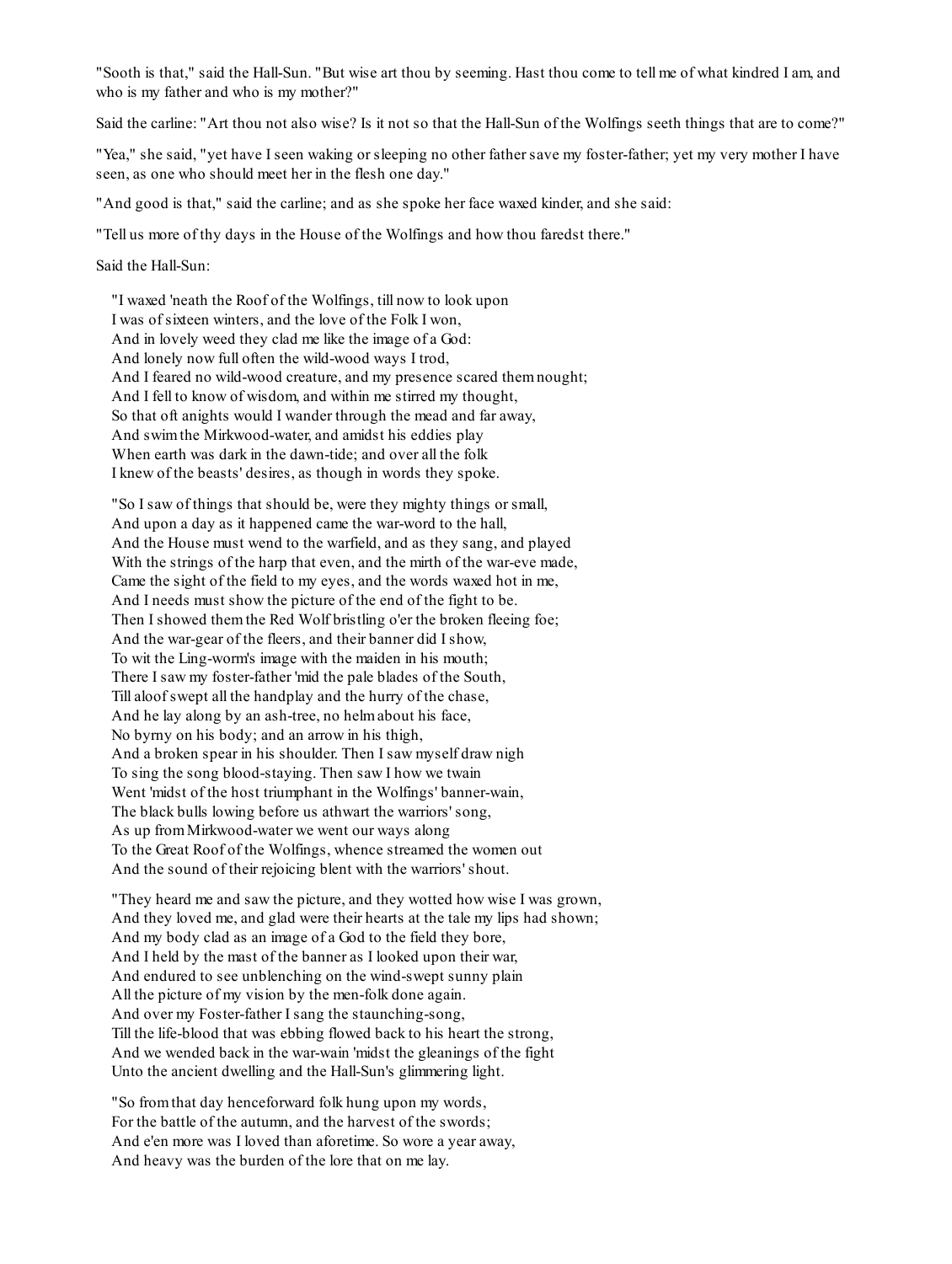"But my fosterer the Hall-Sun took sick at the birth of the year, And changed her life as the year changed, as summer drew anear. But she knew that her life was waning, and lying in her bed She taught me the lore of the Hall-Sun, and every word to be said At the trimming in the midnight and the feeding in the morn, And she laid her hands upon me ere unto the howe she was borne With the kindred gathered about us; and they wotted her weird and her will, And hailed me for the Hall-Sun when at last she lay there still. And they did on me the garment, the holy cloth of old, And the neck-chain wrought for the goddess, and the rings of the hallowed gold. So here amI abiding, and of things to be I tell, Yet know not what shall befall me nor why with the Wolfings I dwell."

Then said the carline:

"What seest thou, O daughter, of the journey of to-day? And why wendest thou not with the war-host on the battle-echoing way?"

Said the Hall-Sun.

"O mother, here dwelleth the Hall-Sun while the kin hath a dwelling-place, Nor ever again shall I look on the onset or the chase, Till the day when the Roof of the Wolfings looketh down on the girdle of foes, And the arrow singeth over the grass of the kindred's close; Till the pillars shake with the shouting and quivers the roof-tree dear, When the Hall of the Wolfings garners the harvest of the spear."

Therewith she stood on her feet and turned her face to the Great Roof, and gazed long at it, not heeding the crone by her side; and she muttered words of whose signification the other knew not, though she listened intently, and gazed ever at her as closely as might be.

Then fell the Hall-Sun utterly silent, and the lids closed over her eyes, and her hands were clenched, and her feet pressed hard on the daisies: her bosomheaved with sore sighs, and great tear-drops oozed fromunder her eyelids and fell on to her raiment and her feet and on to the flowery summer grass; and at the last her mouth opened and she spake, but in a voice that was marvellously changed fromthat she spake in before:

"Why went ye forth, O Wolfings, fromthe garth your fathers built, And the House where sorrow dieth, and all unloosed is guilt? Turn back, turn back, and behold it! lest your feet be over slow When your shields are heavy-burdened with the arrows of the foe; How ye totter, how ye stumble on the rough and corpse-strewn way! And lo, how the eve is eating the afternoon of day! O why are ye abiding till the sun is sunk in night And the forest trees are ruddy with the battle-kindled light? O rest not yet, ye Wolfings, lest void be your resting-place, And into lands that ye know not the Wolf must turn his face, And ye wander and ye wander till the land in the ocean cease, And your battle bring no safety and your labour no increase."

Then was she silent for a while, and her tears ceased to flow; but presently her eyes opened once more, and she lifted up her voice and cried aloud--

"I see, I see! O Godfolk behold it fromaloof, How the little flames steal flickering along the ridge of the Roof! They are small and red 'gainst the heavens in the summer afternoon; But when the day is dusking, white, high shall they wave to the moon. Lo, the fire plays now on the windows like strips of scarlet cloth Wind-waved! but look in the night-tide on the onset of its wrath, How it wraps round the ancient timbers and hides the mighty roof But lighteth little crannies, so lost and far aloof, That no man yet of the kindred hath seen themere to-night,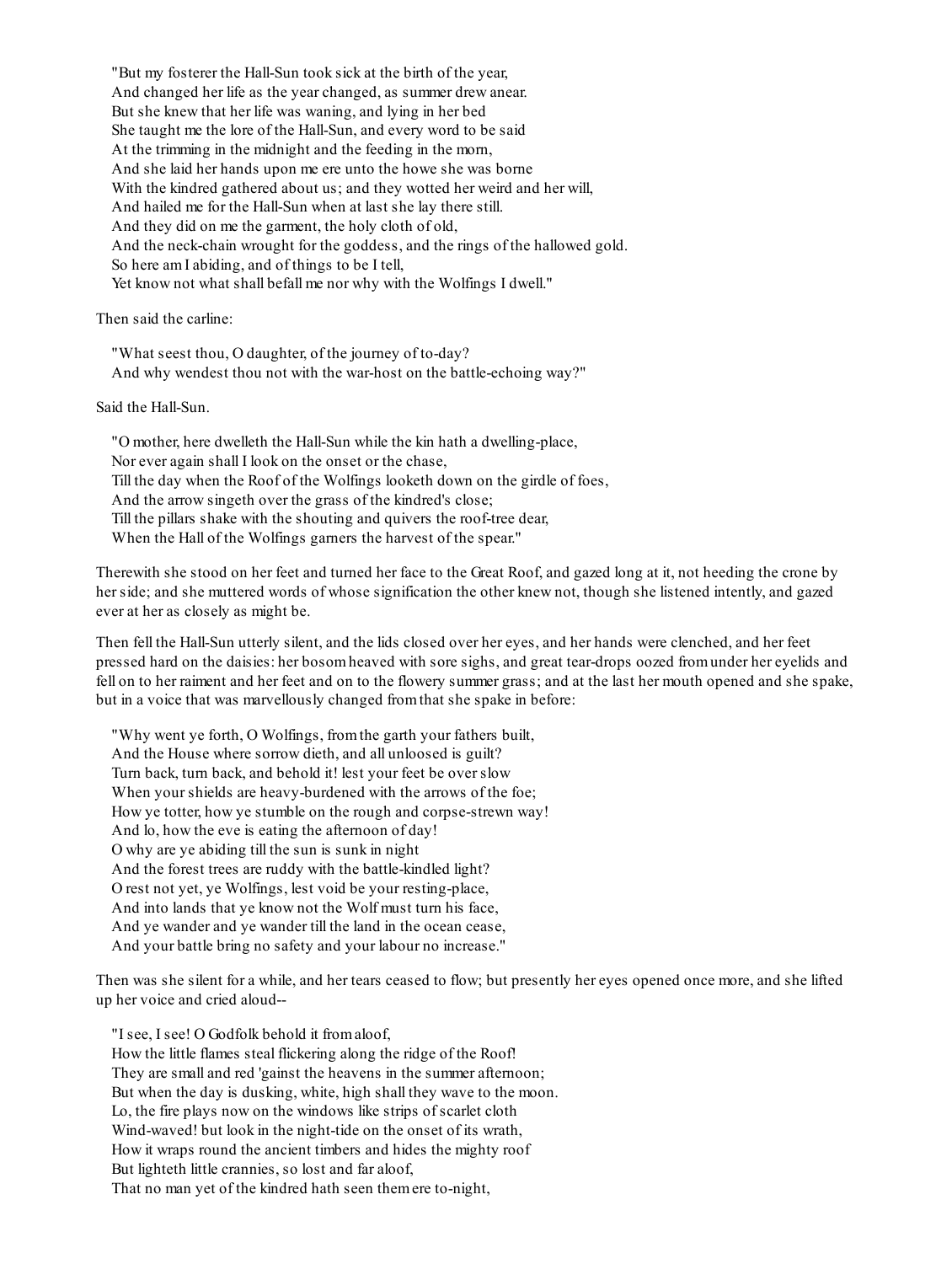Since first the builder builded in loving and delight!"

Then again she stayed her speech with weeping and sobbing, but after a while was still again, and then she spoke pointing toward the roof with her right hand.

"I see the fire-raisers and iron-helmed they are, Brown-faced about the banners that their hands have borne afar. And who in the garth of the kindred shall bear adown their shield Since the onrush of the Wolfings they caught in the open field, As the might of the mountain lion falls dead in the hempen net? O Wolfings, long have ye tarried, but the hour abideth yet. What life for the life of the people shall be given once for all, What sorrow shall stay sorrow in the half-burnt Wolfing Hall? There is nought shall quench the fire save the tears of the Godfolk's kin, And the heart of the life-delighter, and the life-blood cast therein."

Then once again she fellsilent, and her eyes closed again, and the slow tears gushed out fromthem, and she sank down sobbing on the grass, and little by little the stormof grief sank and her head fell back, and she was as one quietly asleep. Then the carline hung over her and kissed her and embraced her; and then through her closed eyes and her slumber did the Hall-Sun see a marvel; for she who was kissing her was young in semblance and unwrinkled, and lovely to look on, with plenteous long hair of the hue of ripe barley, and clad in glistening raiment such as has been woven in no loomon earth.

And indeed it was the Wood-Sun in the semblance of a crone, who had come to gather wisdomof the coming time from the foreseeing of the Hall-Sun; since now at last she herself foresaw nothing of it, though she was of the kindred of the Gods and the Fathers of the Goths. So when she had heard the Hall-Sun she deemed that she knew but too well what her words meant, and what for love, what for sorrow, she grew sick at heart as she heard them.

So at last she arose and turned to look at the Great Roof; and strong and straight, and cool and dark grey showed its ridge against the pale sky of the summer afternoon all quivering with the heat of many hours' sun: dark showed its windows as she gazed on it, and stark and stiff she knew were its pillars within.

Then she said aloud, but to herself: "What then if a merry and mighty life be given for it, and the sorrow of the people be redeemed; yet will not I give the life which is his; nay rather let himgive the bliss which is mine. But oh! how may it be that he shall die joyous and I shall live unhappy!"

Then she went slowly down fromthe Hill of Speech, and whoso saw her deemed her but a gangrel carline. So she went her ways and let the wood cover her.

But in a little while the Hall-Sun awoke alone, and sat up with a sigh, and she remembered nothing concerning her sight of the flickering flame along the hall-roof, and the fire-tongues like strips of scarlet cloth blown by the wind, nor had she any memory of her words concerning the coming day. But the rest of her talk with the carline she remembered, and also the vision of the beautiful woman who had kissed and embraced her; and she knew that it was her very mother. Also she perceived that she had been weeping, therefore she knew that she had uttered words of wisdom. For so it fared with her at whiles, that she knew not her own words of foretelling, but spoke themout as if in a dream.

So now she went down fromthe Hill of Speech soberly, and turned toward the Woman's door of the hall, and on her way she met the women and old men and youths coming back fromthe meadow with little mirth: and there were many of themwho looked shyly at her as though they would gladly have asked her somewhat, and yet durst not. But for her, her sadness passed away when she came among them, and she looked kindly on this and that one of them, and entered with theminto the Woman's Chamber, and did what came to her hand to do.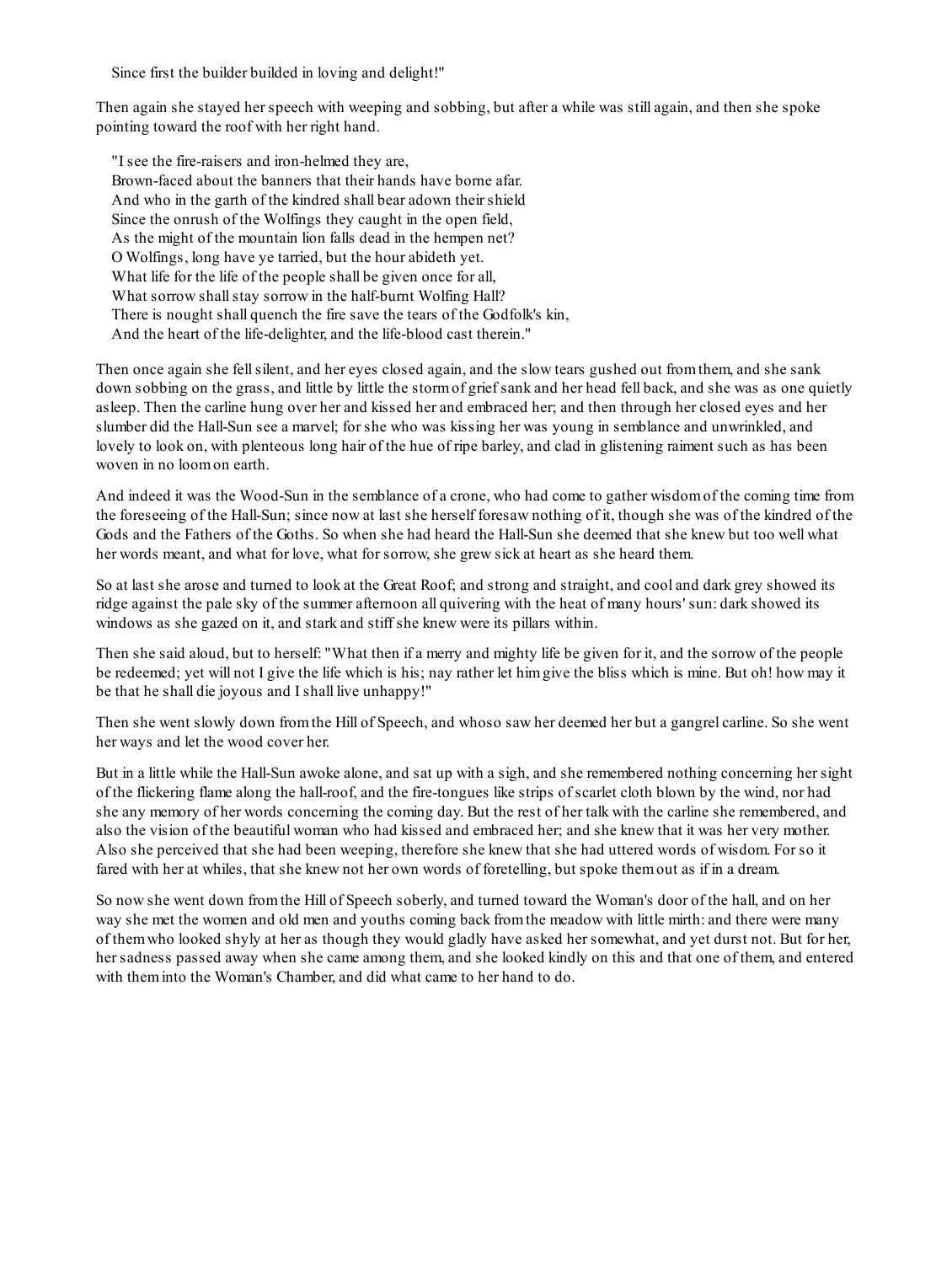# **CHAPTER VI--THEY TALK ON THE WAY TO THE FOLK-THING**

All day long one standing on the Speech-hill of the Wolfings might have seen men in their war-array streaming along the side of Mirkwood-water, on both sides thereof; and the last comers fromthe Nether-mark came hastening all they might; for they would not be late at the trysting-place. But these were of a kindred called the Laxings, who bore a salmon on their banner; and they were somewhat few in number, for they had but of late years become a House of the Markmen. Their banner-wain was drawn by white horses, fleet and strong, and they were no great band, for they had but few thralls with them, and all, free men and thralls, were a-horseback; so they rode by hastily with their bannerwain, their few munition-wains following as they might.

Now tells the tale of the men-at-arms of the Wolfings and the Beamings, that soon they fell in with the Elking host, which was journeying but leisurely, so that the Wolfings might catch up with them: they were a very great kindred, the most numerous of all Mid-mark, and at this time they had affinity with the Wolfings. But old men of the House remembered how they had heard their grandsires and very old men tell that there had been a time when the Elking House had been established by men fromout of the Wolfing kindred, and how they had wandered away fromthe Mark in the days when it had been first settled, and had abided aloof for many generations of men; and so at last had come back again to the Mark, and had taken up their habitation at a place in Mid-mark where was dwelling but a remnant of a House called the Thyrings, who had once been exceeding mighty, but had by that time almost utterly perished in a great sickness which befel in those days. So then these two Houses, the wanderers come back and the remnant left by the sickness of the Gods, made one House together, and increased and throve after their coming together, and wedded with the Wolfings, and became a very great House.

Gallant and glorious was their array now, as they marched along with their banner of the Elk, which was drawn by the very beasts themselves tamed to draught to that end through many generations; they were fatter and sleeker than their wild-wood brethren, but not so mighty.

So were the men of the three kindreds somewhat mingled together on the way. The Wolfings were the tallest and the biggest made; but of those dark-haired men aforesaid, were there fewest amongst the Beamings, and most among the Elkings, as though they had drawn to themmore men of alien blood during their wanderings aforesaid. So they talked together and made each other good cheer, as is the wont of companions in arms on the eve of battle; and the talk ran, as may be deemed, on that journey and what was likely to come of it: and spake an Elking warrior to a Wolfing by whom he rode:

### "O Wolfkettle, hath the Hall-Sun had any foresight of the day of battle?"

"Nay," said the other, "when she lighted the farewell candle, she bade us come back again, and spoke of the day of our return; but that methinks, as thou and I would talk of it, thinking what would be likely to befal. Since we are a great host of valiant men, and these Welshmen  $\{2\}$  most valiant, and as the rumour runneth bigger-bodied men than the Hun-folk, and so well ordered as never folk have been. So then if we overthrow themwe shall come back again; and if they overthrow us, the remnant of us shall fall back before themtill we come to our habitations; for it is not to be looked for that they will fall in upon our rear and prevent us, since we have the thicket of the wild-wood on our flanks."

"Sooth is that," said the Elking; "and as to the mightiness of this folk and their customs, ye may gather somewhat from the songs which our House yet singeth, and which ye have heard wide about in the Mark; for this is the same folk of which a many of themtell, making up that story-lay which is called the South-Welsh Lay; which telleth how we have met this folk in times past when we were in fellowship with a folk of the Welsh of like customs to ourselves: for we of the Elkings were then but a feeble folk. So we marched with this folk of the Kymry and met the men of the cities, and whiles we overthrew and whiles were overthrown, but at last in a great battle were overthrown with so great a slaughter, that the red blood rose over the wheels of the wains, and the city-folk fainted with the work of the slaughter, as men who mow a match in the meadows when the swathes are dry and heavy and the afternoon of midsummer is hot; and there they stood and stared on the field of the slain, and knew not whether they were in Home or Hell, so fierce the fight had been."

Therewith a man of the Beamings, who was riding on the other side of the Elking, reached out over his horse's neck and said:

"Yea friend, but is there not some telling of a tale concerning how ye and your fellowship took the great city of the Welshmen of the South, and dwelt there long."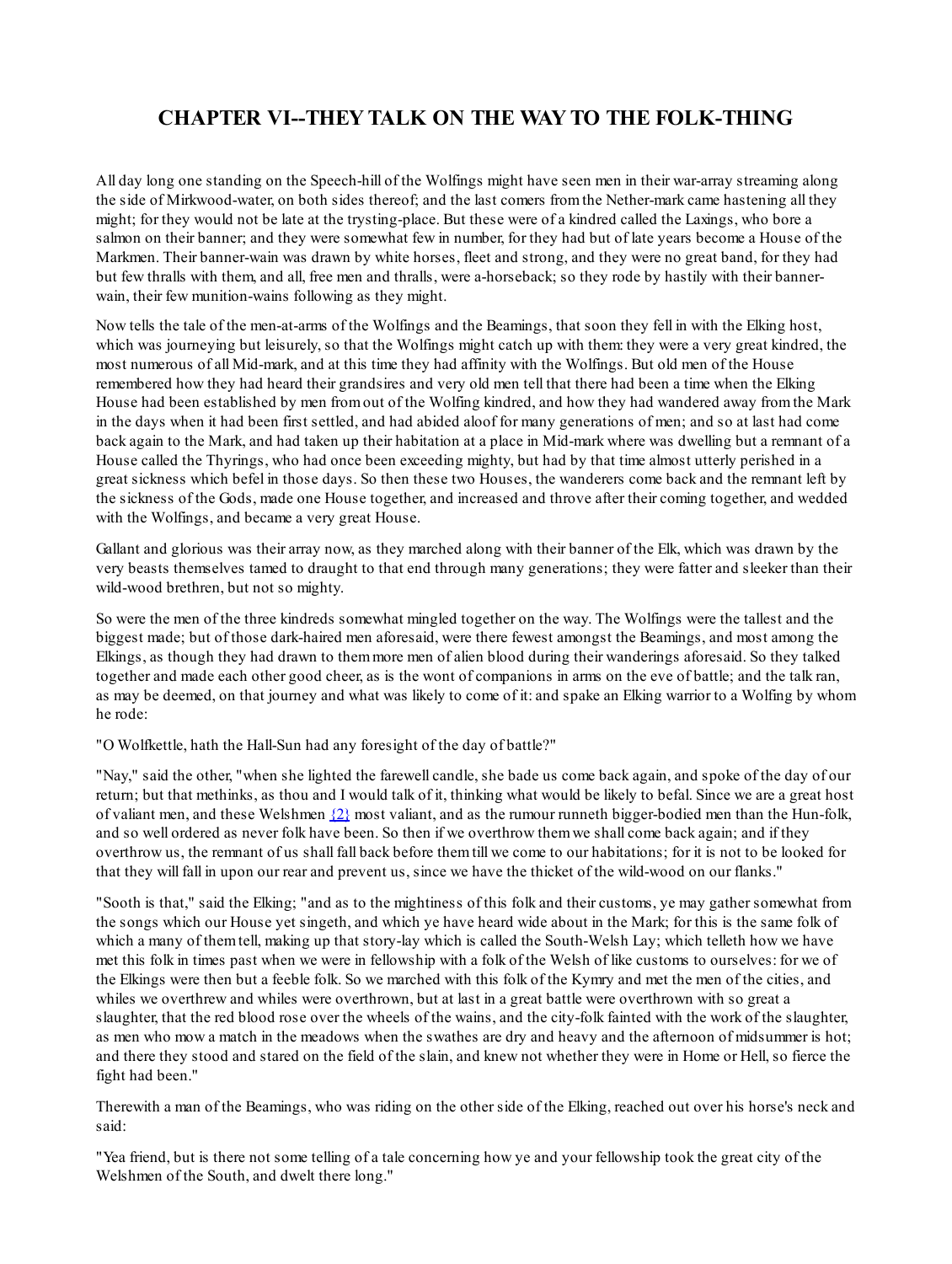"Yea," said the Elking, "Hearken how it is told in the South-Welsh Lay:

"'Have ye not heard Of the ways of Weird? How the folk fared forth Far away fromthe North? And as light as one wendeth Whereas the wood endeth, When of nought is our need, And none telleth our deed, So Rodgeir unwearied and Reidfari wan The town where none tarried the shield-shaking man. All lonely the street there, and void was the way And nought hindered our feet but the dead men that lay Under shield in the lanes of the houses heavens-high, All the ring-bearing swains that abode there to die.'

"Tells the Lay, that none abode the Goths and their fellowship, but such as were mighty enough to fall before them, and the rest, both man and woman, fled away before our folk and before the folk of the Kymry, and left their town for us to dwell in; as saith the Lay:

"'Glistening of gold Did men's eyen behold; Shook the pale sword O'er the unspoken word, No man drew nigh us With weapon to try us, For the Welsh-wrought shield Lay low on the field. By man's hand unbuilded allseemed there to be, The walls ruddy gilded, the pearls of the sea: Yea all things were dead there save pillar and wall, But *they* lived and *they* said us the song of the hall; The dear hall left to perish by men of the land, For the Goth-folk to cherish with gold gaining hand.'

"See ye how the Lay tells that the hall was bolder than the men, who fled fromit, and left all for our fellowship to deal with in the days gone by?"

Said the Wolfing man:

"And as it was once, so shall it be again. Maybe we shall go far on this journey, and see at least one of the garths of the Southlands, even those which they call cities. For I have heard it said that they have more cities than one only, and that so great are their kindreds, that each liveth in a garth full of mighty houses, with a wall of stone and lime around it; and that in every one of these garths lieth wealth untold heaped up. And wherefore should not all this fall to the Markmen and their valiancy?"

### Said the Elking:

"As to their many cities and the wealth of them, that is sooth; but as to each city being the habitation of each kindred, it is otherwise: for rather it may be said of themthat they have forgotten kindred, and have none, nor do they heed whomthey wed, and great is the confusion amongst them. And mighty men among themordain where they shall dwell, and what shall be their meat, and how long they shall labour after they are weary, and in all wise what manner of life shall be amongst them; and though they be called free men who suffer this, yet may no house or kindred gainsay this rule and order. In sooth they are a people mighty, but unhappy."

### Said Wolfkettle:

"And hast thou learned all this fromthe ancient story lays, O Hiarandi? For some of themI know, though not all, and therein have I noted nothing of all this. Is there some new minstrel arisen in thine House of a memory excelling all those that have gone before? If that be so, I bid himto the Roof of the Wolfings as soon as may be; for we lack new tales."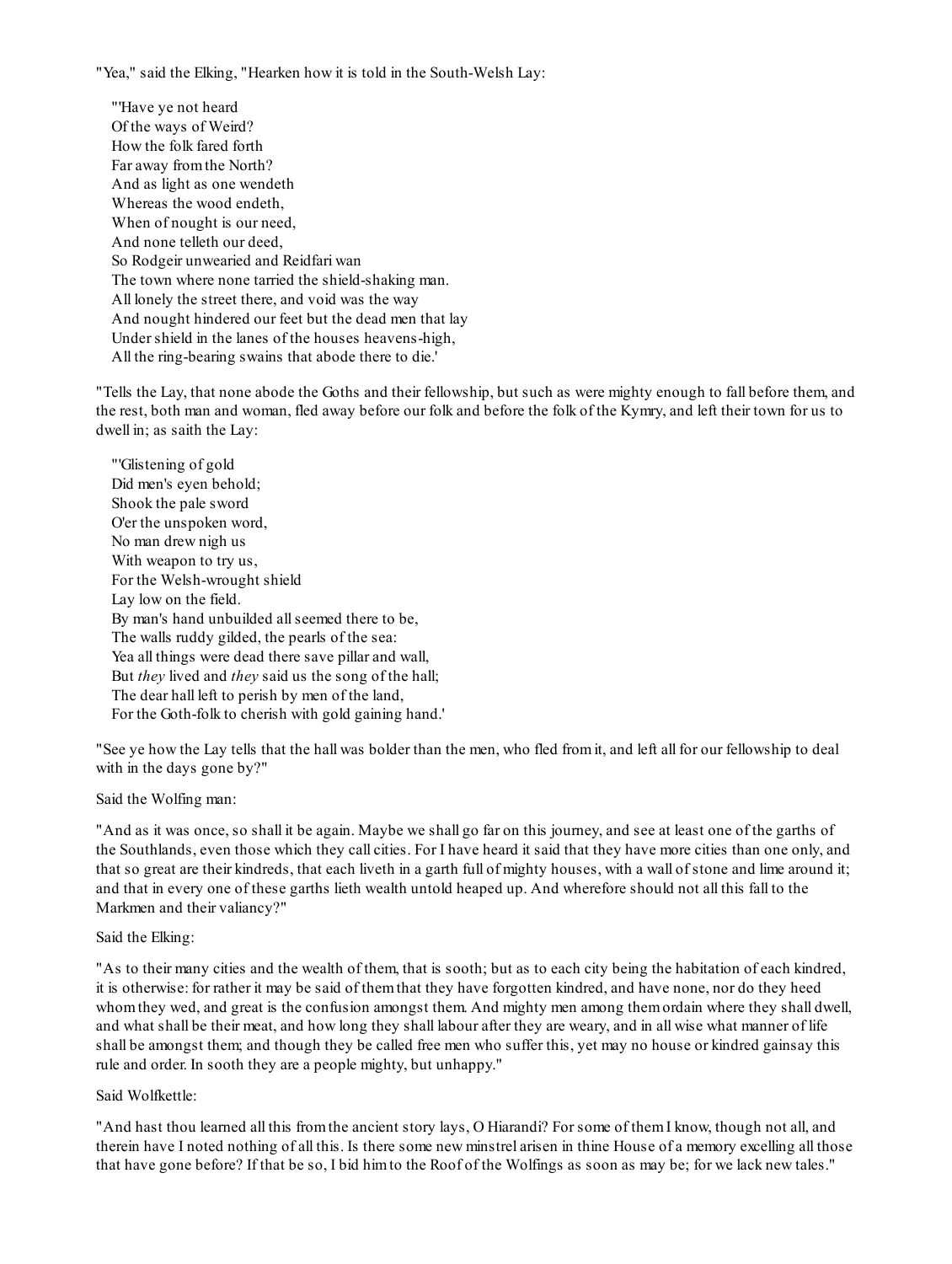"Nay," said Hiarandi, "This that I tell thee is not a tale of past days, but a tale of to-day. For there came to us a man fromout of the wild-wood, and prayed us peace, and we gave it him; and he told us that he was of a House of the Gael, and that his House had been in a great battle against these Welshmen, whomhe calleth the Romans; and that he was taken in the battle, and sold as a thrall in one of their garths; and howbeit, it was not their master-garth, yet there he learned of their customs: and sore was the lesson! Hard was his life amongst them, for their thralls be not so well entreated as their draught-beasts, so many do they take in battle; for they are a mighty folk; and these thralls and those aforesaid unhappy freemen do all tilling and herding and all deeds of craftsmanship: and above these are men whom they call masters and lords who do nought, nay not so much as smithy their own edge-weapons, but linger out their days in their dwellings and out of their dwellings, lying about in the sun or the hall-cinders, like cur-dogs who have fallen away fromkind.

"So this man made a shift to flee away fromout of that garth, since it was not far fromthe great river; and being a valiant man, and young and mighty of body, he escaped all perils and came to us through the Mirkwood. But we saw that he was no liar, and had been very evilly handled, for upon his body was the mark of many a stripe, and of the shackles that had been soldered on to his limbs; also it was more than one of these accursed people whomhe had slain when he fled. So he became our guest and we loved him, and he dwelt among us and yet dwelleth, for we have taken him into our House. But yesterday he was sick and might not ride with us; but may be he will follow on and catch up with us in a day or two. And if he come not, then will I bring himover to the Wolfings when the battle is done."

Then laughed the Beaming man, and spake:

"How then if ye come not back, nor Wolfkettle, nor the Welsh Guest, nor I myself? Meseemeth no one of these Southland Cities shall we behold, and no more of the Southlanders than their war-array."

"These are evil words," said Wolfkettle, "though such an outcome must be thought on. But why deemest thou this?"

Said the Beaming: "There is no Hall-Sun sitting under our Roof at home to tell true tales concerning the Kindred every day. Yet forsooth fromtime to time is a word said in our Folk-hall for good or for evil; and who can choose but hearken thereto? And yestereve was a woeful word spoken, and that by a man-child of ten winters."

Said the Elking: "Now that thou hast told us thus much, thou must tell us more, yea, all the word which was spoken; else belike we shall deemof it as worse than it was."

Said the Beaming: "Thus it was; this little lad brake out weeping yestereve, when the Hall was full and feasting; and he wailed, and roared out, as children do, and would not be pacified, and when he was asked why he made that to do, he said: 'Well away! Raven hath promised to make me a clay horse and to bake it in the kiln with the pots next week; and now he goeth to the war, and he shall never come back, and never shall my horse be made.' Thereat we all laughed as ye may well deem. But the lad made a sour countenance on us and said, 'why do ye laugh? look yonder, what see ye?' 'Nay,' said one, 'nought but the Feast-hall wall and the hangings of the High-tide thereon.' Then said the lad sobbing: 'Ye see ill: further afield see I: I see a little plain, on a hill top, and fells beyond it far bigger than our speech-hill: and there on the plain lieth Raven as white as parchment; and none hath such hue save the dead.' Then said Raven, (and he was a young man, and was standing thereby). 'And well is that, swain, to die in harness! Yet hold up thine heart; here is Gunbert who shall come back and bake thine horse for thee.' 'Nay never more,' quoth the child, 'For I see his pale head lying at Raven's feet; but his body with the green gold-broidered kirtle I see not.' Then was the laughter stilled, and man after man drew near to the child, and questioned him, and asked, 'dost thou see me?' 'dost thou see me?' And he failed to see but few of those that asked him. Therefore now meseemeth that not many of us shallsee the cities of the South, and those few belike shall look on their own shackles therewithal."

"Nay," said Hiarandi, "What is all this? heard ye ever of a company of fighting men that fared afield, and found the foe, and came back home leaving none behind them?"

Said the Beaming: "Yet seldomhave I heard a child foretell the death of warriors. I tell thee that hadst thou been there, thou wouldst have thought of it as if the world were coming to an end."

"Well," said Wolfkettle, "let it be as it may! Yet at least I will not be led away fromthe field by the foemen. Oft may a man be hindered of victory, but never of death if he willeth it."

Therewith he handled a knife that hung about his neck, and went on to say: "But indeed, I do much marvel that no word came into the mouth of the Hall-Sun yestereven or this morning, but such as any woman of the kindred might say."

Therewith fell their talk awhile, and as they rode they came to where the wood drew nigher to the river, and thus the Mid-mark had an end; for there was no House had a dwelling in the Mid-mark higher up the water than the Elkings,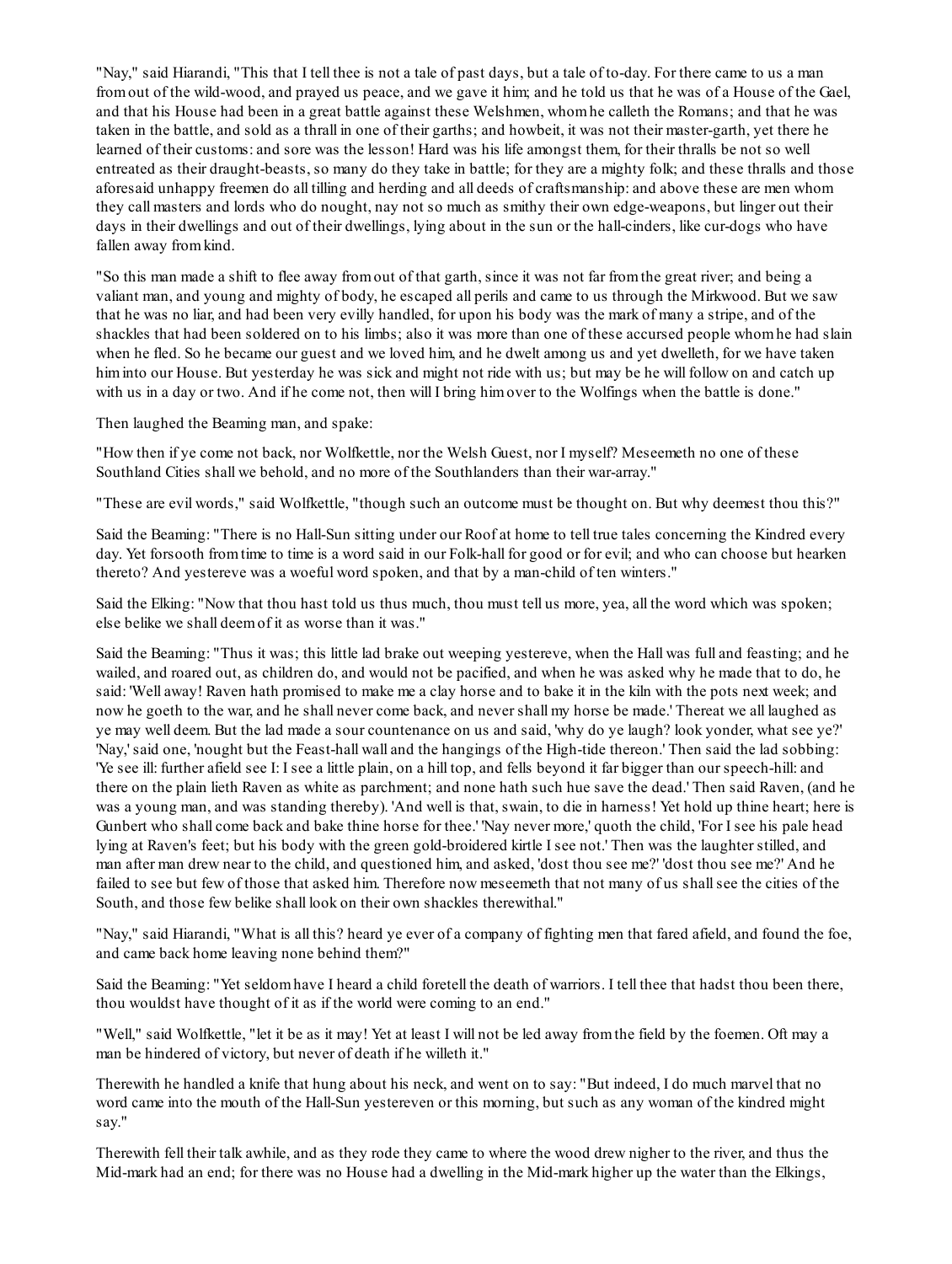save one only, not right great, who mostly fared to war along with the Elkings: and this was the Oselings, whose banner bore the image of the Wood-ousel, the black bird with the yellow neb; and they had just fallen into the company of the greater House.

So now Mid-mark was over and past, and the serried trees of the wood came down like a wall but a little way fromthe lip of the water; and scattered trees, mostly quicken-trees grew here and there on the very water side. But Mirkwoodwater ran deep swift and narrow between high clean-cloven banks, so that none could dreamof fording, and not so many of swimming its dark green dangerous waters. And the day wore on towards evening and the glory of the western sky was unseen because of the wall of high trees. And still the host made on, and because of the narrowness of the space between river and wood it was strung out longer and looked a very great company of men. And moreover the men of the eastern-lying part of Mid-mark, were now marching thick and close on the other side of the river but a little way fromthe Wolfings and their fellows; for nothing but the narrow river sundered them.

So night fell, and the stars shone, and the moon rose, and yet the Wolfings and their fellows stayed not, since they wotted that behind them followed a many of the men of the Mark, both the Mid and the Nether, and they would by no means hinder their march.

So wended the Markmen between wood and streamon either side of Mirkwood-water, till now at last the night grew deep and the moon set, and it was hard on midnight, and they had kindled many torches to light themon either side of the water. So whereas they had come to a place where the trees gave back somewhat fromthe river, which was wellgrassed for their horses and neat, and was called Baitmead, the companies on the western side made stay there till morning. And they drew the wains right up to the thick of the wood, and all men turned aside into the mead fromthe beaten road, so that those who were following after might hold on their way if so they would. There then they appointed watchers of the night, while the rest of themlay upon the sward by the side of the trees, and slept through the short summer night.

The tale tells not that any man dreamed of the fight to come in such wise that there was much to tell of his dreamon the morrow; many dreamed of no fight or faring to war, but of matters little, and often laughable, mere mingled memories of bygone time that had no waking wits to marshal them.

But that man of the Beamings dreamed that he was at home watching a potter, a man of the thralls of the House working at his wheel, and fashioning bowls and ewers: and he had a mind to take of his clay and fashion a horse for the lad that had bemoaned the promise of his toy. And he tried long and failed to fashion anything; for the clay fell to pieces in his hands; till at last it held together and grew suddenly, not into an image of a horse, but of the Great Yule Boar, the similitude of the Holy Beast of Frey. So he laughed in his sleep and was glad, and leaped up and drew his sword with his clay-stained hands that he might wave it over the Earth Boar, and swear a great oath of a doughty deed. And therewith he found himself standing on his feet indeed, just awakened in the cold dawn, and holding by his right hand to an ash-sapling that grew beside him. So he laughed again, and laid himdown, and leaned back and slept his sleep out till the sun and the voices of his fellows stirring awakened him.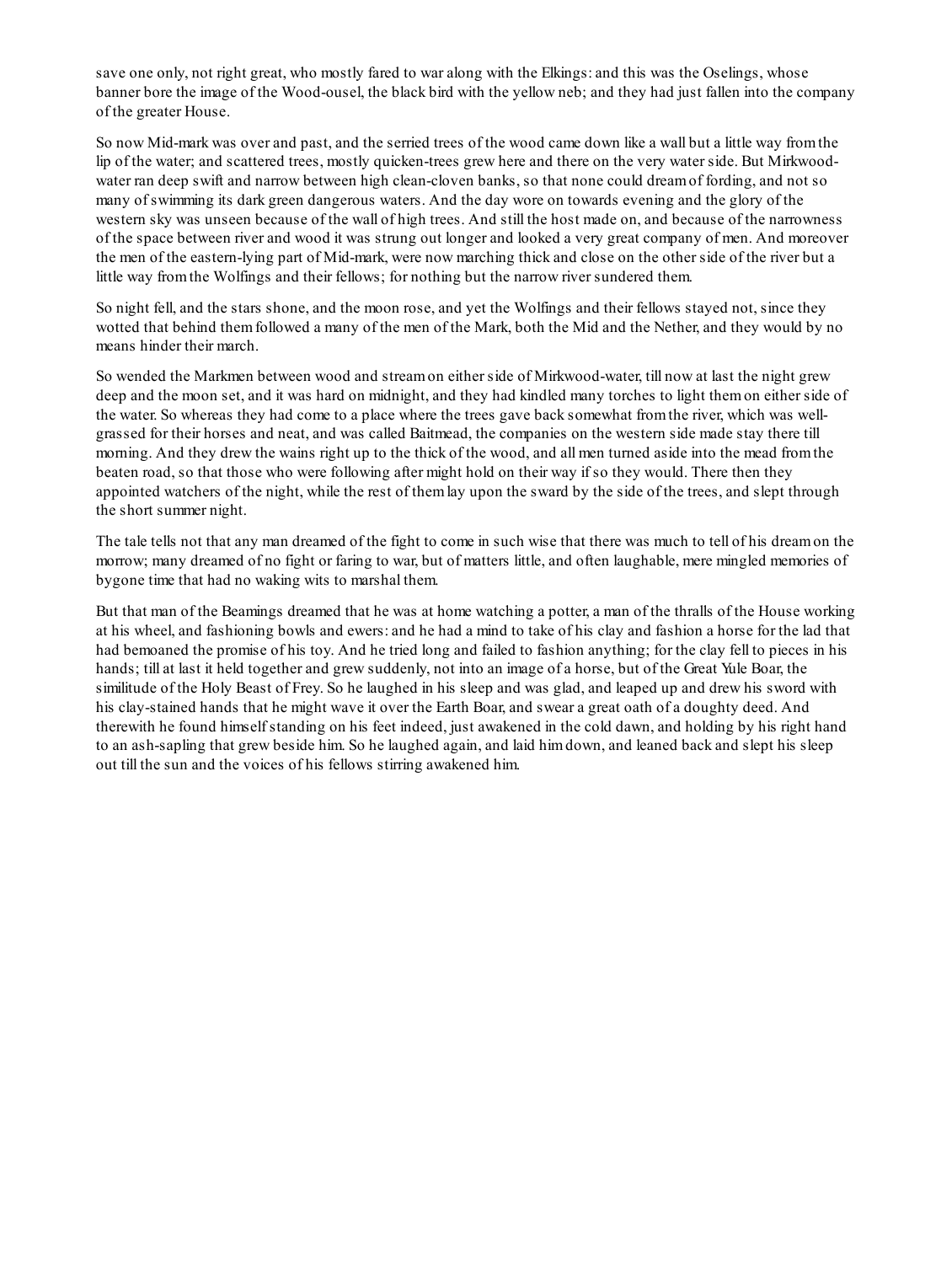# **CHAPTER VII--THEY GATHER TO THE FOLK-MOTE**

When it was the morning, all the host of the Markmen was astir on either side of the water, and when they had broken their fast, they got speedily into array, and were presently on the road again; and the host was now strung out longer yet, for the space between water and wood once more diminished till at last it was no wider than ten men might go abreast, and looking ahead it was as if the wild-wood swallowed up both river and road.

But the fighting-men hastened on merrily with their hearts raised high, since they knew that they would soon be falling in with more of their people, and the coming fight was growing a clearer picture to their eyes; so fromside to side of the river they shouted out the cries of their Houses, or friend called to friend across the eddies of Mirkwood-water, and there was game and glee enough.

So they fared till the wood gave way before them, and lo, the beginning of another plain, somewhat like the Mid-mark. There also the water widened out before them, and there were eyots in it with stony shores crowned with willow or with alder, and aspens rising fromthe midst of them.

But as for the plain, it was thus much different fromMid-mark, that the wood which begirt it rose on the south into low hills, and away beyond themwere other hills blue in the distance, for the most bare of wood, and not right high, the pastures of the wild-bull and the bison, whereas now dwelt a folk somewhat scattered and feeble; hunters and herdsmen, with little tillage about their abodes, a folk akin to the Markmen and allied to them. They had come into those parts later than the Markmen, as the old tales told; which said moreover that in days gone by a folk dwelt among those hills who were alien from the Goths, and great foes to the Markmen; and how that on a time they came down from their hills with a great host, together with new-comers of their own blood, and made their way through the wild-wood, and fell upon the Upper-mark; and how that there befel a fearful battle that endured for three days; and the first day the Aliens worsted the Markmen, who were but a few, since they were they of the Upper-mark only. So the Aliens burned their houses and slew their old men, and drave off many of their women and children; and the remnant of the men of the Upper-mark with all that they had, which was now but little, took refuge in an island of Mirkwood-water, where they fenced themselves as well as they could for that night; for they expected the succour of their kindred of the Mid-mark and the Nether-mark, unto whomthey had sped the war-arrow when they first had tidings of the onset of the Aliens.

So at the sun-rising they sacrificed to the Gods twenty chieftains of the Aliens whomthey had taken, and therewithal a maiden of their own kindred, the daughter of their war-duke, that she might lead that mighty company to the House of the Gods; and thereto was she nothing loth, but went right willingly.

There then they awaited the onset. But the men of Mid-mark came up in the morning, when the battle was but just joined, and fell on so fiercely that the aliens gave back, and then they of the Upper-mark stormed out of their eyot, and fell on over the ford, and fought till the water ran red with their blood, and the blood of the foemen. So the Aliens gave back before the onset of the Markmen all over the meads; but when they came to the hillocks and the tofts of the halfburned habitations, and the wood was on their flank, they made a stand again, and once more the battle waxed hot, for they were very many, and had many bowmen: there fell the War-duke of the Markmen, whose daughter had been offered up for victory, and his name was Agni, so that the tofts where he fell have since been called Agni's Tofts. So that day they fought all over the plain, and a great many died, both of the Aliens and the Markmen, and though these last were victorious, yet when the sun went down there still were the Aliens abiding in the Upper-mark, fenced by their wain-burg, beaten, and much diminished in number, but still a host of men: while of the Markmen many had fallen, and many more were hurt, because the Aliens were good bowmen.

But on the morrow again, as the old tale told, came up the men of the Nether-mark fresh and unwounded; and so the battle began again on the southern limit of the Upper-mark where the Aliens had made their wain-burg. But not long did it endure; for the Markmen fell on so fiercely, that they stormed over the wain-burg, and slew all before them, and there was a very great slaughter of the Aliens; so great, tells the old tale, that never again durst they meet the Markmen in war.

Thus went forth the host of the Markmen, faring along both sides of the water into the Upper-mark; and on the west side, where went the Wolfings, the ground now rose by a long slope into a low hill, and when they came unto the brow thereof, they beheld before themthe whole plain of the Upper-mark, and the dwellings of the kindred therein all girdled about by the wild-wood; and beyond, the blue hills of the herdsmen, and beyond themstill, a long way aloof, lying like a white cloud on the verge of the heavens, the snowy tops of the great mountains. And as they looked down on to the plain they saw it embroidered, as it were, round about the habitations which lay within ken by crowds of many people,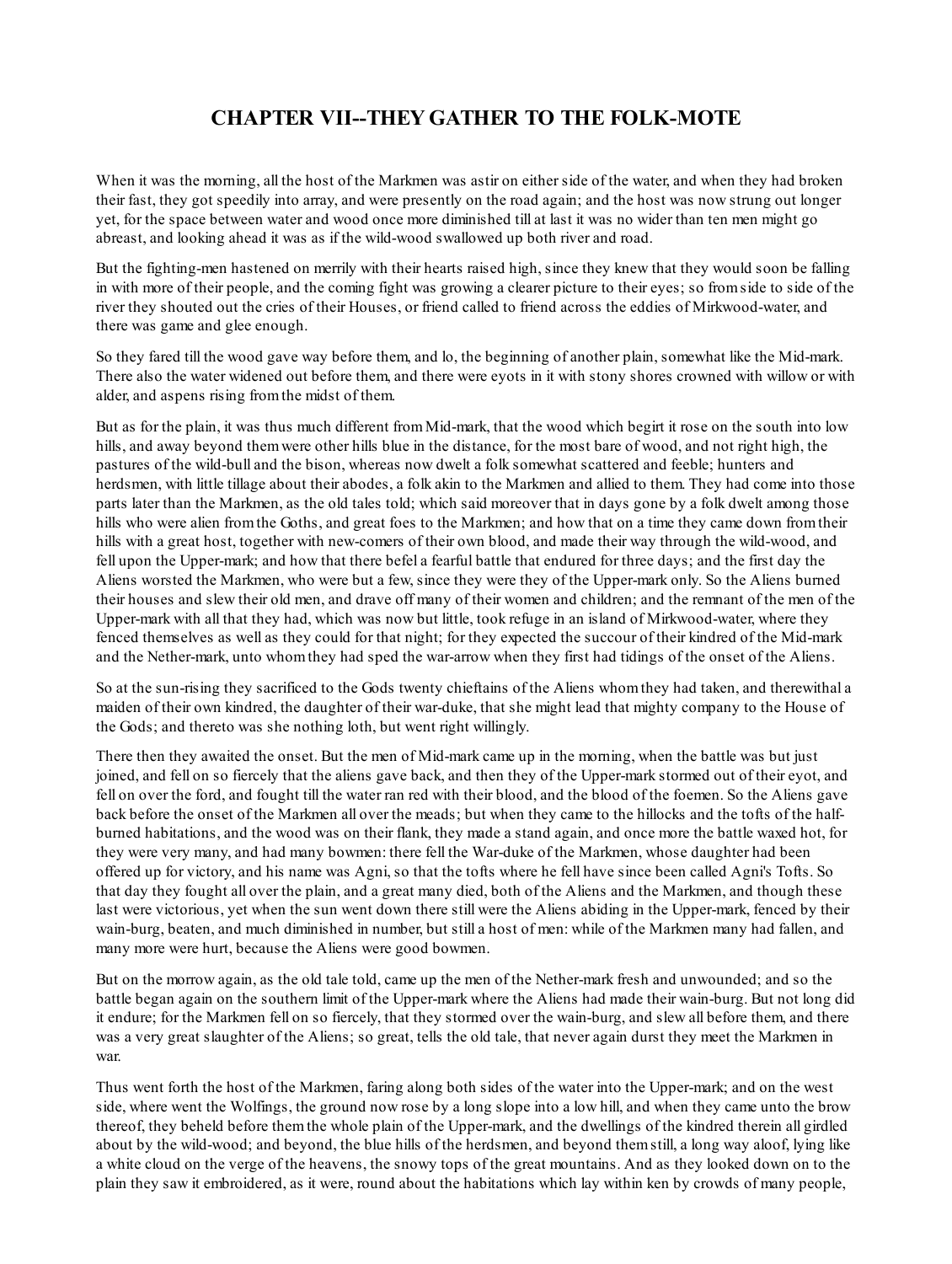and the banners of the kindreds and the arms of men; and many a place they saw named after the ancient battle and that great slaughter of the Aliens.

On their left hand lay the river, and as it now fairly entered with theminto the Upper-mark, it spread out into wide rippling shallows beset with yet more sandy eyots, amongst which was one much greater, rising amidmost into a low hill, grassy and bare of tree or bush; and this was the island whereon the Markmen stood on the first day of the Great Battle, and it was now called the Island of the Gods.

Thereby was the ford, which was firmand good and changed little fromyear to year, so that all Markmen knew it well and it was called Battleford: thereover now crossed all the eastern companies, footmen and horsemen, freemen and thralls, wains and banners, with shouting and laughter, and the noise of horns and the lowing of neat, till all that plain's end was flooded with the host of the Markmen.

But when the eastern-abiders had crossed, they made no stay, but went duly ordered about their banners, winding on toward the first of the abodes on the western side of the water; because it was but a little way southwest of this that the Thing-stead of the Upper-mark lay; and the whole Folk was summoned thither when war threatened fromthe South, just as it was called to the Thing-stead of the Nether-mark, when the threat of war came fromthe North. But the western companies stayed on the brow of that low hill till all the eastern men were over the river, and on their way to the Thingstead, and then they moved on.

So came the Wolfings and their fellows up to the dwellings of the northernmost kindred, who were called the Daylings, and bore on their banner the image of the rising sun. Thereabout was the Mark somewhat more hilly and broken than in the Mid-mark, so that the Great Roof of the Daylings, which was a very big house, stood on a hillock whose sides had been cleft down sheer on allsides save one (which was left as a bridge) by the labour of men, and it was a very defensible place.

Thereon were now gathered round about the Roof all the stay-at-homes of the kindred, who greeted with joyous cries the men-at-arms as they passed. Albeit one very old man, who sat in a chair near to the edge of the sheer hill looking on the war array, when he saw the Wolfing banner draw near, stood up to gaze on it, and then shook his head sadly, and sank back again into his chair, and covered his face with his hands: and when the folk saw that, a silence bred of the coldness of fear fell on them, for that elder was deemed a foreseeing man.

But as those three fellows, of whose talk of yesterday the tale has told, drew near and beheld what the old carle did (for they were riding together this day also) the Beaming man laid his hand on Wolfkettle's rein and said:

"Lo you, neighbour, if thy Vala hath seen nought, yet hath this old man seen somewhat, and that somewhat even as the little lad saw it. Many a mother's son shall fall before the Welshmen."

But Wolfkettle shook his rein free, and his face reddened as of one who is angry, yet he kept silence, while the Elking said:

"Let be, Toti! for he that lives shall tell the tale to the foreseers, and shall make themwiser than they are to-day."

Then laughed Toti, as one who would not be thought to be too heedful of the morrow. But Wolfkettle brake out into speech and rhyme, and said:

"O warriors, the Wolfing kindred shall live or it shall die; And alive it shall be as the oak-tree when the summer stormgoes by; But dead it shall be as its bole, that they hew for the corner-post Of some fair and mighty folk-hall, and the roof of a war-fain host."

So therewith they rode their ways past the abode of the Daylings.

Straight to the wood went all the host, and so into it by a wide way cleft through the thicket, and in some thirty minutes they came thereby into a great wood-lawn cleared amidst of it by the work of men's hands. There already was much of the host gathered, sitting or standing in a great ring round about a space bare of men, where amidmost rose a great mound raised by men's hands and wrought into steps to be the sitting-places of the chosen elders and chief men of the kindred; and atop the mound was flat and smooth save for a turf bench or seat that went athwart it whereon ten men might sit.

All the wains save the banner-wains had been left behind at the Dayling abode, nor was any beast there save the holy beasts who drew the banner-wains and twenty white horses, that stood wreathed about with flowers within the ring of warriors, and these were for the burnt offering to be given to the Gods for a happy day of battle. Even the war-horses of the host they must leave in the wood without the wood-lawn, and all men were afoot who were there.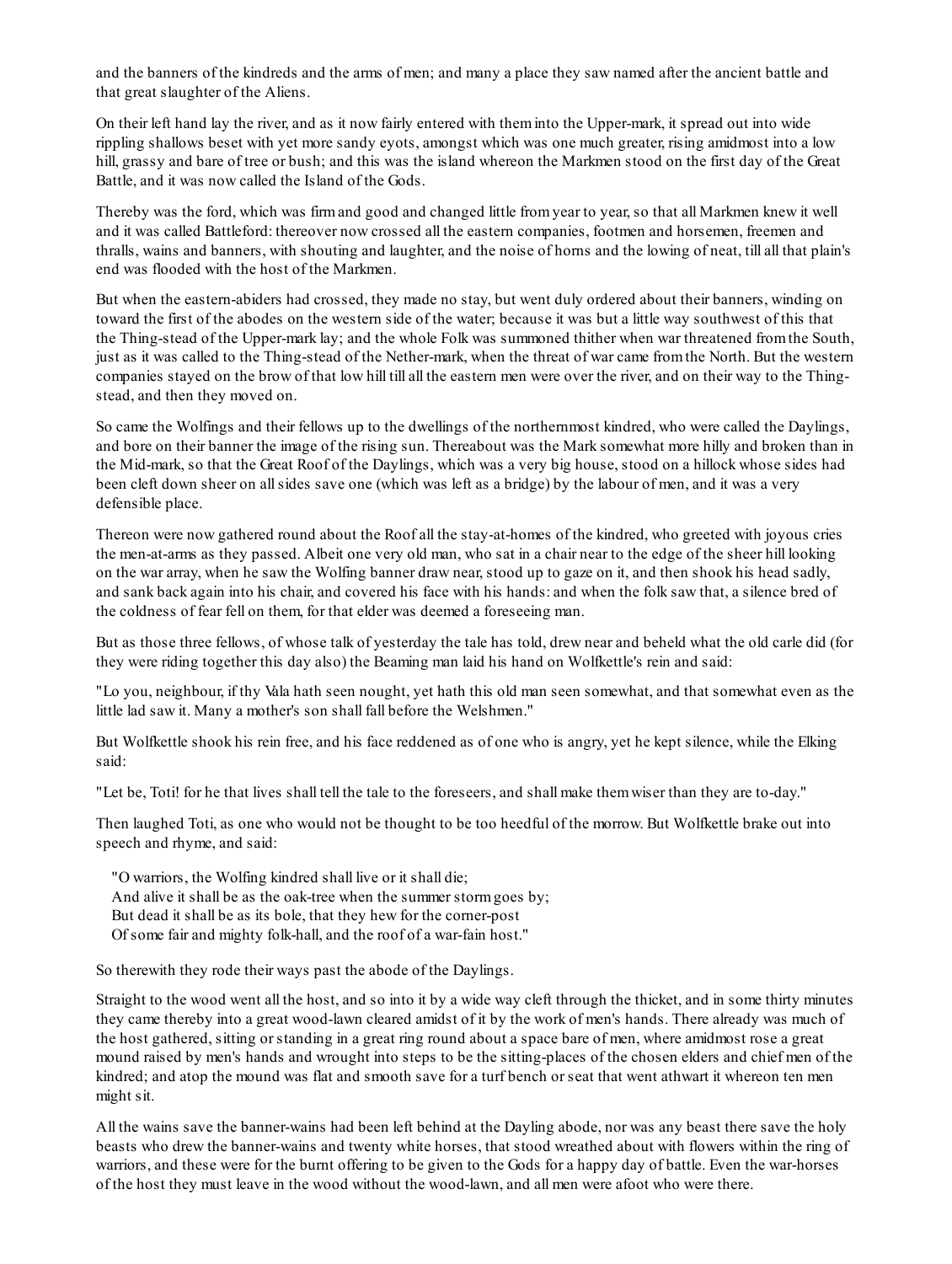For this was the Thing-stead of the Upper-mark, and the holiest place of the Markmen, and no beast, either neat, sheep, or horse might pasture there, but was straightway slain and burned if he wandered there; nor might any man eat therein save at the holy feasts when offerings were made to the Gods.

So the Wolfings took their place there in the ring of men with the Elkings on their right hand and the Beamings on their left. And in the midst of the Wolfing array stood Thiodolf clad in the dwarf-wrought hauberk: but his head was bare; for he had sworn over the Cup of Renown that he would fight unhelmed throughout all that trouble, and would bear no shield in any battle thereof however fierce the onset might be.

Short, and curling close to his head was his black hair, a little grizzled, so that it looked like rings of hard dark iron: his forehead was high and smooth, his lips full and red, his eyes steady and wide-open, and all his face joyous with the thought of the fame of his deeds, and the coming battle with a foeman whomthe Markmen knew not yet.

He was tall and wide-shouldered, but so exceeding well fashioned of all his limbs and body that he looked no huge man. He was a man well beloved of women, and children would mostly run to himgladly and play with him. A most fell warrior was he, whose deeds no man of the Mark could equal, but blithe of speech even when he was sorrowful of mood, a man that knew not bitterness of heart: and for all his exceeding might and valiancy, he was proud and high to no man; so that the very thralls loved him.

He was not abounding in words in the field; nor did he use much the customof those days in reviling and defying with words the foe that was to be smitten with swords.

There were those who had seen himin the field for the first time who deemed himslack at the work: for he would not always press on with the foremost, but would hold hima little aback, and while the battle was young he forbore to smite, and would do nothing but help a kinsman who was hard pressed, or succour the wounded. So that if men were dealing with no very hard matter, and their hearts were high and overweening, he would come home at whiles with unbloodied blade. But no man blamed himsave those who knew himnot: for his intent was that the younger men should win themselves fame, and so raise their courage, and become high-hearted and stout.

But when the stour was hard, and the battle was broken, and the hearts of men began to fail them, and doubt fell upon the Markmen, then was he another man to see: wise, but swift and dangerous, rushing on as if shot out by some mighty engine: heedful of all, on either side and in front; running hither and thither as the fight failed and the fire of battle faltered; his sword so swift and deadly that it was as if he wielded the very lightening of the heavens: for with the sword it was ever his wont to fight.

But it must be said that when the foemen turned their backs, and the chase began, then Thiodolf would nowise withhold his might as in the early battle, but ever led the chase, and smote on the right hand and on the left, sparing none, and crying out to the men of the kindred not to weary in their work, but to fulfil all the hours of their day.

For thuswise would he say and this was a word of his:

"Let us rest to-morrow, fellows, since to-day we have fought amain! Let not these men we have smitten come aback on our hands again, And say 'Ye Wolfing warriors, ye have done your work but ill, Fall to now and do it again, like the craftsman who learneth his skill.'"

Such then was Thiodolf, and ever was he the chosen leader of the Wolfings and often the War-duke of the whole Folk.

By his side stood the other chosen leader, whose name was Heriulf; a man wellstricken in years, but very mighty and valiant; wise in war and well renowned; of few words save in battle, and therein a singer of songs, a laugher, a joyous man, a merry companion. He was a much bigger man than Thiodolf; and indeed so huge was his stature, that he seemed to be of the kindred of the Mountain Giants; and his bodily might went with his stature, so that no one man might deal with himbody to body. His face was big; his cheek-bones high; his nose like an eagle's neb, his mouth wide, his chin square and big; his eyes light-grey and fierce under shaggy eyebrows: his hair white and long.

Such were his raiment and weapons, that he wore a coat of fence of dark iron scales sewn on to horse-hide, and a dark iron helmfashioned above his brow into the similitude of the Wolf's head with gaping jaws; and this he had wrought for himself with his own hands, for he was a good smith. A round buckler he bore and a huge twibill, which no man of the kindred could well wield save himself; and it was done both blade and shaft with knots and runes in gold; and he loved that twibill well, and called it the Wolf's Sister.

There then stood Heriulf, looking no less than one of the forefathers of the kindred come back again to the battle of the Wolfings.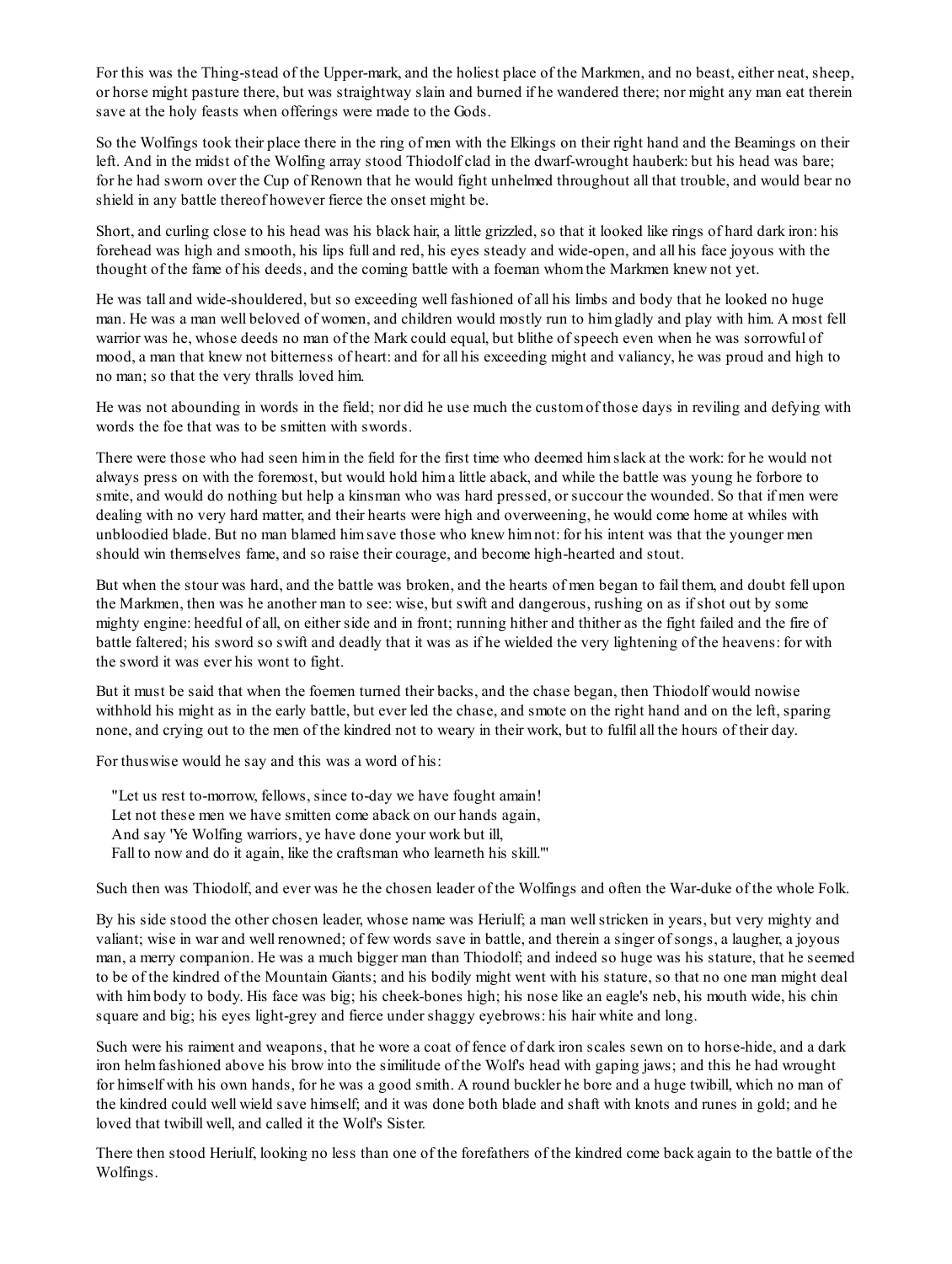He was well-beloved for his wondrous might, and he was no hard man, though so fell a warrior, and though of few words, as aforesaid, was a blithe companion to old and young. In numberless battles had he fought, and men deemed it a wonder that Odin had not taken to hima man so much after his own heart; and they said it was neighbourly done of the Father of the Slain to forbear his company so long, and showed how well he loved the Wolfing House.

For a good while yet came other bands of Markmen into the Thing-stead; but at last there was an end of their coming. Then the ring of men opened, and ten warriors of the Daylings made their way through it, and one of them, the oldest, bore in his hand the War-horn of the Daylings; for this kindred had charge of the Thing-stead, and of all appertaining to it. So while his nine fellows stood round about the Speech-Hill, the old warrior clomb up to the topmost of it, and blew a blast on the horn. Thereon they who were sitting rose up, and they who were talking each to each held their peace, and the whole ring drew nigher to the hill, so that there was a clear space behind them'twixt themand the wood, and a space before thembetween themand the hill, wherein were those nine warriors, and the horses for the burntoffering, and the altar of the Gods; and now were all well within ear-shot of a man speaking amidst the silence in a clear voice.

But there were gathered of the Markmen to that place some four thousand men, all chosen warriors and doughty men; and of the thralls and aliens dwelling with themthey were leading two thousand. But not all of the freemen of the Upper-mark could be at the Thing; for needs must there be some guard to the passes of the wood toward the south and the hills of the herdsmen, whereas it was no wise impassable to a wisely led host:so five hundred men, what of freemen, what of thralls, abode there to guard the wild-wood; and these looked to have some helping fromthe hill-men.

Now came an ancient warrior into the space between the men and the wild-wood holding in his hand a kindled torch; and first he faced due south by the sun, then, turning, he slowly paced the whole circle going from east to west, and so on till he had reached the place he started from: then he dashed the torch to the ground and quenched the fire, and so went his ways to his own company again.

Then the old Dayling warrior on the mound-top drew his sword, and waved it flashing in the sun toward the four quarters of the heavens; and thereafter blew again a blast on the War-horn. Then fell utter silence on the whole assembly, and the wood was still around them, save here and there the stamping of a war-horse or the sound of his tugging at the woodland grass; for there was little resort of birds to the depths of the thicket, and the summer morning was windless.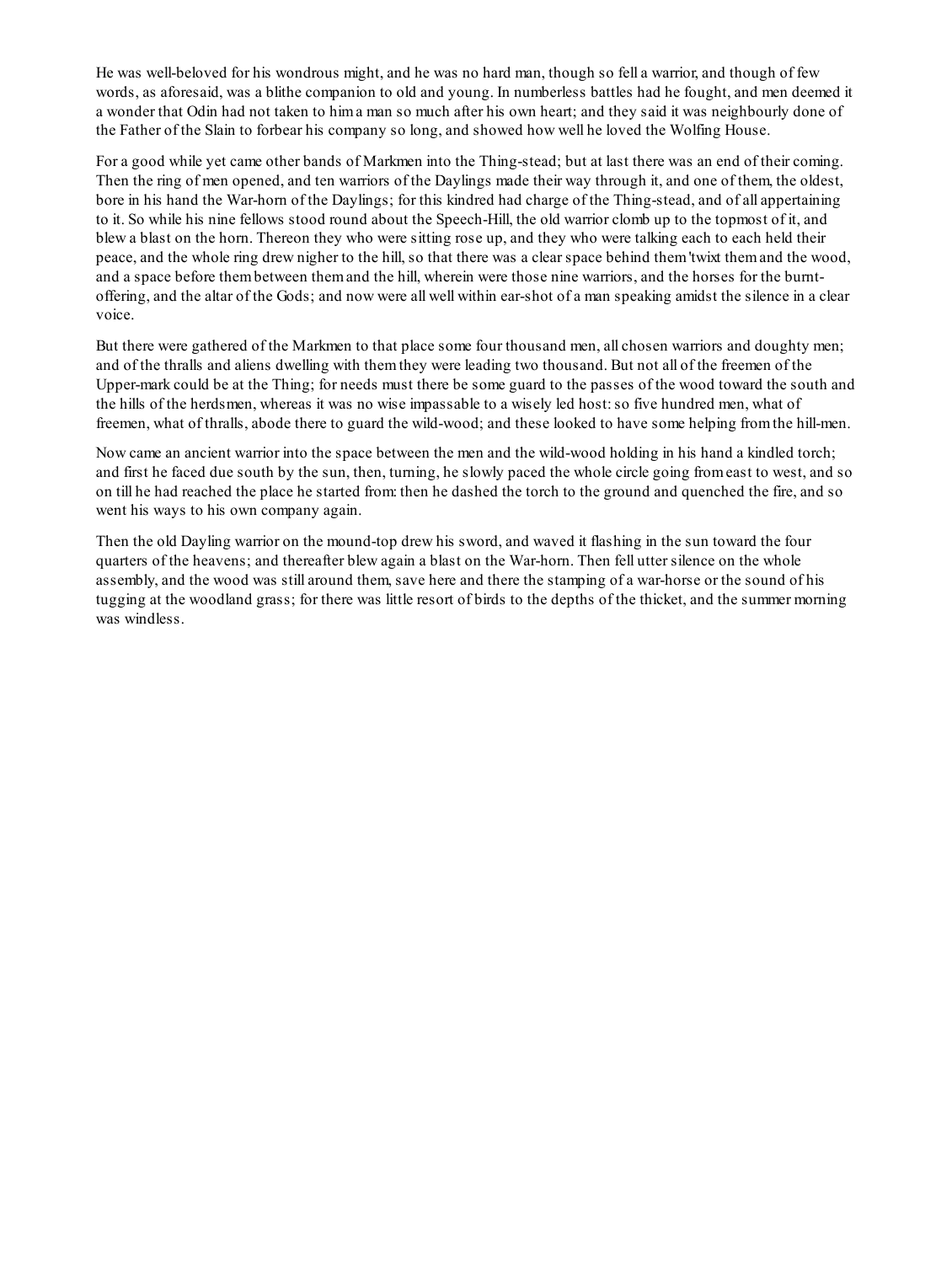### **CHAPTER VIII--THE FOLK-MOTE OF THE MARKMEN**

So the Dayling warrior lifted up his voice and said:

"O kindreds of the Markmen, hearken the words I say; For no chancehap assembly is gathered here to-day. The fire hath gone around us in the hands of our very kin, And twice the horn hath sounded, and the Thing is hallowed in. Will ye hear or forbear to hearken the tale there is to tell? There are many mouths to tell it, and a many know it well. And the tale is this, that the foemen against our kindreds fare Who eat the meadows desert, and burn the desert bare."

Then sat he down on the turf seat; but there arose a murmur in the assembly as of men eager to hearken; and without more ado came a man out of a company of the Upper-mark, and clomb up to the top of the Speech-Hill, and spoke in a loud voice:

"I amBork, a man of the Geirings of the Upper-mark: two days ago I and five others were in the wild-wood a-hunting, and we wended through the thicket, and came into the land of the hill-folk; and after we had gone a while we came to a long dale with a brook running through it, and yew-trees scattered about it and a hazel copse at one end; and by the copse was a band of men who had women and children with them, and a few neat, and fewer horses; but sheep were feeding up and down the dale; and they had made thembooths of turf and boughs, and were making ready their cooking fires, for it was evening. So when they saw us, they ran to their arms, but we cried out to themin the tongue of the Goths and bade thempeace. Then they came up the bent to us and spake to us in the Gothic tongue, albeit a little diversely fromus; and when we had told themwhat and whence we were, they were glad of us, and bade us to them, and we went, and they entreated us kindly, and made us such cheer as they might, and gave us mutton to eat, and we gave themvenison of the wild-wood which we had taken, and we abode with themthere that night.

"But they told us that they were a house of the folk of the herdsmen, and that there was war in the land, and that the people thereof were fleeing before the cruelty of a host of warriors, men of a mighty folk, such as the earth hath not heard of, who dwell in great cities far to the south; and how that this host had crossed the mountains, and the Great Water that runneth fromthem, and had fallen upon their kindred, and overcome their fighting-men, and burned their dwellings, slain their elders, and driven their neat and their sheep, yea, and their women and children in no better wise than their neat and sheep.

"And they said that they had fled away thus far fromtheir old habitations, which were a long way to the south, and were now at point to build themdwellings there in that Dale of the Hazels, and to trust to it that these Welshmen, whom they called Romans, would not follow so far, and that if they did, they might betake themto the wild-wood, and let the thicket cover them, they being so nigh to it.

"Thus they told us; wherefore we sent back one of our fellowship, Birsti of the Geirings, to tell the tale; and one of the herdsmen folk went with him, but we ourselves went onward to hear more of these Romans; for the folk when we asked them, said that they had been in battle against them, but had fled away for fear of their rumour only. Therefore we went on, and a young man of this kindred, who named themselves the Hrutings of the Fell-folk, went along with us. But the others were sore afeard, for all they had weapons.

"So as we went up the land we found they had told us the very sooth, and we met divers Houses, and bands, and broken men, who were fleeing fromthis trouble, and many of thempoor and in misery, having lost their flocks and herds as well as their roofs; and this last be but little loss to them, as their dwellings are but poor, and for the most part they have no tillage. Now of these men, we met not a few who had been in battle with the Roman host, and much they told us of their might not to be dealt with, and their mishandling of those whomthey took, both men and women; and at the last we heard true tidings how they had raised thema garth, and made a stronghold in the midst of the land, as men who meant abiding there, so that neither might the winter drive themaback, and that they might be succoured by their people on the other side of the Great River; to which end they have made other garths, though not so great, on the road to that water, and all these well and wisely warded by tried men. For as to the Folks on the other side of the Water, all these lie under their hand already, what by fraud what by force, and their warriors go with themto the battle and help them; of whomwe met bands now and again, and fought with them, and took men of them, who told us all this and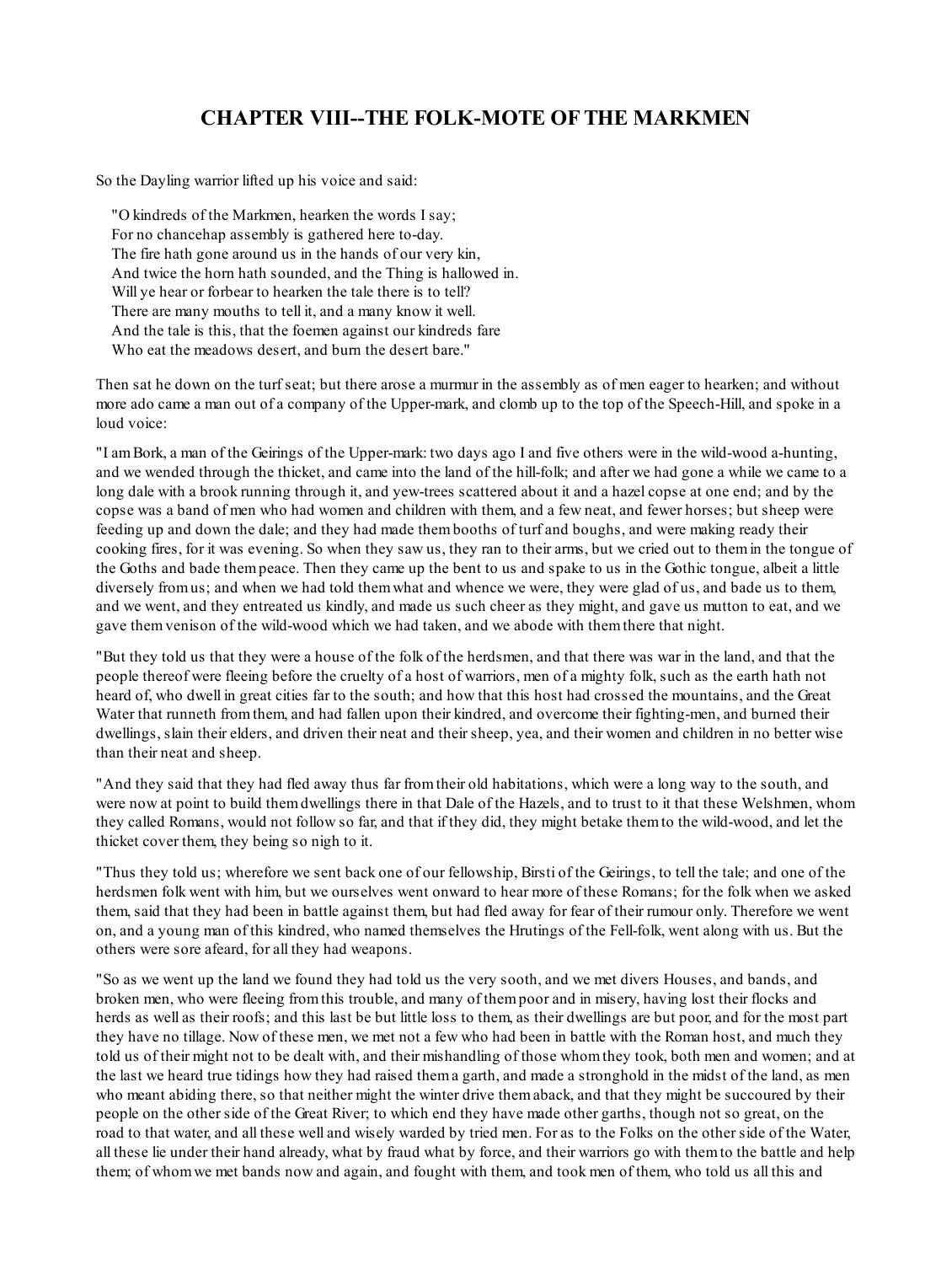much more, over long to tell of here."

He paused and turned about to look on the mighty assembly, and his ears drank in the long murmur that followed his speaking, and when it had died out he spake again, but in rhyme:

"Lo thus much of my tidings! But this too it behoveth to tell, That these masterful men of the cities of the Markmen know full well: And they wot of the well-grassed meadows, and the acres of the Mark, And our life amidst of the wild-wood like a candle in the dark; And they know of our young men's valour and our women's loveliness, And our tree would they spoil with destruction if its fruit they may never possess. For their lust is without a limit, and nought may satiate Their ravening maw; and their hunger if ye check it turneth to hate, And the blood-fever burns in their bosoms, and torment and anguish and woe O'er the wide field ploughed by the sword-blade for the coming years they sow; And ruth is a thing forgotten and all hopes they trample down; And whatso thing is steadfast, whatso of good renown, Whatso is fair and lovely, whatso is ancient sooth In the bloody marlshall they mingle as they laugh for lack of ruth. Lo the curse of the world cometh hither; for the men that we took in the land Said thus, that their host is gathering with many an ordered band To fall on the wild-wood passes and flood the lovely Mark, As the river over the meadows upriseth in the dark. Look to it, O ye kindred! availeth now no word But the voice of the clashing of iron, and the sword-blade on the sword."

Therewith he made an end, and deeper and longer was the murmur of the host of freemen, amidst which Bork gat him down fromthe Speech-Hill, his weapons clattering about him, and mingled with the men of his kindred.

Then came forth a man of the kin of the Shieldings of the Upper-mark, and clomb the mound; and he spake in rhyme frombeginning to end; for he was a minstrel of renown:

"Lo I ama man of the Shieldings and Geirmund is my name; A half-moon back fromthe wild-wood out into the hills I came, And I went alone in my war-gear; for we have affinity With the Hundings of the Fell-folk, and with them I fain would be; For I loved a maid of their kindred. Now their dwelling was not far Fromthe outermost bounds of the Fell-folk, and bold in the battle they are, And have met a many people, and held their own abode. Gay then was the heart within me, as over the hills I rode And thought of the mirth of to-morrow and the sweet-mouthed Hunding maid And their old men wise and merry and their young men unafraid, And the hall-glee of the Hundings and the healths o'er the guesting cup. But as I rode the valley, I saw a smoke go up O'er the crest of the last of the grass-hills 'twixt me and the Hunding roof, And that smoke was black and heavy: so a while I bided aloof, And drew my girths the tighter, and looked to the arms I bore And handled my spear for the casting; for my heart misgave me sore, For nought was that pillar of smoke like the guest-fain cooking-fire. I lingered in thought for a minute, then turned me to ride up higher, And as a man most wary up over the bent I rode, And nigh hid peered o'er the hill-crest adown on the Hunding abode; And forsooth 'twas the fire wavering all o'er the roof of old, And all in the garth and about it lay the bodies of the bold; And bound to a rope amidmost were the women fair and young, And youths and little children, like the fish on a withy strung As they lie on the grass for the angler before the beginning of night. Then the rush of the wrath within me for a while nigh blinded my sight; Yet about the cowering war-thralls, short dark-faced men I saw, Men clad in iron armour, this way and that way draw,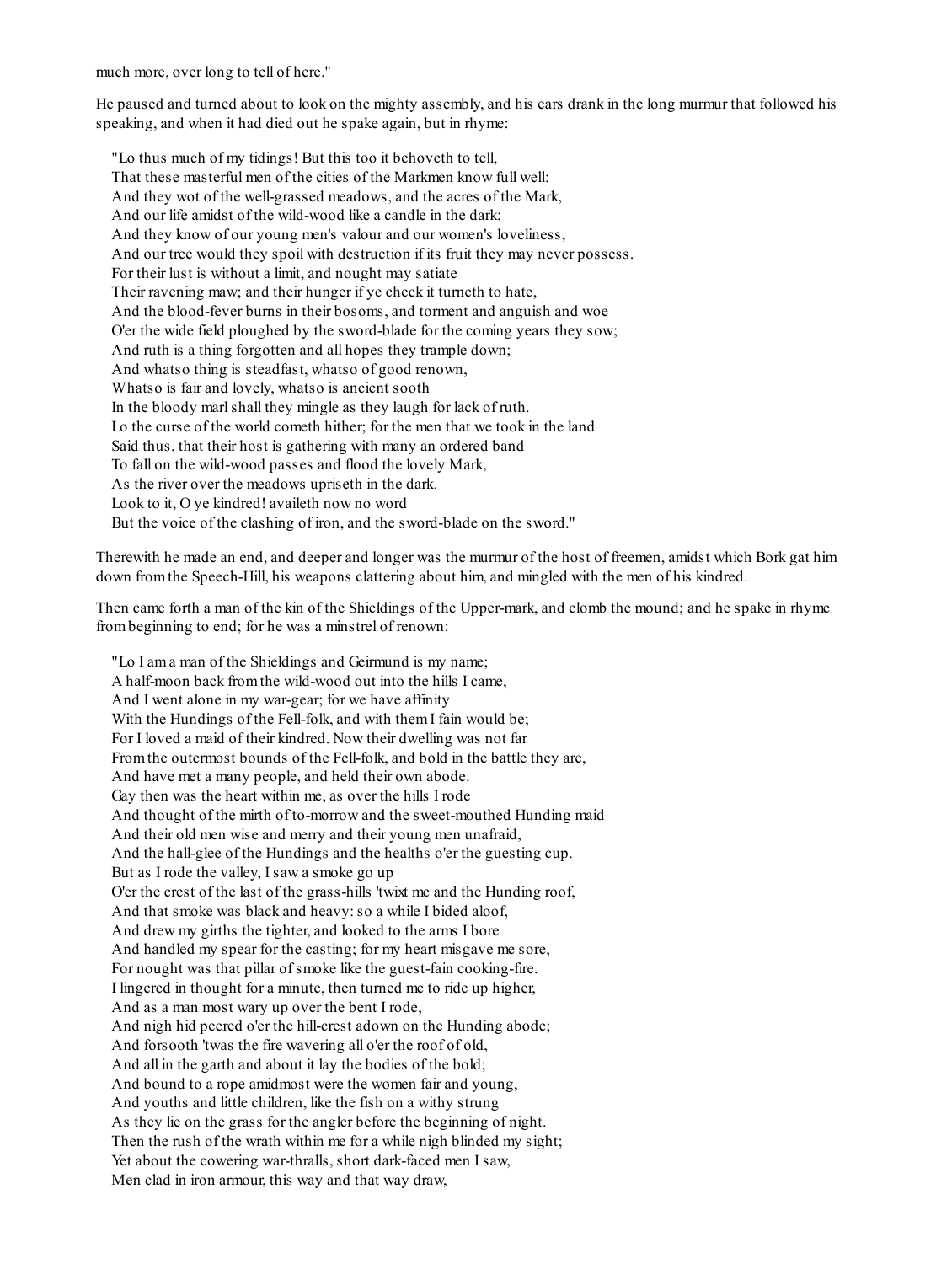As warriors after the battle are ever wont to do. Then I knew themfor the foemen and their deeds to be I knew, And I gathered the reins together to ride down the hill amain, To die with a good stroke stricken and slay ere I was slain. When lo, on the bent before me rose the head of a brown-faced man, Well helmed and iron-shielded, who some Welsh speech began And a short sword brandished against me; then my sight cleared and I saw Five others armed in likewise up hill and toward me draw, And I shook the spear and sped it and clattering on his shield He fell and rolled o'er smitten toward the garth and the Fell-folk's field.

"But my heart changed with his falling and the speeding of my stroke, And I turned my horse; for within me the love of life awoke, And I spurred, nor heeded the hill-side, but o'er rough and smooth I rode Till I heard no chase behind me; then I drew rein and abode. And down in a dell was I gotten with a thorn-brake in its throat, And heard but the plover's whistle and the blackbird's broken note 'Mid the thorns; when lo! froma thorn-twig away the blackbird swept, And out fromthe brake and towards me a naked man there crept, And straight I rode up towards him, and knew his face for one I had seen in the hall of the Hundings ere its happy days were done. I asked himhis tale, but he bade me forthright to bear himaway; So I took himup behind me, and we rode till late in the day, Toward the cover of the wild-wood, and as swiftly as we might. But when yet aloof was the thicket and it now was moonless night, We stayed perforce for a little, and he told me all the tale: How the aliens came against them, and they fought without avail Till the Roof o'er their heads was burning and they burst forth on the foe, And were hewn down there together; nor yet was the slaughter slow. But some they saved for thralldom, yea, e'en of the fighting men, Or to quell themwith pains; so they stripped them; and this man espying just then Some chance, I mind not whatwise, fromthe garth fled out and away.

"Now many a thing noteworthy of these aliens did he say, But this I bid you hearken, lest I wear the time for nought, That still upon the Markmen and the Mark they set their thought; For they questioned this man and others through a go-between in words Of us, and our lands and our chattels, and the number of our swords; Of the way and the wild-wood passes and the winter and his ways. Now look to see themshortly; for worn are fifteen days Since in the garth of the Hundings I saw themdight for war, And a hardy folk and ready and a swift-foot host they are."

Therewith Geirmund went down clattering fromthe Hill and stood with his company. But a man came forth fromthe other side of the ring, and clomb the Hill: he was a red-haired man, rather big, clad in a skin coat, and bearing a bow in his hand and a quiver of arrows at his back, and a little axe hung by his side. He said:

"I dwell in the House of the Hrossings of the Mid-mark, and I amnow made a man of the kindred: howbeit I was not born into it; for I amthe son of a fair and mighty woman of a folk of the Kymry, who was taken in war while she went big with me; I amcalled Foxthe Red.

"These Romans have I seen, and have not died: so hearken! for my tale shall be short for what there is in it.

"I am, as many know, a hunter of Mirkwood, and I know all its ways and the passes through the thicket somewhat better than most.

"A moon ago I fared afoot fromMid-mark through Upper-mark into the thicket of the south, and through it into the heath country; and I went over a neck and came in the early dawn into a little dale when somewhat of mist still hung over it. At the dale's end I saw a man lying asleep on the grass under a quicken tree, and his shield and sword hanging over his head to a bough thereof, and his horse feeding hoppled higher up the dale.

"I crept up softly to himwith a shaft nocked on the string, but when I drew near I saw himto be of the sons of the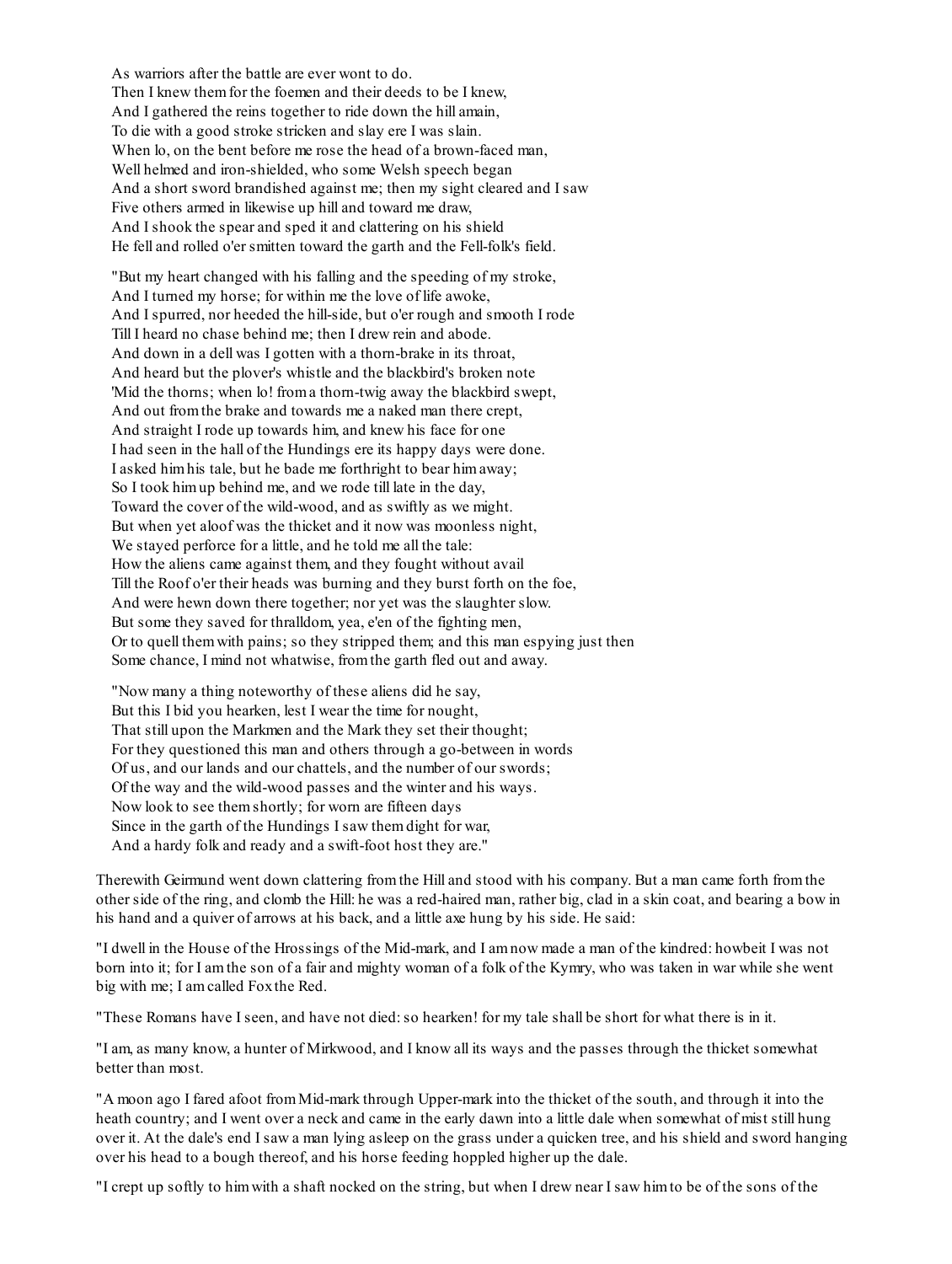Goths. So I doubted nothing, but laid down my bow, and stood upright, and went to himand roused him, and he leapt up, and was wroth.

"I said to him, 'Wilt thou be wroth with a brother of the kindred meeting himin unpeopled parts?'

"But he reached out for his weapons; but ere he could handle themI ran in on himso that he gat not his sword, and had scant time to smite at me with a knife which he drew fromhis waist.

"I gave way before himfor he was a very big man, and he rushed past me, and I dealt hima blow on the side of the head with my little axe which is called the War-babe, and gave hima great wound: and he fell on the grass, and as it happened that was his bane.

"I was sorry that I had slain him, since he was a man of the Goths: albeit otherwise he had slain me, for he was very wroth and dazed with slumber.

"He died not for a while; and he bade me fetch himwater; and there was a well hard by on the other side of the tree; so I fetched it himin a great shell that I carry, and he drank. I would have sung the blood-staunching song over him, for I know it well. But he said, 'It availeth nought: I have enough: what man art thou?'

"I said, 'I ama fosterling of the Hrossings, and my mother was taken in war: my name is Fox.'

"Said he; 'O Fox, I have my due at thy hands, for I ama Markman of the Elkings, but a guest of the Burgundians beyond the Great River; and the Romans are their masters and they do their bidding: even so did I who was but their guest: and I a Markman to fight against the Markmen, and all for fear and for gold! And thou an alien-born hast slain their traitor and their dastard! This is my due. Give me to drink again.'

"So did I; and he said; 'Wilt thou do an errand for me to thine own house?' 'Yea,' said I.

"Said he, 'I ama messenger to the garth of the Romans, that I may tell the road to the Mark, and lead themthrough the thicket; and other guides are coming after me: but not yet for three days or four. So till they come there will be no man in the Roman garth to know thee that thou art not even I myself. If thou art doughty, strip me when I amdead and do my raiment on thee, and take this ring frommy neck, for that is my token, and when they ask thee for a word say, "*No limit*"; for that is the token-word. Go south-east over the dales keeping Broadshield-fell square with thy right hand, and let thy wisdom, O Fox, lead thee to the Garth of the Romans, and so back to thy kindred with all tidings thou hast gathered--for indeed they come--a many of them. Give me to drink.'

"So he drank again, and said, 'The bearer of this token is called Hrosstyr of the River Goths. He hath that name among dastards. Thou shalt lay a turf upon my head. Let my death pay for my life.'

"Therewith he fell back and died. So I did as he bade me and took his gear, worth sixkine, and did it on me; I laid turf upon himin that dale, and hid my bow and my gear in a blackthorn brake hard by, and then took his horse and rode away.

"Day and night I rode till I came to the garth of the Romans; there I gave myself up to their watchers, and they brought me to their Duke, a grimman and hard. He said in a terrible voice, 'Thy name?' I said, 'Hrosstyr of the River Goths.' He said, 'What limit?' I answered, '*No limit*.' 'The token!' said he, and held out his hand. I gave himthe ring. 'Thou art the man,' said he.

"I thought in my heart, 'thou liest, lord,' and my heart danced for joy.

"Then he fell to asking me questions a many, and I answered every one glibly enough, and told himwhat I would, but no word of truth save for his hurt, and my soul laughed within me at my lies; thought I, the others, the traitors, shall come, and they shall tell himthe truth, and he will not trow it, or at the worst he will doubt them. But me he doubted nothing, else had he called in the tormentors to have the truth of me by pains; as I wellsaw afterwards, when they questioned with torments a man and a woman of the hill-folk whomthey had brought in captive.

"I went fromhimand went all about that garth espying everything, fearing nothing; albeit there were divers woful captives of the Goths, who cursed me for a dastard, when they saw by my attire that I was of their blood.

"I abode there three days, and learned all that I might of the garth and the host of them, and the fourth day in the morning I went out as if to hunt, and none hindered me, for they doubted me not.

"So I came my ways home to the Upper-mark, and was guested with the Geirings. Will ye that I tell you somewhat of the ways of these Romans of the garth? The time presses, and my tale runneth longer than I would. What will ye?"

Then there arose a murmur, "Tell all, tell all." "Nay," said the Fox, "All I may not tell; so much did I behold there during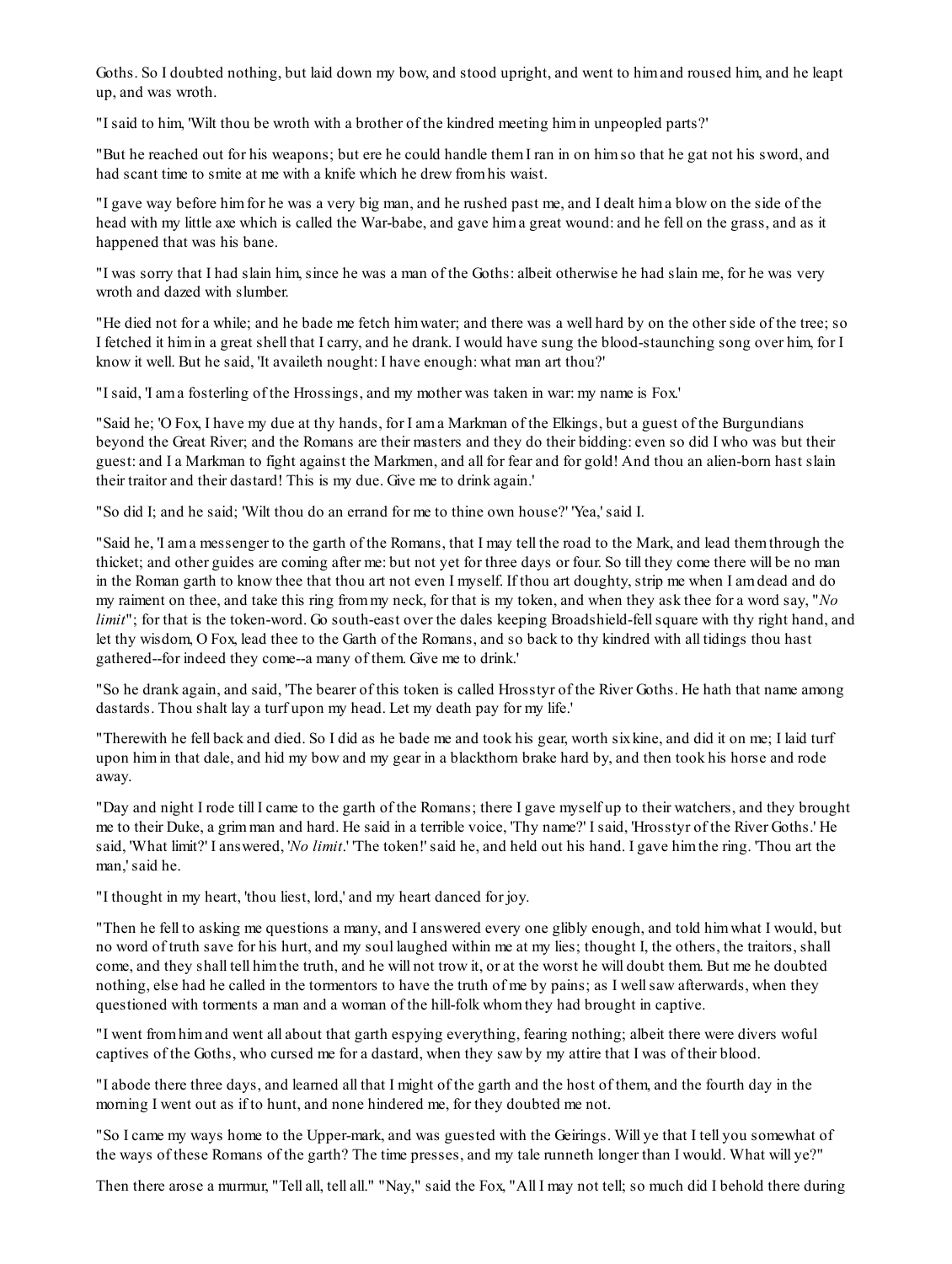the three days' stay; but this much it behoveth you to know: that these men have no other thought save to win the Mark and waste it, and slay the fighting men and the old carles, and enthrall such as they will, that is, all that be fair and young, and they long sorely for our women either to have or to sell.

"As for their garth, it is strongly walled about with a dyke newly dug; on the top thereof are they building a wall made of clay, and burned like pots into ashlar stones hard and red, and these are laid in lime.

"It is now the toil of the thralls of our blood whomthey have taken, both men and women, to dig that clay and to work it, and bear it to kilns, and to have for reward scant meat and many stripes. For it is a grimfolk, that laugheth to see others weep.

"Their men-at-arms are well dight and for the most part in one way: they are helmed with iron, and have iron on their breasts and reins, and bear long shields that cover themto the knees. They are girt with a saxand have a heavy casting-spear. They are dark-skinned and ugly of aspect, surly and of few words: they drink little, and eat not much.

"They have captains of tens and of hundreds over them, and that war-duke over all; he goeth to and fro with gold on his head and his breast, and commonly hath a cloak cast over himof the colour of the crane's-bill blossom.

"They have an altar in the midst of their burg, and thereon they sacrifice to their God, who is none other than their banner of war, which is an image of the ravening eagle with outspread wings; but yet another God they have, and look you! it is a wolf, as if they were of the kin of our brethren; a she-wolf and two man-children at her dugs; wonderful is this.

"I tell you that they are grim; and know it by this token: those captains of tens, and of hundreds, spare not to smite the warriors with staves even before all men, when all goeth not as they would; and yet, though they be free men, and mighty warriors, they endure it and smite not in turn. They are a most evil folk.

"As to their numbers, they of the burg are hard on three thousand footmen of the best; and of horsemen five hundred, nowise good; and of bowmen and slingers sixhundred or more: their bows weak; their slingers cunning beyond measure. And the talk is that when they come upon us they shall have with themsome five hundred warriors of the Over River Goths, and others of their own folk."

Then he said:

"O men of the Mark, will ye meet themin the meadows and the field, Or will ye flee before themand have the wood for a shield? Or will ye wend to their war-burg with weapons cast away, With your women and your children, a peace of them to pray? So doing, not all shall perish; but most shall long to die Ere in the garths of the Southland two moons have loitered by."

Then rose the rumour loud and angry mingled with the rattle of swords and the clash of spears on shields; but Fox said:

"Needs must ye follow one of these three ways. Nay, what say I? there are but two ways and not three; for if ye flee they shall follow you to the confines of the earth. Either these Welsh shall take all, and our lives to boot, or we shall hold to all that is ours, and live merrily. The sword doometh; and in three days it may be the courts shall be hallowed: small is the space between us."

Therewith he also got himdown fromthe Hill, and joined his own house: and men said that he had spoken well and wisely. But there arose a noise of men talking together on these tidings; and amidst it an old warrior of the Nether-mark strode forth and up to the Hill-top. Gaunt and stark he was to look on; and all men knew himand he was well-beloved, so all held their peace as he said:

"I amOtter of the Laxings: now needeth but few words till the War-duke is chosen, and we get ready to wend our ways in arms. Here have ye heard three good men and true tell of our foes, and this last, Foxthe Red, hath seen themand hath more to tell when we are on the way; nor is the way hard to find. It were scarce well to fall upon these men in their garth and war-burg; for hard is a wall to slay. Better it were to meet themin the Wild-wood, which may well be a friend to us and a wall, but to thema net. O Agni of the Daylings, thou warder of the Thing-stead, bid men choose a Warduke if none gainsay it."

And without more words he clattered down the Hill, and went and stood with the Laxing band. But the old Dayling arose and blew the horn, and there was at once a great silence, amidst which he said: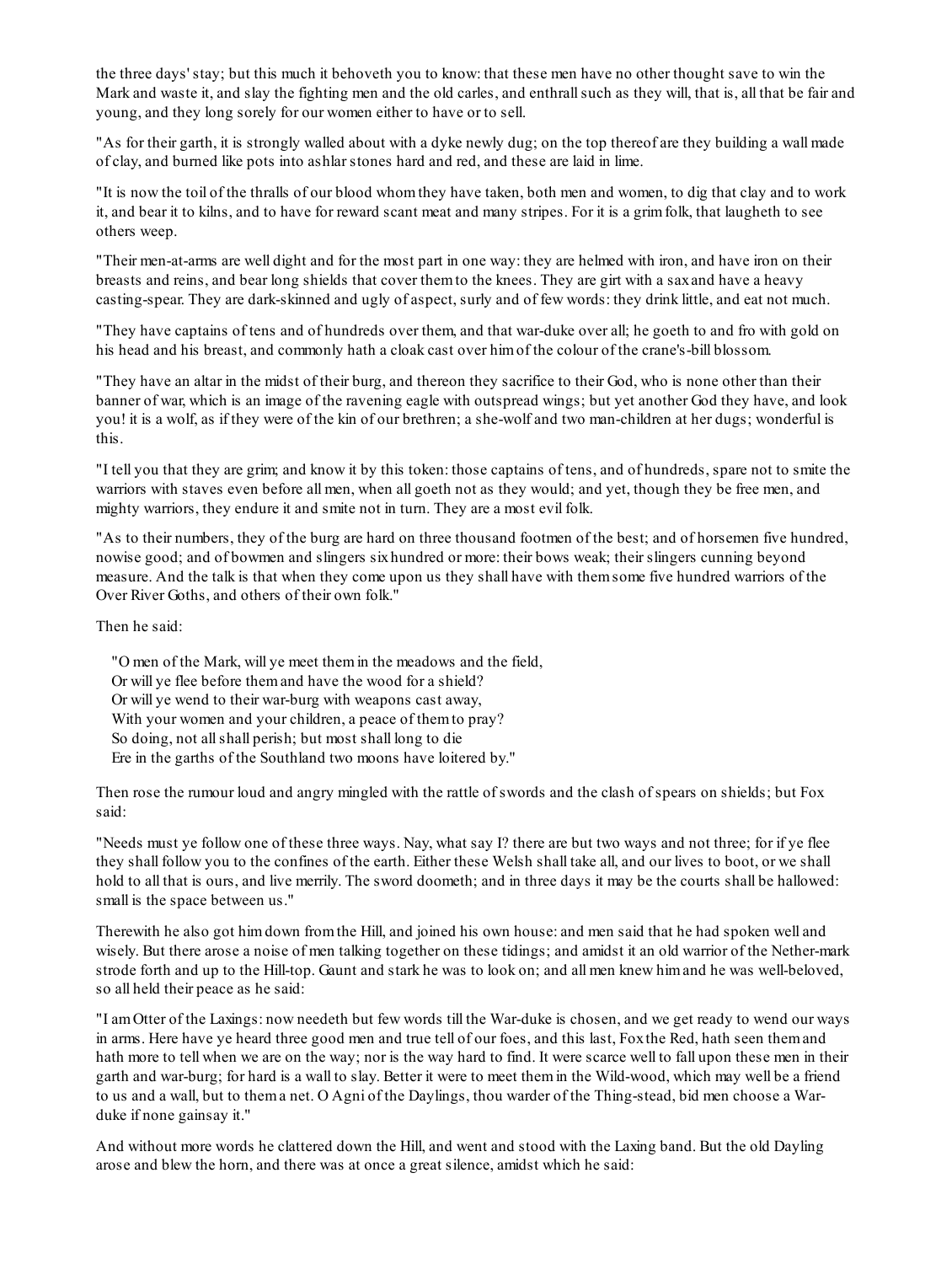"Children of Slains-father, doth the Folk go to the war?"

There was no voice but shouted "yea," and the white swords sprang aloft, and the westering sun swept along a half of themas they tossed to and fro, and the others showed dead-white and fireless against the dark wood.

Then again spake Agni:

"Will ye choose the War-duke now and once, or shall it be in a while, after others have spoken?"

And the voice of the Folk went up, "Choose! Choose!"

Said Agni: "Sayeth any aught against it?" But no voice of a gainsayer was heard, and Agnisaid:

"Children of Tyr, what man will ye have for a leader and a duke of war?"

Then a great shout sprang up fromamidst the swords: "We will have Thiodolf; Thiodolf the Wolfing!"

Said Agni: "I hear no other name; are ye of one mind? hath any aught to say against it? If that be so, let himspeak now, and not forbear to follow in the wheatfield of the spears. Speak, ye that will not follow Thiodolf!"

No voice gainsaid him: then said the Dayling: "Come forth thou War-duke of the Markmen! take up the gold ring from the horns of the altar, set it on thine armand come up hither!"

Then came forth Thiodolf into the sun, and took up the gold ring fromwhere it lay, and did it on his arm. And this was the ring of the leader of the folk whenso one should be chosen: it was ancient and daintily wrought, but not very heavy:so ancient it was that men said it had been wrought by the dwarfs.

So Thiodolf went up on to the hill, and all men cried out on himfor joy, for they knew his wisdomin war. Many wondered to see himunhelmed, but they had a deeming that he must have made oath to the Gods thereof and their hearts were glad of it. They took note of the dwarf-wrought hauberk, and even froma good way off they could see what a treasure of smith's work it was, and they deemed it like enough that spells had been sung over it to make it sure against point and edge: for they knew that Thiodolf was well beloved of the Gods.

But when Thiodolf was on the Hill of Speech, he said:

"Men of the kindreds, I amyour War-duke to-day; but it is oftenest the customwhen ye go to war to choose you two dukes, and I would it were so now. No child's play is the work that lies before us; and if one leader chance to fall let there be another to take his place without stop or stay. Thou Agni of the Daylings, bid the Folk choose themanother duke if so they will."

Said Agni: "Good is this which our War-duke hath spoken; say then, men of the Mark, who shallstand with Thiodolf to lead you against the aliens?"

Then was there a noise and a crying of names, and more than two names seemed to be cried out; but by far the greater part named either Otter of the Laxings, or Heriulf of the Wolfings. True it is that Otter was a very wise warrior, and well known to all the men of the Mark; yet so dear was Heriulf to them, that none would have named Otter had it not been mostly their customnot to choose both War-dukes fromone House.

Now spake Agni: "Children of Tyr, I hear you name more than one name: now let each man cry out clearly the name he nameth."

So the Folk cried the names once more, but this time it was clear that none was named save Otter and Heriulf; so the Dayling was at point to speak again, but or ever a word left his lips, Heriulf the mighty, the ancient of days, stood forth: and when men saw that he would take up the word there was a great silence. So he spake:

"Hearken, children! I amold and war-wise; but my wisdomis the wisdomof the sword of the mighty warrior, that knoweth which way it should wend, and hath no thought of turning back till it lieth broken in the field. Such wisdomis good against Folks that we have met heretofore; as when we have fought with the Huns, who would sweep us away fromthe face of the earth, or with the Franks or the Burgundians, who would quell us into being something worser than they be. But here is a new foe, and new wisdom, and that right shifty, do we need to meet them. One wise duke have ye gotten, Thiodolf to wit; and he is young beside me and beside Otter of the Laxings. And now if ye must needs have an older man to stand beside him, (and that is not ill) take ye Otter; for old though his body be, the thought within himis keen and supple like the best of Welsh-wrought blades, and it liveth in the days that now are: whereas for me, meseemeth, my thoughts are in the days bygone. Yet look to it, that I shall not fail to lead as the sword of the valiant leadeth, or the shaft shot by the cunning archer. Choose ye Otter; I have spoken over long."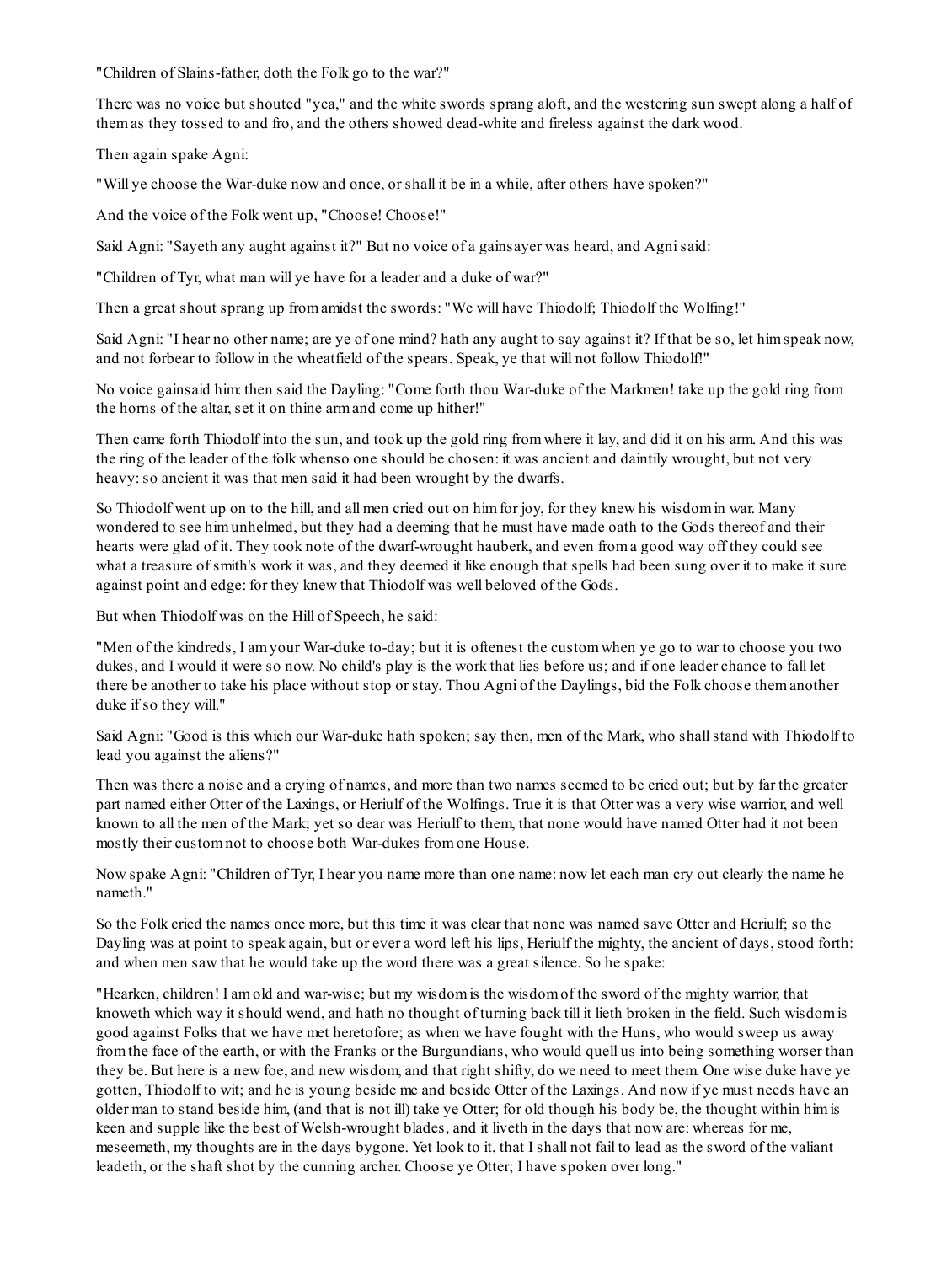Then spoke Agni the Dayling, and laughed withal: "One man of the Folk hath spoken for Otter and against Heriulf- now let others speak if they will!"

So the cry came forth, "Otter let it be, we will have Otter!"

"Speaketh any against Otter?" said Agni. But there was no voice raised against him.

Then Agnisaid: "Come forth, Otter of the Laxings, and hold the ring with Thiodolf."

Then Otter went up on to the hill and stood by Thiodolf, and they held the ring together; and then each thrust his hand and armthrough the ring and clasped hands together, and stood thus awhile, and all the Folk shouted together.

Then spake Agni: "Now shall we hew the horses and give the gifts to the Gods."

Therewith he and the two War-dukes came down fromthe hill; and stood before the altar; and the nine warriors of the Daylings stood forth with axes to hew the horses and with copper bowls wherein to catch the blood of them, and each hewed down his horse to the Gods, but the two War-dukes slew the tenth and fairest: and the blood was caught in the bowls, and Agni took a sprinkler and went round about the ring of men, and cast the blood of the Gods'-gifts over the Folk, as was the customof those days.

Then they cut up the carcases and burned on the altar the share of the Gods, and Agni and the War-dukes tasted thereof, and the rest they bore off to the Daylings' abode for the feast to be holden that night.

Then Otter and Thiodolf spake apart together for awhile, and presently went up again on to the Speech-Hill, and Thiodolf said:

"O kindreds of the Markmen; to-morrow with the day We shall wend up Mirkwood-water to bar our foes the way; And there shall we make our wain-burg on the edges of the wood, Where in the days past over at last the aliens stood, The Slaughter Tofts ye call it. There tidings shall we get If the curse of the world is awakened, and the serpent crawleth yet Amidst the Mirkwood thicket; and when the sooth we know, Then bearing battle with us through the thicket shall we go, The ancient Wood-wolf's children, and the People of the Shield, And the Spear-kin and the Horse-kin, while the others keep the field About the warded wain-burg; for not many need we there Where amidst of the thickets' tangle and the woodland net they fare, And the hearts of the aliens falter and they curse the fight ne'er done, And wonder who is fighting and which way is the sun."

Thus he spoke; then Agni took up the war-horn again, and blew a blast, and then he cried out:

"Now sunder we the Folk-mote! and the feast is for to-night, And to-morrow the Wayfaring; But unnamed is the day of the fight; O warriors, look ye to it that not long we need abide 'Twixt the hour of the word we have spoken, and our fair-fame's blooming tide! For then 'midst the toil and the turmoilshall we sow the seeds of peace, And the Kindreds' long endurance, and the Goth-folk's great increase."

Then arose the last great shout, and soberly and in due order, kindred by kindred, they turned and departed fromthe Thing-stead and went their way through the wood to the abode of the Daylings.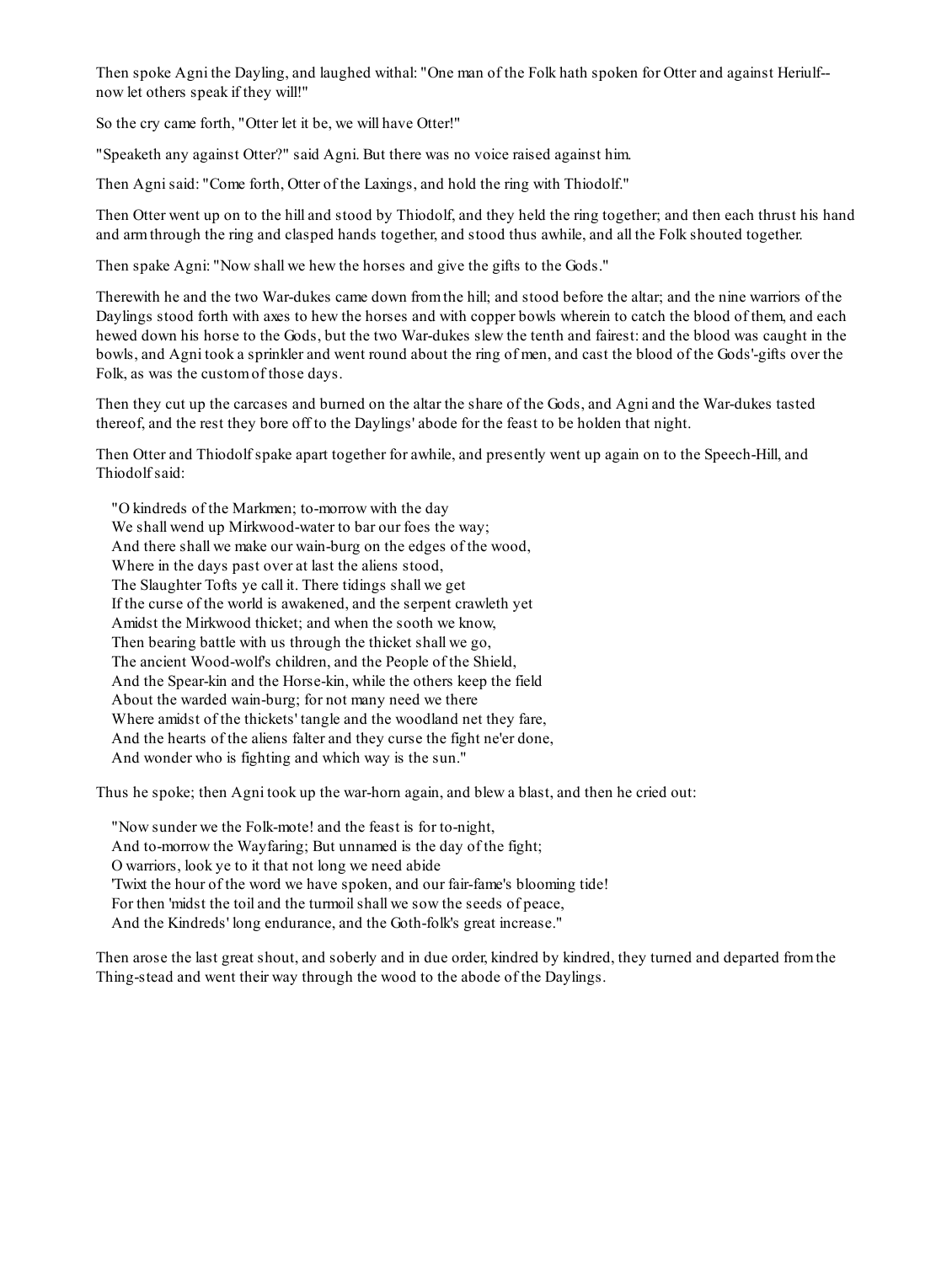# **CHAPTER IX--THE ANCIENT MAN OF THE DAYLINGS**

There still hung the more part of the stay-at-homes round about the Roof. But on the plain beneath the tofts were all the wains of the host drawn up round about a square like the streets about a market-place; all these now had their tilts rigged over them, some white, some black, some red, some tawny of hue; and some, which were of the Beamings, green like the leafy tree.

The warriors of the host went down into this wain-town, which they had not fenced in any way, since they in no wise looked for any onset there; and there were their thralls dighting the feast for them, and a many of the Dayling kindred, both men and women, went with them; but some men did the Daylings bring into their Roof, for there was roomfor a good many besides their own folk. So they went over the Bridge of turf into the garth and into the Great Roof of the Daylings; and amongst these were the two War-dukes.

So when they came to the dais it was as fair all round about there as might well be; and there sat elders and ancient warriors to welcome the guests; and among themwas the old carle who had sat on the edge of the burg to watch the faring of the host, and had shuddered back at the sight of the Wolfing Banner.

And when the old carle saw the guests, he fixed his eyes on Thiodolf, and presently came up and stood before him; and Thiodolf looked on the old man, and greeted himkindly and smiled on him; but the carle spake not till he had looked on hima while; and at last he fell a-trembling, and reached his hands out to Thiodolf's bare head, and handled his curls and caressed them, as a mother does with her son, even if he be a grizzled-haired man, when there is none by: and at last he said:

"How dear is the head of the mighty, and the apple of the tree That blooms with the life of the people which is and yet shall be! It is helmed with ancient wisdom, and the long remembered thought, That liveth when dead is the iron, and its very rust but nought. Ah! were I but young as aforetime, I would fare to the battle-stead And stand amidst of the spear-hail for the praise of the hand and the head!"

Then his hands left Thiodolf's head, and strayed down to his shoulders and his breast, and he felt the cold rings of the hauberk, and let his hands fall down to his side again; and the tears gushed out of his old eyes and again he spake:

"O house of the heart of the mighty, O breast of the battle-lord Why art thou coldly hidden fromthe flickering flame of the sword? I know thee not, nor see thee; thou art as the fells afar Where the Fathers have their dwelling, and the halls of Godhome are: The wind blows wild betwixt us, and the cloud-rack flies along, And high aloft enfoldeth the dwelling of the strong; They are, as of old they have been, but their hearths flame not for me; And the kindness of their feast-halls mine eyes shall never see."

Thiodolf's lips stillsmiled on the old man, but a shadow had come over his eyes and his brow; and the chief of the Daylings and their mighty guests stood by listening intently with the knit brows of anxious men; nor did any speak till the ancient man again betook himto words:

"I came to the house of the foeman when hunger made me a fool; And the foeman said, 'Thou art weary, lo, set thy foot on the stool;' And I stretched out my feet,--and was shackled: and he spake with a dastard's smile, 'O guest, thine hands are heavy; now rest them for a while!' So I stretched out my hands, and the hand-gyves lay cold on either wrist: And the wood of the wolf had been better than that feast-hall, had I wist That this was the ancient pit-fall, and the long expected trap, And that now for my heart's desire I had sold the world's goodhap."

Therewith the ancient man turned slowly away fromThiodolf, and departed sadly to his own place. Thiodolf changed countenance but little, albeit those about himlooked strangely on him, as though if they durst they would ask himwhat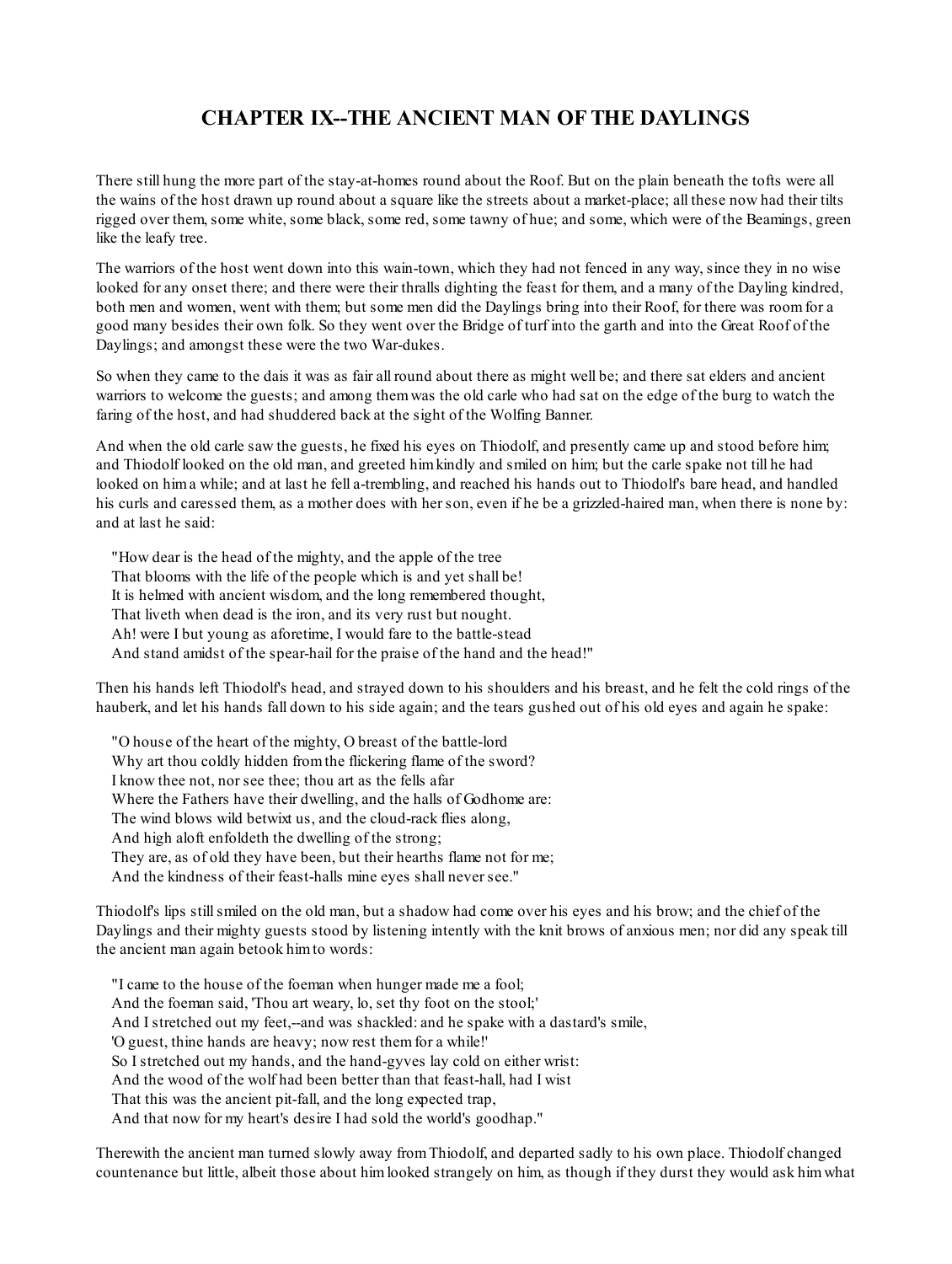these words might be, and if he fromhis hidden knowledge might fit a meaning to them. For to many there was a word of warning in them, and to some an evil omen of the days soon to be; and scarce anyone heard those words but he had a misgiving in his heart, for the ancient man was known to be foreseeing, and wild and strange his words seemed to them.

But Agni would make light of it, and he said: "Asmund the Old is of good will, and wise he is; but he hath great longings for the deeds of men, when he hath tidings of battle; for a great warrior and a red-hand hewer he hath been in times past; he loves the Kindred, and deems it ill if he may not fare afield with them; for the thought of dying in the straw is hateful to him."

"Yea," said another, "and moreover he hath seen sons whomhe loved slain in battle; and when he seeth a warrior in his prime he becometh dear to him, and he feareth for him."

"Yet," said a third, "Asmund is foreseeing; and may be, Thiodolf, thou wilt wot of the drift of these words, and tell us thereof."

But Thiodolf spake nought of the matter, though in his heart he pondered it.

So the guests were led to table, and the feast began, within the hall and without it, and wide about the plain; and the Dayling maidens went in bands trimly decked out throughout all the host and served the warriors with meat and drink, and sang the overword to their lays, and smote the harp, and drew the bow over the fiddle till it laughed and wailed and chuckled, and were blithe and merry with all, and great was the glee on the eve of battle. And if Thiodolf's heart were overcast, his face showed it not, but he passed fromhall to wain-burg and fromwain-burg to hall again blithe and joyous with all men. And thereby he raised the hearts of men, and they deemed it good that they had gotten such a War-duke, meet to uphold all hearts of men both at the feast and in the fray.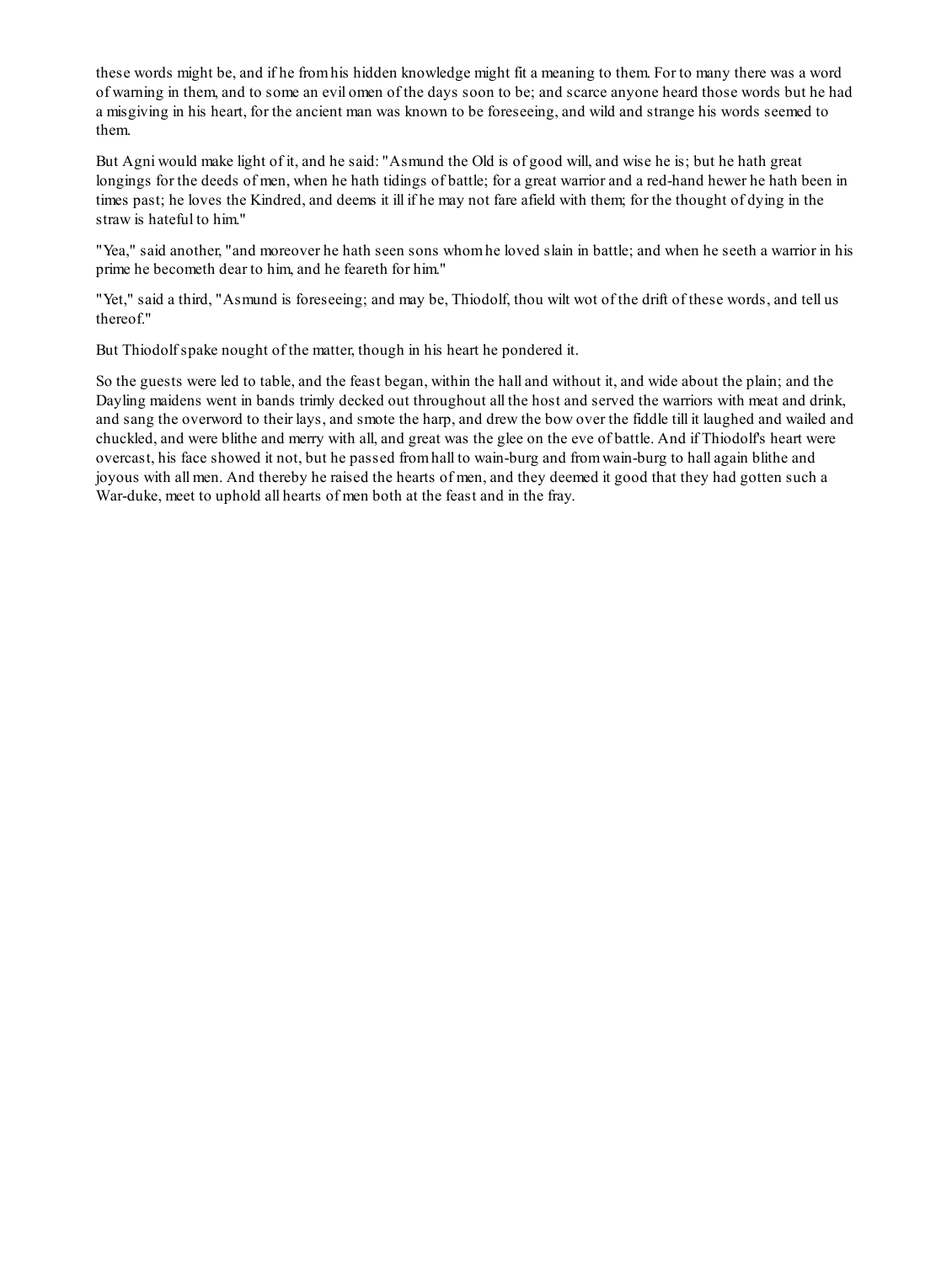# **CHAPTER X--THAT CARLINE COMETH TO THE ROOF OF THE WOLFINGS**

Now it was three days after this that the women were gathering to the Women's-Chamber of the Roof of the Wolfings a little before the afternoon changes into evening. The hearts of most were somewhat heavy, for the doubt wherewith they had watched the departure of the fighting-men still hung about them; nor had they any tidings fromthe host (nor was it like that they should have). And as they were somewhat down-hearted, so it seemed by the aspect of all things that afternoon. It was not yet the evening, as is aforesaid, but the day was worn and worsened, and all things looked weary. The sky was a little clouded, but not much; yet was it murky down in the south-east, and there was a threat of stormin it, and in the air close round each man's head, and in the very waving of the leafy boughs. There was by this time little doing in field and fold (for the kine were milked), and the women were coming up fromthe acres and the meadow and over the open ground anigh the Roof; there was the grass worn and dusty, and the women that trod it, their feet were tanned and worn, and dusty also; skin-dry and weary they looked, with the sweat dried upon them; their girt-up gowns grey and lightless, their half-unbound hair blowing about themin the dry wind, which had in it no morning freshness, and no evening coolness.

It was a time when toil was well-nigh done, but had left its aching behind it; a time for folk to sleep and forget for a little while, till the low sun should make it evening, and make all things fair with his level rays; no time for anxious thoughts concerning deeds doing, wherein the anxious ones could do nought to help. Yet such thoughts those stay-at-homes needs must have in the hour of their toilscarce over, their rest and mirth not begun.

Slowly one by one the women went in by the Women's-door, and the Hall-Sun sat on a stone hard by, and watched themas they passed; and she looked keenly at all persons and all things. She had been working in the acres, and her hand was yet on the hoe she had been using, and but for her face her body was as of one resting after toil: her dark blue gown was ungirded, her dark hair loose and floating, the flowers that had wreathed it, now faded, lying strewn upon the grass before her: her feet bare for coolness' sake, her left hand lying loose and open upon her knee.

Yet though her body otherwise looked thus listless, in her face was no listlessness, nor rest: her eyes were alert and clear, shining like two stars in the heavens of dawn-tide; her lips were set close, her brow knit, as of one striving to shape thoughts hard to understand into words that all might understand.

So she sat noting all things, as woman by woman went past her into the hall, till at last she slowly rose to her feet; for there came two young women leading between themthat same old carline with whomshe had talked on the Hill-of-Speech. She looked on the carline steadfastly, but gave no token of knowing her; but the ancient woman spoke when she came near to the Hall-Sun, and old as her semblance was, yet did her speech sound sweet to the Hall-Sun, and indeed to all those that heard it and she said:

"May we be here to-night, O Hall-Sun, thou lovely Seeress of the mighty Wolfings? may a wandering woman sit amongst you and eat the meat of the Wolfings?"

Then spake the Hall-Sun in a sweet measured voice: "Surely mother: all men who bring peace with themare welcome guests to the Wolfings: nor will any ask thine errand, but we will let thy tidings flow fromthee as thou wilt. This is the customof the kindred, and no word of mine own; I speak to thee because thou hast spoken to me, but I have no authority here, being myself but an alien. Albeit I serve the House of the Wolfings, and I love it as the hound loveth his master who feedeth him, and his master's children who play with him. Enter, mother, and be glad of heart, and put away care fromthee."

Then the old woman drew nigher to her and sat down in the dust at her feet, for she was now sitting down again, and took her hand and kissed it and fondled it, and seemed loth to leave handling the beauty of the Hall-Sun; but she looked kindly on the carline, and smiled on her, and leaned down to her, and kissed her mouth, and said:

"Damsels, take care of this poor woman, and make her good cheer; for she is wise of wit, and a friend of the Wolfings; and I have seen her before, and spoken with her; and she loveth us. But as for me I must needs be alone in the meads for a while; and it may be that when I come to you again, I shall have a word to tell you."

Now indeed it was in a manner true that the Hall-Sun had no authority in the Wolfing House; yet was she so well beloved for her wisdomand beauty and her sweet speech, that all hastened to do her will in small matters and in great, and now as they looked at her after the old woman had caressed her, it seemed to themthat her fairness grew under their eyes, and that they had never seen her so fair; and the sight of her seemed so good to them, that the outworn day and its weariness changed to them, and it grew as pleasant as the first hours of the sunlight, when men arise happy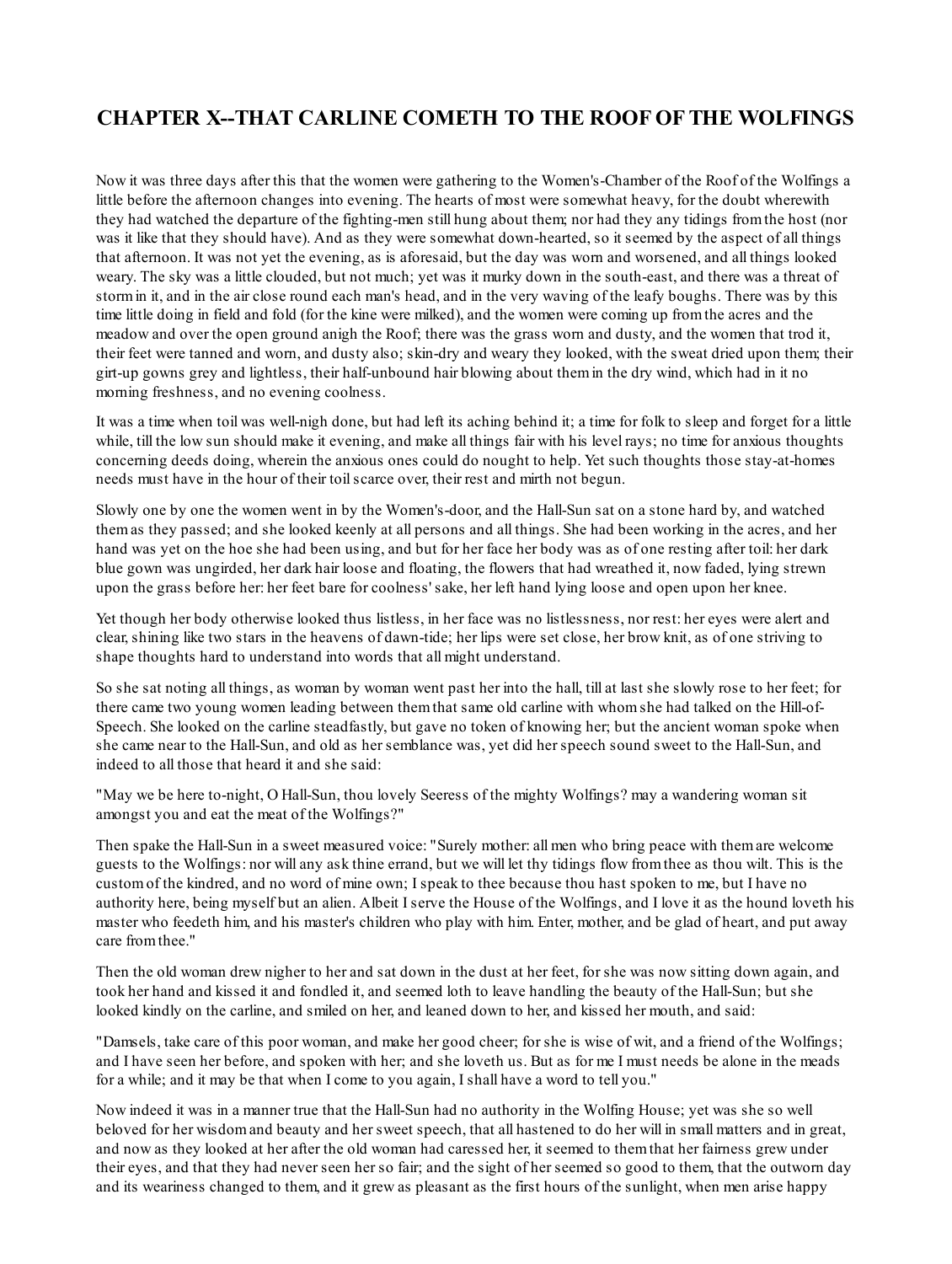fromtheir rest, and look on the day that lieth hopeful before themwith all its deeds to be.

So they grew merry, and they led the carline into the Hall with them, and set her down in the Women's-Chamber, and washed her feet, and gave her meat and drink, and bade her rest and think of nothing troublous, and in all wise made her good cheer; and she was merry with them, and praised their fairness and their deftness, and asked themmany questions about their weaving and spinning and carding; (howbeit the looms were idle as then because it was midsummer, and the men gone to the war). And this they deemed strange, as it seemed to themthat all women should know of such things; but they thought it was a token that she came fromfar away.

But afterwards she sat among them, and told thempleasant tales of past times and far countries, and was blithe to them and they to her and the time wore on toward nightfall in the Women's-Chamber.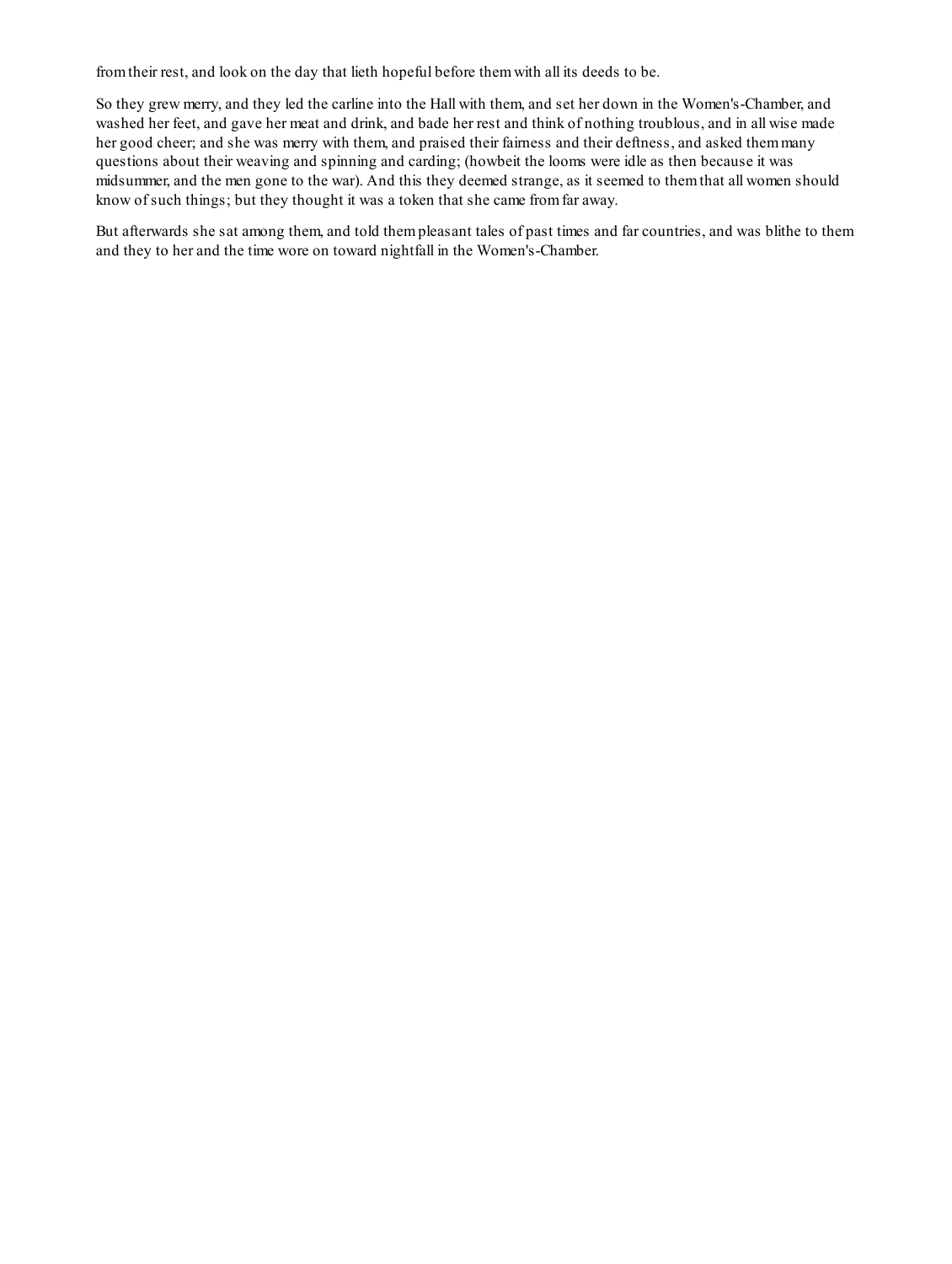### **CHAPTER XI--THE HALL-SUN SPEAKETH**

But for the Hall-Sun; she sat long on that stone by the Women's-door; but when the evening was now come, she arose and went down through the cornfields and into the meadow, and wandered away as her feet took her.

Night was falling by then she reached that pool of Mirkwood-water, whose eddies she knew so well. There she let the water cover her in the deep stream, and she floated down and sported with the ripples where the river left that deep to race over the shallows; and the moon was casting shadows by then she came up the bank again by the shallow end bearing in her arms a bundle of the blue-flowering mouse-ear. Then she clad herself at once, and went straight as one with a set purpose toward the Great Roof, and entered by the Man's-door; and there were few men within and they but old and heavy with the burden of years and the coming of night-tide; but they wondered and looked to each other and nodded their heads as she passed themby, as men who would say, There is something toward.

So she went to her sleeping-place, and did on fresh raiment, and came forth presently clad in white and shod with gold and having her hair wreathed about with the herb of wonder, the blue-flowering mouse-ear of Mirkwood-water. Thus she passed through the Hall, and those elders were stirred in their hearts when they beheld her beauty. But she opened the door of the Women's-Chamber, and stood on the threshold; and lo, there sat the carline amidst a ring of the Wolfing women, and she telling themtales of old time such as they had not yet heard; and her eyes were glittering, and the sweet words were flowing fromher mouth; but she sat straight up like a young woman; and at whiles it seemed to those who hearkened, that she was no old and outworn woman, but fair and strong, and of much avail. But when she heard the Hall-Sun she turned and saw her on the threshold, and her speech fellsuddenly, and all that might and briskness faded fromher, and she fixed her eyes on the Hall-Sun and looked wistfully and anxiously on her.

Then spake the Hall-Sun standing in the doorway:

"Hear ye a matter, maidens, and ye Wolfing women all, And thou alien guest of the Wolfings! But come ye up the hall, That the ancient men may hearken: for methinks I have a word Of the battle of the Kindreds, and the harvest of the sword."

Then all arose up with great joy, for they knew that the tidings were good, when they looked on the face of the Hall-Sun and beheld the pride of her beauty unmarred by doubt or pain.

She led themforth to the dais, and there were the sick and the elders gathered and some ancient men of the thralls:so she stepped lightly up to her place, and stood under her namesake, the wondrous lamp of ancient days. And thus she spake:

"On my soul there lies no burden, and no tangle of the fight In plain or dale or wild-wood enmeshes now my sight. I see the Markmen's wain-burg, and I see their warriors go As men who wait for battle and the coming of the foe. And they pass 'twixt the wood and the wain-burg within earshot of the horn, But over the windy meadows no sound thereof is borne, And all is well amongst them. To the burg I draw anigh And I see all battle-banners in the breeze of morning fly, But no Wolfings round their banner and no warrior of the Shield, No Geiring and no Hrossing in the burg or on the field."

She held her peace for a little while, and no one dared to speak; then she lifted up her head and spake:

"Now I go by the lip of the wild-wood and a sound withal I hear, As of men in the paths of the thicket, and a many drawing anear. Then, muffled yet by the tree-boles, I hear the Shielding song, And warriors blithe and merry with the battle of the strong. Give back a little, Markmen, make way for men to pass To your ordered battle-dwelling o'er the trodden meadow-grass, For alive with men is the wild-wood and shineth with the steel, And hath a voice most merry to tell of the Kindreds' weal,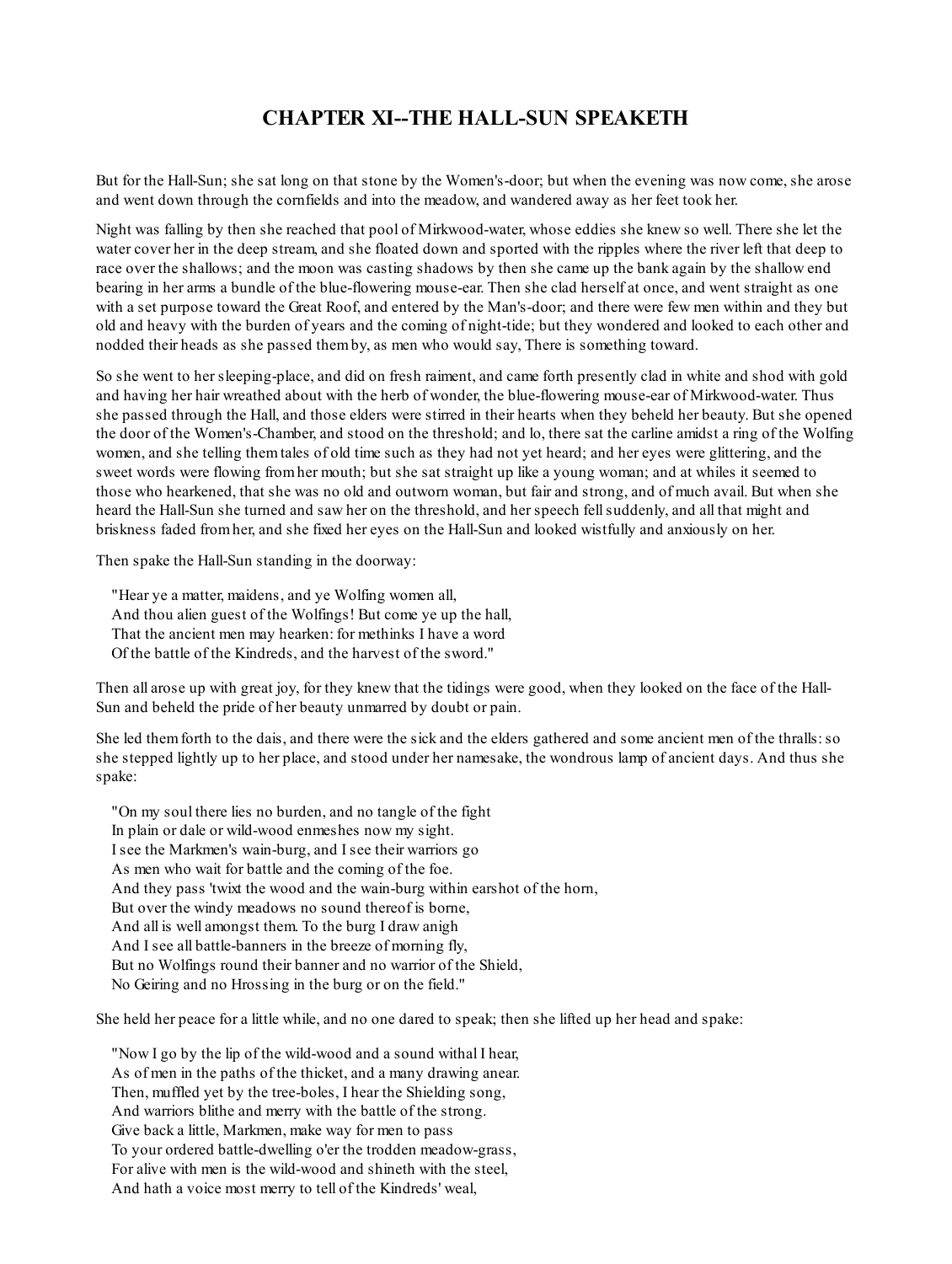'Twixt each tree a warrior standeth come back fromthe spear-strewn way, And forth they come fromthe wild-wood and a little band are they."

Then again was she silent; but her head sank not, as of one thinking, as before it did, but she looked straight forward with bright eyes and smiling, as she said:

"Lo, now the guests they are bringing that ye have not seen before; Yet guests but ill-entreated; for they lack their shields of war, No spear in the hand they carry and with no saxare girt. Lo, these are the dreaded foemen, these once so strong to hurt; The men that all folk fled from, the swift to drive the spoil, The men that fashioned nothing but the trap to make men toil. They drew the sword in the cities, they came and struck the stroke And smote the shield of the Markmen, and point and edge they broke. They drew the sword in the war-garth, they swore to bring aback God's gifts fromthe Markmen houses where the tables never lack. O Markmen, take the God-gifts that came on their own feet O'er the hills through the Mirkwood thicket the Stone of Tyr to meet!"

Again she stayed her song, which had been loud and joyous, and they who heard her knew that the Kindreds had gained the day, and whilst the Hall-Sun was silent they fell to talking of this fair day of battle and the taking of captives. But presently she spread out her hands again and they held their peace, and she said:

"I see, O Wolfing women, and many a thing I see, But not all things, O elders, this eve shall ye learn of me, For another mouth there cometh: the thicket I behold And the Sons of Tyr amidst it, and I see the oak-trees old, And the war-shout ringing round them; and I see the battle-lord Unhelmed amidst of the mighty; and I see his leaping sword; Strokes struck and warriors falling, and the streaks of spears I see, But hereof shall the other tell you who speaketh after me. For none other than the Shieldings fromout the wood have come, And they shift the turn with the Daylings to drive the folk-spear home, And to follow with the Wolfings and thrust the war-beast forth. And so good men deemthe tidings that they bid themjourney north On the feet of a Shielding runner, that Gisli hath to name; And west of the water he wendeth by the way that the Wolfings came; Now for sleep he tarries never, and no meat is in his mouth Till the first of the Houses hearkeneth the tidings of the south; Lo, he speaks, and the mead-sea sippeth, and the bread by the way doth eat, And over the Geiring threshold and outward pass his feet; And he breasts the Burg of the Daylings and saith his happy word, And stayeth to drink for a minute of the waves of Battleford. Lone then by the streamhe runneth, and wendeth the wild-wood road, And dasheth through the hazels of the Oselings' fair abode, And the Elking women know it, and their hearts are glad once more, And ye--yea, hearken, Wolfings, for his feet are at the door."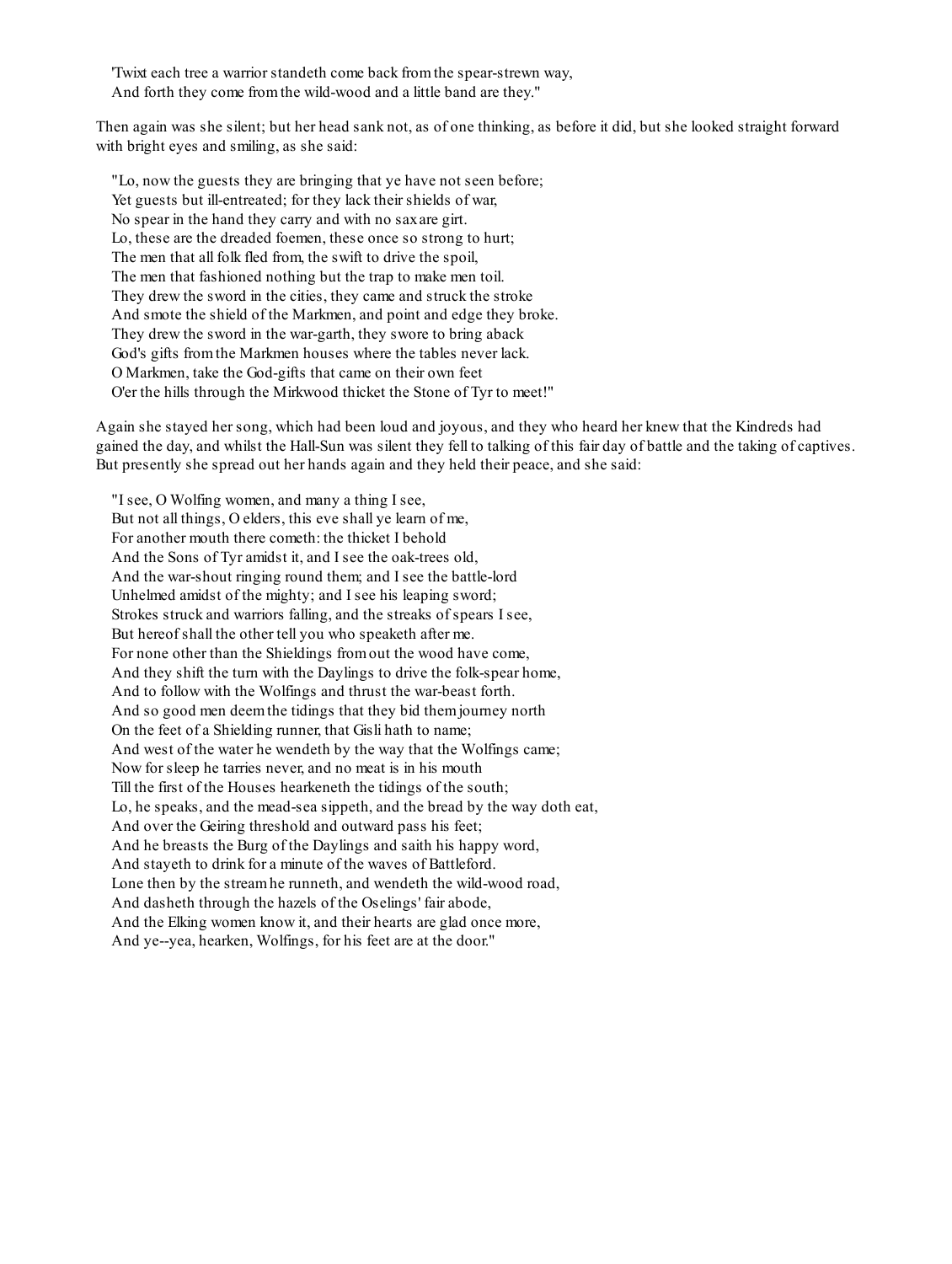## **CHAPTER XII--TIDINGS OF THE BATTLE IN MIRKWOOD**

As the Hall-Sun made an end they heard in good sooth the feet of the runner on the hard ground without the hall, and presently the door opened and he came leaping over the threshold, and up to the table, and stood leaning on it with one hand, his breast heaving with his last swift run. Then he spake presently:

"I amGisli of the Shieldings: Otter sendeth me to the Hall-Sun; but on the way I was to tell tidings to the Houses west of the Water:so have I done. Now is my journey ended; for Otter saith: 'Let the Hall-Sun note the tidings and send word of themby four of the lightest limbed of the women, or by lads a-horseback, both west and east of the Water; let her send the word as it seemeth to her, whether she hath seen it or not. I will drink a short draught since my running is over."

Then a damsel brought hima horn of mead and let it come into his hand, and he drank sighing with pleasure, while the damsel for pleasure of himand his tidings laid her hand on his shoulder. Then he set down the horn and spake:

"We, the Shieldings, with the Geirings, the Hrossings, and the Wolfings, three hundred warriors and more, were led into the Wood by Thiodolf the War-duke, beside whomwent Fox, who hath seen the Romans. We were all afoot; for there is no wide way through the Wood, nor would we have it otherwise, lest the foe find the thicket easy. But many of us know the thicket and its ways; so we made not the easy hard. I was near the War-duke, for I know the thicket and am light-foot: I ama bowman. I saw Thiodolf that he was unhelmed and bore no shield, nor had he any coat of fence; nought but a deer-skin frock."

As he said that word, the carline, who had drawn very near to himand was looking hard at his face, turned and looked on the Hall-Sun and stared at her tillshe reddened under those keen eyes: for in her heart began to gather some knowledge of the tale of her mother and what her will was.

But Gisli went on: "Yet by his side was his mighty sword, and we all knew it for Throng-plough, and were glad of it and of himand the unfenced breast of the dauntless. Sixhours we went spreading wide through the thicket, not always seeing one another, but knowing one another to be nigh; those that knew the thicket best led, the others followed on. So we went till it was high noon on the plain and glimmering dusk in the thicket, and we saw nought, save here and there a roe, and here and there a sounder of swine, and coneys where it was opener, and the sun shone and the grass grew for a little space. So came we unto where the thicket ended suddenly, and there was a long glade of the wildwood, allset about with great oak-trees and grass thereunder, which I knew well; and thereof the tale tells that it was a holy place of the folk who abided in these parts before the Sons of the Goths. Now will I drink."

So he drank of the horn and said: "It seemeth that Foxhad a deeming of the way the Romans should come; so now we abided in the thicket without that glade and lay quiet and hidden, spreading ourselves as much about that lawn of the oak-trees as we might, the while Foxand three others crept through the wood to espy what might be toward: not long had they been gone ere we heard a war-horn blow, and it was none of our horns: it was a long way off, but we looked to our weapons: for men are eager for the foe and the death that cometh, when they lie hidden in the thicket. A while passed, and again we heard the horn, and it was nigher and had a marvellous voice; then in a while was a little noise of men, not their voices, but footsteps going warily through the brake to the south, and twelve men came slowly and warily into that oak-lawn, and lo, one of themwas Fox; but he was clad in the raiment of the dastard of the Goths whom he had slain. I tell you my heart beat, for I saw that the others were Roman men, and one of themseemed to be a man of authority, and he held Foxby the shoulder, and pointed to the thicket where we lay, and something he said to him, as we saw by his gesture and face, but his voice we heard not, for he spake soft.

"Then of those ten men of his he sent back two, and Foxgoing between them, as though he should be slain if he misled them; and he and the eight abided there wisely and warily, standing silently some sixfeet fromeach other, moving scarce at all, but looking like images fashioned of brown copper and iron; holding their casting-spears (which be marvellous heavy weapons) and girt with the sax.

"As they stood there, not out of earshot of a man speaking in his wonted voice, our War-duke made a sign to those about him, and we spread very quietly to the right hand and the left of himonce more, and we drew as close as might be to the thicket's edge, and those who had bows the nighest thereto. Thus then we abided a while again; and again came the horn's voice; for belike they had no mind to come their ways covertly because of their pride.

"Soon therewithal comes Foxcreeping back to us, and I saw himwhisper into the ear of the War-duke, but heard not the word he said. I saw that he had hanging to himtwo Roman saxes, so I deemed he had slain those two, and so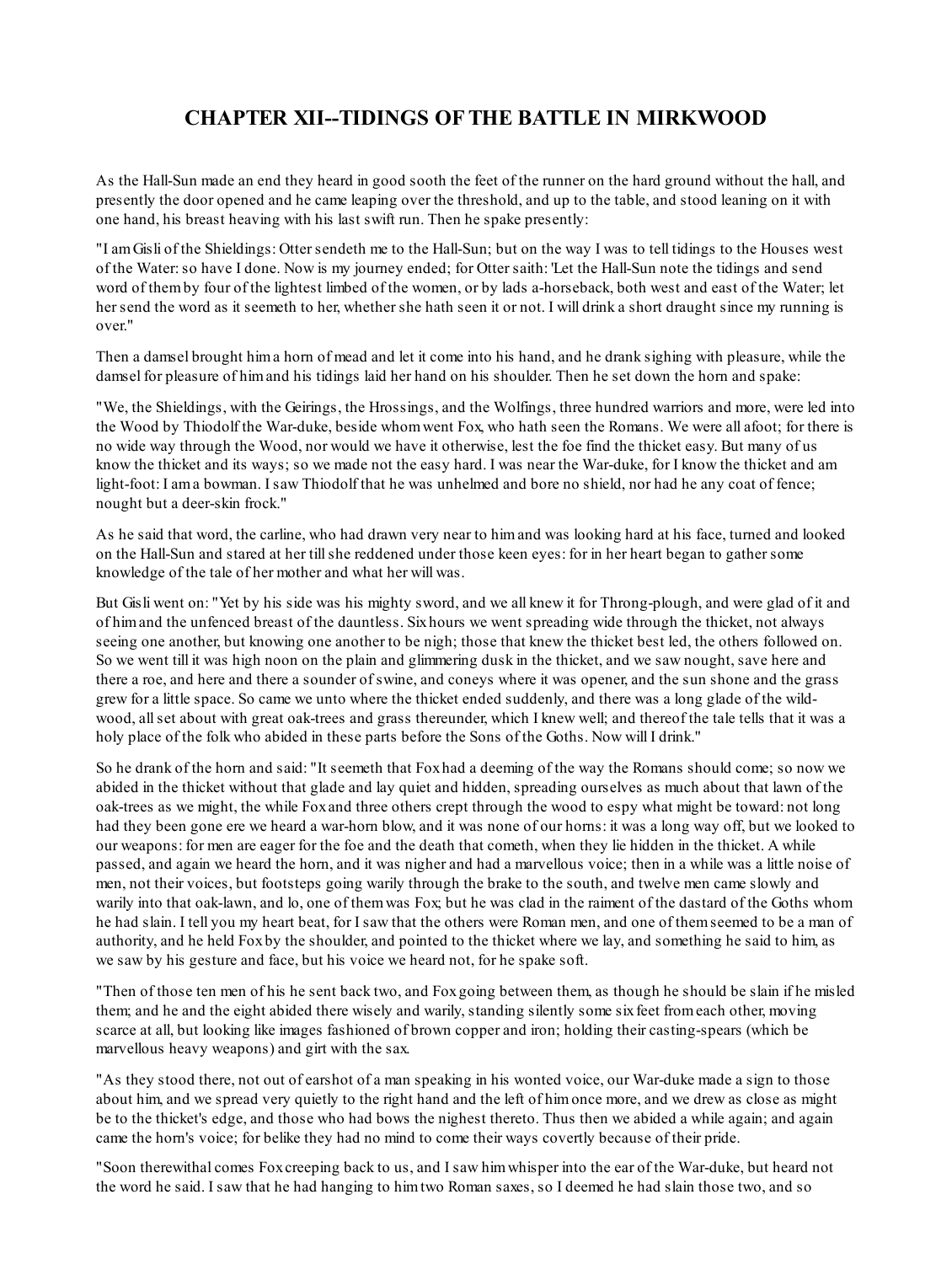escaped the Romans. Maidens, it were well that ye gave me to drink again, for I amweary and my journey is done."

So again they brought himthe horn, and made much of him; and he drank, and then spake on.

"Now heard we the horn's voice again quite close, and it was sharp and shrill, and nothing like to the roar of our battlehorns: still was the wood and no wind abroad, not even down the oak-lawn; and we heard now the tramp of many men as they thrashed through the small wood and bracken of the thicket-way; and those eight men and their leader came forward, moving like one, close up to the thicket where I lay, just where the path passed into the thicket beset by the Sons of the Goths: so near they were that I could see the dints upon their armour, and the strands of the wire on their sax-handles. Down then bowed the tall bracken on the further side of the wood-lawn, the thicket crashed before the march of men, and on they strode into the lawn, a goodly band, wary, alert, and silent of cries.

"But when they came into the lawn they spread out somewhat to their left hands, that is to say on the west side, for that way was the clear glade; but on the east the thicket came close up to themand edged themaway. Therein lay the Goths.

"There they stayed awhile, and spread out but a little, as men marching, not as men fighting. A while we let thembe; and we saw their captain, no big man, but dight with very fair armour and weapons; and there drew up to himcertain Goths armed, the dastards of the folk, and another unarmed, an old man bound and bleeding. With these Goths had the captain some converse, and presently he cried out two or three words of Welsh in a loud voice, and the nine men who were ahead shifted themsomewhat away fromus to lead down the glade westward.

"The prey had come into the net, but they had turned their faces toward the mouth of it.

"Then turned Thiodolf swiftly to the man behind himwho carried the war-horn, and every man handled his weapons: but that man understood, and set the little end to his mouth, and loud roared the horn of the Markmen, and neither friend nor foe misdoubted the tale thereof. Then leaped every man to his feet, all bow-strings twanged and the castspears flew; no man forebore to shout; each as he might leapt out of the thicket and fell on with sword and axe and spear, for it was fromthe bowmen but one shaft and no more.

"Then might you have seen Thiodolf as he bounded forward like the wild-cat on the hare, how he had no eyes for any save the Roman captain. Foemen enough he had round about himafter the two first bounds fromthe thicket; for the Romans were doing their best to spread, that they might handle those heavy cast-spears, though they might scarce do it, just come out of the thicket as they were, and thrust together by that onslaught of the kindreds falling on fromtwo sides and even somewhat frombehind. To right and left flashed Throng-plough, while Thiodolf himself scarce seemed to guide it: men fell before himat once, and close at his heels poured the Wolfing kindred into the gap, and in a minute of time was he amidst of the throng and face to face with the gold-dight captain.

"What with the sweep of Throng-plough and the Wolfing onrush, there was space about himfor a great stroke; he gave a side-long stroke to his right and hewed down a tall Burgundian, and then up sprang the white blade, but ere its edge fell he turned his wrist, and drove the point through that Captain's throat just above the ending of his hauberk, so that he fell dead amidst of his folk.

"All the four kindreds were on themnow, and amidst them, and needs must they give way: but stoutly they fought; for surely no other warriors might have withstood that onslaught of the Markmen for the twinkling of an eye: but had the Romans had but the space to have spread themselves out there, so as to handle their shot-weapons, many a woman's son of us had fallen; for no man shielded himself in his eagerness, but let the swiftness of the Onset of point-and-edge shield him; which, sooth to say, is often a good shield, as here was found.

"So those that were unslain and unhurt fled west along the glade, but not as dastards, and had not Thiodolf followed hard in the chase according to his wont, they might even yet have made a fresh stand and spread fromoak-tree to oaktree across the glade: but as it befel, they might not get a fair offing so as to disentangle themselves and array themselves in good order side by side; and whereas the Markmen were fleet of foot, and in the woods they knew, there were a many aliens slain in the chase or taken alive unhurt or little hurt: but the rest fled this way and that way into the thicket, with whomwere some of the Burgundians; so there they abide now as outcasts and men unholy, to be slain as wild-beasts one by one as we meet them.

"Such then was the battle in Mirkwood. Give me the mead-horn that I may drink to the living and the dead, and the memory of the dead, and the deeds of the living that are to be."

So they brought himthe horn, and he waved it over his head and drank again and spake:

"Sixty and three dead men of the Romans we counted there up and down that oak-glade; and we cast earth over them; and three dead dastards of the Goths, and we left themfor the wolves to deal with. And twenty-five men of the Romans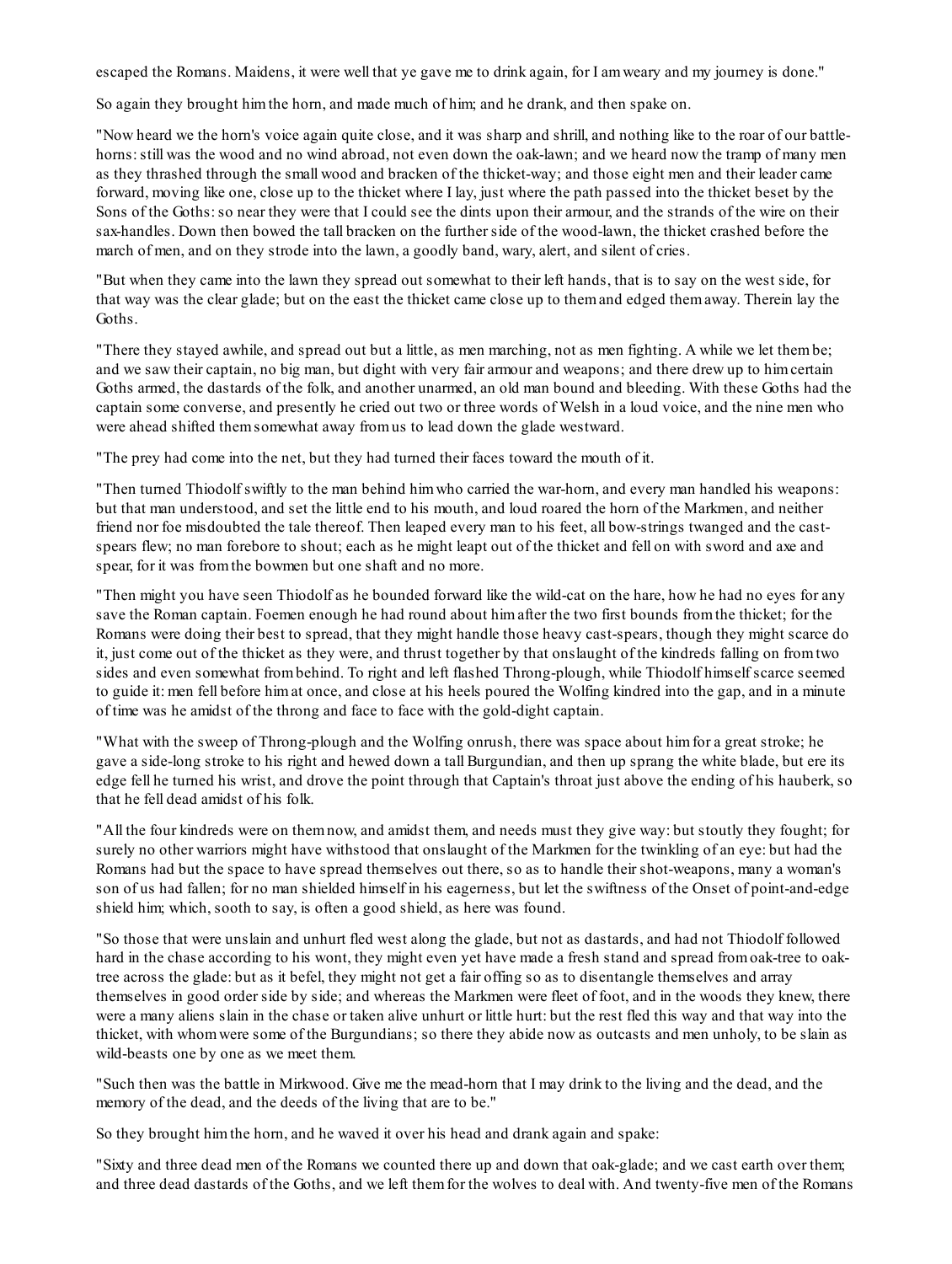we took alive to be for hostages if need should be, and these did we Shielding men, who are not very many, bring aback to the wain-burg; and the Daylings, who are a great company, were appointed to enter the wood and be with Thiodolf; and me did Otter bid to bear the tidings, even as I have told you. And I have not loitered by the way."

Great then was the joy in the Hall; and they took Gisli, and made much of him, and led him to the bath, and clad him in fine raiment taken fromthe coffer which was but seldomopened, because the cloths it held were precious; and they set a garland of green wheat-ears on his head. Then they fell to and spread the feast in the hall; and they ate and drank and were merry.

But as for speeding the tidings, the Hall-Sun sent two women and two lads, all a-horseback, to bear the words: the women to remember the words which she taught themcarefully, the lads to be handy with the horses, or in the ford, or the swimming of the deeps, or in the thicket. So they went their ways, down the water: one pair went on the western side, and the other crossed Mirkwood-water at the shallows (for being Midsummer the water was but small), and went along the east side, so that all the kindred might know of the tidings and rejoice.

Great was the glee in the Hall, though the warriors of the House were away, and many a song and lay they sang: but amidst the first of the singing they bethought themof the old woman, and would have bidden her tell themsome tale of times past, since she was so wise in the ancient lore. But when they sought for her on allsides she was not to be found, nor could anyone remember seeing her depart fromthe Hall. But this had they no call to heed, and the feast ended, as it began, in great glee.

Albeit the Hall-Sun was troubled about the carline, both that she had come, and that she had gone: and she determined that the next time she met her she would strive to have of her a true tale of what she was, and of all that was toward.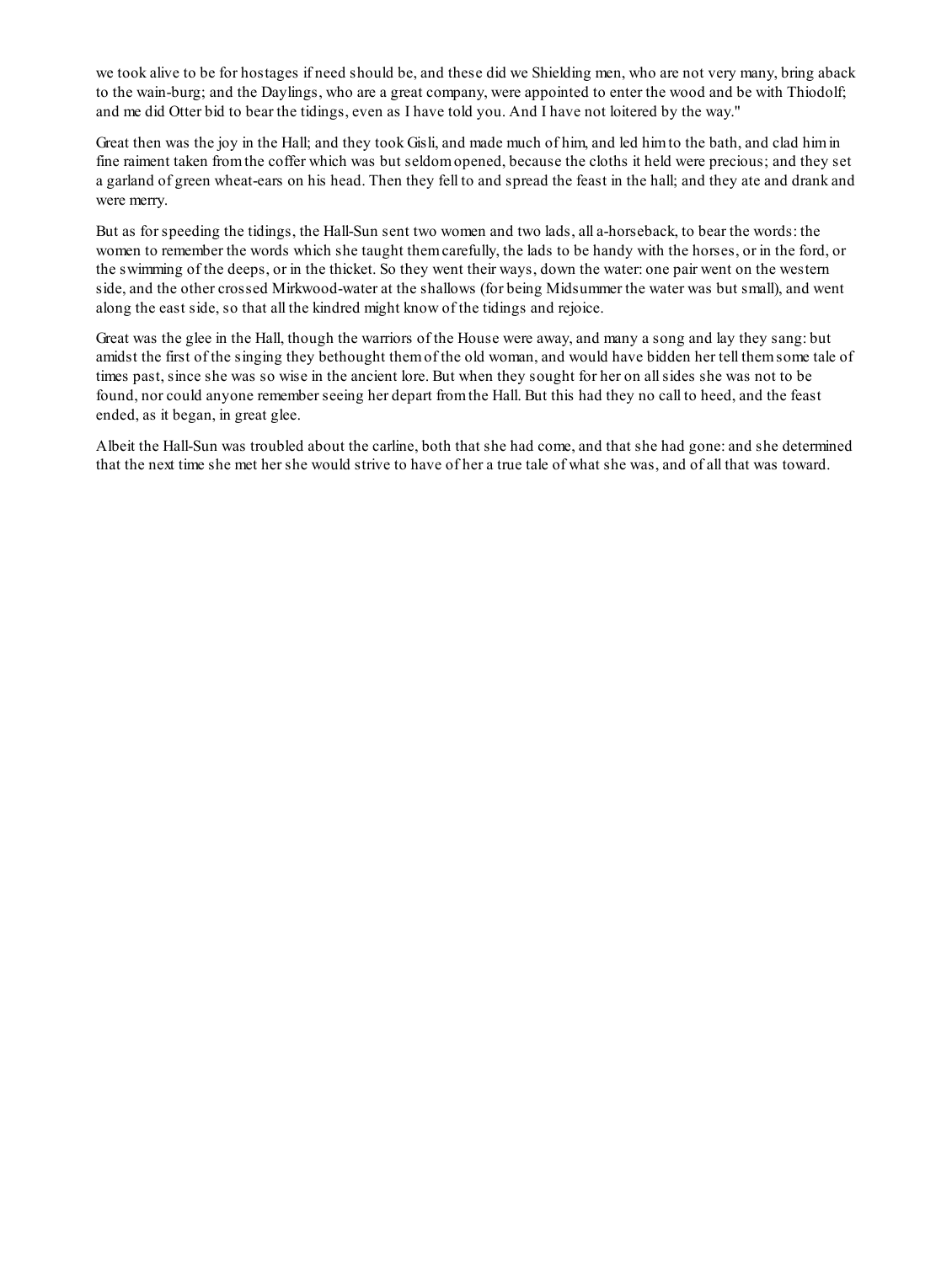### **CHAPTER XIII--THE HALL-SUN SAITH ANOTHER WORD**

It was no later than the next night, and a many of what thralls were not with the host were about in the feast-hall with the elders and lads and weaklings of the House; for last night's tidings had drawn themthither. Gisli had gone back to his kindred and the wain-burg in the Upper-mark, and the women were sitting, most of them, in the Women's-Chamber, some of themdoing what little summer work needed doing about the looms, but more resting fromtheir work in field and acre.

Then came the Hall-Sun forth fromher roomclad in glittering raiment, and summoned no one, but went straight to her place on the dais under her namesake the Lamp, and stood there a little without speaking. Her face was pale now, her lips a little open, her eyes set and staring as if they saw nothing of all that was round about her.

Now went the word through the Hall and the Women's-Chamber that the Hall-Sun would speak again, and that great tidings were toward; so all folk came flock-meal to the dais, both thralls and free; and scarce were all gathered there, ere the Hall-Sun began speaking, and said:

"The days of the world thrust onward, and men are born therein A many and a many, and divers deeds they win In the fashioning of stories for the kindreds of the earth, A garland interwoven of sorrow and of mirth. To the world a warrior cometh; fromthe world he passeth away, And no man then may sunder his good fromhis evil day. By the Gods hath he been tormented, and been smitten by the foe: He hath seen his maiden perish, he hath seen his speech-friend go: His heart hath conceived a joyance and hath brought it unto birth: But he hath not carried with himhis sorrow or his mirth. He hath lived, and his life hath fashioned the outcome of the deed, For the blossomof the people, and the coming kindreds' seed.

"Thus-wise the world is fashioned, and the new sun of the morn Where earth last night was desert beholds a kindred born, That to-morrow and to-morrow blossoms all gloriously With many a man and maiden for the kindreds yet to be, And fair the Goth-folk groweth. And yet the story saith That the deeds that make the summer make too the winter's death, That summer-tides unceasing fromout the grave may grow And the spring rise up unblemished fromthe bosomof the snow.

"Thus as to every kindred the day comes once for all When yesterday it was not, and to-day it builds the hall, So every kindred bideth the night-tide of the day, Whereof it knoweth nothing, e'en when noon is past away. E'en thus the House of the Wolfings 'twixt dusk and dark doth stand, And narrow is the pathway with the deep on either hand. On the left are the days forgotten, on the right the days to come, And another folk and their story in the stead of the Wolfing home. Do the shadows darken about it, is the even here at last? Or is this but a stormof the noon-tide that the wind is driving past?

"Unscathed as yet it standeth; it bears the stormy drift, Nor bows to the lightening flashing adown fromthe cloudy lift. I see the hail of battle and the onslaught of the strong, And they go adown to the folk-mote that shall bide there over long. I see the slain-heaps rising and the alien folk prevail, And the Goths give back before themon the ridge o'er the treeless vale. I see the ancient fallen, and the young man smitten dead, And yet I see the War-duke shake Throng-plough o'er his head,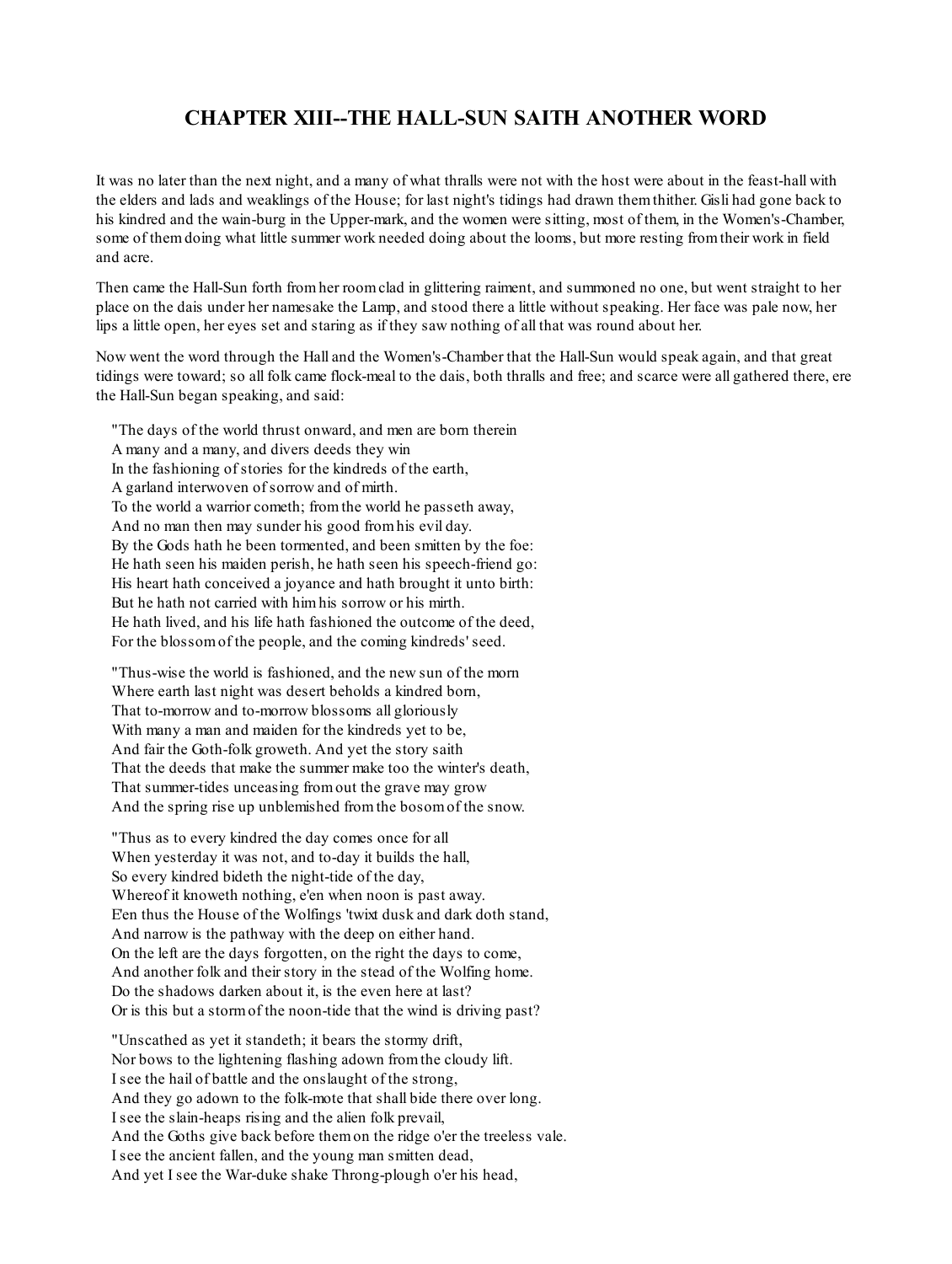And stand unhelmed, unbyrnied before the alien host, And the hurt men rise around himto win back battle lost; And the wood yield up her warriors, and the whole host rushing on, And the swaying lines of battle until the lost is won. Then forth goes the cry of triumph, as they ring the captives round And cheat the crow of her portion and heap the warriors' mound. There are faces gone fromour feast-hall not the least beloved nor worst, But the wane of the House of the Wolfings not yet the world hath cursed. The sun shall rise to-morrow on our cold and dewy roof, For they that longed for slaughter were slaughtered far aloof."

She ceased for a little, but her countenance, which had not changed during her song, changed not at all now:so they all kept silence although they were rejoicing in this new tale of victory; for they deemed that she was not yet at the end of her speaking. And in good sooth she spake again presently, and said:

"I wot not what hath befallen nor where my soul may be, For confusion is within me and but dimly do I see, As if the thing that I look on had happed a while ago. They stand by the tofts of a war-garth, a captain of the foe, And a man that is of the Goth-folk, and as friend and friend they speak, But I hear no word they are saying, though for every word I seek. And now the mist flows round me and blind I come aback To the House-roof of the Wolfings and the hearth that hath no lack."

Her voice grew weaker as she spake the last words, and she sank backward on to her chair: her clenched hands opened, the lids fell down over her bright eyes, her breast heaved no more as it had done, and presently she fell asleep.

The folk were doubtful and somewhat heavy-hearted because of those last words of hers; but they would not ask her more, or rouse her fromher sleep, lest they should grieve her; so they departed to their beds and slept for what was yet left of the night.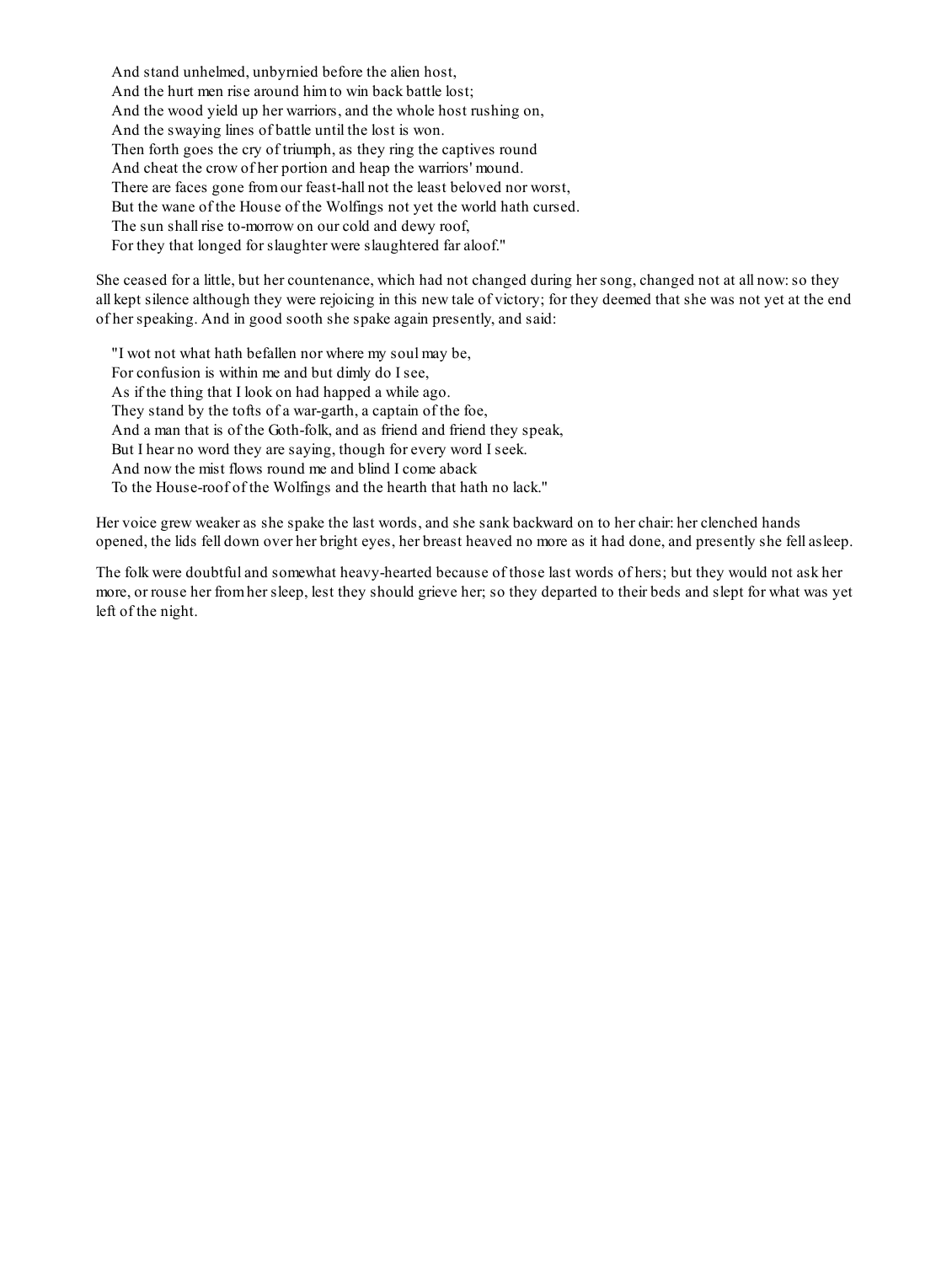### **CHAPTER XIV--THE HALL-SUN IS CAREFUL CONCERNING THE PASSES OFTHE WOOD**

In the morning early folk arose; and the lads and women who were not of the night-shift got themready to go to the mead and the acres; for the sunshine had been plenty these last days and the wheat was done blossoming, and all must be got ready for harvest. So they broke their fast, and got their tools into their hands: but they were somewhat heavy-hearted because of those last words of the Hall-Sun, and the doubt of last night still hung about them, and they were scarcely as merry as men are wont to be in the morning.

As for the Hall-Sun, she was afoot with the earliest, and was no less, but mayhap more merry than her wont was, and was blithe with all, both old and young.

But as they were at the point of going she called to them, and said:

"Tarry a little, come ye all to the dais and hearken to me."

So they all gathered thereto, and she stood in her place and spake.

"Women and elders of the Wolfings, is it so that I spake somewhat of tidings last night?"

"Yea," said they all.

She said, "And was it a word of victory?"

They answered "yea" again.

"Good is that," she said; "doubt ye not! there is nought to unsay. But hearken! I amnothing wise in war like Thiodolf or Otter of the Laxings, or as Heriulf the Ancient was, though he was nought so wise as they be. Nevertheless ye shall do well to take me for your captain, while this House is bare of warriors."

"Yea, yea," they said, "so will we."

And an old warrior, hight Sorli, who sat in his chair, no longer quite way-worthy, said:

"Hall-Sun, this we looked for of thee; since thy wisdomis not wholly the wisdomof a spae-wife, but rather is of the children of warriors: and we know thine heart to be high and proud, and that thy death seemeth to thee a small matter beside the life of the Wolfing House."

Then she smiled and said, "Will ye all do my bidding?"

And they all cried out heartily, "Yea, Hall-Sun, that will we."

She said: "Hearken then; ye all know that east of Mirkwood-water, when ye come to the tofts of the Bearings, and their Great Roof, the thicket behind themis close, but that there is a wide way cut through it; and often have I gone there: if ye go by that way, in a while ye come to the thicket's end and to bare places where the rocks crop up through the gravel and the woodland loam. There breed the coneys without number; and wild-cats haunt the place for that sake, and foxes; and the wood-wolf walketh there in summer-tide, and hard by the she-wolf hath her litter of whelps, and all these have enough; and the bald-head erne hangeth over it and the kite, and also the kestril, for shrews and mice abound there. Of these things there is none that feareth me, and none that maketh me afraid. Beyond this place for a long way the wood is nowise thick, for first grow ash-trees about the clefts of the rock and also quicken-trees, but not many of either; and here and there a hazel brake easy to thrust through; then comes a space of oak-trees scattered about the lovely wood-lawn, and then at last the beech-wood close above but clear beneath. This I know well, because I myself have gone so far and further; and by this easy way have I gone so far to the south, that I have come out into the fell country, and seen afar off the snowy mountains beyond the Great Water.

"Now fear ye not, but pluck up a heart! For either I have seen it or dreamed it, or thought it, that by this road easy to wend the Romans should come into the Mark. For shall not those dastards and traitors that wear the raiment and bodies of the Goths over the hearts and the lives of foemen, tell themhereof? And will they not have heard of our Thiodolf, and this my holy namesake?

"Will they not therefore be saying to themselves, 'Go to now, why should we wrench the hinges off the door with plenteous labour, when another door to the same chamber standeth open before us? This House of the Wolfings is the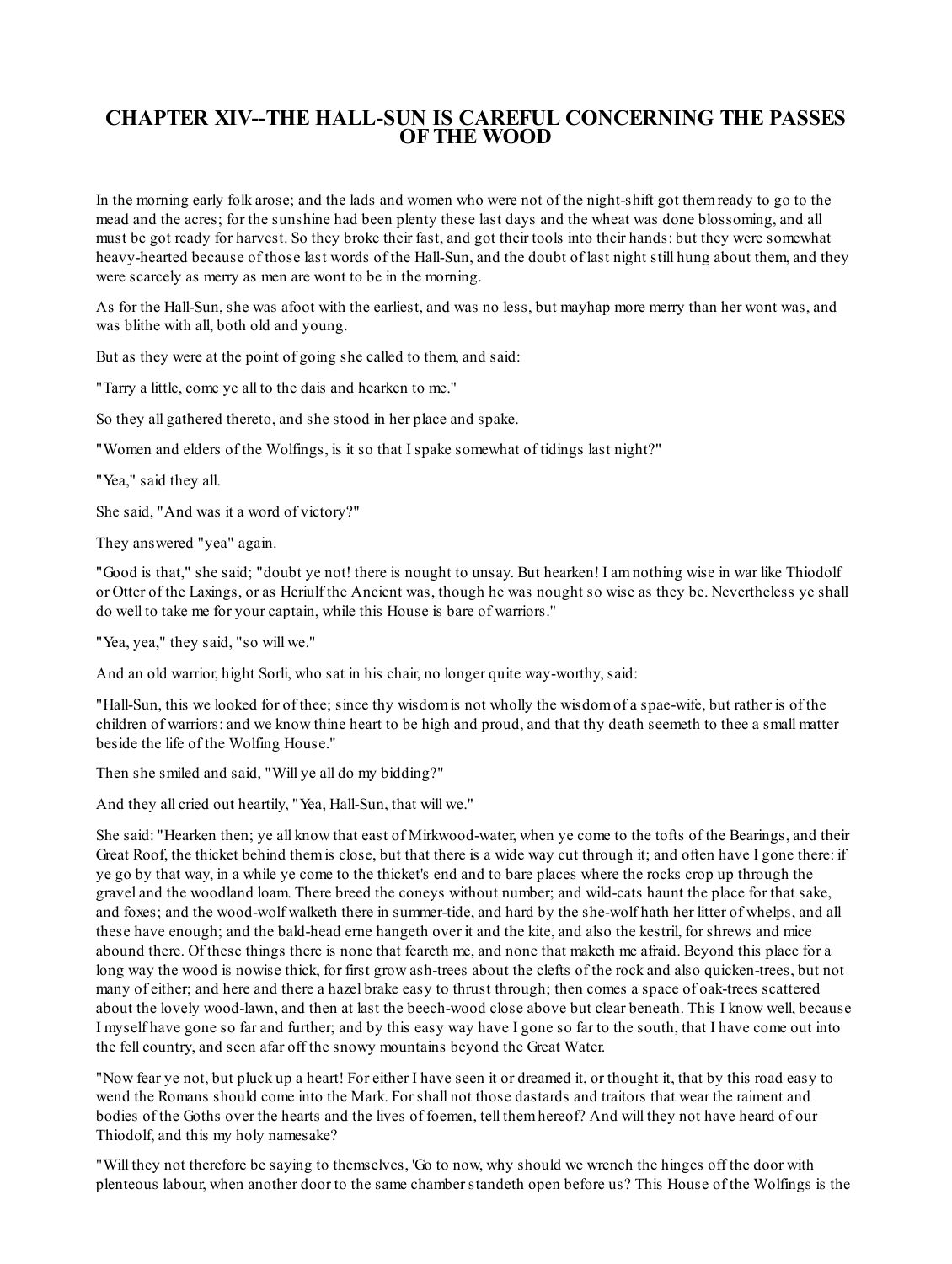door to the treasure chamber of the Markmen; let us fall on that at once rather than have many battles for other lesser matters, and then at last have to fight for this also: for having this we have all, and they shall be our thralls, and we may slaughter what we will, and torment what we will and deflower what we will, and make our souls glad with their grief and anguish, and take aback with us to the cities what we will of the thralls, that their anguish and our joy may endure the longer.' Thus will they say: therefore is it my rede that the strongest and hardiest of you women take horse, a ten of you and one to lead besides, and ride the shallows to the Bearing House, and tell themof our rede; which is to watch diligently the ways of the wood; the outgate to the Mark, and the places where the wood is thin and easy to travel on: and ye shall bid themgive you of their folk as many as they deemfittest thereto to join your company, so that ye may have a chain of watchers stretching far into the wilds; but two shall lie without the wood, their horses ready for themto leap on and ride on the spur to the wain-burg in the Upper-mark if any tidings befal.

"Now of these eleven I ordain Hrosshild to be the leader and captain, and to choose for her fellows the stoutest-limbed and heaviest-handed of all the maidens here: art thou content Hrosshild?"

Then stood Hrosshild forth and said nought, but nodded yea; and soon was her choice made amid jests and laughter, for this seemed no hard matter to them.

So the ten got together, and the others fell off fromthem, and there stood the ten maidens with Hrosshild, well nigh as strong as men, clean-limbed and tall, tanned with sun and wind; for all these were unwearied afield, and oft would lie out a-nights, since they loved the lark's song better than the mouse's squeak; but as their kirtles shifted at neck and wrist, you might see their skins as white as privet-flower where they were wont to be covered.

Then said the Hall-Sun: "Ye have heard the word, see ye to it, Hrosshild, and take this other word also: Bid the Bearing stay-at-homes bide not the sword and the torch at home if the Romans come, but hie themover hither, to hold the Hall or live in the wild-wood with us, as need may be; for might bides with many.

"But ye maidens, take this counsel for yourselves; do ye each bear with you a little keen knife, and if ye be taken, and it seemto you that ye may not bear the smart of the Roman torments (for they be wise in tormenting), but willspeak and bewray us under them, then thrust this little edge tool into the place of your bodies where the life lieth closest, and so go to the Gods with a good tale in your mouths:so may the Almighty God of Earth speed you, and the fathers of the kindred!"

So she spoke; and they made no delay but each one took what axe or spear or sword she liked best, and two had their bows and quivers of arrows; and so all folk went forth fromthe Hall.

Soon were the horses saddled and bridled, and the maidens bestrode themjoyously and set forth on their way, going down the lanes of the wheat, and rode down speedily toward the shallows of the water, and all cried good speed after them. But the others would turn to their day's work, and would go about their divers errands. But even as they were at point to sunder, they saw a swift runner passing by those maidens just where the acres joined the meadow, and he waved his hand aloft and shouted to them, but stayed not his running for them, but came up the lanes of the wheat at his swiftest: so they knew at once that this was again a messenger from the host, and they stood together and awaited his coming; and as he drew near they knew himfor Egil, the swiftest-footed of the Wolfings; and he gave a great shout as he came among them; and he was dusty and way-worn, but eager; and they received himwith all love, and would have brought himto the Hall to wash himand give himmeat and drink, and cherish himin all ways.

But he cried out, "To the Speech-Hill first, to the Speech-Hill first! But even before that, one word to thee, Hall-Sun! Saith Thiodolf, Send ye watchers to look to the entrance into Mid-mark, which is by the Bearing dwelling; and if aught untoward befalleth let one ride on the spur with the tidings to the Wain-burg. For by that way also may peril come."

Then smiled some of the bystanders, and the Hall-Sun said: "Good is it when the thought of a friend stirreth betimes in one's own breast. The thing is done, Egil; or sawest thou not those ten women, and Hrosshild the eleventh, as thou camest up into the acres?"

Said Egil; "Fair fall thine hand, Hall-Sun! thou art the Wolfings' Ransom. Wend we now to the Speech-Hill."

So did they, and every thrall that was about the dwellings, man, woman, and child fared with them, and stood about the Speech-Hill: and the dogs went round about the edge of that assembly, wandering in and out, and sometimes looking hard on some one whomthey knew best, if he cried out aloud.

But the men-folk gave all their ears to hearkening, and stood as close as they might.

Then Egil clomb the Speech-Hill, and said.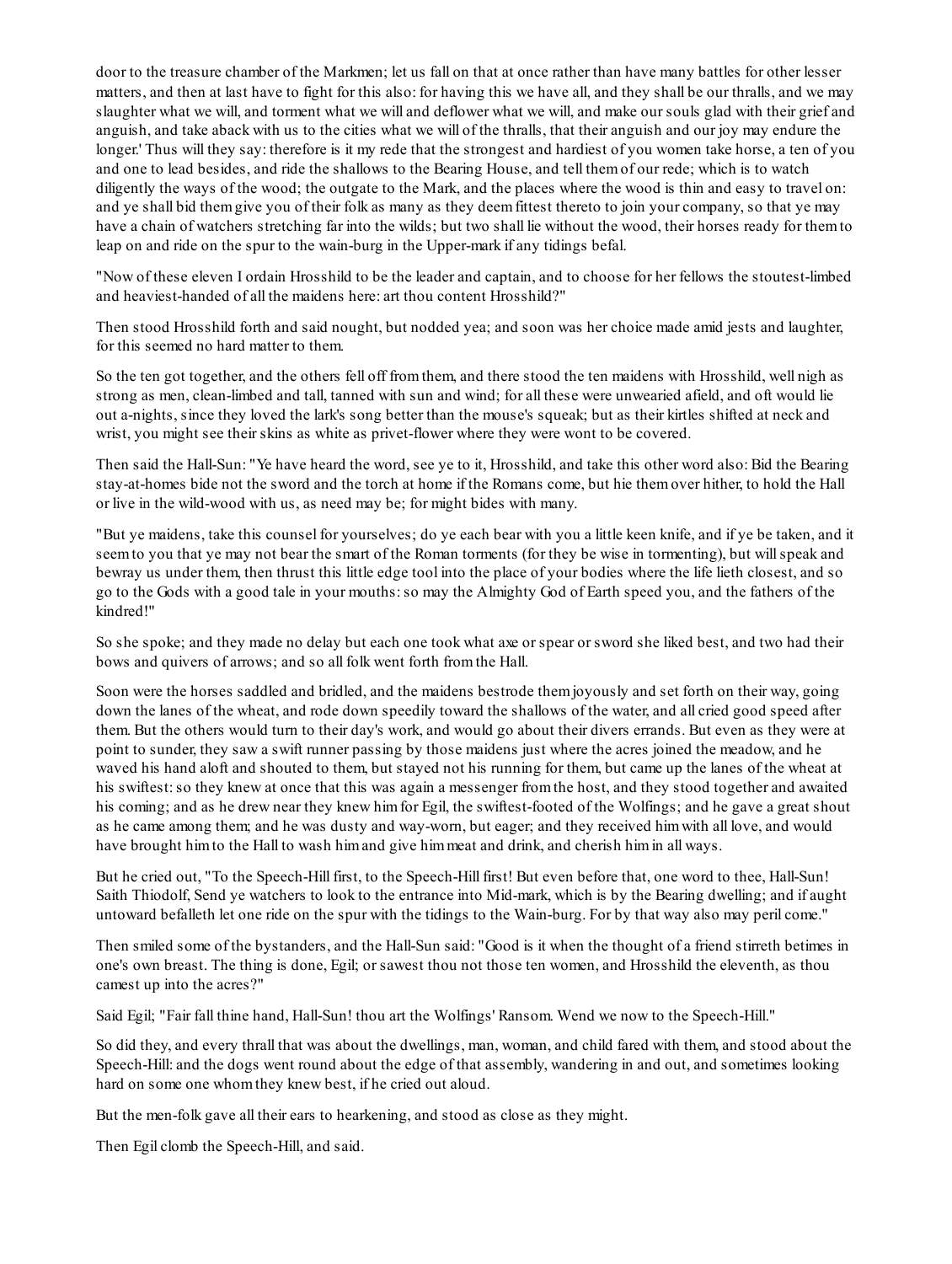# **CHAPTER XV--THEY HEAR TELL OFTHE BATTLE ON THE RIDGE**

"Ye have heard how the Daylings were appointed to go to help Thiodolf in driving the folk-spear home to the heart of the Roman host. So they went; but sixhours thereafter comes one to Otter bidding himsend a great part of the kindreds to him; for that he had had tidings that a great host of Romans were drawing near the wood-edge, but were not entered therein, and that fain would he meet themin the open field.

"So the kindreds drew lots, and the lot fell first to the Elkings, who are a great company, as ye know; and then to the Hartings, the Beamings, the Alftings, the Vallings (also a great company), the Galtings, (and they no lesser) each in their turn; and last of all to the Laxings; and the Oselings prayed to go with the Elkings, and this Otter deemed good, whereas a many of thembe bowmen.

"All these then to the number of a thousand or more entered the wood; and I was with them, for in sooth I was the messenger.

"No delay made we in the wood, nor went we over warily, trusting to the warding of the wood by Thiodolf; and there were men with us who knew the paths well, whereof I was one; so we speedily came through into the open country.

"Shortly we came upon our folk and the War-duke lying at the foot of a little hill that went up as a buttress to a long ridge high above us, whereon we set a watch; and a little brook came down the dale for our drink.

"Night fell as we came thither; so we slept for a while, but abode not the morning, and we were afoot (for we had no horses with us) before the moon grew white. We took the road in good order, albeit our folk-banners we had left behind in the burg; so each kindred raised aloft a shield of its token to be for a banner. So we went forth, and some swift footmen, with Fox, who hath seen the Roman war-garth, had been sent on before to spy out the ways of the foemen.

"Two hours after sunrise cometh one of these, and telleth how he hath seen the Romans, and how that they are but a short mile hence breaking their fast, not looking for any onslaught; 'but,' saith he, 'they are on a high ridge whence they can see wide about, and be in no danger of ambush, because the place is bare for the most part, nor is there any cover except here and there down in the dales a few hazels and blackthorn bushes, and the rushes of the becks in the marshy bottoms, wherein a snipe may hide, or a hare, but scarce a man; and note that there is no way up to that ridge but by a spur thereof as bare as my hand; so ye will be wellseen as ye wend up thereto.'

"So spake he in my hearing. But Thiodolf bade himlead on to that spur, and old Heriulf, who was standing nigh, laughed merrily and said: 'Yea, lead on, and speedily, lest the day wane and nothing done save the hunting of snipes.'

"So on we went, and coming to the hither side of that spur beheld those others and Foxwith them; and he held in his hand an arrow of the aliens, and his face was all astir with half-hidden laughter, and he breathed hard, and pointed to the ridge, and somewhat low down on it we saw a steel cap and three spear-heads showing white fromout a little hollow in its side, but the men hidden by the hollow: so we knew that Foxhad been chased, and that the Romans were warned and wary.

"No delay made the War-duke, but led us up that spur, which was somewhat steep; and as we rose higher we saw a band of men on the ridge, a little way down it, not a many; archers and slingers mostly, who abode us till we were within shot, and then sent a few shots at us, and so fled. But two men were hurt with the sling-plummets, and one, and he not grievously, with an arrow, and not one slain.

"Thus we came up on to the ridge, so that there was nothing between us and the bare heavens; thence we looked south-east and saw the Romans wisely posted on the ridge not far fromwhere it fell down steeply to the north; but on the south, that is to say on their left hands, and all along the ridge past where we were stayed, the ground sloped gently to the south-west for a good way, before it fell, somewhat steeply, into another long dale. Looking north we saw the outer edge of Mirkwood but a little way fromus, and we were glad thereof; because ere we left our sleeping-place that morn Thiodolf had sent to Otter another messenger bidding himsend yet more men on to us in case we should be hard-pressed in the battle; for he had had a late rumour that the Romans were many. And now when he had looked on the Roman array and noted how wise it was, he sent three swift-foot ones to take stand on a high knoll which we had passed on the way, that they might take heed where our folk came out fromthe wood and give signal to themby the horn, and lead themto where the battle should be.

"So we stood awhile and breathed us, and handled our weapons some half a furlong fromthe alien host. They had no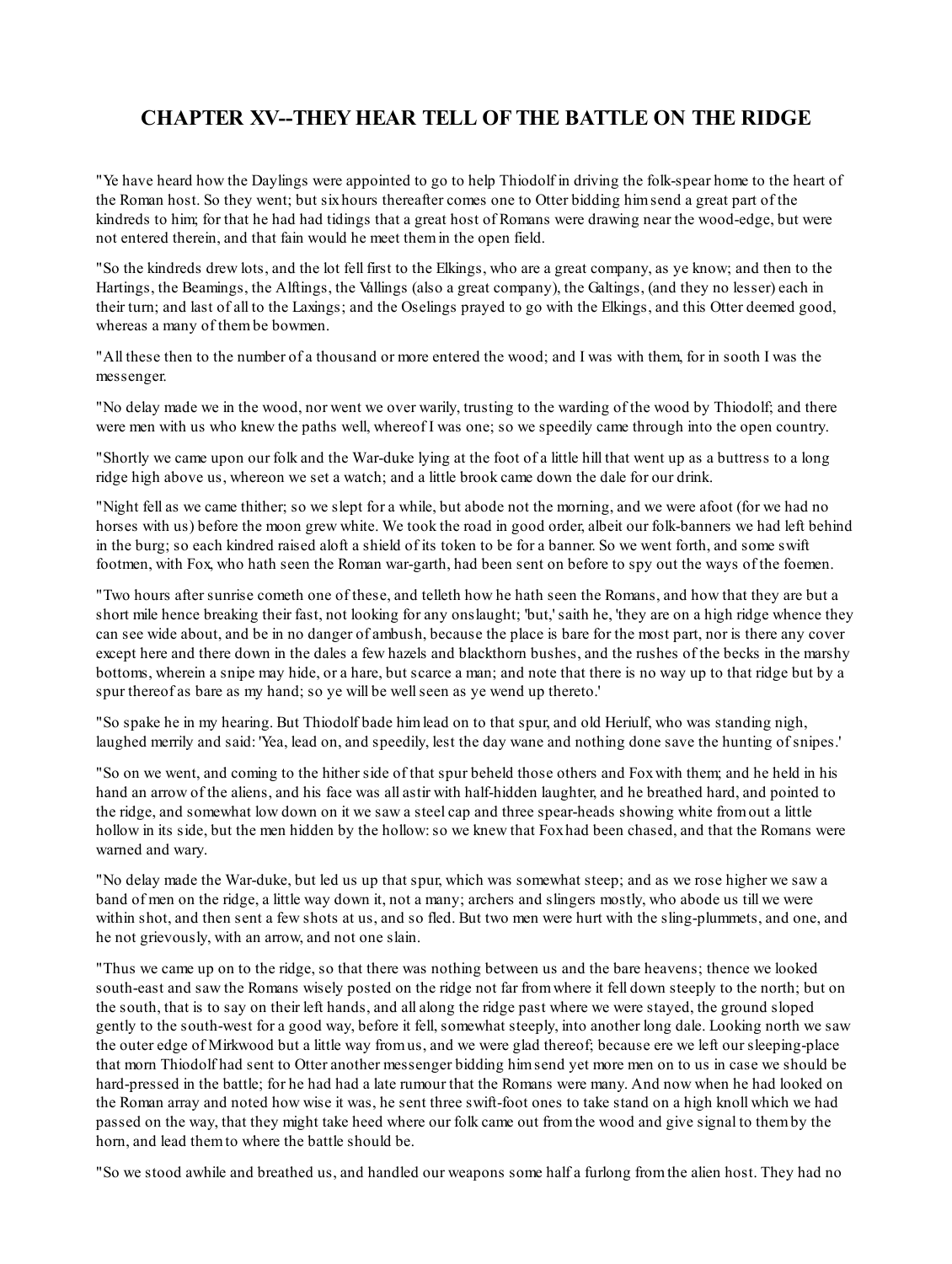earth rampart around them, for that ridge is waterless, and they could not abide there long, but they had pitched sharp pales in front of themand they stood in very good order, as if abiding an onslaught, and moved not when they saw us; for that band of shooters had joined themselves to themalready. Taken one with another we deemed themto be more than we were; but their hauberked footmen with the heavy cast-spears not so many as we by a good deal.

"Now we were of mind to fall on themere they should fall on us; so allsuch of us as had shot-weapons spread out fromour company and went forth a little; and of the others Heriulf stood foremost along with the leaders of the Beamings and the Elkings; but as yet Thiodolf held aback and led the midmost company, as his wont was, and the more part of the Wolfings were with him.

"Thus we ordered ourselves, and awaited a little while yet what the aliens should do; and presently a war-horn blew amongst them, and fromeach flank of their mailed footmen came forth a many bowmen and slingers and a band of horsemen; and drew within bowshot, the shooters in open array yet wisely, and so fell to on us, and the horsemen hung aback a little as yet.

"Their arrow-shot was of little avail, their bowmen fell fast before ours; but deadly was their sling-shot, and hurt and slew many and some even in our main battle; for they slung round leaden balls and not stones, and they aimed true and shot quick; and the men withal were so light and lithe, never still, but crouching and creeping and bounding here and there, that they were no easier to hit than coneys amidst of the fern, unless they were very nigh.

"Howbeit when this stormhad endured a while, and we moved but little, and not an inch aback, and gave themshot for shot, then was another horn winded fromamongst the aliens; and thereat the bowmen cast down their bows, and the slingers wound their slings about their heads, and they all came on with swords and short spears and feathered darts, running and leaping lustily, making for our flanks, and the horsemen set spurs to their horses and fell on in the very front of our folk like good and valiant men-at-arms.

"That saw Heriulf and his men, and they set up the war-whoop, and ran forth to meet them, axe and sword aloft, terribly yet maybe somewhat unwarily. The archers and slingers never came within sword-stroke of them, but fell away before themon allsides; but the slingers fled not far, but began again with their shot, and slew a many. Then was a horn winded, as if to call back the horsemen, who, if they heard, heeded not, but rode hard on our kindred like valiant warriors who feared not death. Sooth to say, neither were the horses big or good, nor the men fit for the work, saving for their hardihood; and their spears were short withal and their bucklers unhandy to wield.

"Now could it be seen how the Goths gave way before themto let theminto the trap, and then closed around again, and the axes and edge weapons went awork hewing as in a wood; and Heriulf towered over all the press, and the Wolf's-sister flashed over his head in the summer morning.

"Soon was that stormover, and we saw the Goths tossing up their spears over the slain, and horses running loose and masterless adown over the westward-lying slopes, and a few with their riders still clinging to them. Yet some, sore hurt by seeming, galloping toward the main battle of the Romans.

"Unwarily then fared the children of Tyr that were with Heriulf; for by this time they were well nigh within shot of the spears of those mighty footmen of the Romans: and on their flanks were the slingers, and the bowmen, who had now gotten their bows again; and our bowmen, though they shot well and strong, were too few to quell them; and indeed some of them had cast by their bows to join in Heriulf's storm. Also the lie of the ground was against us, for it sloped up toward the Roman array at first very gently, but afterwards steeply enough to breathe a short-winded man. Also behind themwere we of the other kindreds, whomThiodolf had ordered into the wedge-array; and we were all ready to move forward, so that had they abided somewhat, all had been well and better.

"So did they not, but straightway set up the Victory-whoop and ran forward on the Roman host. And these were so ordered that, as aforesaid, they had before themsharp piles stuck into the earth and pointed against us, as we found afterwards to our cost; and within these piles stood the men some way apart fromeach other, so as to handle their casting spears, and in three ranks were they ordered and many spears could be cast at once, and if any in the front were slain, his fellow behind himtook his place.

"So now the stormof war fell at once upon our folk, and swift and fierce as was their onslaught yet were a many slain and hurt or ever they came to the piles aforesaid. Then saw they death before themand heeded it nought, but tore up the piles and dashed through them, and fell in on those valiant footmen. Short is the tale to tell: wheresoever a sword or spear of the Goths was upraised there were three upon him, and saith Toti of the Beamings, who was hurt and crawled away and yet lives, that on Heriulf there were sixat first and then more; and he took no thought of shielding himself, but raised up the Wolf's-sister and hewed as the woodman in the thicket, when night cometh and hunger is on him. There fell Heriulf the Ancient and many a man of the Beamings and the Elkings with him, and many a Roman.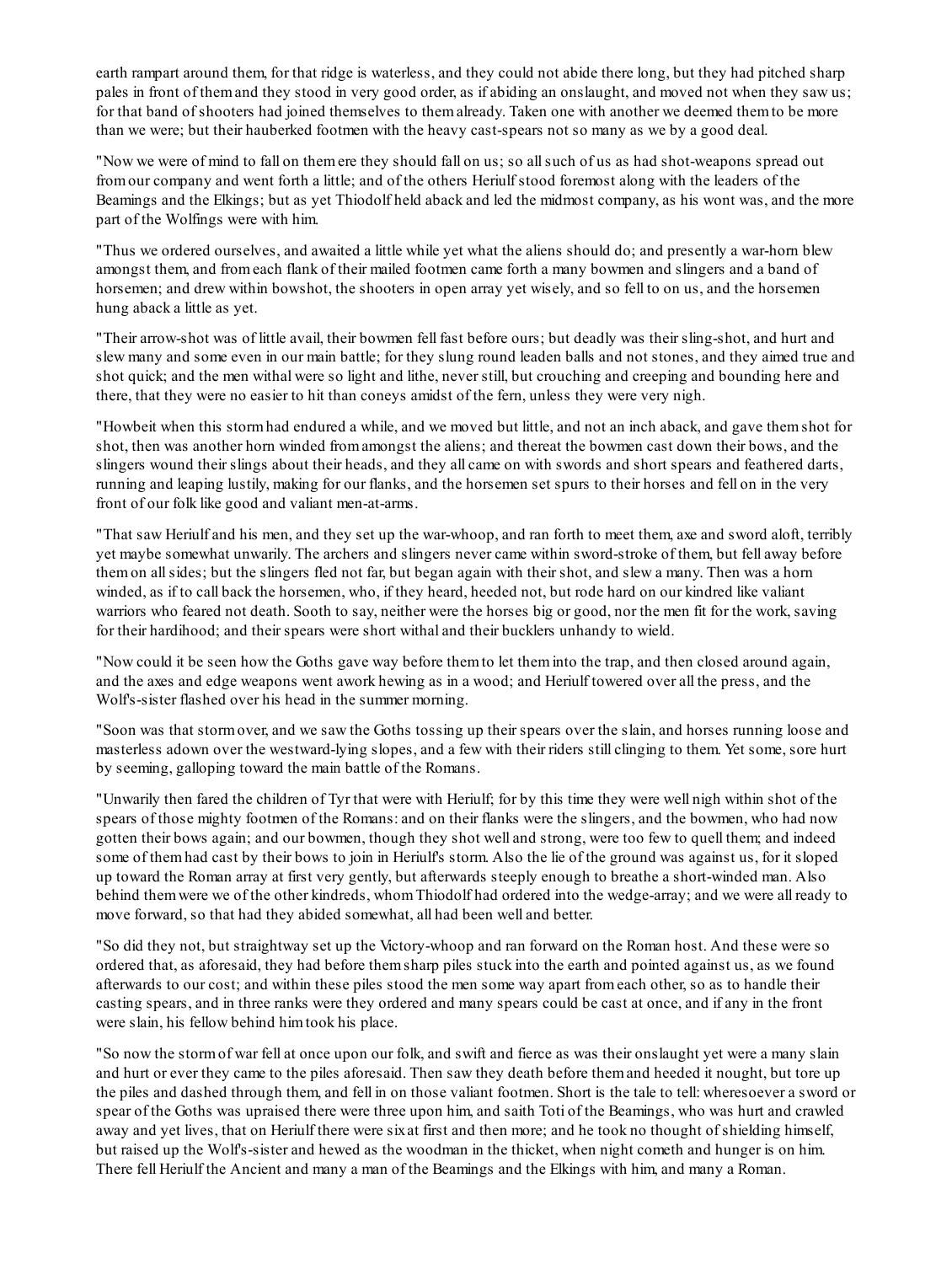"But amidst the slain and the hurt our wedge-array moved forward slowly now, warily shielded against the plummets and shafts on either side; and when the Romans saw our unbroken array, and Thiodolf the first with Throng-plough naked in his hand, they chased not such men of ours unhurt or little hurt, as drew aback frombefore them:so these we took amongst us, and when we had gotten all we might, and held a grim face to the foe, we drew aback little by little, still facing themtill we were out of shot of their spears, though the shot of the arrows and the sling-plummets ceased not wholly fromus. Thus ended Heriulf's Storm."

Then he rested fromhis speaking for a while, and none said aught, but they gazed on himas if he bore with hima picture of the battle, and many of the women wept silently for Heriulf, and yet more of the younger ones were wounded to the heart when they thought of the young men of the Elkings, and the Beamings, since with both those houses they had affinity; and they lamented the loves that they had lost, and would have asked concerning their own speechfriends had they durst. But they held their peace till the tale was told out to an end.

#### Then Egilspake again:

"No long while had worn by in Heriulf's Storm, and though men's hearts were nothing daunted, but rather angered by what had befallen, yet would Thiodolf wear away the time somewhat more, since he hoped for succour fromthe Wainburg and the Wood; and he would not that any of these Romans should escape us, but would give themall to Tyr, and to be a following to Heriulf the Old and the Great.

"So there we abided a while moving nought, and Thiodolf stood with Throng-plough on his shoulder, unhelmed, unbyrnied, as though he trusted to the kindred for all defence. Nor for their part did the Romans dare to leave their vantage-ground, when they beheld what grimcountenance we made them.

"Albeit, when we had thrice made as if we would fall on, and yet they moved not, whereas it trieth a man sorely to stand long before the foeman, and do nought but endure, and whereas many of our bowmen were slain or hurt, and the rest too few to make head against the shot-weapons of the aliens, then at last we began to draw nearer and a little nearer, not breaking the wedge-array; and at last, just before we were within shot of the cast-spears of their main battle, loud roared our war-horn: then indeed we broke the wedge-array, but orderly as we knew how, spreading out fromright and left of the War-duke till we were facing themin a long line: one minute we abode thus, and then ran forth through the spear-storm: and even therewith we heard, as it were, the echo of our own horn, and whoso had time to think betwixt the first of the stormand the handstrokes of the Romans deemed that now would be coming fresh kindreds for our helping.

"Not long endured the spear-rain, so swift we were, neither were we in one throng as betid in Heriulf's Storm, but spread abroad, each trusting in the other that none thought of the backward way.

"Though we had the ground against us we dashed like fresh men at their pales, and were under the weapons at once. Then was the battle grim; they could not thrust us back, nor did we break their array with our first storm; man hewed at man as if there were no foes in the world but they two:sword met sword, and saxmet sax; it was thrusting and hewing with point and edge, and no long-shafted weapons were of any avail; there we fought hand to hand and no man knew by eyesight how the battle went two yards fromwhere he fought, and each one put all his heart in the stroke he was then striking, and thought of nothing else.

"Yet at the last we felt that they were faltering and that our work was easier and our hope higher; then we cried our cries and pressed on harder, and in that very nick of time there arose close behind us the roar of the Markmen's horn and the cries of the kindreds answering ours. Then such of the Romans as were not in the very act of smiting, or thrusting, or clinging or shielding, turned and fled, and the whoop of victory rang around us, and the earth shook, and past the place of the slaughter rushed the riders of the Goths; for they had sent horsemen to us, and the paths were grown easier for our much treading of them. Then I beheld Thiodolf, that he had just slain a foe, and clear was the space around him, and he rushed sideways and caught hold of the stirrup of Angantyr of the Bearings, and ran ten strides beside him, and then bounded on afoot swifter than the red horses of the Bearings, urging on the chase, as his wont was.

"But we who were wearier, when we had done our work, stood still between the living and the dead, between the freemen of the Mark and their war-thralls. And in no long while there came back to us Thiodolf and the chasers, and we made a great ring on the field of the slain, and sang the Song of Triumph; and it was the Wolfing Song that we sang.

#### "Thus then ended Thiodolf's Storm."

When he held his peace there was but little noise among the stay-at-homes, for still were they thinking about the deaths of their kindred and their lovers. But Egil spoke again.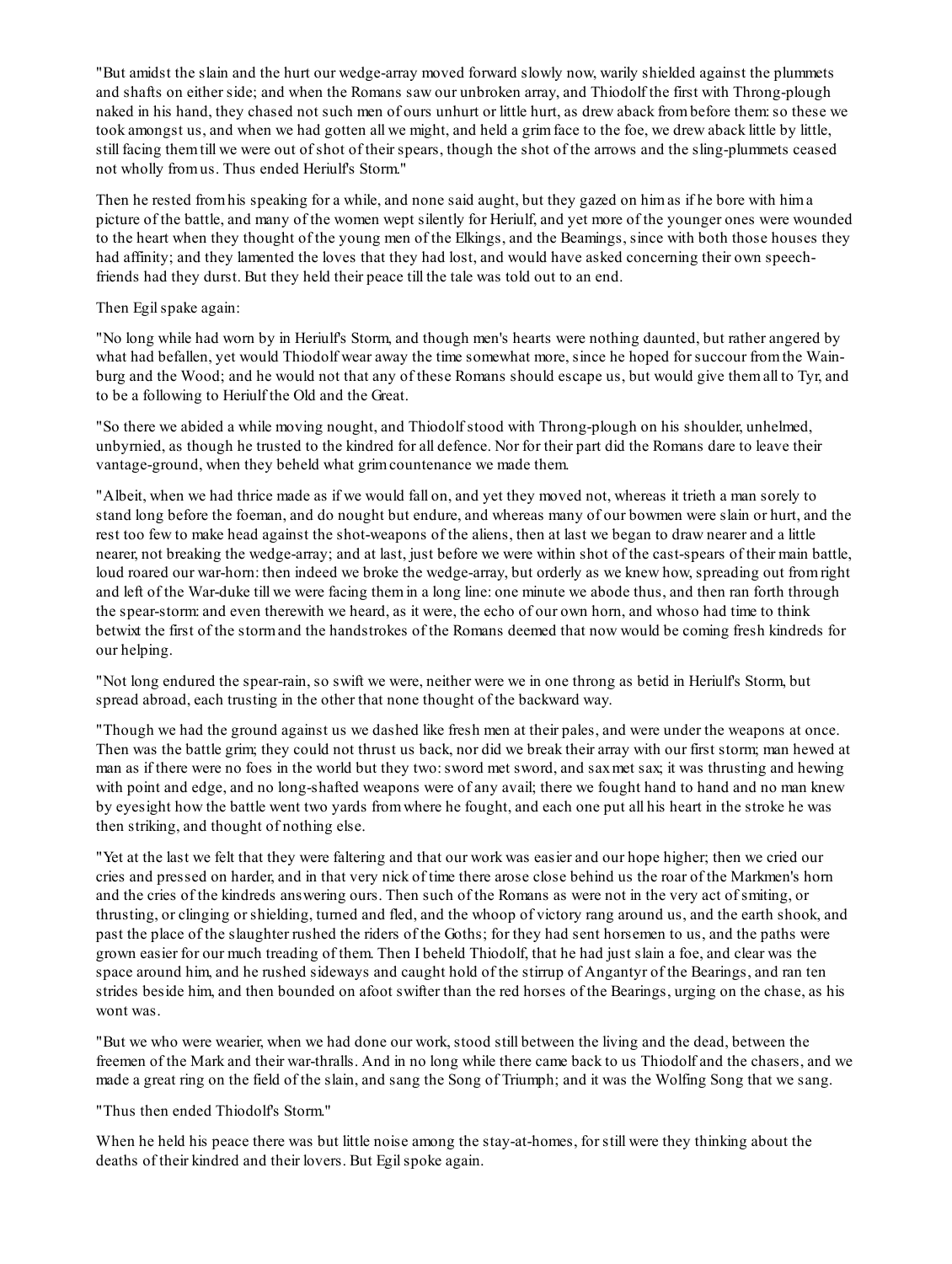"Yet within that ring lay the sorrow of our hearts; for Odin had called a many home, and there lay their bodies; and the mightiest was Heriulf; and the Romans had taken himup fromwhere he fell, and cast himdown out of the way, but they had not stripped him, and his hand still gripped the Wolf's-sister. His shield was full of shafts of arrows and spears; his byrny was rent in many places, his helmbattered out of form. He had been grievously hurt in the side and in the thigh by cast-spears or ever he came to hand-blows with the Romans, but moreover he had three great wounds fromthe point of the sax, in the throat, in the side, in the belly, each enough for his bane. His face was yet fair to look on, and we deemed that he had died smiling.

"At his feet lay a young man of the Beamings in a gay green coat, and beside himwas the head of another of his House, but his green-clad body lay some yards aloof. There lay of the Elkings a many. Well may ye weep, maidens, for themthat loved you. Now fare they to the Gods a goodly company, but a goodly company is with them.

"Seventy and seven of the Sons of the Goths lay dead within the Roman battle, and fifty-four on the slope before it; and to boot there were twenty-four of us slain by the arrows and plummets of the shooters, and a many hurt withal.

"But there were no hurt men inside the Roman array or before it. All were slain outright, for the hurt men either dragged themselves back to our folk, or onward to the Roman ranks, that they might die with one more stroke smitten.

"Now of the aliens the dead lay in heaps in that place, for grimwas the slaughter when the riders of the Bearings and the Wormings fell on the aliens; and a many of the foemen scorned to flee, but died where they stood, craving no peace; and to few of themwas peace given. There fell of the Roman footmen five hundred and eighty and five, and the remnant that fled was but little: but of the slingers and bowmen but eighty and sixwere slain, for they were there to shoot and not to stand; and they were nimble and fleet of foot, men round of limb, very dark-skinned, but not foul of favour."

Then he said:

"There are men through the dusk a-faring, our speech-fiends and our kin, No more shall they crave our helping, nor ask what work to win; They have done their deeds and departed when they had holpen the House, So high their heads are holden, and their hurts are glorious With the story of strokes stricken, and new weapons to be met, And new scowling of foes' faces, and new curses unknown yet. Lo, they dight the feast in Godhome, and fair are the tables spread, Late come, but well-beloved is every war-worn head, And the God-folk and the Fathers, as these cross the tinkling bridge, Crowd round and crave for stories of the Battle on the Ridge."

Therewith he came down fromthe Speech-Hill and the women-folk came round about him, and they brought himto the Hall, and washed him, and gave himmeat and drink; and then would he sleep, for he was weary.

Howbeit some of the women could not refrain themselves, but must needs ask after their speech-friends who had been in the battle; and he answered as he could, and some he made glad, and some sorry; and as to some, he could not tell themwhether their friends were alive or dead. So he went to his place and fell asleep and slept long, while the women went down to acre and meadow, or saw to the baking of bread or the sewing of garments, or went far afield to tend the neat and the sheep.

Howbeit the Hall-Sun went not with them; but she talked with that old warrior, Sorli, who was now halt and grown unmeet for the road, but was a wise man; and she and he together with some old carlines and a few young lads fell to work, and saw to many matters about the Hall and the garth that day; and they got together what weapons there were both for shot and for the handplay, and laid themwhere they were handy to come at, and they saw to the meal in the hall that there was provision for many days; and they carried up to a loft above the Women's-Chamber many great vessels of water, lest the fire should take the Hall; and they looked everywhere to the entrances and windows and had fastenings and bolts and bars fashioned and fitted to them; and saw that all things were trimand stout. And so they abided the issue.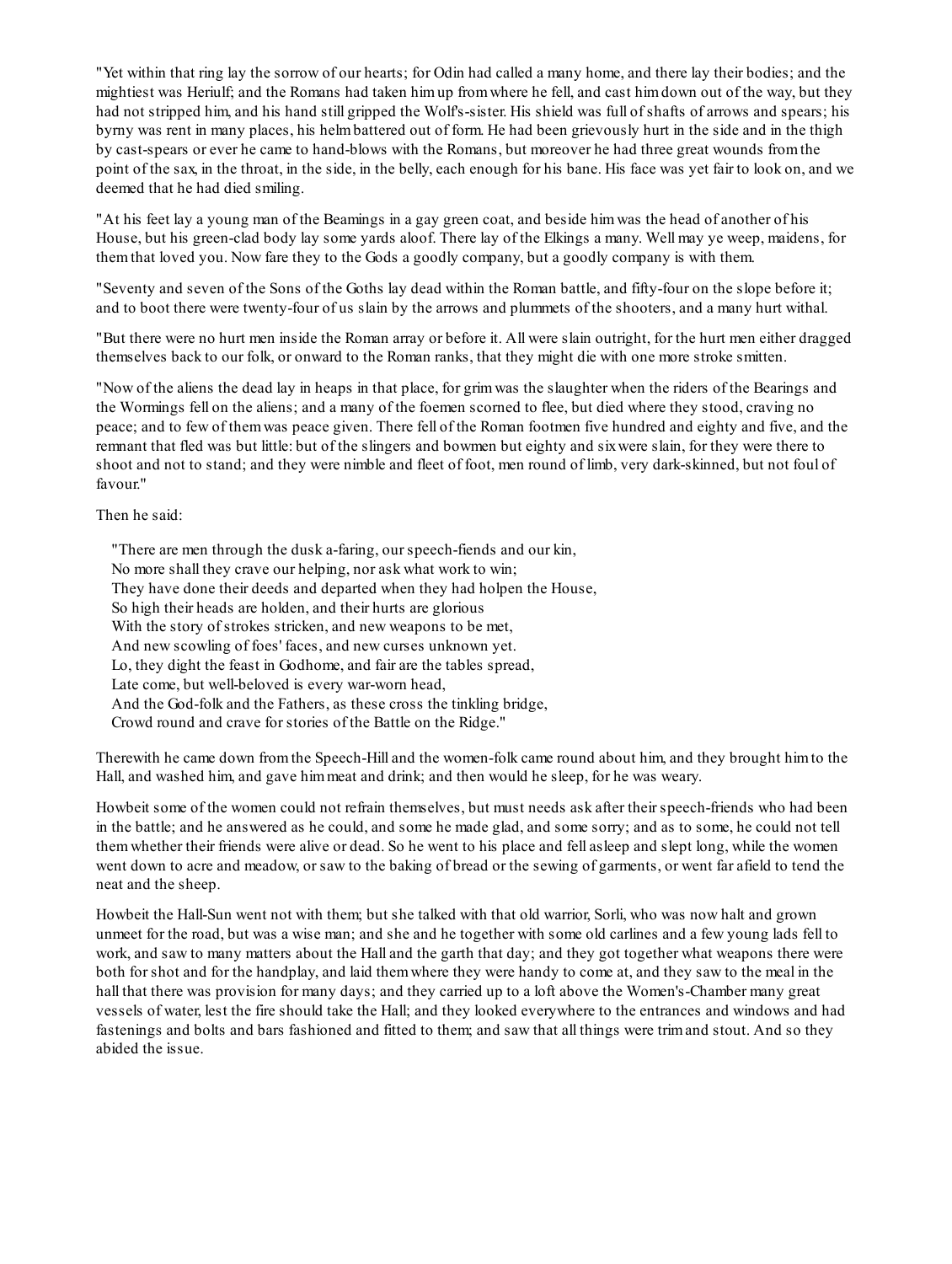### **CHAPTER XVI--HOW THE DWARF-WROUGHT HAUBERK WAS BROUGHT AWAY FROM THE HALL OFTHE DAYLINGS**

Now it must be told that early in the morning, after the night when Gisli had brought to the Wolfing Stead the tidings of the Battle in the Wood, a man came riding fromthe south to the Dayling abode. It was just before sunrise, and but few folk were stirring about the dwellings. He rode up to the Hall and got off his black horse, and tied it to a ring in the wall by the Man's-door, and went in clashing, for he was in his battle-gear, and had a great wide-rimmed helmon his head.

Folk were but just astir in the Hall, and there came an old woman to him, and looked on himand saw by his attire that he was a man of the Goths and of the Wolfing kindred; so she greeted himkindly: but he said:

"Mother, I amcome hither on an errand, and time presses."

Said she: "Yea, my son, or what tidings bearest thou fromthe south? for by seeming thou art new-come fromthe host."

Said he: "The tidings are as yesterday, save that Thiodolf will lead the host through the wild-wood to look for the Romans beyond it: therefore will there soon be battle again. See ye, Mother, hast thou here one that knoweth this ring of Thiodolf's, if perchance men doubt me when I say that I amsent on my errand by him?"

"Yea," she said, "Agni will know it; since he knoweth all the chief men of the Mark; but what is thine errand, and what is thy name?"

"It is soon told," said he, "I ama Wolfing hight Thorkettle, and I come to have away for Thiodolf the treasure of the world, the Dwarf-wrought Hauberk, which he left with you when we fared hence to the south three days ago. Now let Agni come, that I may have it, for time presses sorely."

There were three or four gathered about themnow, and a maiden of themsaid: "Shall I bring Agni hither, mother?"

"What needeth it?" said the carline, "he sleepeth, and shall be hard to awaken; and he is old, so let himsleep. I shall go fetch the hauberk, for I know where it is, and my hand may come on it as easily as on mine own girdle."

So she went her ways to the treasury where were the precious things of the kindred; the woven cloths were put away in fair coffers to keep themclean fromthe whirl of the Hall-dust and the reek; and the vessels of gold and some of silver were standing on the shelves of a cupboard before which hung a veil of needlework: but the weapons and war-gear hung upon pins along the wall, and many of themhad much fair work on them, and were dight with gold and gems: but amidst themall was the wondrous hauberk clear to see, dark grey and thin, for it was so wondrously wrought that it hung in small compass. So the carline took it down from the pin, and handled it, and marvelled at it, and said:

"Strange are the hands that have passed over thee, sword-rampart, and in strange places of the earth have they dwelt! For no smith of the kindreds hath fashioned thee, unless he had for his friend either a God or a foe of the Gods. Well shalt thou wot of the tale of sword and spear ere thou comest back hither! For Thiodolf shall bring thee where the work is wild."

Then she went with the hauberk to the new-come warrior, and made no delay, but gave it to him, and said:

"When Agni awaketh, I shall tell himthat Thorkettle of the Wolfings hath borne aback to Thiodolf the Treasure of the World, the Dwarf-wrought Hauberk."

Then Thorkettle took it and turned to go; but even therewith came old Asmund fromout of his sleeping-place, and gazed around the Hall, and his eyes fell on the shape of the Wolfing as he was going out of the door, and he asked the carline.

"What doeth he here? What tidings is there fromthe host? For my soul was nought unquiet last night."

"It is a little matter," she said; "the War-duke hath sent for the wondrous Byrny that he left in our treasury when he departed to meet the Romans. Belike there shall be a perilous battle, and few hearts need a stout sword-wall more than Thiodolf's."

As she spoke, Thorkettle had passed the door, and got into his saddle, and sat his black horse like a mighty man as he slowly rode down the turf bridge that led into the plain. And Asmund went to the door and stood watching himtill he set spurs to his horse, and departed a great gallop to the south. Then said Asmund: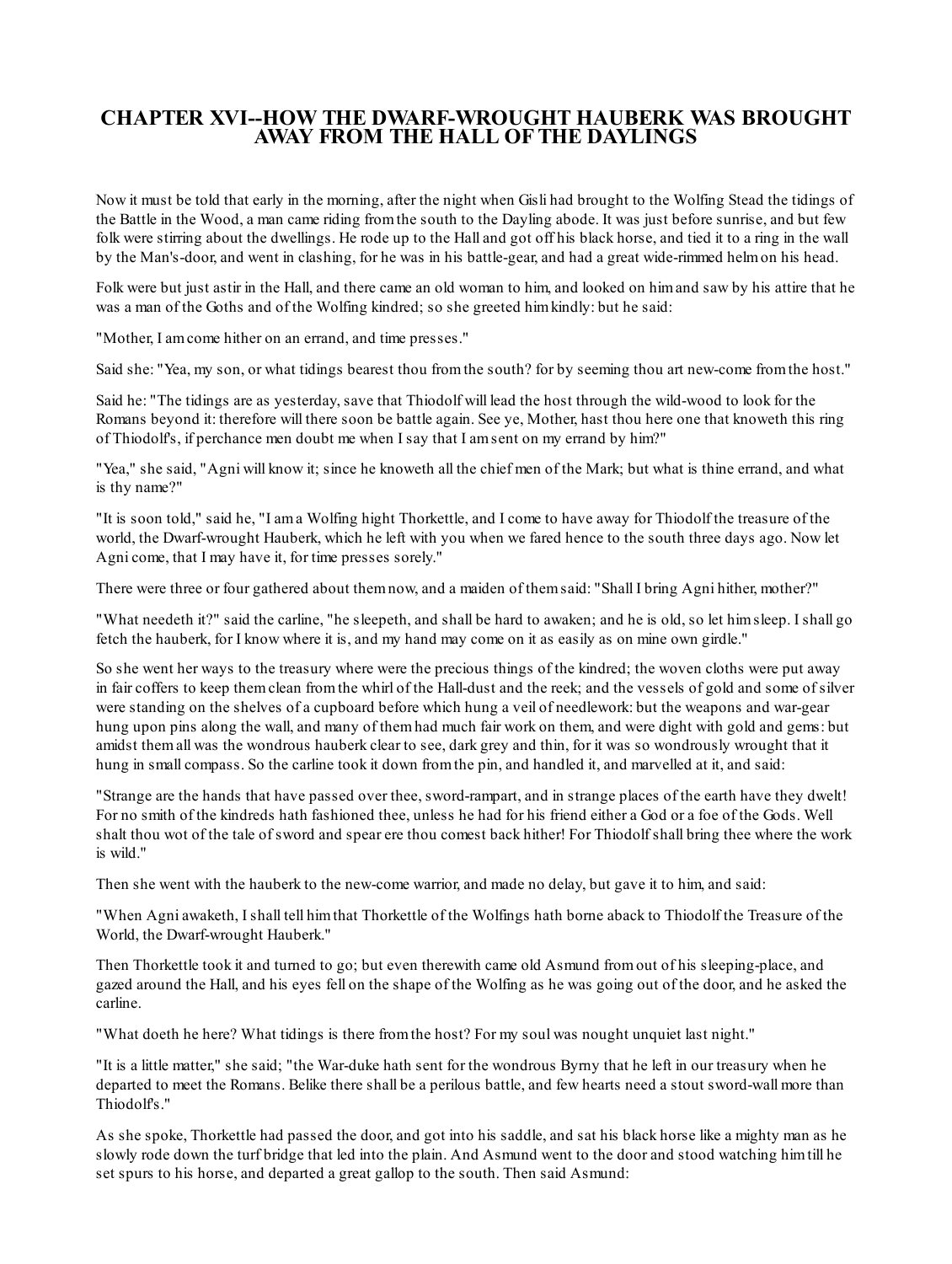"What then are the Gods devising, what wonders do they will? What mighty need is on them to work the kindreds ill, That the seed of the Ancient Fathers and a woman of their kin With her all unfading beauty must blend herself therein? Are they fearing lest the kindreds should grow too fair and great, And climb the stairs of God-home, and fashion all their fate, And make all earth so merry that it never waxthe worse, Nor need a gift fromany, nor prayers to quench the curse? Fear they that the Folk-wolf, growing as the fire fromout the spark Into a very folk-god, shall lead the weaponed Mark Fromwood to field and mountain, to stand between the earth And the wrights that forge its thraldomand the sword to slay its mirth? Fear they that the sons of the wild-wood the Loathly Folk shall quell, And grow into Gods thereafter, and aloof in God-home dwell?"

Therewith he turned back into the Hall, and was heavy-hearted and dreary of aspect; for he was somewhat foreseeing; and it may not be hidden that this seeming Thorkettle was no warrior of the Wolfings, but the Wood-Sun in his likeness; for she had the power and craft of shape-changing.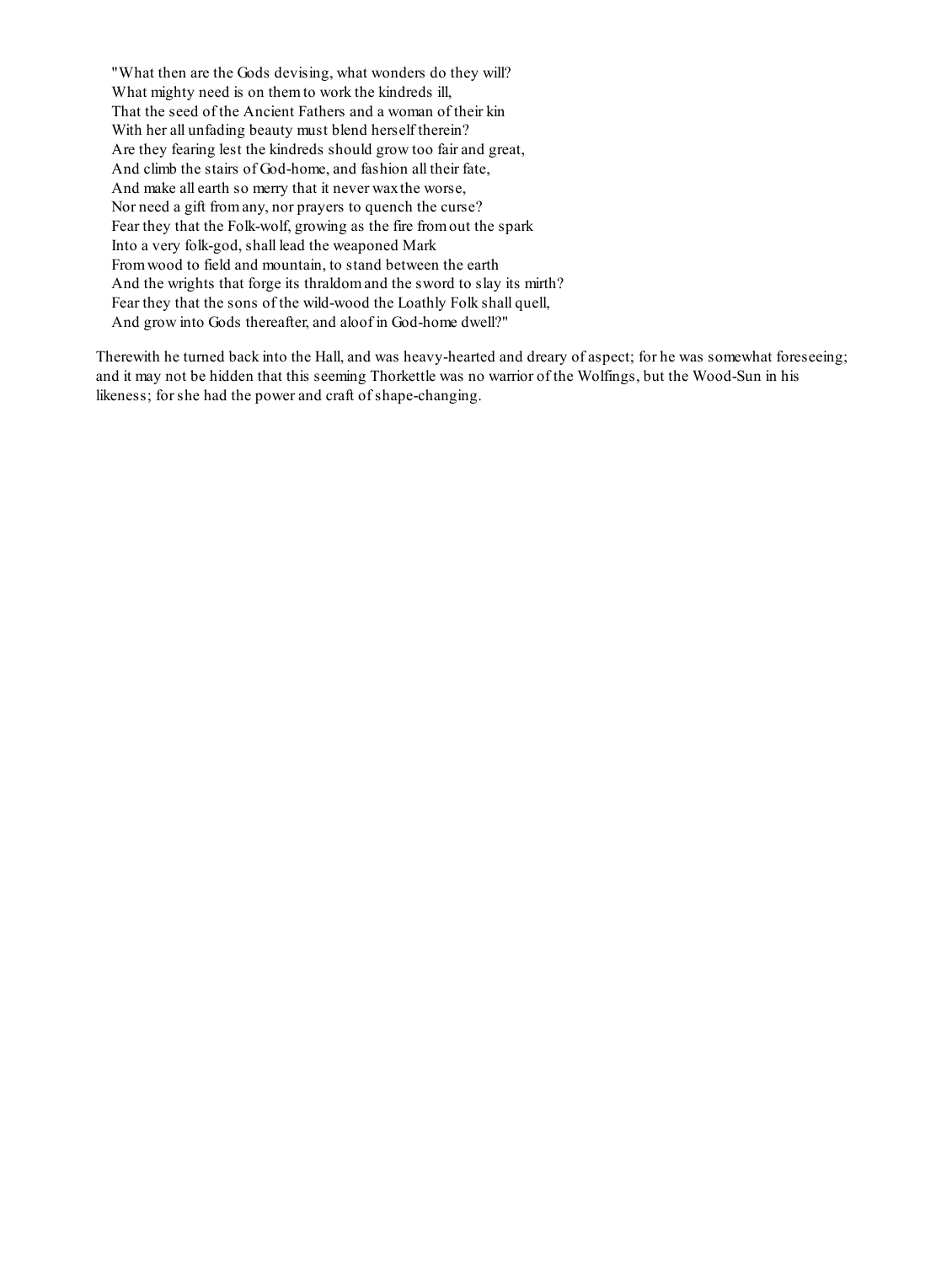## **CHAPTER XVII--THE WOOD-SUN SPEAKETH WITH THIODOLF**

Now the Markmen laid Heriulf in howe on the ridge-crest where he had fallen, and heaped a mighty howe over himthat could be seen fromfar, and round about himthey laid the other warriors of the kindreds. For they deemed it was fittest that they should lie on the place whose story they had fashioned. But they cast earth on the foemen lower down on the westward-lying bents.

The sun set amidst their work, and night came on; and Thiodolf was weary and would fain rest himand sleep: but he had many thoughts, and pondered whitherward he should lead the folk, so as to smite the Romans once again, and he had a mind to go apart and be alone for rest and slumber; so he spoke to a man of the kindred named Solvi in whomhe put all trust, and then he went down fromthe ridge, and into a little dale on the southwest side thereof, a furlong from the place of the battle. A beck ran down that dale, and the further end of it was closed by a little wood of yew trees, low, but growing thick together, and great grey stones were scattered up and down on the short grass of the dale. Thiodolf went down to the brook-side, and to a place where it trickled into a pool, whence it ran again in a thin thread down the dale, turning aside before it reached the yew-wood to run its ways under low ledges of rock into a wider dale. He looked at the pool and smiled to himself as if he had thought of something that pleased him; then he drew a broad knife fromhis side, and fell to cutting up turfs till he had what he wanted; and then he brought stones to the place, and built a damacross the mouth of the pool, and sat by on a great stone to watch it filling.

As he sat he strove to think about the Roman host and how he should deal with it; but despite himself his thoughts wandered, and made for himpictures of his life that should be when this time of battle was over; so that he saw nothing of the troubles that were upon his hands that night, but rather he saw himself partaking in the deeds of the life of man. There he was between the plough-stilts in the acres of the kindred when the west wind was blowing over the promise of early spring; or smiting down the ripe wheat in the hot afternoon amidst the laughter and merry talk of man and maid; or far away over Mirkwood-water watching the edges of the wood against the prowling wolf and lynx, the stars just beginning to shine over his head, as now they were; or wending the windless woods in the first frosts before the snow came, the hunter's bow or javelin in hand: or coming back fromthe wood with the quarry on the sledge across the snow, when winter was deep, through the biting icy wind and the whirl of the drifting snow, to the lights and music of the Great Roof, and the merry talk therein and the smiling of the faces glad to see the hunting-carles come back; and the full draughts of mead, and the sweet rest a night-tide when the north wind was moaning round the ancient home.

Allseemed good and fair to him, and whiles he looked around him, and saw the long dale lying on his left hand and the dark yews in its jaws pressing up against the rock-ledges of the brook, and on his right its windings as the ground rose up to the buttresses of the great ridge. The moon was rising over it, and he heard the voice of the brook as it tinkled over the stones above him; and the whistle of the plover and the laugh of the whimbrel came down the dale sharp and clear in the calmevening; and sounding far away, because the great hill muffled them, were the voices of his fellows on the ridge, and the songs of the warriors and the high-pitched cries of the watch. And this also was a part of the sweet life which was, and was to be; and he smiled and was happy and loved the days that were coming, and longed for them, as the young man longs for the feet of his maiden at the trysting-place.

So as he sat there, the dreams wrapping himup fromtroublous thoughts, at last slumber overtook him, and the great warrior of the Wolfings sat nodding like an old carle in the chimney ingle, and he fell asleep, his dreams going with him, but all changed and turned to folly and emptiness.

He woke with a start in no long time; the night was deep, the wind had fallen utterly, and allsounds were stilled save the voice of the brook, and now and again the cry of the watchers of the Goths. The moon was high and bright, and the little pool beside himglittered with it in all its ripples; for it was full now and trickling over the lip of his dam. So he arose fromthe stone and did off his war-gear, casting Throng-plough down into the grass beside him, for he had been minded to bathe him, but the slumber was still on him, and he stood musing while the streamgrew stronger and pushed off first one of his turfs and then another, and rolled two or three of the stones over, and then softly thrust all away and ran with a gush down the dale, filling all the little bights by the way for a minute or two; he laughed softly thereat, and stayed the undoing of his kirtle, and so laid himself down on the grass beside the stone looking down the dale, and fell at once into a dreamless sleep.

When he awoke again, it was yet night, but the moon was getting lower and the first beginnings of dawn were showing in the sky over the ridge; he lay still a moment gathering his thoughts and striving to remember where he was, as is the wont of men waking fromdeep sleep; then he leapt to his feet, and lo, he was face to face with a woman, and she who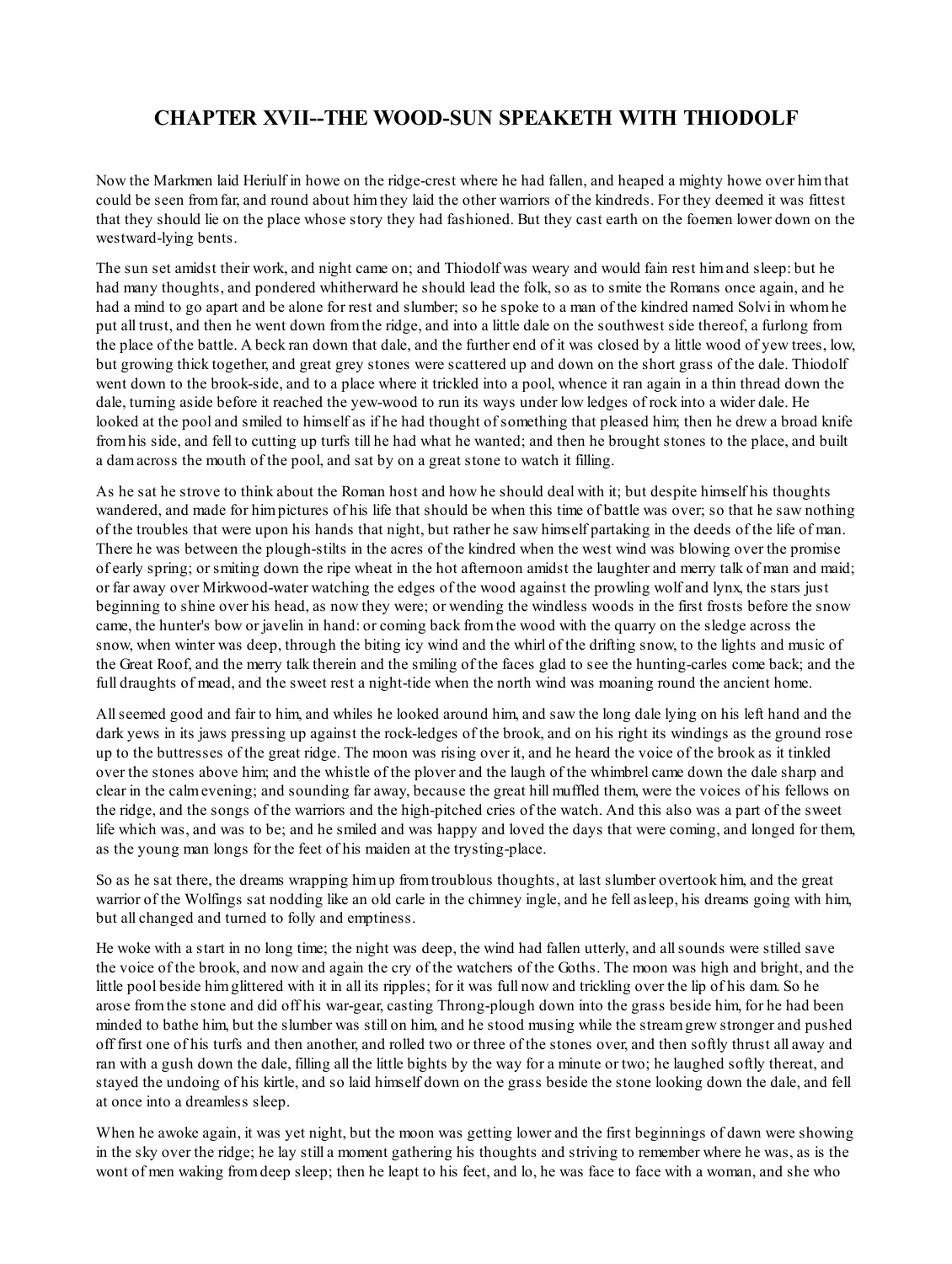but the Wood-Sun? and he wondered not, but reached out his hand to touch her, though he had not yet wholly cast off the heaviness of slumber or remembered the tidings of yesterday.

She drew aback a little fromhim, and his eyes cleared of the slumber, and he saw her that she was scantily clad in black raiment, barefoot, with no gold ring on her arms or necklace on her neck, or crown about her head. But she looked so fair and lovely even in that end of the night-tide, that he remembered all her beauty of the day and the sunshine, and he laughed aloud for joy of the sight of her, and said:

"What aileth thee, O Wood-Sun, and is this a new customof thy kindred and the folk of God-home that their brides array themselves like thralls new-taken, and as women who have lost their kindred and are outcast? Who then hath won the Burg of the Anses, and clomb the rampart of God-home?"

But she spoke fromwhere she stood in a voice so sweet, that it thrilled to the very marrow of his bones.

"I have dwelt a while with sorrow since we met, we twain, in the wood: I have mourned, while thou hast been merry, who deemest the war-play good. For I know the heart of the wilful and how thou wouldst cast away The rampart of thy life-days, and the wall of my happy day. Yea I amthe thrall of Sorrow; she hath stripped my raiment off And laid sore stripes upon me with many a bitter scoff. Still bidding me remember that I come of the God-folk's kin, And yet for all my godhead no love of thee may win."

Then she looked longingly at hima while and at last could no longer refrain her, but drew nigh himand took his hands in hers, and kissed his mouth, and said as she caressed him:

"O where are thy wounds, beloved? how turned the spear fromthy breast, When the stormof war blew strongest, and the best men met the best? Lo, this is the tale of to-day: but what shall to-morrow tell? That Thiodolf the Mighty in the fight's beginning fell; That there came a stroke ill-stricken, there came an aimless thrust, And the life of the people's helper lay quenched in the summer dust."

He answered nothing, but smiled as though the sound of her voice and the touch of her hand were pleasant to him, for so much love there was in her, that her very grief was scarcely grievous. But she said again:

"Thou sayest it: I amoutcast; for a God that lacketh mirth Hath no more place in God-home and never a place on earth. A man grieves, and he gladdens, or he dies and his grief is gone; But what of the grief of the Gods, and the sorrow never undone? Yea verily I amthe outcast. When first in thine arms I lay On the blossoms of the woodland my godhead passed away; Thenceforth unto thee was I looking for the light and the glory of life And the Gods' doors shut behind me till the day of the uttermost strife. And now thou hast taken my soul, thou wilt cast it into the night, And cover thine head with the darkness, and turn thine eyes fromthe light. Thou wouldst go to the empty country where never a seed is sown And never a deed is fashioned, and the place where each is alone; But I thy thrall shall follow, I shall come where thou seemest to lie, I shallsit on the howe that hides thee, and thou so dear and nigh! A few bones white in their war-gear that have no help or thought, Shall be Thiodolf the Mighty, so nigh, so dear--and nought."

His hands strayed over her shoulders and arms, caressing them, and he said softly and lovingly:

"I amThiodolf the Mighty: but as wise as I may be No story of that grave-night mine eyes can ever see, But rather the tale of the Wolfings through the coming days of earth, And the young men in their triumph and the maidens in their mirth; And morn's promise every evening, and each day the promised morn, And I amidst it ever reborn and yet reborn.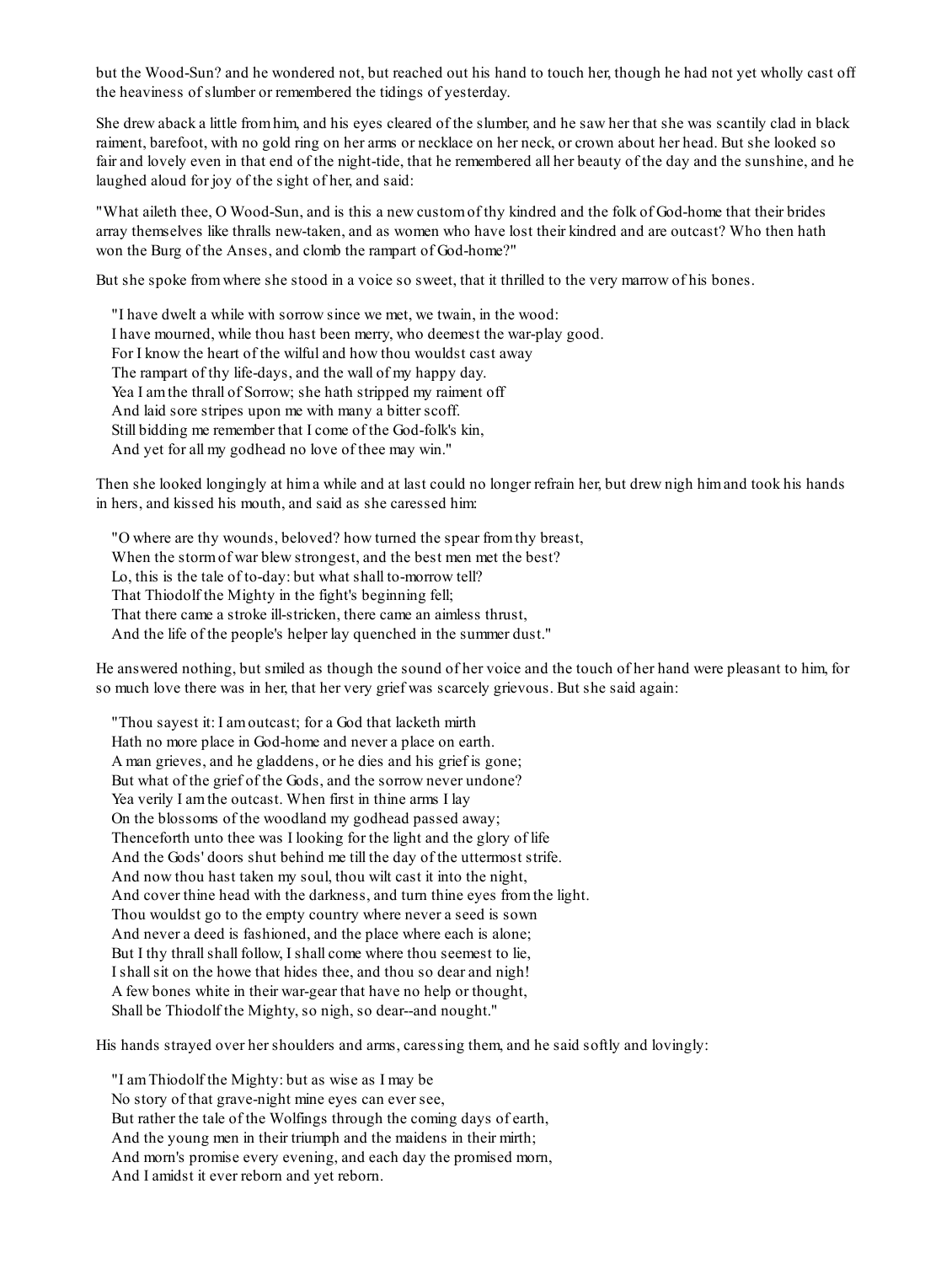This tale I know, who have seen it, who have felt the joy and pain, Each fleeing, each pursuing, like the links of the draw-well's chain: But that deedless tide of the grave-mound, and the dayless nightless day, E'en as I strive to see it, its image wanes away. What say'st thou of the grave-mound? shall I be there at all When they lift the Horn of Remembrance, and the shout goes down the hall, And they drink the Mighty War-duke and Thiodolf the old? Nay rather; there where the youngling that longeth to be bold Sits gazing through the hall-reek and sees across the board A vision of the reaping of the harvest of the sword, There shall Thiodolf be sitting; e'en there shall the youngling be That once in the ring of the hazels gave up his life to thee."

She laughed as he ended, and her voice was sweet, but bitter was her laugh. Then she said:

"Nay thou shalt be dead, O warrior, thou shalt not see the Hall Nor the children of thy people 'twixt the dais and the wall. And I, and I shall be living; still on thee shall waste my thought: I shall long and lack thy longing; I shall pine for what is nought."

But he smiled again, and said:

"Not on earth shall I learn this wisdom; and how shall I learn it then When I lie alone in the grave-mound, and have no speech with men? But for thee,--O doubt it nothing that my life shall live in thee, And so shall we twain be loving in the days that yet shall be."

It was as if she heard himnot; and she fell aback fromhima little and stood silently for a while as one in deep thought; and then turned and went a few paces fromhim, and stooped down and came back again with something in her arms (and it was the hauberk once more), and said suddenly:

"O Thiodolf, now tell me for what cause thou wouldst not bear This grey wall of the hammer in the tempest of the spear? Didst thou doubt my faith, O Folk-wolf, or the counsel of the Gods, That thou needs must cast thee naked midst the flashing battle-rods, Or is thy pride so mighty that it seemed to thee indeed That death was a better guerdon than the love of the Godhead's seed?"

But Thiodolf said: "O Wood-Sun, this thou hast a right to ask of me, why I have not worn in the battle thy gift, the Treasure of the World, the Dwarf-wrought Hauberk! And what is this that thou sayest? I doubt not thy faith towards me and thine abundant love: and as for the rede of the Gods, I know it not, nor may I know it, nor turn it this way nor that: and as for thy love and that I would choose death sooner, I know not what thou meanest; I will not say that I love thy love better than life itself; for these two, my life and my love, are blended together and may not be sundered.

"Hearken therefore as to the Hauberk: I wot well that it is for no light matter that thou wouldst have me bear thy gift, the wondrous hauberk, into battle; I deemthat some doomis wrapped up in it; maybe that I shall fall before the foe if I wear it not; and that if I wear it, somewhat may betide me which is unmeet to betide a warrior of the Wolfings. Therefore will I tell thee why I have fought in two battles with the Romans with unmailed body, and why I left the hauberk, (which I see that thou bearest in thine arms) in the Roof of the Daylings. For when I entered therein, clad in the hauberk, there came to meet me an ancient man, one of the very valiant of days past, and he looked on me with the eyes of love, as though he had been the very father of our folk, and I the man that was to come after himto carry on the life thereof. But when he saw the hauberk and touched it, then was his love smitten cold with sadness and he spoke words of evil omen; so that putting this together with thy words about the gift, and that thou didst in a manner compel me to wear it, I could not but deemthat this mail is for the ransomof a man and the ruin of a folk.

"Wilt thou say that it is not so? then will I wear the hauberk, and live and die happy. But if thou sayest that I have deemed aright, and that a curse goeth with the hauberk, then either for the sake of the folk I will not wear the gift and the curse, and I shall die in great glory, and because of me the House shall live; or else for thy sake I shall bear it and live, and the House shall live or die as may be, but I not helping, nay I no longer of the House nor in it. How sayest thou?"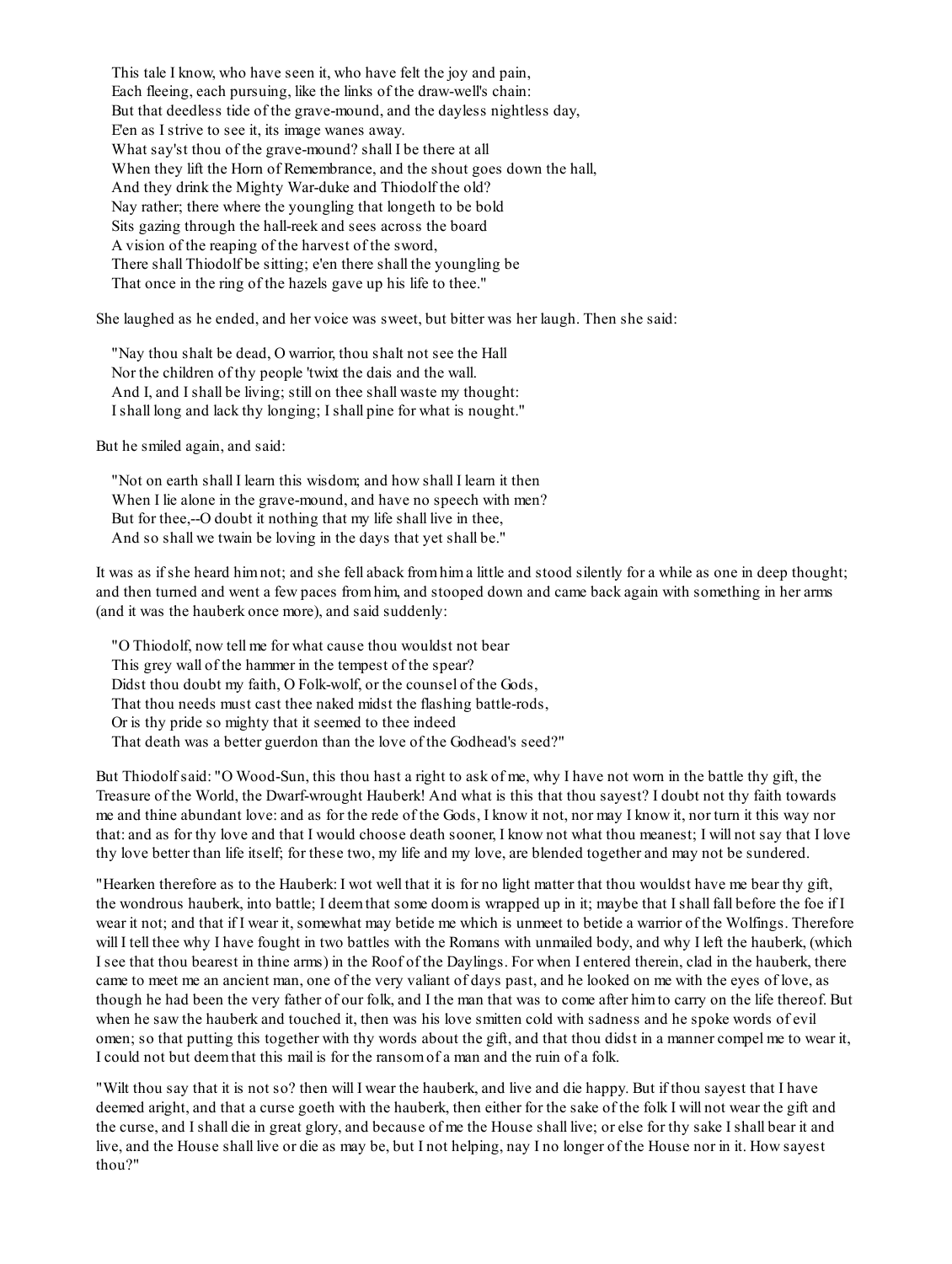Then she said:

"Hail be thy mouth, beloved, for that last word of thine, And the hope that thine heart conceiveth and the hope that is born in mine. Yea, for a man's delivrance was the hauberk born indeed That once more the mighty warrior might help the folk at need. And where is the curse's dwelling if thy life be saved to dwell Amidst the Wolfing warriors and the folk that loves thee well And the house where the high Gods left thee to be cherished well therein?

"Yea more: I have told thee, beloved, that thou art not of the kin; The blood in thy body is blended of the wandering Elking race, And one that I may not tell of, who in God-home hath his place, And who changed his shape to beget thee in the wild-wood's leafy roof. How then shall the doomof the Wolfings be woven in the woof Which the Norns for thee have shuttled? or shall one man of war Cast down the tree of the Wolfings on the roots that spread so far? O friend, thou art wise and mighty, but other men have lived Beneath the Wolfing roof-tree whereby the folk has thrived."

He reddened at her word; but his eyes looked eagerly on her. She cast down the hauberk, and drew one step nigher to him. She knitted her brows, her face waxed terrible, and her stature seemed to grow greater, as she lifted up her gleaming right arm, and cried out in a great voice.

"Thou Thiodolf the Mighty! Hadst thou will to cast the net And tangle the House in thy trouble, it is I would slay thee yet; For 'tis I and I that love them, and my sorrow would I give, And thy life, thou God of battle, that the Wolfing House might live."

Therewith she rushed forward, and cast herself upon him, and threw her arms about him, and strained himto her bosom, and kissed his face, and he her in likewise, for there was none to behold them, and nought but the naked heaven was the roof above their heads.

And now it was as if the touch of her face and her body, and the murmuring of her voice changed and soft close to his ear, as she murmured mere words of love to him, drew himaway fromthe life of deeds and doubts and made a new world for him, wherein he beheld all those fair pictures of the happy days that had been in his musings when first he left the field of the dead.

So they sat down on the grey stone together hand in hand, her head laid upon his shoulder, no otherwise than if they had been two lovers, young and without renown in days of deep peace.

So as they sat, her foot smote on the cold hilts of the sword, which Thiodolf had laid down in the grass; and she stooped and took it up, and laid it across her knees and his as they sat there; and she looked on Throng-plough as he lay still in the sheath, and smiled on him, and saw that the peace-strings were not yet wound about his hilts. So she drew himforth and raised himup in her hand, and he gleamed white and fearful in the growing dawn, for all things had now gotten their colours again, whereas amidst their talking had the night worn, and the moon low down was grown white and pale.

But she leaned aside, and laid her cheek against Thiodolf's, and he took the sword out of her hand and set it on his knees again, and laid his right hand on it, and said:

"Two things by these blue edges in the face of the dawning I swear; And first this warrior's ransomin the coming fight to bear, And evermore to love thee who hast given me second birth. And by the sword I swear it, and by the Holy Earth, To live for the House of the Wolfings, and at last to die for their need. For though I trow thy saying that I amnot one of their seed, Nor yet by the hand have been taken and unto the Father shown As a very son of the Fathers, yet mid themhath my body grown; And I amthe guest of their Folk-Hall, and each one there is my friend. So with themis my joy and sorrow, and my life, and my death in the end. Now whatso doomhereafter my coming days shall bide,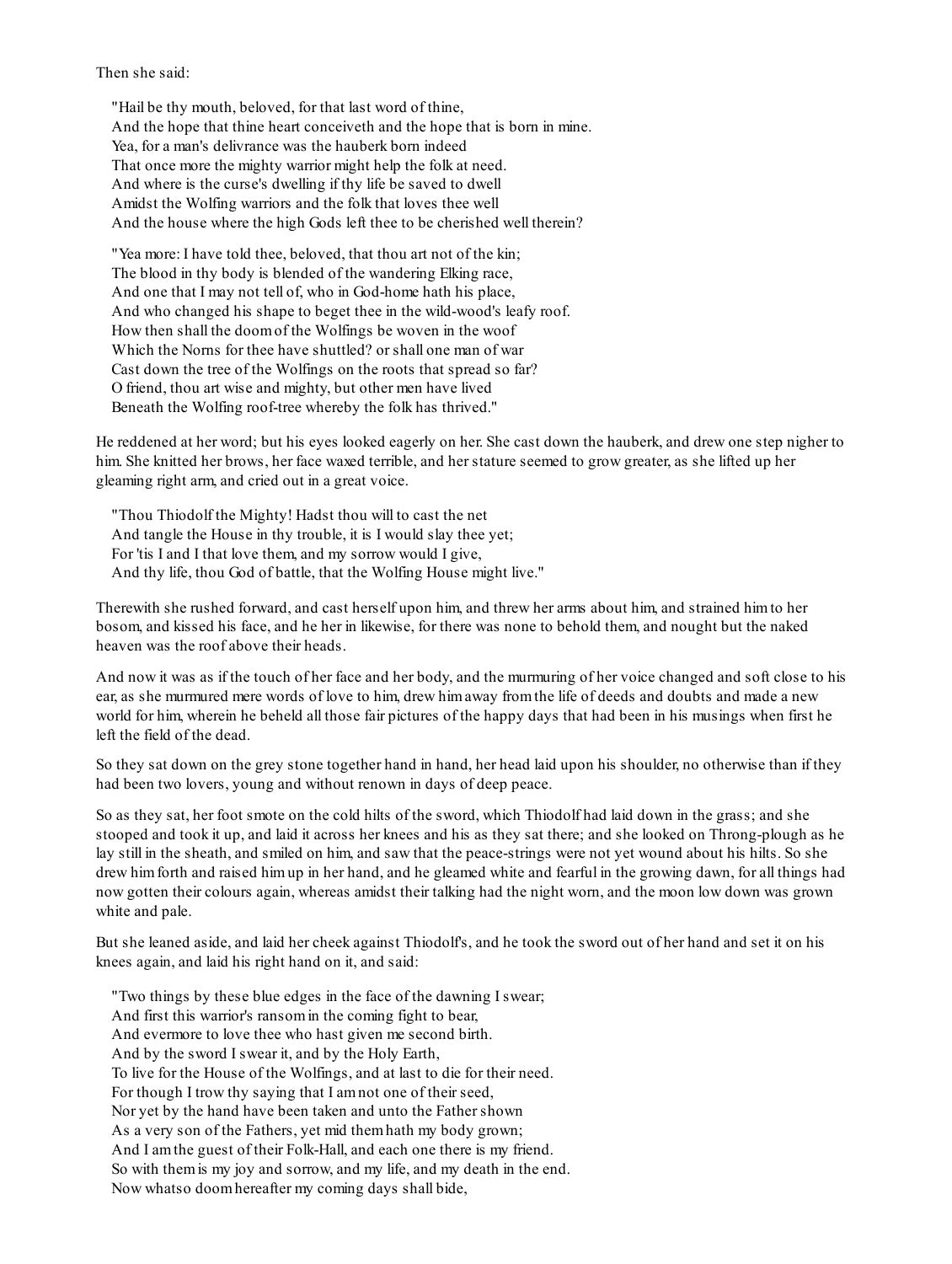Thou speech-friend, thou deliverer, thine is this dawning-tide."

She spoke no word to him; but they rose up and went hand in hand down the dale, he still bearing his naked sword over his shoulder, and thus they went together into the yew-copse at the dale's end. There they abode till after the rising of the sun, and each to each spake many loving words at their departure; and the Wood-Sun went her ways at her will.

But Thiodolf went up the dale again, and set Throng-plough in his sheath, and wound the peace-strings round him. Then he took up the hauberk fromthe grass whereas the Wood-Sun had cast it, and did it on him, as it were of the attire he was wont to carry daily. So he girt Throng-plough to him, and went soberly up to the ridge-top to the folk, who were just stirring in the early morning.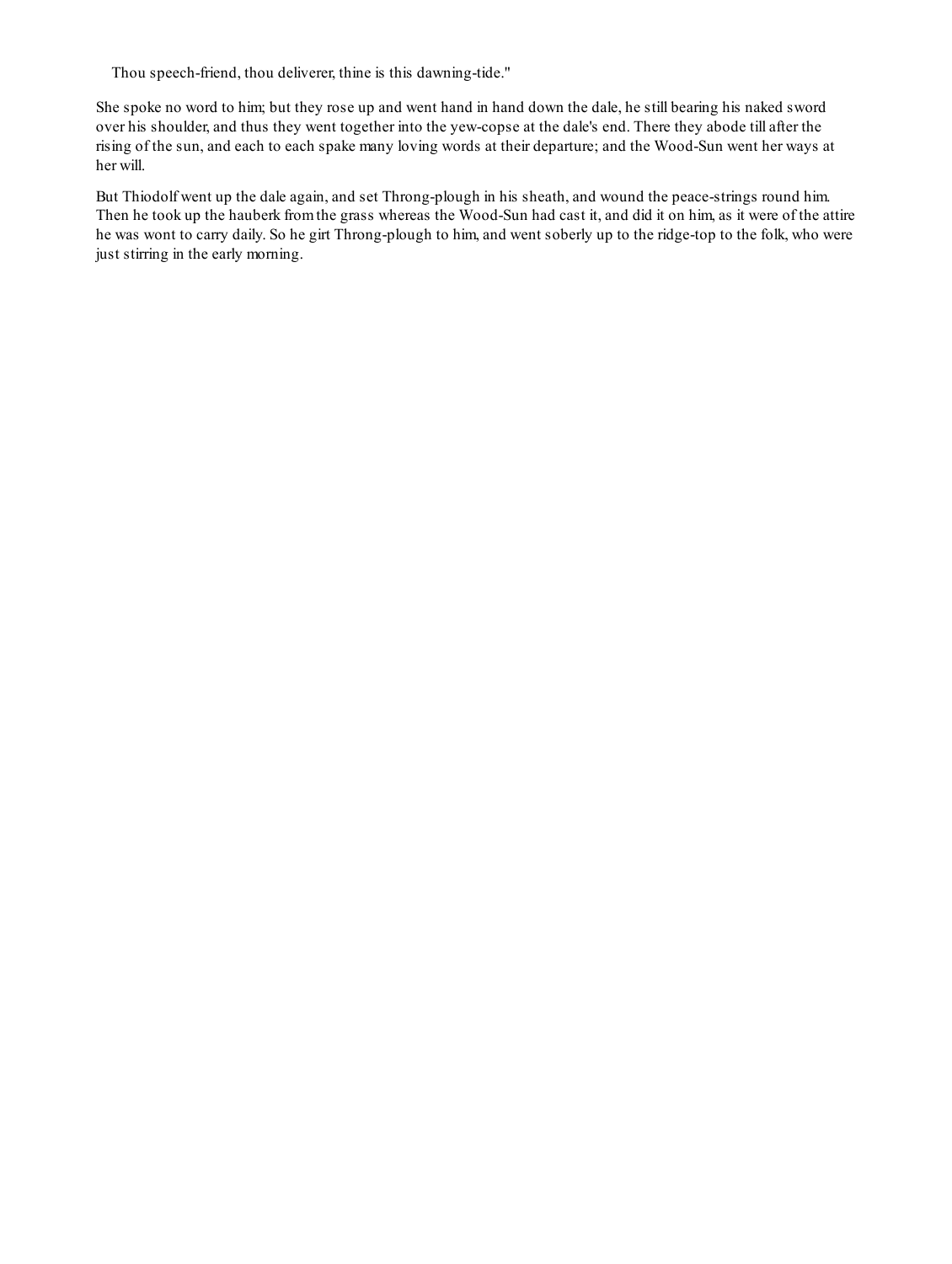### **CHAPTER XVIII--TIDINGS BROUGHT TO THE WAIN-BURG**

Now it must be told of Otter and they of the Wain-burg how they had the tidings of the overthrow of the Romans on the Ridge, and that Egil had left themon his way to Wolf-stead. They were joyful of the tale, as was like to be, but eager also to strike their stroke at the foemen, and in that mood they abode fresh tidings.

It has been told how Otter had sent the Bearings and the Wormings to the aid of Thiodolf and his folk, and these two were great kindreds, and they being gone, there abode with Otter, one man with another, thralls and freemen, scant three thousand men: of these many were bowmen good to fight frombehind a wall or fence, or some such cover, but scarce meet to withstand a shock in the open field. However it was deemed at this time in the Wain-burg that Thiodolf and his men would soon return to them; and in any case, they said, he lay between the Romans and the Mark, so that they had but little doubt; or rather they feared that the Romans might draw aback fromthe Mark before they could be met in battle again, for as aforesaid they were eager for the fray.

Now it was in the cool of the evening two days after the Battle on the Ridge, that the men, both freemen and thralls, had been disporting themselves in the plain ground without the Burg in casting the spear and putting the stone, and running races a-foot and a-horseback, and now close on sunset three young men, two of the Laxings and one of the Shieldings, and a grey old thrall of that same House, were shooting a match with the bow, driving their shafts at a rushen roundel hung on a pole which the old thrall had dight. Men were peaceful and happy, for the time was fair and calm, and, as aforesaid, they dreaded not the Roman Host any more than if they were Gods dwelling in God-home. The shooters were deft men, and they of the Burg were curious to note their deftness, and many were breathed with the games wherein they had striven, and thought it good to rest, and look on the new sport:so they sat and stood on the grass about the shooters on three sides, and the mead-horn went briskly fromman to man; for there was no lack of meat and drink in the Burg, whereas the kindreds that lay nighest to it had brought in abundant provision, and women of the kindreds had come to them, and not a few were there scattered up and down among the carles.

Now the Shielding man, Geirbald by name, had just loosed at the mark, and had shot straight and smitten the roundel in the midst, and a shout went up fromthe onlookers thereat; but that shout was, as it were, lined with another, and a cry that a messenger was riding toward the Burg: thereat most men looked round toward the wood, because their minds were set on fresh tidings fromThiodolf's company, but as it happened it was fromthe north and the side toward Midmark that they on the outside of the throng had seen the rider coming; and presently the word went fromman to man that so it was, and that the new comer was a young man on a grey horse, and would speedily be amongst them; so they wondered what the tidings might be, but yet they did not break up the throng, but abode in their places that they might receive the messenger more orderly; and as the rider drew near, those who were nighest to himperceived that it was a woman.

So men made way before the grey horse, and its rider, and the horse was much spent and travel-worn. So the woman rode right into the ring of warriors, and drew rein there, and lighted down slowly and painfully, and when she was on the ground could scarce stand for stiffness; and two or three of the swains drew near her to help her, and knew her at once for Hrosshild of the Wolfings, for she was well-known as a doughty woman.

Then she said: "Bring me to Otter the War-duke; or bring himhither to me, which were best, since so many men are gathered together; and meanwhile give me to drink; for I amthirsty and weary."

So while one went for Otter, another reached to her the mead-horn, and she had scarce done her draught, ere Otter was there, for they had found himat the gate of the Burg. He had many a time been in the Wolfing Hall, so he knew her at once and said:

"Hail, Hrosshild! how farest thou?"

She said: "I fare as the bearer of evil tidings. Bid thy folk do on their war-gear and saddle their horses, and make no delay; for now presently shall the Roman host be in Mid-mark!"

Then cried Otter: "Blow up the war-horn! get ye all to your weapons and be ready to leap on your horses, and come ye to the Thing in good order kindred by kindred: later on ye shall hear Hrosshild's story as she shall tell it to me!"

Therewith he led her to a grassy knoll that was hard by, and set her down thereon and himself beside her, and said:

"Speak now, damsel, and fear not! For now shall one fate go over us all, either to live together or die together as the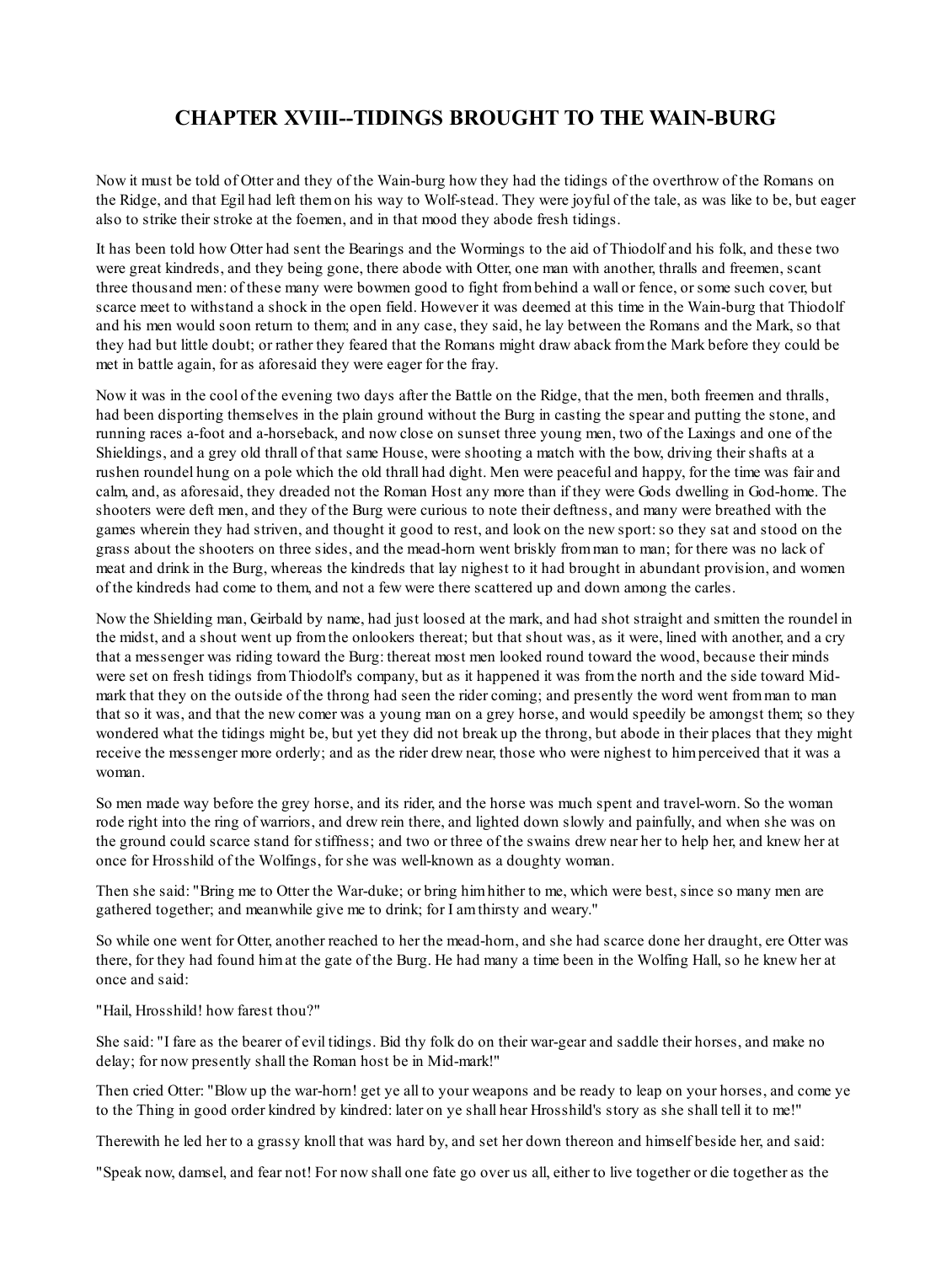free children of Tyr, and friends of the Almighty God of the Earth. How camest thou to meet the Romans and know of their ways and to live thereafter?"

She said: "Thus it was: the Hall-Sun bethought her how that the eastern ways into Mid-mark that bring a man to the thicket behind the Roof of the Bearings are nowise hard, even for an host; so she sent ten women, and me the eleventh to the Bearing dwelling and the road through the thicket aforesaid; and we were to take of the Bearing stay-at-homes whomso we would that were handy, and then all we to watch the ways for fear of the Romans. And methinks she has had some vision of their ways, though mayhap not altogether clear.

"Anyhow we came to the Bearing dwellings, and they gave us of their folk eight doughty women and two light-foot lads, and so we were twenty and one in all.

"So then we did as the Hall-Sun bade us, and ordained a chain of watchers far up into the waste; and these were to sound a point of war upon their horns each to each till the sound thereof should come to us who lay with our horses hoppled ready beside us in the fair plain of the Mark outside the thicket.

"To be short, the horns waked us up in the midst of yesternight, and of the watches also came to us the last, which had heard the sound amidst the thicket, and said that it was certainly the sound of the Goths' horn, and the note agreed on. Therefore I sent a messenger at once to the Wolfing Roof to say what was toward; but to thee I would not ride until I had made surer of the tidings; so I waited awhile, and then rode into the wild-wood; and a long tale I might make both of the waiting and the riding, had I time thereto; but this is the end of it; that going warily a little past where the thicket thinneth and the road endeth, I came on three of those watches or links in the chain we had made, and half of another watch or link; that is to say sixwomen, who were come together after having blown their horns and fled (though they should rather have abided in some lurking-place to espy whatever might come that way) and one other woman, who had been one of the watch much further off, and had spoken with the furthest of all, which one had seen the faring of the Roman Host, and that it was very great, and no mere band of pillagers or of scouts. And, said this fleer (who was indeed half wild with fear), that while they were talking together, came the Romans upon them, and saw them; and a band of Romans beat the wood for themwhen they fled, and she, the fleer, was at point to be taken, and saw two taken indeed, and haled off by the Roman scourers of the wood. But she escaped and so came to the others on the skirts of the thicket, having left of her skin and blood on many a thornbush and rock by the way.

"Now when I heard this, I bade this fleer get her home to the Bearings as swiftly as she might, and tell her tale; and she went away trembling, and scarce knowing whether her feet were on earth or on water or on fire; but belike failed not to come there, as no Romans were before her.

"But for the others, I sent one to go straight to Wolf-stead on the heels of the first messenger, to tell the Hall-Sun what had befallen, and other five I set to lurk in the thicket, whereas none could lightly lay hands on them, and when they had new tidings, to flee to Wolf-stead as occasion might serve them; and for myself I tarried not, but rode on the spur to tell thee hereof.

"But my last word to thee, Otter, is that by the Hall-sun's bidding the Bearings will not abide fire and steel at their own stead, but when they hear true tidings of the Romans being hard at hand, will take with themall that is not too hot or too heavy to carry, and go their ways unto Wolf-stead: and the tidings will go up and down the Mark on both sides of the water, so that whatever is of avail for defence will gather there at our dwelling, and if we fall, goodly shall be the howe heaped over us, even if ye come not in time.

"Now have I told thee what I needs must and there is no need to question me more, for thou hast it all--do thou what thou hast to do!"

With that word she cast herself down on the grass by the mound-side, and was presently asleep, for she was very weary.

But all the time she had been telling her tale had the horn been sounding, and there were now a many warriors gathered and more coming in every moment:so Otter stood up on the mound after he had bidden a man of his House to bring himhis horse and war-gear, and abided a little, till, as might be said, the whole host was gathered: then he bade cry silence, and spake:

"Sons of Tyr, now hath an Host of the Romans gotten into the Mark; a mighty host, but not so mighty that it may not be met. Few words are best: let the Steerings, who are not many, but are men well-tried in war and wisdomabide in the Burg along with the fighting thralls: but let the Burg be broken up and moved fromthe place, and let its warders wend towards Mid-mark, but warily and without haste, and each night let themmake the wain-garth and keep good watch.

"But know ye that the Romans shall fall with all their power on the Wolfing dwellings, deeming that when they have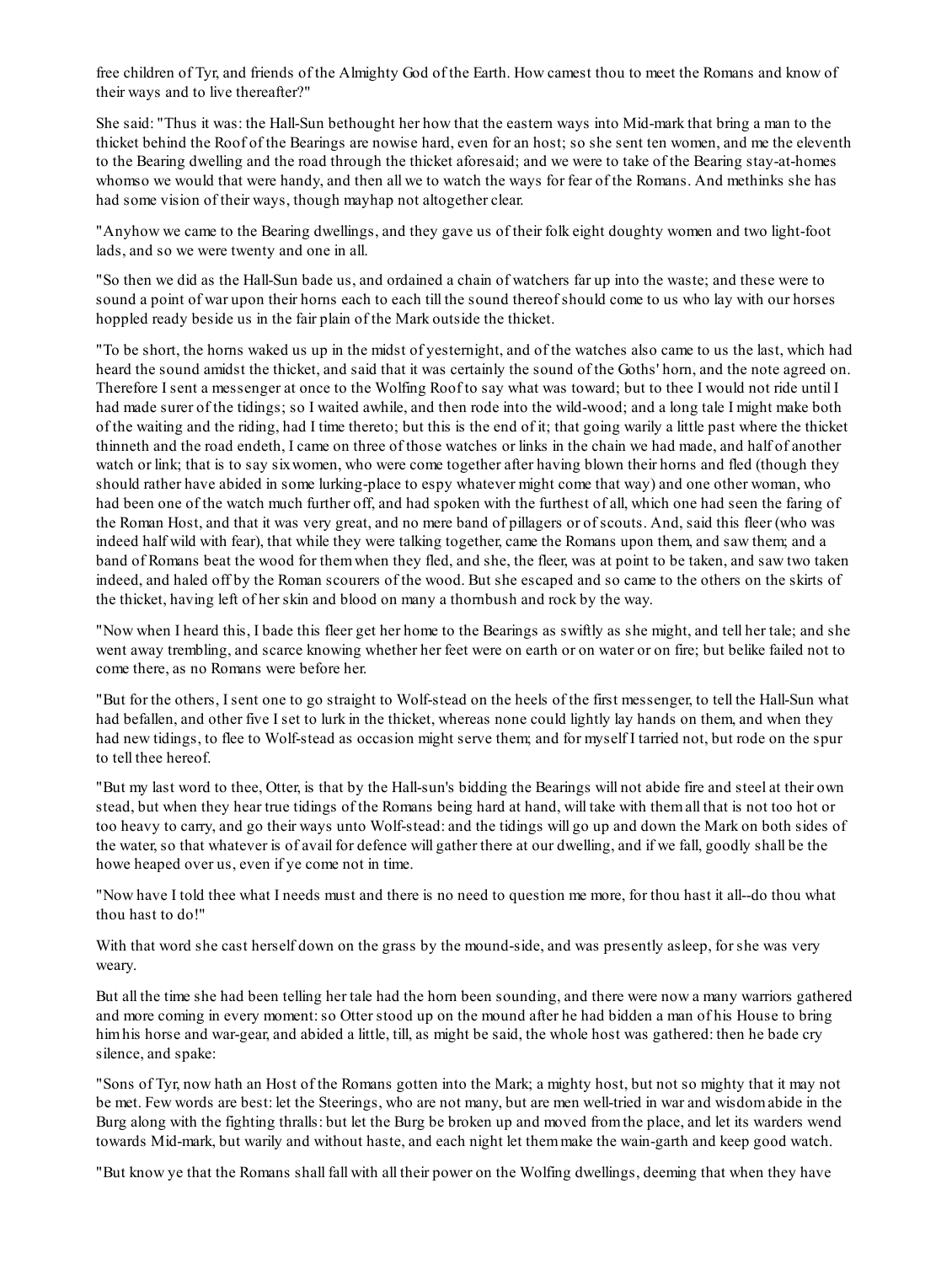that, they shall have all that is ours with ourselves also. For there is the Hall-Sun under the Great Roof, and there hath Thiodolf, our War-duke, his dwelling-place; therefore shall all of us, save those that abide with the wains, take horse, and ride without delay, and cross the water at Battleford, so that we may fall upon the foe before they come west of the water; for as ye know there is but one ford whereby a man wending straight fromthe Bearings may cross Mirkwoodwater, and it is like that the foe will tarry at the Bearing stead long enough to burn and pillage it.

"So do ye order yourselves according to your kindreds, and let the Shieldings lead. Make no more delay! But for me I will now send a messenger to Thiodolf to tell him of the tidings, and then speedily shall he be with us. Geirbald, I see thee; come hither!"

Now Geirbald stood amidst the Shieldings, and when Otter had spoken, he came forth bestriding a white horse, and with his bow slung at his back. Said Otter: "Geirbald, thou shalt ride at once through the wood, and find Thiodolf; and tell himthe tidings, and that in nowise he follow the Roman fleers away fromthe Mark, nor to heed anything but the trail of the foemen through the south-eastern heaths of Mirkwood, whether other Romans follow himor not: whatever happens let himlead the Goths by that road, which for himis the shortest, towards the defence of the Wolfing dwellings. Lo thou, my ring for a token! Take it and depart in haste. Yet first take thy fellow Viglund the Woodman with thee, lest if perchance one fall, the other may bear the message. Tarry not, nor rest till thy word be said!"

Then turned Geirbald to find Viglund who was anigh to him, and he took the ring, and the twain went their ways without more ado, and rode into the wild-wood.

But about the wain-burg was there plenteous stir of men till all was ordered for the departure of the host, which was no long while, for there was nothing to do but on with the war-gear and up on to the horse.

Forth then they went duly ordered in their kindreds towards the head of the Upper-mark, riding as swiftly as they might without breaking their array.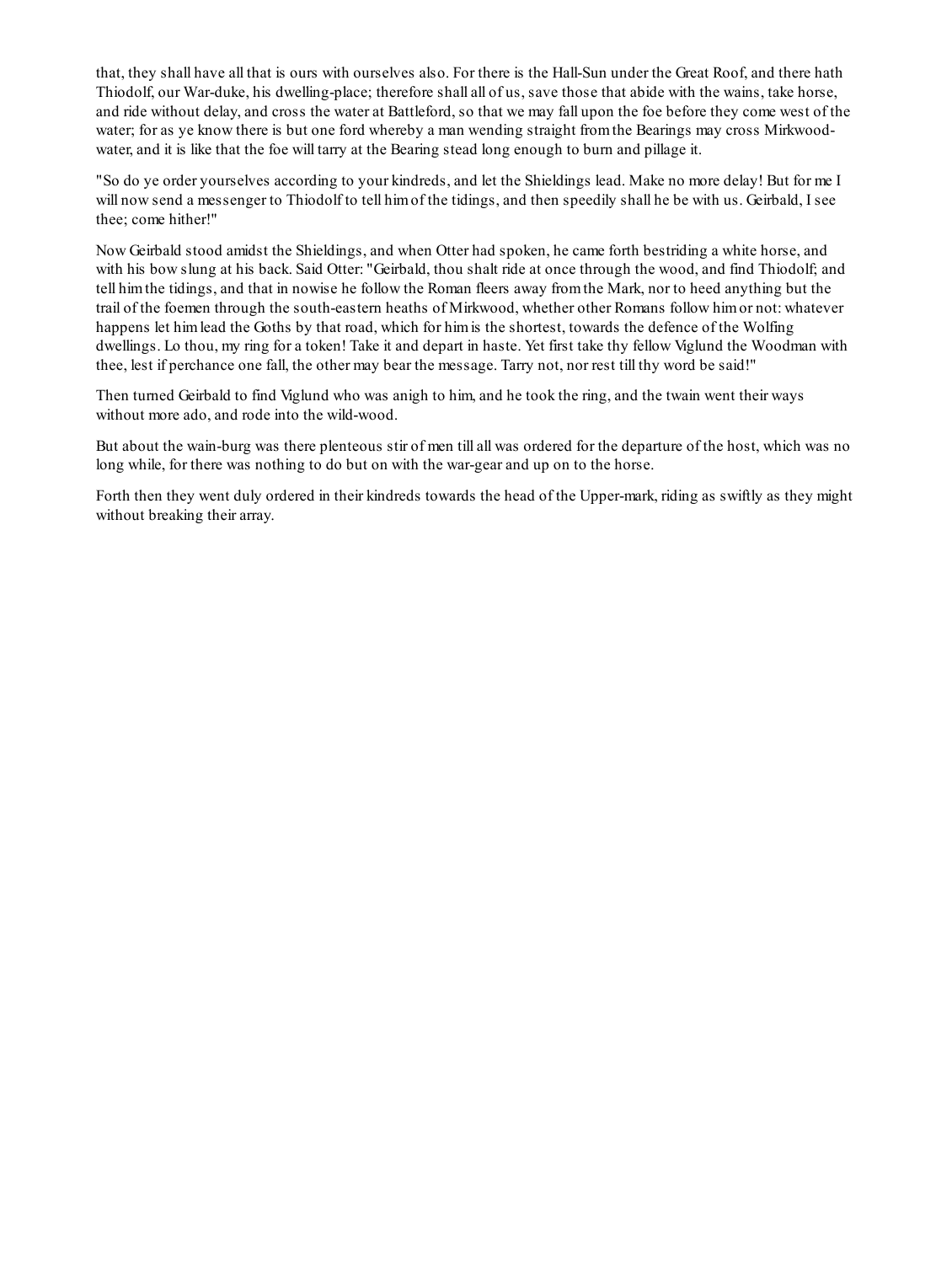# **CHAPTER XIX--THOSE MESSENGERS COME TO THIODOLF**

Of Geirbald and Viglund the tale tells that they rode the woodland paths as speedily as they might. They had not gone far, and were winding through a path amidst of a thicket mingled of the hornbeamand holly, betwixt the openings of which the bracken grew exceeding tall, when Viglund, who was very fine-eared, deemed that he heard a horse coming to meet them:so they lay as close as they might, and drew back their horses behind a great holly-bush lest it should be some one or more of the foes who had fled into the wood when the Romans were scattered in that first fight. But as the sound drew nearer, and it was clearly the footsteps of a great horse, they deemed it would be some messenger from Thiodolf, as indeed it turned out: for as the new-comer fared on, somewhat unwarily, they saw a bright helmafter the fashion of the Goths amidst of the trees, and then presently they knew by his attire that he was of the Bearings, and so at last they knew himto be Asbiorn of the said House, a doughty man; so they came forth to meet himand he drew rein when he saw armed men, but presently beholding their faces he knew them and laughed on them, and said:

"Hail fellows! what tidings are toward?"

"These," said Viglund, "that thou art well met, since now shalt thou turn back and bring us to Thiodolf as speedily as may be."

But Asbiorn laughed and said: "Nay rather turn about with me; or why are ye so grimof countenance?"

"Our errand is no light one," said Geirbald, "but thou, why art thou so merry?"

"I have seen the Romans fall," said he, "and belike shallsoon see more of that game: for I amon an errand to Otter from Thiodolf: the War-duke, when he had questioned some of those whomwe took on the Day of the Ridge, began to have a deeming that the Romans had beguiled us, and will fall on the Mark by the way of the south-east heaths:so now is he hastening to fetch a compass and follow that road either to overtake them or prevent them; and he biddeth Otter tarry not, but ride hard along the water to meet themif he may, or ever they have set their hands to the dwellings of my House. And belike when I have done mine errand to Otter I shall ride with himto look on these burners and slayers once more; therefore amI merry. Now for your tidings, fellows."

Said Geirbald: "Our tidings are that both our errands are prevented, and come to nought: for Otter hath not tarried, but hath ridden with all his folk toward the stead of thine House. So shalt thou indeed see these burners and slayers if thou ridest hard; since we have tidings that the Romans will by now be in Mid-mark. And as for our errand, it is to bid Thiodolf do even as he hath done. Hereby may we see how good a pair of War-dukes we have gotten, since each thinketh of the same wisdom. Now take we counsel together as to what we shall do; whether we shall go back to Otter with thee, or thou go back to Thiodolf with us; or else each go the road ordained for us."

Said Asbiorn: "To Otter will I ride as I was bidden, that I may look on the burning of our roof, and avenge me of the Romans afterwards; and I bid you, fellows, ride with me, since fewer men there are with Otter, and he must be the first to bide the brunt of battle."

"Nay," said Geirbald, "as for me ye must even lose a man's aid; for to Thiodolf was I sent, and to Thiodolf will I go: and bethink thee if this be not best, since Thiodolf hath but a deeming of the ways of the Romans and we wot surely of them. Our coming shall make himthe speedier, and the less like to turn back if any alien band shall follow after him. What sayest thou, Viglund?"

Said Viglund: "Even as thou, Geirbald: but for myself I deemI may well turn back with Asbiorn. For I would serve the House in battle as soon as may be; and maybe we shallslaughter these kites of the cities, so that Thiodolf shall have no work to do when he cometh."

Said Asbiorn; "Geirbald, knowest thou right well the ways through the wood and on the other side thereof, to the place where Thiodolf abideth? for ye see that night is at hand."

#### "Nay, not over well," said Geirbald.

Said Asbiorn: "Then I rede thee take Viglund with thee; for he knoweth themyard by yard, and where they be hard and where they be soft. Moreover it were best indeed that ye meet Thiodolf betimes; for I deemnot but that he wendeth leisurely, though always warily, because he deemeth not that Otter will ride before to-morrow morning. Hearken, Viglund! Thiodolf will rest to-night on the other side of the water, nigh to where the hills break off into the sheer cliffs that are called the Kites' Nest, and the water runneth under them, coming fromthe east: and before himlieth the easy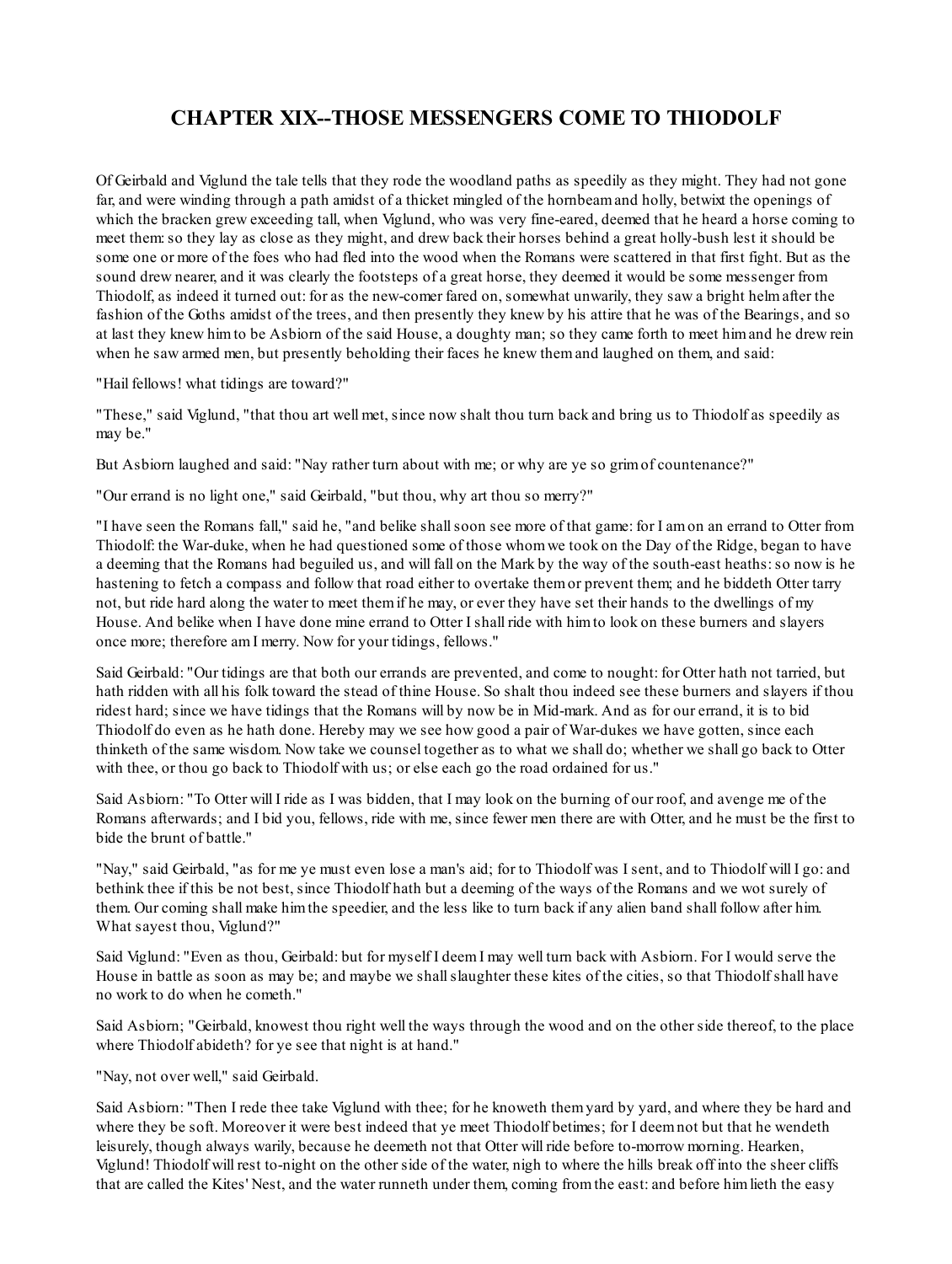ground of the eastern heaths where he is minded to wend to-morrow betimes in the morning: and if ye do your best ye shall be there before he is upon the road, and sure it is that your tidings shall hasten him."

"Thou sayest sooth," saith Geirbald, "tarry we no longer; here sunder our ways; farewell!"

"Farewell," said he, "and thou, Viglund, take this word in parting, that belike thou shalt yet see the Romans, and strike a stroke, and maybe be smitten. For indeed they be most mighty warriors."

Then made they no delay but rode their ways either side. And Geirbald and Viglund rode over rough and smooth all night, and were out of the thick wood by day-dawn: and whereas they rode hard, and Viglund knew the ways well, they came to Mirkwood-water before the day was old, and saw that the host was stirring, but not yet on the way. And or ever they came to the water's edge, they were met by Wolfkettle of the Wolfings, and Hiarandi of the Elkings, and three others who were but just come fromthe place where the hurt men lay down in a dale near the Great Ridge; there had Wolfkettle and Hiarandi been tending Toti of the Beamings, their fellow-in-arms, who had been sorely hurt in the battle, but was doing well, and was like to live. So when they saw the messengers, they came up to themand hailed them, and asked themif the tidings were good or evil.

"That is as it may be," said Geirbald, "but they are short to tell; the Romans are in Mid-mark, and Otter rideth on the spur to meet them, and sendeth us to bid Thiodolf wend the heaths to fall in on themalso. Nor may we tarry one minute ere we have seen Thiodolf."

Said Wolfkettle, "We will lead you to him; he is on the east side of the water, with all his host, and they are hard on departing."

So they went down the ford, which was not very deep; and Wolfkettle rode the ford behind Geirbald, and another man behind Viglund; but Hiarandi went afoot with the others beside the horses, for he was a very tall man.

But as they rode amidst the clear water Wolfkettle lifted up his voice and sang:

"White horse, with what are ye laden as ye wade the shallows warm, But with tidings of the battle, and the fear of the fateful storm? What loureth now behind us, what pileth clouds before, On either hand what gathereth save the stormy tide of war? Now grows midsummer mirky, and fallow falls the morn, And dusketh the Moon's Sister, and the trees look overworn; God's Ash tree shakes and shivers, and the sheer cliff standeth white As the bones of the giants' father when the Gods first fared to fight."

And indeed the morning had grown mirky and grey and threatening, and fromfar away the thunder growled, and the face of the Kite's Nest showed pale and awful against a dark steely cloud; and a few drops of rain pattered into the smooth water before themfroma rag of the cloud-flock right over head. They were in mid streamnow, for the water was wide there; on the eastern bank were the warriors gathering, for they had beheld the faring of those men, and the voice of Wolfkettle came to themacross the water, so they deemed that great tidings were toward, and would fain know on what errand those were come.

Then the waters of the ford deepened till Hiarandi was wading more than waist-deep, and the water flowed over Geirbald's saddle; then Wolfkettle laughed, and turning as he sat, dragged out his sword, and waved it fromeast to west and sang:

"O sun, pale up in heaven, shrink fromus if thou wilt, And turn thy face frombeholding the shock of guilt with guilt! Stand still, O blood of summer! and let the harvest fade, Till there be nought but fallow where once was bloomand blade! O day, give out but a glimmer of all thy flood of light, If it be but enough for our eyen to see the road of fight! Forget all else and slumber, if still ye let us wake, And our mouths shall make the thunder, and our swords shall the lightening make, And we shall be the storm-wind and drive the ruddy rain, Till the joy of our hearts in battle bring back the day again."

As he spake that word they came up through the shallow water dripping on to the bank, and they and the men who abode themon the bank shouted together for joy of fellowship, and all tossed aloft their weapons. The man who had ridden behind Viglund slipped off on to the ground; but Wolfkettle abode in his place behind Geirbald.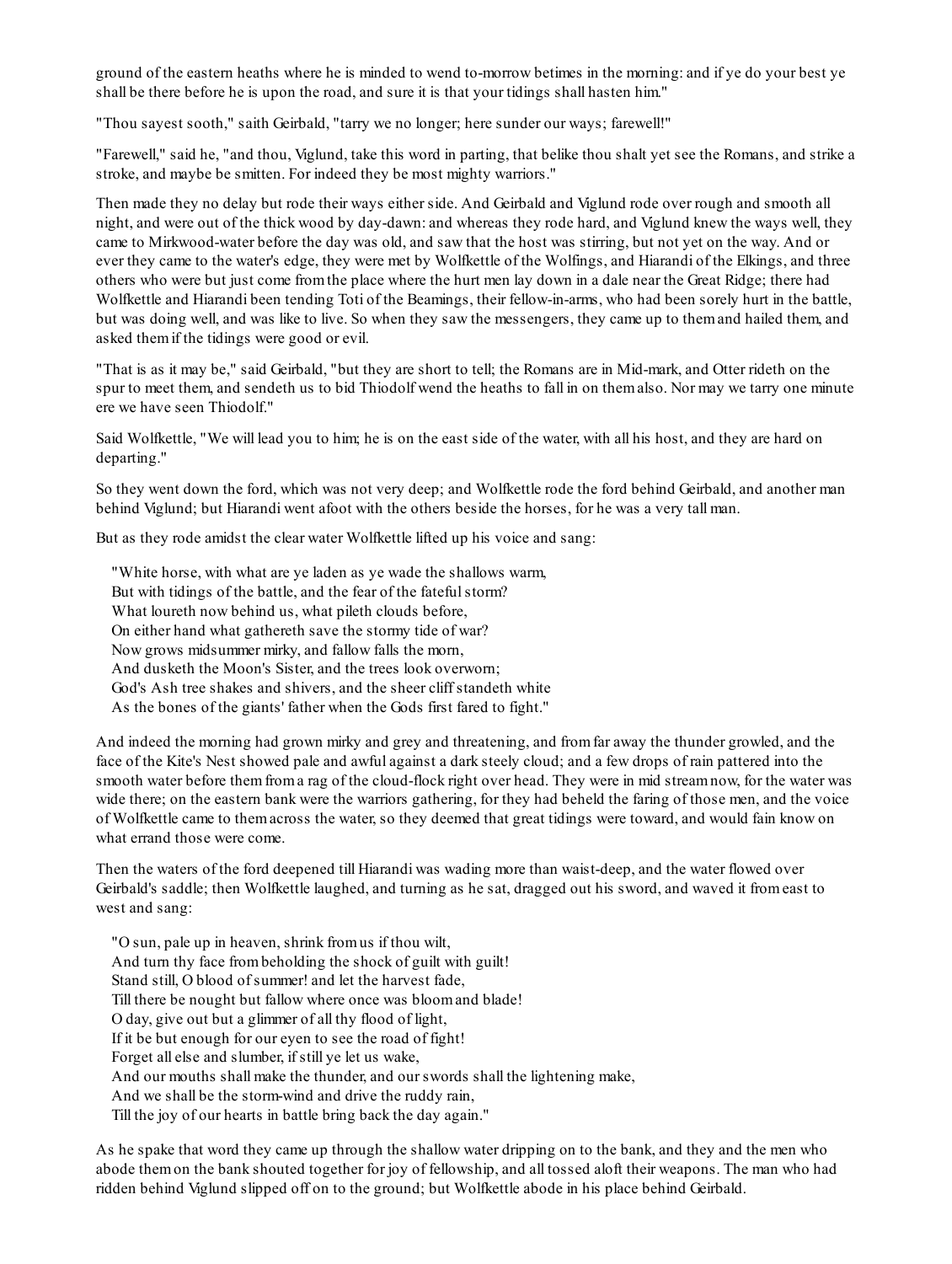So the messengers passed on, and the others closed up round about them, and all the throng went up to where Thiodolf was sitting on a rock beneath a sole ash-tree, the face of the Kite's Nest rising behind himon the other side of a bight of the river. There he sat unhelmed with the dwarf-wrought hauberk about him, holding Throng-plough in its sheath across his knees, while he gave word to this and that man concerning the order of the host.

So when they were come thither, the throng opened that the messengers might come forward; for by this time had many more drawn near to hearken what was toward. There they sat on their horses, the white and the grey, and Wolfkettle stood by Geirbald's bridle rein, for he had now lighted down; and a little behind him, his head towering over the others, stood Hiarandi great and gaunt. The ragged cloud had drifted down south-east now and the rain fell no more, but the sun was still pale and clouded.

Then Thiodolf looked gravely on them, and spake:

"What do ye sons of the War-shield? what tale is there to tell? Is the kindred fallen tangled in the grasp of the fallow Hell? Crows the red cock over the homesteads, have we met the foe too late? For meseems your brows are heavy with the shadowing o'er of fate."

But Geirbald answered:

"Still cold with dew in the morning the Shielding Roof-ridge stands, Nor yet hath grey Hell bounden the Shielding warriors' hands; But lo, the swords, O War-duke, how thick in the wind they shake, Because we bear the message that the battle-road ye take, Nor tarry for the thunder or the coming on of rain, Or the windy cloudy night-tide, lest your battle be but vain. And this is the word that Otter yestre'en hath set in my mouth; Seek thou the trail of the Aliens of the Cities of the South, And thou shalt find it leading o'er the heaths to the beechen-wood, And thence to the stony places where the foxes find their food; And thence to the tangled thicket where the folkway cleaves it through, To the eastern edge of Mid-mark where the Bearings deal and do."

Then said Thiodolf in a cold voice, "What then hath befallen Otter?"

Said Geirbald:

"When last I looked upon Otter, all armed he rode the plain, With his whole host clattering round him like the rush of the summer rain; To the right or the left they looked not but they rode through the dusk and the dark Beholding nought before thembut the dreamof the foes in the Mark. So he went; but his word fled fromhimand on my horse it rode, And again it saith, O War-duke seek thou the Bear's abode, And tarry never a moment for ought that seems of worth, For there shall ye find the sword-edge and the flame of the foes of the earth.

"Tarry not, Thiodolf, nor turn aback though a new foe followeth on thine heels. No need to question me more; I have no more to tell, save that a woman brought these tidings to us, whomthe Hall-Sun had sent with others to watch the ways: and some of themhad seen the Romans, who are a great host and no band stealing forth to lift the herds."

Now all those round about himheard his words, for he spake with a loud voice; and they knew what the bidding of the War-duke would be; so they loitered not, but each man went about his business of looking to his war-gear and gathering to the appointed place of his kindred. And even while Geirbald had been speaking, had Hiarandi brought up the man who bore the great horn, who when Thiodolf leapt to his feet to find him, was close at hand. So he bade him blow the war-blast, and all men knew the meaning of that voice of the horn, and every man armed himin haste, and they who had horses (and these were but the Bearings and the Warnings), saddled them, and mounted, and frommouth to mouth went the word that the Romans were gotten into Mid-mark, and were burning the Bearing abodes. So speedily was the whole host ready for the way, the Wolfings at the head of all. Then came forth Thiodolf fromthe midst of his kindred, and they raised himupon a great war-shield upheld by many men, and he stood thereon and spake:

"O sons of Tyr, ye have vanquished, and sore hath been your pain; But he that smiteth in battle must ever smite again;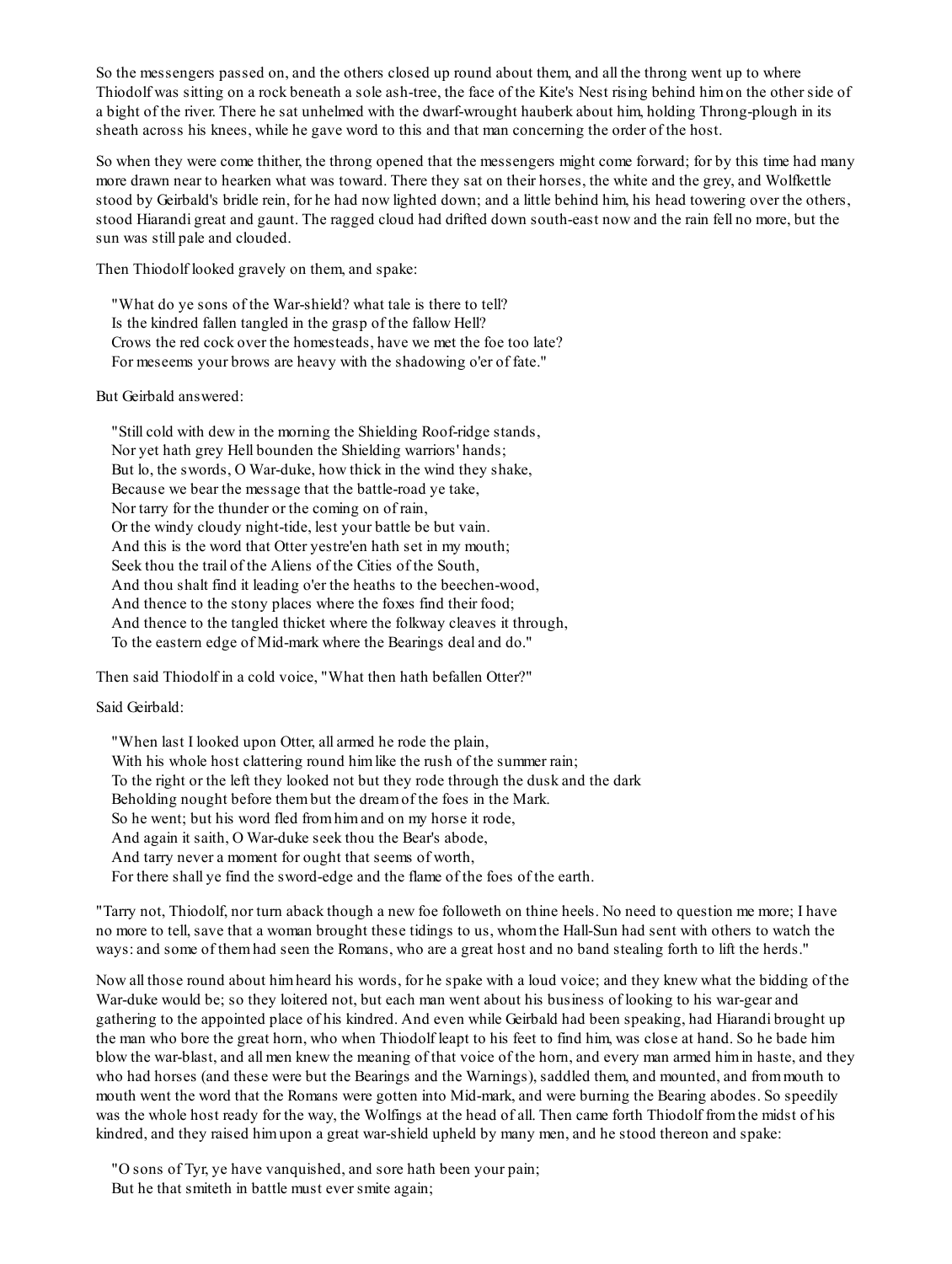And thus with you it fareth, and the day abideth yet When ye shall hold the Aliens as the fishes in the net. On the Ridge ye slew a many; but there came a many more Fromtheir strongholds by the water to their new-built garth of war, And all these have been led by dastards o'er the way our feet must tread Through the eastern heaths and the beech-wood to the door of the Bearing stead, Now e'en yesterday I deemed it, but I durst not haste away Ere the word was borne to Otter and 'tis he bids haste to-day; So now by day and by night-tide it behoveth us to wend And wind the reel of battle and weave its web to end. Had ye deemed my eyes foreseeing, I would tell you of my sight, How I see the folk delivered and the Aliens turned to flight, While my own feet wend themonwards to the ancient Father's Home. But belike these are but the visions that to many a man shall come When he goeth adown to the battle, and before himriseth high The wall of valiant foemen to hide all things anigh. But indeed I know full surely that no work that we may win To-morrow or the next day shall quench the Markmen's kin. On many a day hereafter shall their warriors carry shield; On many a day their maidens shall drive the kine afield, On many a day their reapers bear sickle in the wheat When the golden wind-wrought ripple stirs round the feast-hall's feet. Lo, now is the day's work easy--to live and overcome, Or to die and yet to conquer on the threshold of the Home."

And therewith he gat himdown and went a-foot to the head of the Wolfing band, a great shout going with him, which was mingled with the voice of the war-horn that bade away.

So fell the whole host into due array, and they were somewhat over three thousand warriors, all good and tried men and meet to face the uttermost of battle in the open field; so they went their ways with all the speed that footmen may, and in fair order; and the sky cleared above their heads, but the distant thunder still growled about the world. Geirbald and Viglund joined themselves to the Wolfings and went a-foot along with Wolfkettle; but Hiarandi went with his kindred who were second in the array.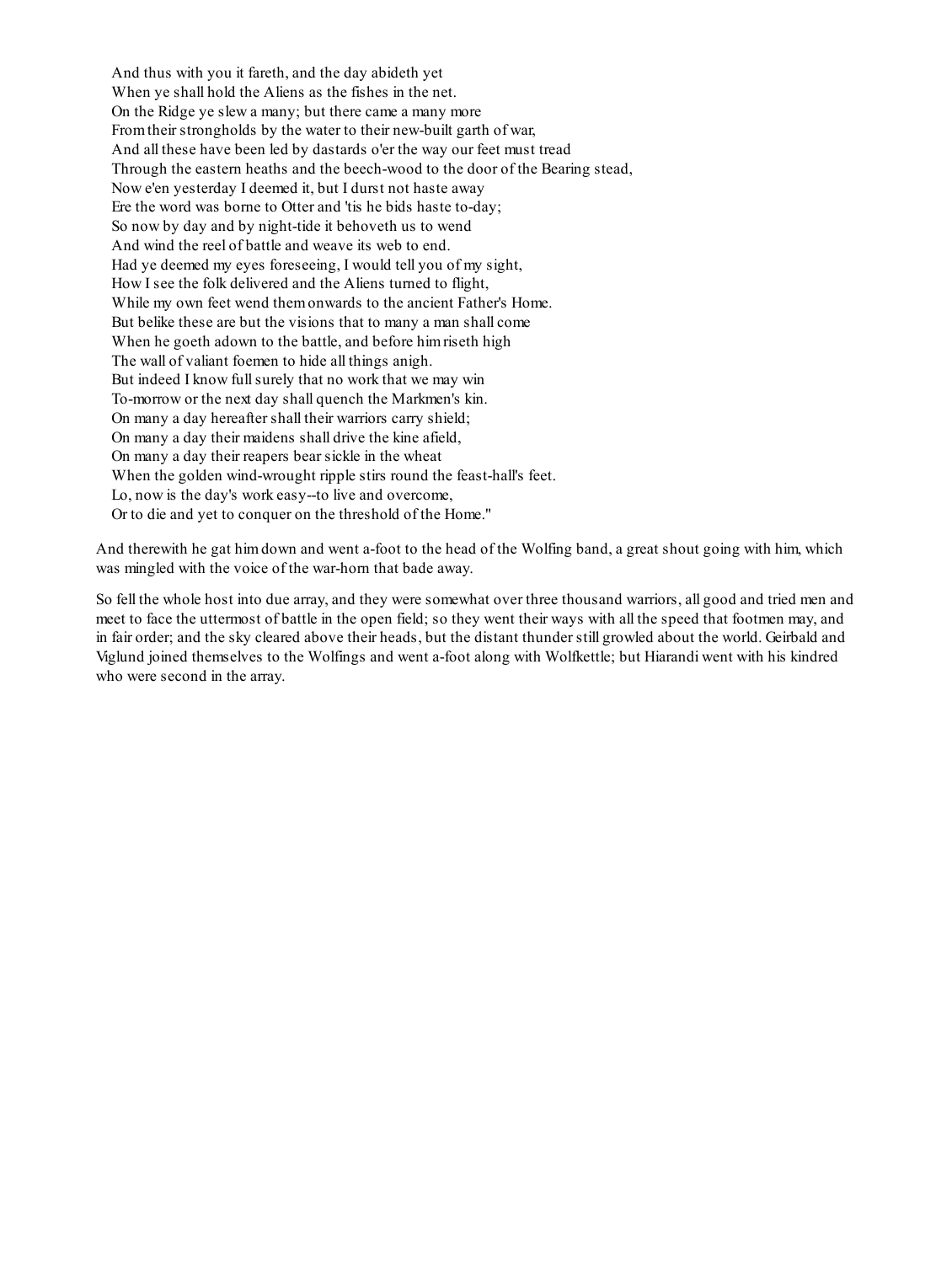## **CHAPTER XX--OTTER AND HIS FOLK COME INTO MID-MARK**

Otter and his folk rode their ways along Mirkwood-water, and made no stay, except now and again to breathe their horses, till they came to Battleford in the early morning; there they baited their horses, for the grass was good in the meadow, and the water easy to come at.

So after they had rested there a short hour, and had eaten what was easy for themto get, they crossed the ford, and wended along Mirkwood-water between the wood and the river, but went slower than before lest they should weary their horses; so that it was high-noon before they had come out of the woodland way into Mid-mark; and at once as soon as the whole plain of the Mark opened out before them, they saw what most of themlooked to see (since none doubted Hrosshild's tale), and that was a column of smoke rising high and straight up into the air, for the afternoon was hot and windless. Great wrath rose in their hearts thereat, and many a strong man trembled for anger, though none for fear, as Otter raised his right hand and stretched it out towards that token of wrack and ruin; yet they made no stay, nor did they quicken their pace much; because they knew that they should come to Bearhambefore night-fall, and they would not meet the Romans way-worn and haggard; but they rode on steadily, a terrible company of wrathful men.

They passed by the dwellings of the kindreds, though save for the Galtings the houses on the east side of the water between the Bearings and the wild-wood road were but small; for the thicket came somewhat near to the water and pinched the meadows. But the Galtings were great hunters and trackers of the wild-wood, and they of the Geddings, the Erings and the Withings, which were smaller Houses, lived somewhat on the take of fish fromMirkwood-water (as did the Laxings also of the Nether-mark), for thereabout were there goodly pools and eddies, and sun-warmed shallows therewithal for the spawning of the trouts; as there were eyots in the water, most of which tailed off into a gravelly shallow at their lower ends.

Now as the riders of the Goths came over against the dwellings of the Withings, they saw people, mostly women, driving up the beasts fromthe meadow towards the garth; but upon the tofts about their dwellings were gathered many folk, who had their eyes turned toward the token of ravage that hung in the sky above the fair plain; but when these beheld the riding of the host, they tossed up their arms to themand whatever they bore in them, and the sound of their shrill cry (for they were all women and young lads) came down the wind to the ears of the riders. But down by the river on a swell of the ground were some swains and a few thralls, and among themsome men armed and a-horseback; and these, when they perceived the host coming on turned and rode to meet them; and as they drew near they shouted as men overjoyed to meet their kindred; and indeed the fighting-men of their own House were riding in the host. And the armed men were three old men, and one very old with marvellous long white hair, and four long lads of some fifteen winters, and four stout carles of the thralls bearing bows and bucklers, and these rode behind the swains; so they found their own kindred and rode amongst them.

But when they were all jingling and clashing on together, the dust arising fromthe sun-dried turf, the earth shaking with the thunder of the horse-hoofs, then the heart of the long-hoary one stirred within himas he bethought himof the days of his youth, and to his old nostrils came the smell of the horses and the savour of the sweat of warriors riding close together knee to knee adown the meadow. So he lifted up his voice and sang:

"Rideth lovely along The strong by the strong; Soft under his breath Singeth sword in the sheath, And shield babbleth oft Unto helm-crest aloft; How soon shall their words rise mid wrath of the battle Into wrangle unheeded of clanging and rattle, And no man shall note then the gold on the sword When the runes have no meaning, the mouth-cry no word, When all mingled together, the war-sea of men Shall toss up the steel-spray round fourscore and ten.

"Now as maids burn the weed Betwixt acre and mead, So the Bearings' Roof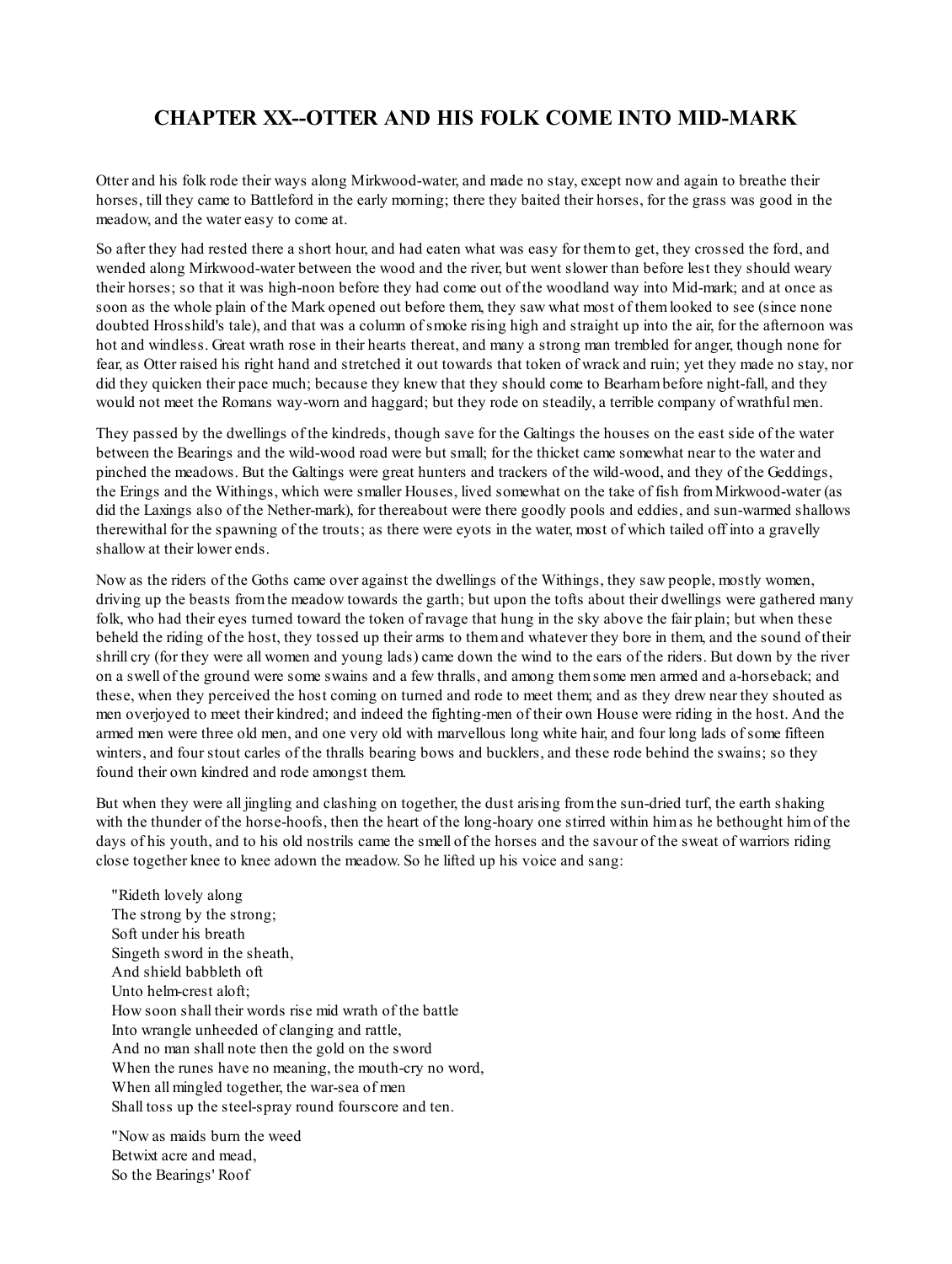Burneth little aloof, And red gloweth the hall Betwixt wall and fair wall, Where often the mead-sea we sipped in old days, When our feet were a-weary with wending the ways; When the love of the lovely at even was born, And our hands felt fair hands as they fell on the horn. There round about standeth the ring of the foe Tossing babes on their spears like the weeds o'er the low.

"Ride, ride then! nor spare The red steeds as ye fare! Yet if daylight shall fail, By the fire-light of bale Shall we see the bleared eyes Of the war-learned, the wise. In the acre of battle the work is to win, Let us live by the labour, sheaf-smiting therein; And as oft o'er the sickle we sang in time past When the crake that long mocked us fled light at the last, So sing o'er the sword, and the sword-hardened hand Bearing down to the reaping the wrath of the land."

So he sang; and a great shout went up fromhis kindred and those around him, and it was taken up all along the host, though many knew not why they shouted, and the whole host quickened its pace, and went a great trot over the smooth meadow.

So in no long while were they come over against the stead of the Erings, and thereabouts were no beasts afield, and no women, for all the neat were driven into the garth of the House; but all they who were not war-fit were standing without doors looking down the Mark towards the reek of the Bearing dwellings, and these also sent a cry of welcome toward the host of their kindred. But along the river-bank came to meet the host an armed band of two old men, two youths who were their sons, and twelve thralls who were armed with long spears; and all these were a-horseback: so they fell in with their kindred and the host made no stay for them, but pressed on over-running the meadow. And still went up that column of smoke, and thicker and blacker it grew a-top, and ruddier amidmost.

So came they by the abode of the Geddings, and there also the neat and sheep were close in the home-garth: but armed men were lying or standing about the river bank, talking or singing merrily none otherwise than though deep peace were on the land; and when they saw the faring of the host they sprang to their feet with a shout and gat to their horses at once: they were more than the other bands had been, for the Geddings were a greater House; they were seven old men, and ten swains, and ten thralls bearing long spears like to those of the Erings; and no sooner had they fallen in with their kindred, than the men of the host espied a greater company yet coming to meet them: and these were of the folk of the Galtings; and amongst themwere ten warriors in their prime, because they had but of late come back fromthe hunting in the wood and had been belated fromthe muster of the kindreds; and with themwere eight old men and fifteen lads, and eighteen thralls; and the swains and thralls all bore bows besides the swords that they were girt withal, and not all of them had horses, but they who had none rode behind the others: so they joined themselves to the host, shouting aloud; and they had with thema great horn that they blew on till they had taken their place in the array; and whereas their kindred was with Thiodolf, they followed along with the hinder men of the Shieldings.

So now all the host went on together, and when they had passed the Galting abodes, there was nothing between them and Bearham, nor need they look for any further help of men; there were no beasts afield nor any to herd them, and the stay-at-homes were within doors dighting themfor departure into the wild-wood if need should be: but a little while after they had passed these dwellings came into the host two swains of about twenty winters, and a doughty maid, their sister, and they bare no weapons save short spears and knives; they were wet and dripping with the water, for they had just swumMirkwood-water. They were of the Wolfing House, and had been shepherding a few sheep on the west side of the water, when they saw the host faring to battle, and might not refrain them, but swamtheir horses across the swift deeps to join their kindred to live and die with them. The tale tells that they three fought in the battles that followed after, and were not slain there, though they entered themunarmed, but lived long years afterwards: of themneed no more be said.

Now, when the host was but a little past the Galting dwellings men began to see the flames mingled with the smoke of the burning, and the smoke itself growing thinner, as though the fire had over-mastered everything and was consuming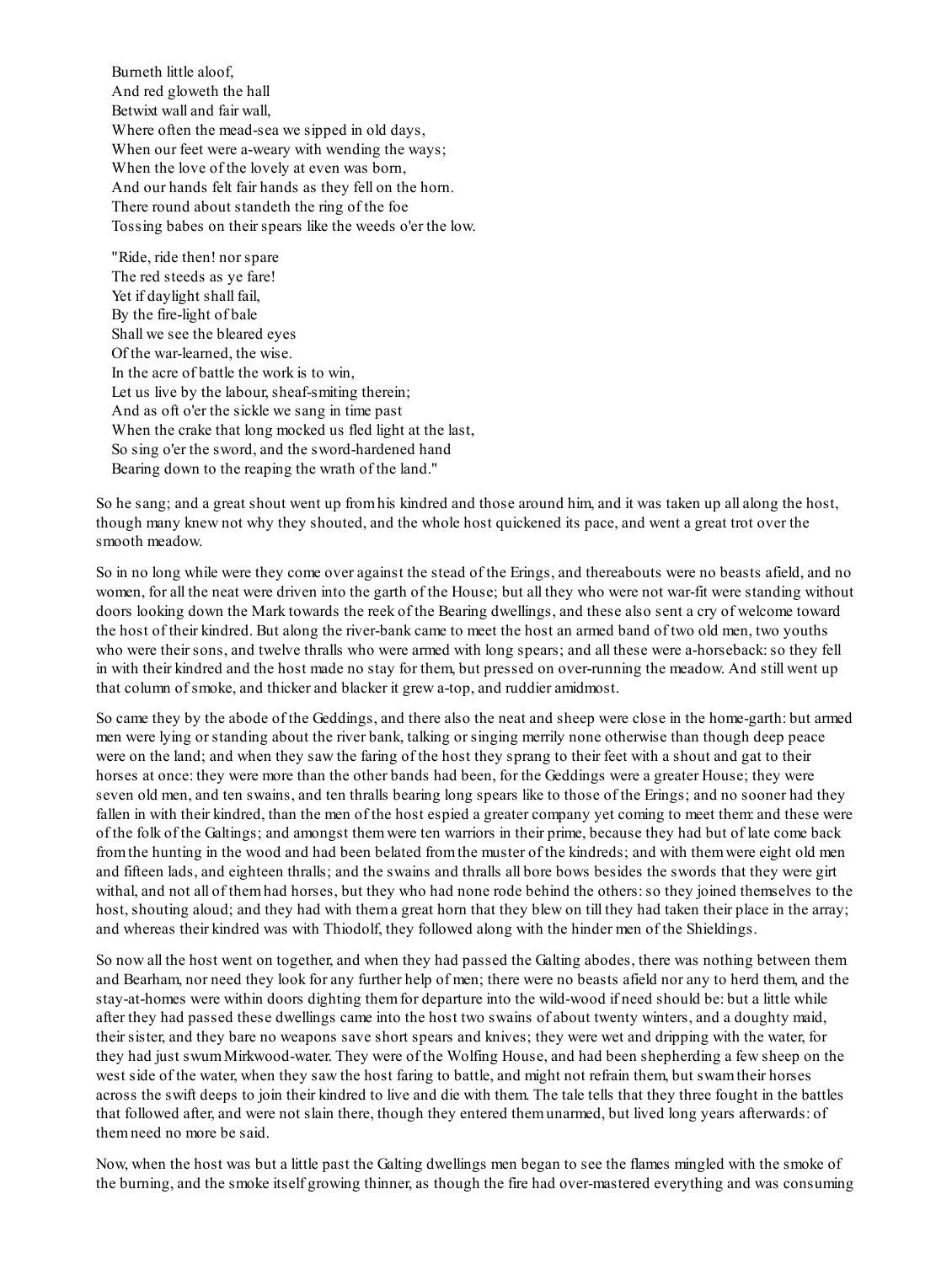itself with its own violence; and somewhat afterwards, the ground rising, they could see the Bearing meadow and the foemen thereon: yet a little further, and fromthe height of another swelling of the earth they could see the burning houses themselves and the array of the Romans; so there they stayed and breathed their horses a while. And they beheld how of the Romans a great company was gathered together in close array betwixt the ford and the Bearing Hall, but nigher unto the ford, and these were a short mile fromthem; but others they saw streaming out fromthe burning dwellings, as if their work were done there, and they could not see that they had any captives with them. Other Romans there were, and amongst themmen in the attire of the Goths, busied about the river banks, as though they were going to try the ford.

But a little while abode Otter in that place, and then waved his armand rode on and all the host followed; and as they drew nigher, Otter, who was wise in war, beheld the Romans and deemed thema great host, and the very kernel and main body of themmany more than all his company; and moreover they were duly and well arrayed as men waiting a foe; so he knew that he must be wary or he would lose himself and all his men.

So he stayed his company when they were about two furlongs fromthem, and the main body of the foe stirred not, but horsemen and slingers came forth fromits sides and made on toward the Goths, and in three or four minutes were within bowshot of them. Then the bowmen of the Goths slipped down fromtheir horses and bent their bows and nocked their arrows and let fly, and slew and hurt many of the horsemen, who endured their shot but for a minute or two and then turned rein and rode back slowly to their folk, and the slingers came not on very eagerly whereas they were dealing with men a-horseback, and the bowmen of the Goths also held themstill.

Now turned Otter to his folk and made thema sign, which they knew well, that they should get down fromtheir horses; and when they were afoot the leaders of tens and hundreds arrayed them, into the wedge-array, with the bowmen on either flank: and Otter smiled as he beheld this adoing and that the Romans meddled not with them, belike because they looked to have themgood cheap, since they were but a few wild men.

But when they were all arrayed he sat still on his horse and spake to themshort and sharply, saying:

"Men of the Goths, will ye mount your horses again and ride into the wood and let it cover you, or will ye fight these Romans?" They answered himwith a great shout and the clashing of their weapons on their shields. "That is well," quoth Otter, "since we have come so far; for I perceive that the foe will come to meet us, so that we must either abide their shock or turn our backs. Yet must we fight wisely or we are undone, and Thiodolf in risk of undoing; this have we to do if we may, to thrust in between themand the ford, and if we may do that, there let us fight it out, till we fall one over another. But if we may not do it, then will we not throw our lives away but do the foemen what hurt we may without mingling ourselves amongst them, and so abide the coming of Thiodolf; for if we get not betwixt themand the ford we may in no case hinder themfromcrossing. And all this I tell you that ye may follow me wisely, and refrain your wrath that ye may live yet to give it the rein when the time comes."

So he spake and got down fromhis horse and drew his sword and went to the head of the wedge-array and began slowly to lead forth; but the thralls and swains had heed of the horses, and they drew aback with themtowards the wood which was but a little way fromthem.

But for Otter he led his men down towards the ford, and when the Romans saw that, their main body began to move forward, faring slant-wise, as a crab, down toward the ford; then Otter hastened somewhat, as he well might, since his men were well learned in war and did not break their array; but now by this time were those burners of the Romans come up with the main battle, and the Roman captain sent themat once against the Goths, and they advanced boldly enough, a great cloud of men in loose array who fell to with arrows and slings on the wedge-array and slew and hurt many: yet did not Otter stay his folk; but it was ill going for them, for their unshielded sides were turned to the Romans, nor durst Otter scatter his bowmen out fromthe wedge-array, lest the Romans, who were more than they, should enter in amongst them. Ever he gazed earnestly on the main battle of the Romans, and what they were doing, and presently it became clear to himthat they would outgo himand come to the ford, and then he wotted well that they would set on himjust when their light-armed were on his flank and his rearward, and then it would go hard but they would break their array and all would be lost: therefore he slacked his pace and went very slowly and the Romans went none the slower for that; but their light-armed grew bolder and drew more together as they came nigher to the Goths, as though they would give theman onset; but just at that nick of time Otter passed the word down the ranks, and, waving his sword, turned sharply to the right and fell with all the wedge-array on the clustering throng of the light-armed, and his bowmen spread out now fromthe right flank of the wedge-array, and shot sharp and swift and the bowmen on the left flank ran forward swiftly till they had cleared the wedge-array and were on the flank of the light-armed Romans; and they, what between the onset of the swordsmen and spearmen of the Goths, and their sharp arrows, knew not which way to turn, and a great slaughter befell amongst them, and they of themwere the happiest who might save themselves by their feet.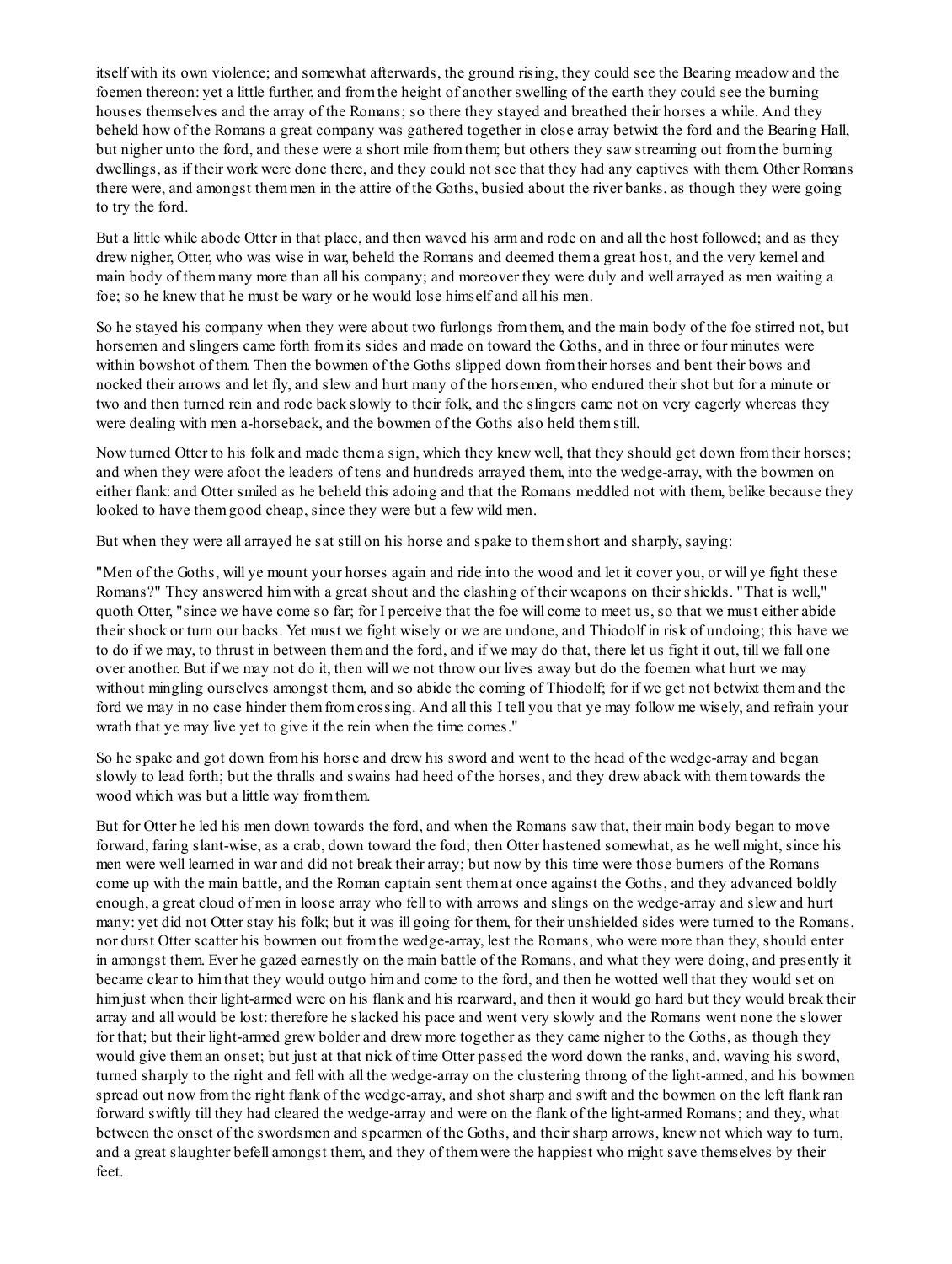Now after this storm, and after these men had been thrust away, Otter stayed not, but swept round about the field toward the horses; and indeed he looked to it that the main-battle of the Romans should follow him, but they did not, but stayed still to receive the fleers of their light-armed. And this indeed was the goodhap of the Goths; for they were somewhat disordered by their chase of the light-armed, and they smote and spared not, their hearts being full of bitter wrath, as might well be; for even as they turned on the Romans, they beheld the great roof of the Bearings fall in over the burned hall, and a great shower of sparks burst up fromits fall, and there were the ragged gables left standing, licked by little tongues of flame which could not take hold of thembecause of the clay which filled the spaces between the great timbers and was daubed over them. And they saw that all the other houses were either alight or smouldering, down to the smallest cot of a thrall, and even the barns and booths both great and little.

Therefore, whereas the Markmen were far fewer in all than the Roman main-battle, and whereas this same host was in very good array, no doubt there was that the Markmen would have been grievously handled had the Romans fallen on; but the Roman Captain would not have it so: for though he was a bold man, yet was his boldness that of the wolf, that falleth on when he is hungry and skulketh when he is full. He was both young and very rich, and a mighty man among his townsmen, and well had he learned that ginger is hot in the mouth, and though he had come forth to the war for the increasing of his fame, he had no will to die among the Markmen, either for the sake of the city of Rome, or of any folk whatsoever, but was liefer to live for his own sake. Therefore was he come out to vanquish easily, that by his fame won he might win more riches and dominion in Rome; and he was well content also to have for his own whatever was choice amongst the plunder of these wild-men (as he deemed them), if it were but a fair woman or two. So this man thought, It is my business to cross the ford and come to Wolfstead, and there take the treasure of the tribe, and have a stronghold there, whence we may slay so many of these beasts with little loss to us that we may march away easily and with our hands full, even if Maenius with his men come not to our aid, as full surely he will: therefore as to these angry men, who be not without might and conduct in battle, let us remember the old saw that saith 'a bridge of gold to a fleeing foe,' and let themdepart with no more hurt of Romans, and seek us afterwards when we are fenced into their stead, which shall then be our stronghold: even so spake he to his Captains about him.

For it must be told that he had no tidings of the overthrow of the Romans on the Ridge; nor did he know surely how many fighting-men the Markmen might muster, except by the report of those dastards of the Goths; and though he had taken those two women in the wastes, yet had he got no word fromthem, for they did as the Hall-Sun bade them, when they knew that they would be questioned with torments, and smiting themselves each with a little sharp knife, so went their ways to the Gods.

Thus then the Roman Captain let the Markmen go their ways, and turned toward the ford, and the Markmen went slowly now toward their horses. Howbeit there were many of themwho murmured against Otter, saying that it was ill done to have come so far and ridden so hard, and then to have done so little, and that were to-morrow come, they would not be led away so easily: but now they said it was ill; for the Romans would cross the water, and make their ways to Wolfstead, none hindering them, and would burn the dwellings and slay the old men and thralls, and have away the women and children and the Hall-Sun the treasure of the Markmen. In sooth, they knew not that a band of the Roman light-armed had already crossed the water, and had fallen upon the dwellings of the Wolfings; but that the old men and younglings and thralls of the House had come upon themas they were entangled amidst the tofts and the garths, and had overcome themand slain many.

Thus went Otter and his men to their horses when it was now drawing toward sunset (for all this was some while adoing), and betook themto a rising ground not far fromthe wood-side, and there made what sort of a garth they might, with their horses and the limbs of trees and long-shafted spears; and they set a watch and abode in the garth right warily, and lighted no fires when night fell, but ate what meat they had with them, which was but little, and so sleeping and watching abode the morning. But the main body of the Romans did not cross the ford that night, for they feared lest they might go astray therein, for it was an ill ford to those that knew not the water:so they abode on the bank nigh to the water's edge, with the mind to cross as soon as it was fairly daylight.

Now Otter had lost of his men some hundred and twenty slain or grievously hurt, and they had away with themthe hurt men and the bodies of the slain. The tale tells not how many of the Romans were slain, but a many of their lightarmed had fallen, since the Markmen had turned so hastily upon them, and they had with themmany of the best bowmen of the Mark.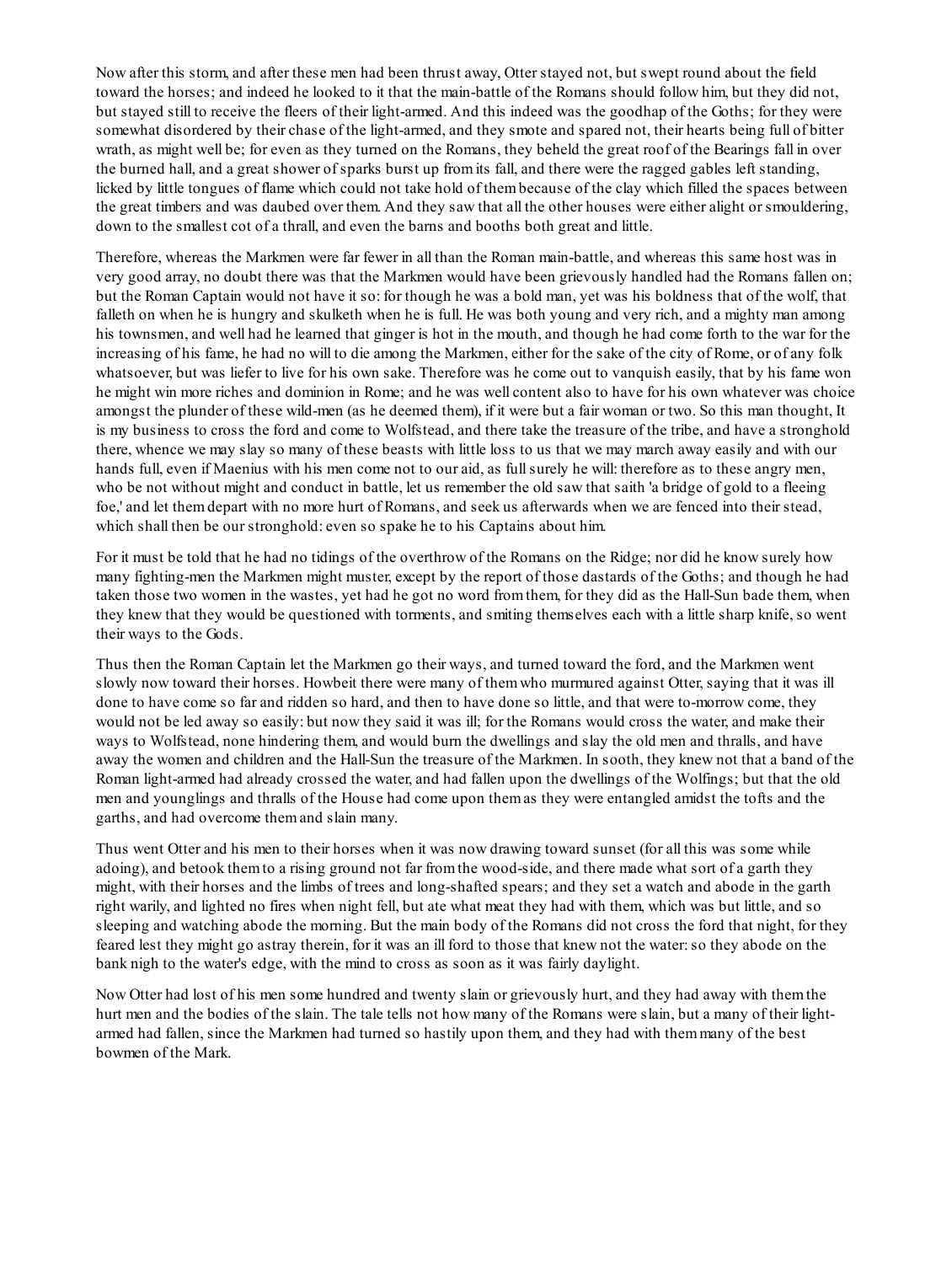# **CHAPTER XXI--THEY BICKER ABOUT THE FORD**

In the grey of the morning was Otter afoot with the watchers, and presently he got on his horse and peered over the plain, but the mist yet hung low on it, so that he might see nought for a while; but at last he seemed to note something coming toward the host fromthe upper water above the ford, so he rode forward to meet it, and lo, it was a lad of fifteen winters, naked save his breeches, and wet from the river; and Otter drew rein, and the lad said to him: "Art thou the War-duke?" "Yea," said Otter.

Said the lad, "I amAli, the son of Grey, and the Hall-Sun hath sent me to thee with this word: 'Are ye coming? Is Thiodolf at hand? For I have seen the Roof-ridge red in the sunlight as if it were painted with cinnabar.'"

Said Otter, "Art thou going back to Wolfstead, son?"

"Yea, at once, my father," said Ali.

"Then tell her," said Otter, "that Thiodolf is at hand, and when he cometh we shall both together fall upon the Romans either in crossing the ford or in the Wolfing meadow; but tell her also that I amnot strong enough to hinder the Romans fromcrossing."

"Father," said Ali, "the Hall-Sun saith: Thou art wise in war; now tell us, shall we hold the Hall against the Romans that ye may find us there? For we have discomfited their vanguard already, and we have folk who can fight; but belike the main battle of the Romans shall get the upper hand of us ere ye come to our helping: belike it were better to leave the hall, and let the wood cover us."

"Now is this well asked," said Otter; "get thee back, my son, and bid the Hall-Sun trust not to warding of the Hall, for the Romans are a mighty host: and this day, even when Thiodolf cometh hither, shall be hard for the Goth-folk: let her hasten lest these thieves come upon her hastily; let her take the Hall-Sun her namesake, and the old men and children and the women, and let those fighting folk she hath be a guard to all this in the wood. And hearken moreover; it will, maybe, be sixhours ere Thiodolf cometh; tell her I will cast the dice for life or death, and stir up these Romans now at once, that they may have other things to think of than burning old men and women and children in their dwellings; thus may she reach the wood unhindered. Hast thou all this in thine head? Then go thy ways."

But the lad lingered, and he reddened and looked on the ground and then he said: "My father, I swamthe deeps, and when I reached this bank, I crept along by the mist and the reeds toward where the Romans are, and I came near to them, and noted what they were doing; and I tell thee that they are already stirring to take the water at the ford. Now then do what thou wilt."

Therewith he turned about, and went his way at once, running like a colt which has never felt halter or bit.

But Otter rode back hastily and roused certain men in whomhe trusted, and bid themrouse the captains and all the host and bid men get to horse speedily and with as little noise as might be. So did they, and there was little delay, for men were sleeping with one eye open, as folk say, and many were already astir. So in a little while they were all in the saddle, and the mist yet stretched low over the meadow; for the morning was cool and without wind. Then Otter bade the word be carried down the ranks that they should ride as quietly as may be and fare through the mist to do the Romans some hurt, but in nowise to get entangled in their ranks, and all men to heed well the signal of turning and drawing aback; and therewith they rode off down the meadow led by men who could have led themthrough the dark night.

But for the Romans, they were indeed getting ready to cross the ford when the mist should have risen; and on the bank it was thinning already and melting away; for a little air of wind was beginning to breathe fromthe north-east and the sunrise, which was just at hand; and the bank, moreover, was stonier and higher than the meadow's face, which fell away fromit as a shallow dish fromits rim: thereon yet lay the mist like a white wall.

So the Romans and their friends the dastards of the Goths had well nigh got all ready, and had driven stakes into the water frombank to bank to mark out the safe ford, and some of their light-armed and most of their Goths were by now in the water or up on the Wolfing meadow with the more part of their baggage and wains; and the rest of the host was drawn up in good order, band by band, waiting the word to take the water, and the captain was standing nigh to the river bank beside their God the chief banner of the Host.

Of a sudden one of the dastards of the Goths who was close to the Captain cried out that he heard horse coming; but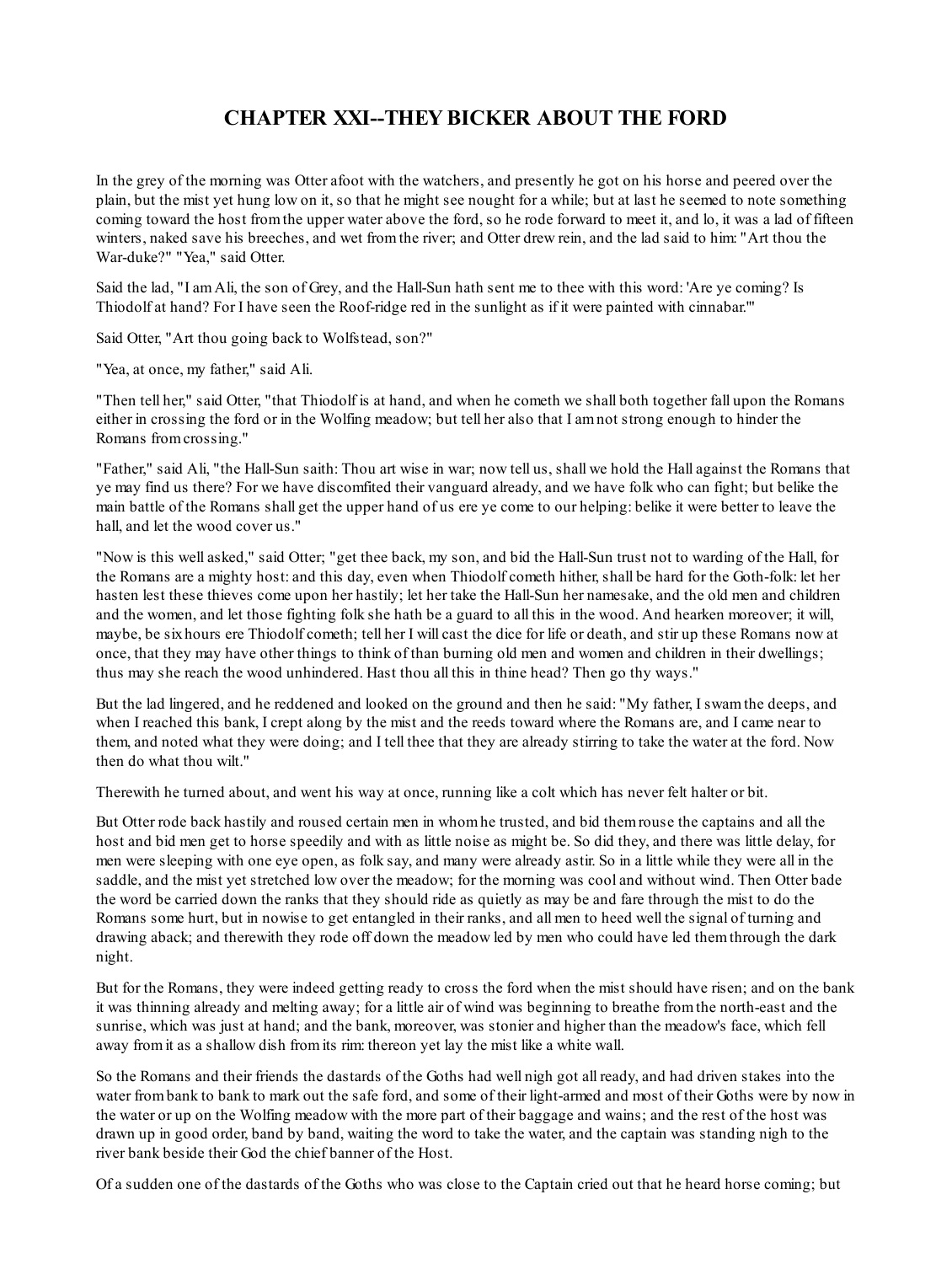because he spake in the Gothic tongue, few heeded; but even therewith an old leader of a hundred cried out the same tidings in the Roman tongue, and all men fell to handling their weapons; but before they could face duly toward the meadow, came rushing fromout of the mist a stormof shafts that smote many men, and therewithal burst forth the sound of the Markmen's war-horn, like the roaring of a hundred bulls mingled with the thunder of horses at the gallop; and then dark over the wall of mist showed the crests of the riders of the Mark, though scarce were their horses seen till their whole war-rank came dark and glittering into the space of the rising-ground where the mist was but a haze now, and now at last smitten athwart by the low sun just arisen.

Therewith came another stormof shafts, wherein javelins and spears cast by the hand were mingled with the arrows: but the Roman ranks had faced the meadow and the stormwhich it yielded, swiftly and steadily, and they stood fast and threw their spears, albeit not with such good aimas might have been, because of their haste, so that few were slain by them. And the Roman Captain still loth to fight with the Goths in earnest for no reward, and still more and more believing that this was the only band of themthat he had to look to, bade those who were nighest the ford not to tarry for the onset of a few wild riders, but to go their ways into the water; else by a sudden onrush might the Romans have entangled Otter's band in their ranks, and so destroyed all. As it was the horsemen fell not on the Roman ranks full in face, but passing like a stormathwart the ranks to the right, fell on there where they were in thinnest array (for they were gathered to the ford as aforesaid), and slew some and drave some into the deeps and troubled the whole Roman host.

So now the Roman Captain was forced to take new order, and gather all his men together, and array his men for a hard fight; and by now the mist was rolling off fromthe face of the whole meadow and the sun was bright and hot. His men serried their ranks, and the front rank cast their spears, and slew both men and horses of the Goths as those rode along their front casting their javelins, and shooting here and there frombehind their horses if occasion served, or making a shift to send an arrow even as they sat a-horseback; then the second rank of the Romans would take the place of the first, and cast in their turn, and they who had taken the water turned back and took their place behind the others, and many of the light-armed came with them, and all the mass of themflowed forward together, looking as if it might never be broken. But Otter would not abide the shock, since he had lost men and horses, and had no mind to be caught in the sweep of their net; so he made the sign, and his Company drew off to right and left, yet keeping within bowshot, so that the bowmen still loosed at the Romans.

But they for their part might not follow afoot men on untired horses, and their own horse was on the west side with the baggage, and had it been there would have been but of little avail, as the Roman Captain knew. So they stood awhile making grimcountenance, and then slowly drew back to the ford under cover of their light-armed who shot at the Goths as they rode forward, but abode not their shock.

But Otter and his folk followed after the Romans again, and again did themsome hurt, and at last drew so nigh, that once more the Romans stormed forth, and once more smote a stroke in the air; nor even so would the Markmen cease to meddle with them, though never would Otter suffer his men to be mingled with them. At the last the Romans, seeing that Otter would not walk into the open trap, and growing weary of this bickering, began to take the water little by little, while a strong Company kept face to the Markmen; and now Otter saw that they would not be hindered any longer, and he had lost many men, and even now feared lest he should be caught in the trap, and so lose all. And on the other hand it was high noon by now, so that he had given respite to the stay-at-homes of the Wolfings, so that they might get theminto the wood. So he drew out of bowshot and bade his men breathe their horses and rest themselves and eat something; and they did so gladly, since they saw that they might not fall upon the Romans to live and die for it until Thiodolf was come, or until they knew that he was not coming. But the Romans crossed the ford in good earnest and were soon all gathered together on the western bank making themready for the march to Wolfstead. And it must be told that the Roman Captain was the more deliberate about this because after the overthrow of his light-armed there the morning before, he thought that the Roof was held by warriors of the kindreds, and not by a few old men, and women, and lads. Therefore he had no fear of their escaping him. Moreover it was this imagination of his, to wit that a strong band of warriors was holding Wolf-stead, that made himdeemthere were no more worth thinking about of the warriors of the Mark save Otter's Company and the men in the Hall of the Wolfings.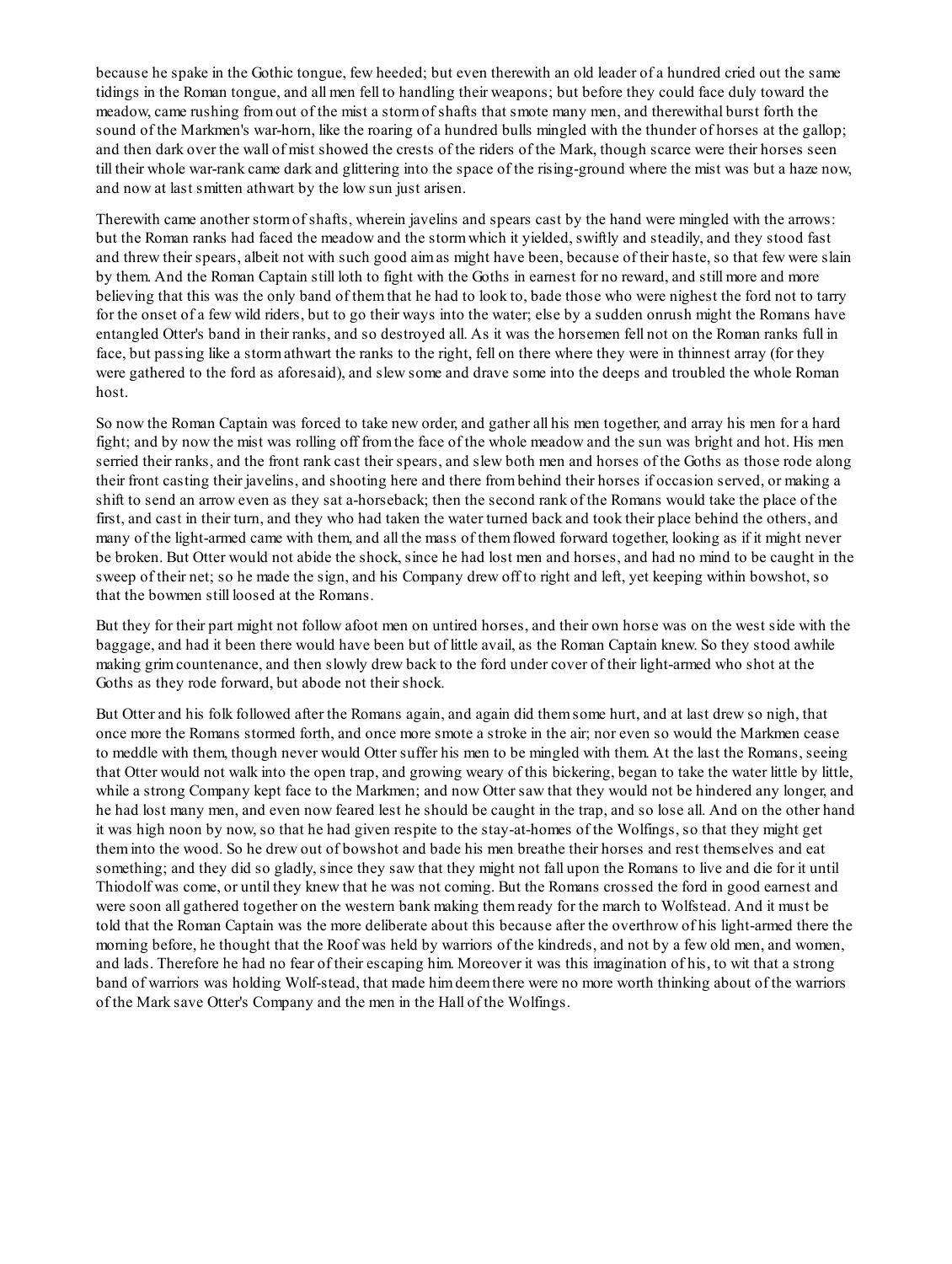## **CHAPTER XXII--OTTER FALLS ON AGAINST HIS WILL**

It was with the same imagination working in himbelike that the Roman Captain set none to guard the ford on the westward side of Mirkwood-water. The Romans tarried there but a little hour, and then went their ways; but Otter sent a man on a swift horse to watch them, and when they were clean gone for half an hour, he bade his folk to horse, and they departed, allsave a handful of the swains and elders, who were left to tell the tidings to Thiodolf when he should come into Mid-mark.

So Otter and his folk crossed the ford, and drew up in good order on the westward bank, and it was then somewhat more than three hours after noon. He had been there but a little while before he noted a stir in the Bearing meadow, and lo, it was the first of Thiodolf's folk, who had gotten out of the wood and had fallen in with the men whomhe had left behind. And these first were the riders of the Bearings, and the Wormings, (for they had out-gone the others who were afoot). It may well be thought how fearful was their anger when they set eyes on the smouldering ashes of the dwellings; nor even when those folk of Otter had told themall they had to tell could some of themrefrain themfrom riding off to the burnt houses to seek for the bodies of their kindred. But when they came there, and amidst the ashes could find no bones, their hearts were lightened, and yet so mad wroth they were, that some could scarce sit their horses, and great tears gushed fromthe eyes of some, and pattered down like hail-stones, so eager were they to see the blood of the Romans. So they rode back to where they had left their folk talking with themof Otter; and the Bearings were sitting grimupon their horses and somewhat scowling on Otter's men. Then the foremost of those who had come back fromthe houses waved his hand toward the ford, but could say nought for a while; but the captain and chief of the Bearings, a grizzled man very big of body, whose name was Arinbiorn, spake to that man and said; "What aileth thee Sweinbiorn the Black? What hast thou seen?"

#### He said:

"Now red and grey is the pavement of the Bearings' house of old: Red yet is the floor of the dais, but the hearth all grey and cold. I knew not the house of my fathers; I could not call to mind The fashion of the building of that Warder of the Wind. O wide were grown the windows, and the roof exceeding high! For nought there was to look on 'twixt the pavement and the sky. But the tie-beamlay on the dais, and methought its staining fair; For rings of smoothest charcoal were round it here and there, And the red flame flickered o'er it, and never a staining wight Hath red earth in his coffer so clear and glittering bright, And still the little smoke-wreaths curled o'er it pale and blue. Yea, fair is our hall's adorning for a feast that is strange and new."

Said Arinbiorn: "What sawest thou therein, O Sweinbiorn, where sat thy grandsire at the feast? Where were the bones of thy mother lying?"

#### Said Sweinbiorn:

"We sought the feast-hall over, and nought we found therein Of the bones of the ancient mothers, or the younglings of the kin. The men are greedy, doubtless, to lose no whit of the prey, And will try if the hoary elders may yet outlive the way That leads to the southland cities, till at last they come to stand With the younglings in the market to be sold in an alien land."

Arinbiorn's brow lightened somewhat; but ere he could speak again an ancient thrall of the Galtings spake and said:

"True it is, O warriors of the Bearings, that we might not see any war-thralls being led away by the Romans when they came away fromthe burning dwellings; and we deemit certain that they crossed the water before the coming of the Romans, and that they are now with the stay-at-homes of the Wolfings in the wild-wood behind the Wolfing dwellings, for we hear tell that the War-duke would not that the Hall-Sun should hold the Hall against the whole Roman host."

Then Sweinbiorn tossed up his sword into the air and caught it by the hilts as it fell, and cried out: "On, on to the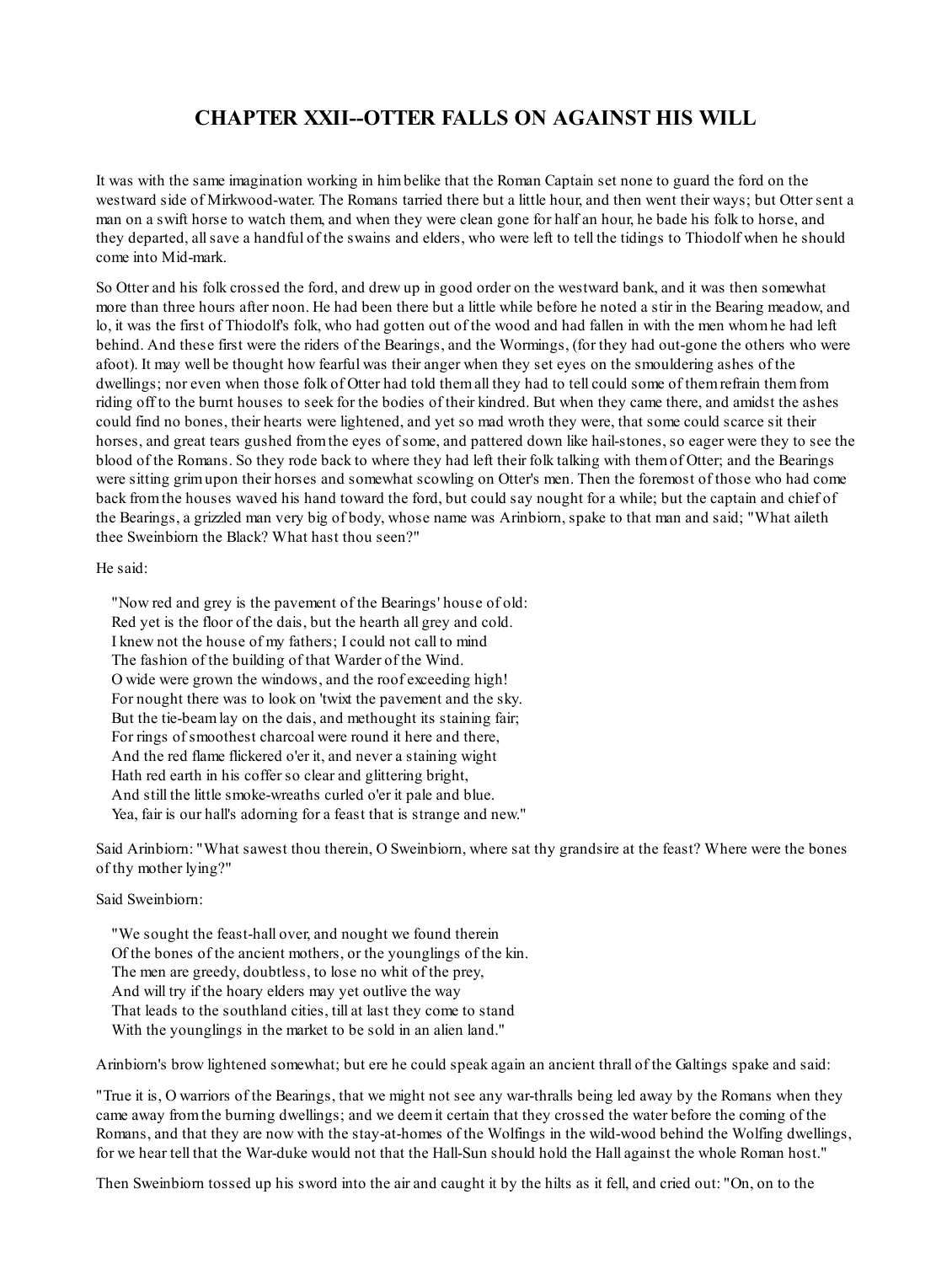meadow, where these thieves abide us!" Arinbiorn spake no word, but turned his horse and rode down to the ford, and all men followed him; and of the Bearings there were an hundred warriors save one, and of the Wormings eighty and seven.

So rode they over the meadow and into the ford and over it, and Otter's company stood on the bank to meet them, and shouted to see them; but the others made but little noise as they crossed the water.

So when they were on the western bank Arinbiorn came among themof Otter, and cried out: "Where then is Otter, where is the War-duke, is he alive or dead?"

And the throng opened to himand Otter stood facing him; and Arinbiorn spake and said: "Thou art alive and unhurt, War-duke, when many have been hurt and slain; and methinks thy company is little minished though the kindred of the Bearings lacketh a roof; and its elders and women and children are gone into captivity. What is this? Was it a light thing that gangrel thieves should burn and waste in Mid-mark and depart unhurt, that ye stand here with clean blades and cold bodies?"

Said Otter: "Thou grievest for the hurt of thine House, Arinbiorn; but this at least is good, that though ye have lost the timber of your house ye have not lost its flesh and blood; the shell is gone, but the kernel is saved: for thy folk are by this time in the wood with the Wolfing stay-at-homes, and among these are many who may fight on occasion, so they are safe as for this time: the Romans may not come at them to hurt them."

Said Arinbiorn: "Had ye time to learn all this, Otter, when ye fled so fast before the Romans, that the father tarried not for the son, nor the son for the father?"

He spoke in a loud voice so that many heard him, and some deemed it evil; for anger and dissension between friends seemed abroad; but some were so eager for battle, that the word of Arinbiorn seemed good to them, and they laughed for pride and anger.

Then Otter answered meekly, for he was a wise man and a bold: "We fled not, Arinbiorn, but as the sword fleeth, when it springeth up fromthe iron helmto fall on the woollen coat. Are we not now of more avail to you, O men of the Bearings, than our dead corpses would have been?"

Arinbiorn answered not, but his face waxed red, as if he were struggling with a weight hard to lift: then said Otter:

"But when will Thiodolf and the main battle be with us?"

Arinbiorn answered calmly: "Maybe in a little hour fromnow, or somewhat more."

Said Otter: "My rede is that we abide himhere, and when we are all met and well ordered together, fall on the Romans at once: for then shall we be more than they; whereas now we are far fewer, and moreover we shall have to set on themin their ground of vantage."

Arinbiorn answered nothing; but an old man of the Bearings, one Thorbiorn, came up and spake:

"Warriors, here are we talking and taking counsel, though this is no Hallowed Thing to bid us what we shall do, and what we shall forbear; and to talk thus is less like warriors than old women wrangling over the why and wherefore of a broken crock. Let the War-duke rule here, as is but meet and right. Yet if I might speak and not break the peace of the Goths, then would I say this, that it might be better for us to fall on these Romans at once before they have cast up a dike about them, as Foxtelleth is their wont, and that even in an hour they may do much."

As he spake there was a murmur of assent about him, but Otter spake sharply, for he was grieved.

"Thorbiorn, thou art old, and shouldest not be void of prudence. Now it had been better for thee to have been in the wood to-day to order the women and the swains according to thine ancient wisdomthan to egg on my young warriors to fare unwarily. Here will I abide Thiodolf."

Then Thorbiorn reddened and was wroth; but Arinbiorn spake:

"What is this to-do? Let the War-duke rule as is but right: but I amnow become a man of Thiodolf's company; and he bade me haste on before to help all I might. Do thou as thou wilt, Otter: for Thiodolf shall be here in an hour's space, and if much diking shall be done in an hour, yet little slaying, forsooth, shall be done, and that especially if the foe is all armed and slayeth women and children. Yea if the Bearing women be allslain, yet shall not Tyr make us new ones out of the stones of the waste to wed with the Galtings and the fish-eating Houses?--this is easy to be done forsooth. Yea, easier than fighting the Romans and overcoming them!"

And he was very wrath, and turned away; and again there was a murmur and a humabout him. But while these had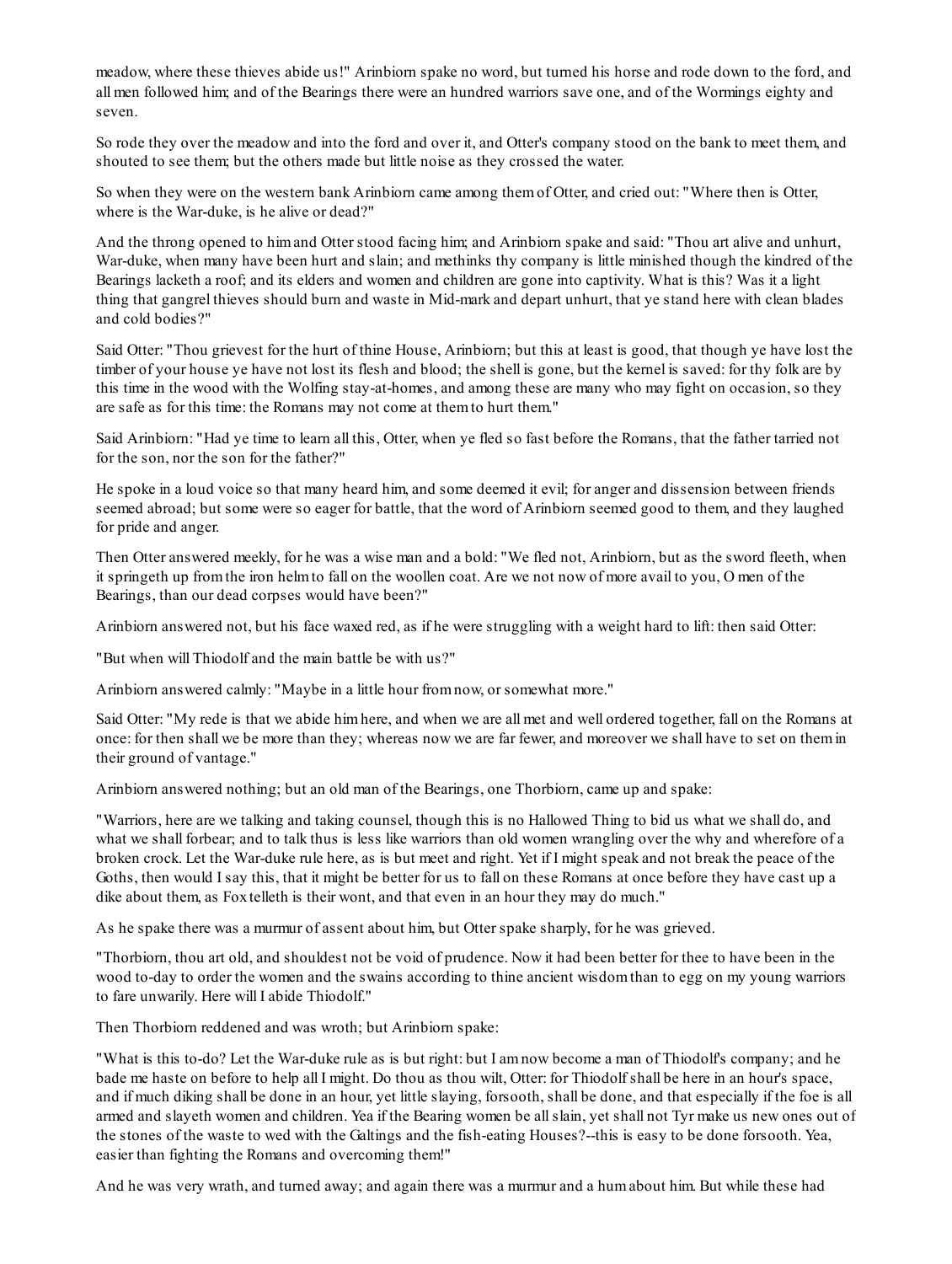been speaking aloud, Sweinbiorn had been talking softly to some of the younger men, and now he shook his naked sword in the air and spake aloud and sang:

"Ye tarry, Bears of Battle! ye linger, Sons of the Worm! Ye crouch adown, O kindreds, fromthe gathering of the storm! Ye say, it shall soon pass over and we shall fare afield And reap the wheat with the war-sword and winnow in the shield. But where shall be the corner wherein ye then shall abide, And where shall be the woodland where the whelps of the bears shall hide When 'twixt the snowy mountains and the edges of the sea These men have swept the wild-wood and the fields where men may be Of every living sword-blade, and every quivering spear, And in the southland cities the yoke of slaves ye bear? Lo ye! whoever follows I fare to sow the seed Of the days to be hereafter and the deed that comes of deed."

Therewith he waved his sword over his head, and made as if he would spur onward. But Arinbiorn thrust through the press and outwent himand cried out:

"None goeth before Arinbiorn the Old when the battle is pitched in the meadows of the kindred. Come, ye sons of the Bear, ye children of the Worm! And come ye, whosoever hath a will to see stout men die!"

Then on he rode nor looked behind him, and the riders of the Bearings and the Wormings drew themselves out of the throng, and followed him, and rode clattering over the meadow towards Wolfstead. A few of the others rode with them, and yet but a few. For they remembered the holy Folk-mote and the oath of the War-duke, and how they had chosen Otter to be their leader. Howbeit, man looked askance at man, as if in shame to be left behind.

But Otter bethought himin the flash of a moment, "If these men ride alone, they shall die and do nothing; and if we ride with them it may be that we shall overthrow the Romans, and if we be vanguished, it shall go hard but we shall slay many of them, so that it shall be the easier for Thiodolf to deal with them."

Then he spake hastily, and bade certain men abide at the ford for a guard; then he drew his sword and rode to the front of his folk, and cried out aloud to them:

"Now at last has come the time to die, and let themof the Markmen who live hereafter lay us in howe. Set on, Sons of Tyr, and give not your lives away, but let thembe dearly earned of our foemen."

Then all shouted loudly and gladly; nor were they otherwise than exceeding glad; for now had they forgotten all other joys of life save the joy of fighting for the kindred and the days to be.

So Otter led themforth, and when he heard the whole company clattering and thundering on the earth behind himand felt their might enter into him, his brow cleared, and the anxious lines in the face of the old man smoothed themselves out, and as he rode along the soulso stirred within himthat he sang out aloud:

"Time was when hot was the summer and I was young on the earth, And I grudged me every moment that lacked its share of mirth. I woke in the morn and was merry and all the world methought For me and my heart's deliverance that hour was newly wrought. I have passed through the halls of manhood, I have reached the doors of eld, And I have been glad and sorry, but ever have upheld My heart against all trouble that none might call me sad, But ne'er came such remembrance of how my heart was glad In the afternoon of summer 'neath the still unwearied sun Of the days when I was little and all deeds were hopes to be won, As now at last it cometh when e'en in such-like tide, For the freeing of my trouble o'er the fathers' field I ride."

Many men perceived that he sang, and saw that he was merry, howbeit few heard his very words, and yet all were glad of him.

Fast they rode, being wishful to catch up with the Bearings and the Wormings, and soon they came anigh them, and they, hearing the thunder of the horse-hoofs, looked and saw that it was the company of Otter, and so slacked their speed till they were all joined together with joyous shouting and laughter. So then they ordered the ranks anew and so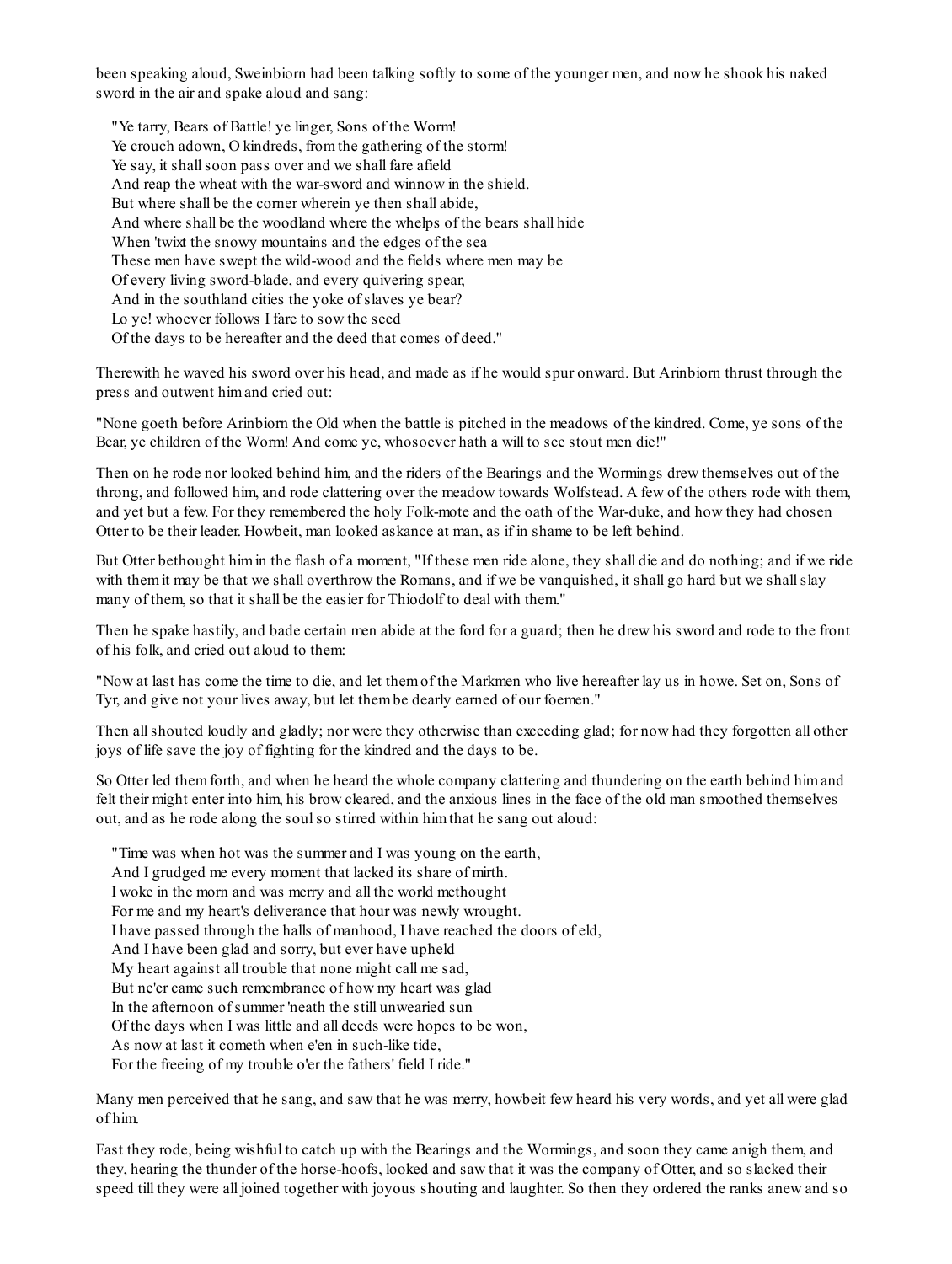set forward in great joy without haste or turmoil toward Wolfstead and the Romans. For now the bitterness of their fury and the sourness of their abiding wrath were turned into the mere joy of battle; even as the clear red and sweet wine comes of the ugly ferment and rough trouble of the must.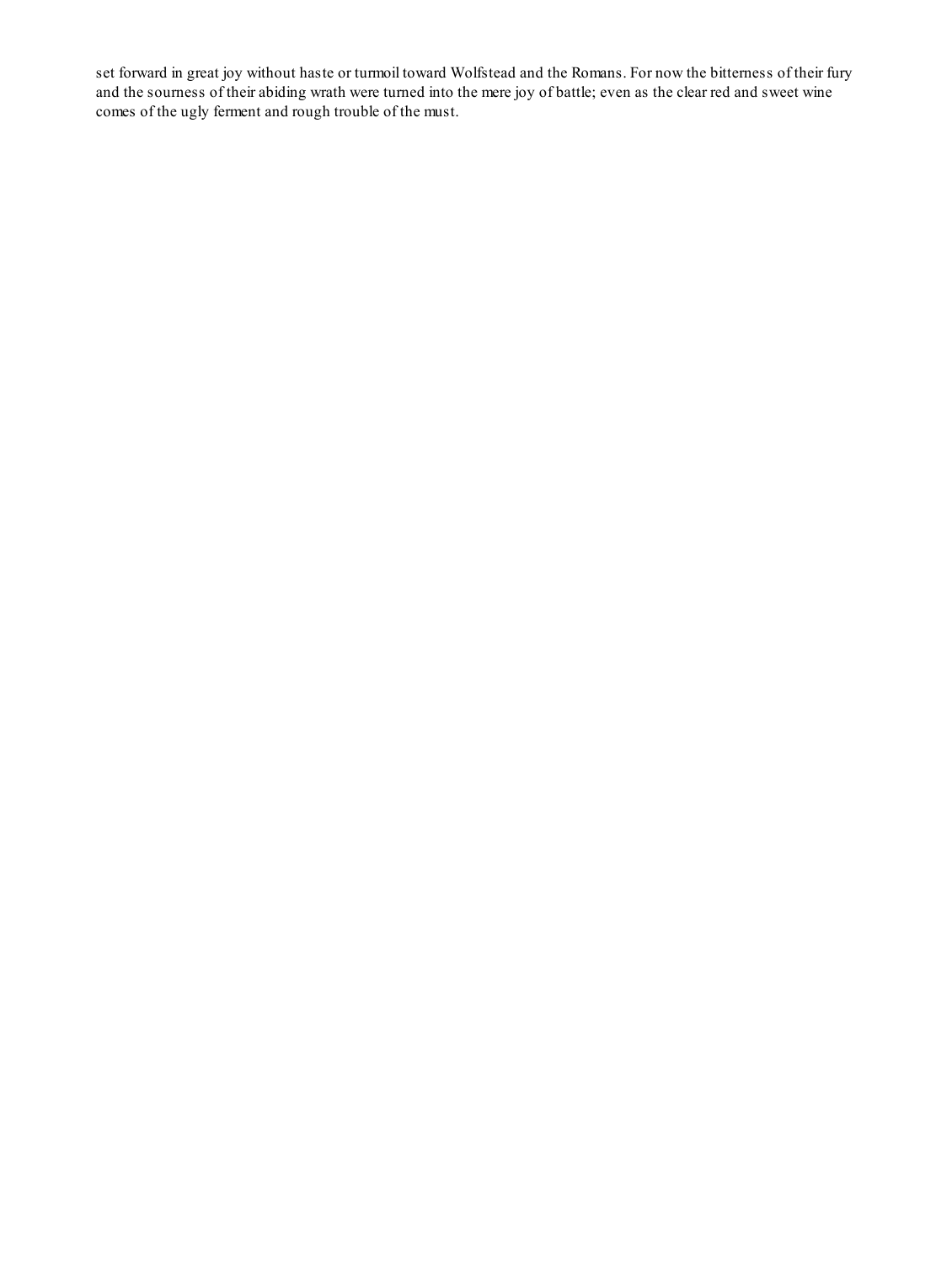### **CHAPTER XXIII--THIODOLF MEETETH THE ROMANS IN THE WOLFING MEADOW**

It was scarce an hour after this that the footmen of Thiodolf came out of the thicket road on to the meadow of the Bearings; there saw they men gathered on a rising ground, and they came up to themand saw how some of themwere looking with troubled faces towards the ford and what lay beyond it, and some toward the wood and the coming of Thiodolf. But these were they whomOtter had bidden abide Thiodolf there, and he had sent two messengers to them for Thiodolf's behoof that he might have due tidings so soon as he came out of the thicket: the first told how Otter had been compelled in a manner to fall on the Romans along with the riders of the Bearings and the Wormings, and the second who had but just then come, told how the Markmen had been worsted by the Romans, and had given back from the Wolfing dwellings, and were making a stand against the foemen in the meadow betwixt the ford and Wolfstead.

Now when Thiodolf heard of these tidings he stayed not to ask long questions, but led the whole host straightway down to the ford, lest the remnant of Otter's men should be driven down there, and the Romans should hold the western bank against him.

At the ford there was none to withstand them, nor indeed any man at all; for the men whomOtter had set there, when they heard that the battle had gone against their kindred, had ridden their ways to join them. So Thiodolf crossed over the ford, he and his in good order all afoot, he like to the others; but for himhe was clad in the Dwarf-wrought Hauberk, but was unhelmeted and bare no shield. Throng-plough was naked in his hand as he came up all dripping on to the bank and stood in the meadow of the Wolfings; his face was stern and set as he gazed straight onward to the place of the fray, but he did not look as joyous as his wont was in going down to the battle.

Now they had gone but a short way fromthe ford before the noise of the fight and the blowing of horns came down the wind to them, but it was a little way further before they saw the fray with their eyes; because the ground fell away from the river somewhat at first, and then rose and fell again before it went up in one slope toward the Wolfing dwellings.

But when they were come to the top of the next swelling of the ground, they beheld fromthence what they had to deal with; for there round about a ground of vantage was the field black with the Roman host, and in the midst of it was a tangle of struggling men and tossing spears, and glittering swords.

So when they beheld the battle of their kindred they gave a great shout and hastened onward the faster; and they were ordered into the wedge-array and Thiodolf led them, as meet it was. And now even as they who were on the outward edge of the array and could see what was toward were looking on the battle with eager eyes, there came an answering shout down the wind, which they knew for the voice of the Goths amid the foemen, and then they saw how the ring of the Romans shook and parted, and their array fell back, and lo the company of the Markmen standing stoutly together, though sorely minished; and sure it was that they had not fled or been scattered, but were ready to fall one over another in one band, for there were no men straggling towards the ford, though many masterless horses ran here and there about the meadow. Now, therefore, none doubted but that they would deliver their friends fromthe Romans, and overthrow the foemen.

But now befel a wonder, a strange thing to tell of. The Romans soon perceived what was adoing, whereupon the half of themturned about to face the new comers, while the other half still withstood the company of Otter: the wedge-array of Thiodolf drew nearer and nearer till it was hard on the place where it should spread itself out to stormdown on the foe, and the Goths beset by the Romans made themready to fall on fromtheir side. There was Thiodolf leading his host, and all men looking for the token and sign to fall on; but even as he lifted up Throng-plough to give that sign, a cloud came over his eyes and he saw nought of all that was before him, and he staggered back as one who hath gotten a deadly stroke, and so fellswooning to the earth, though none had smitten him. Then stayed was the wedge-array even at the very point of onset, and the hearts of the Goths sank, for they deemed that their leader was slain, and those who were nearest to himraised himup and bore himhastily aback out of the battle; and the Romans also had beheld himfall, and they also deemed himdead or sore hurt, and shouted for joy and loitered not, but stormed forth on the wedgearray like valiant men; for it must be told that they, who erst out-numbered the company of Otter, were now much outnumbered, but they deemed it might well be that they could dismay the Goths since they had been stayed by the fall of their leader; and Otter's company were wearied with sore fighting against a great host. Nevertheless these last, who had not seen the fall of Thiodolf (for the Romans were thick between himand them) fell on with such exceeding fury that they drove the Romans who faced themback on those who had set on the wedge-array, which also stood fast undismayed; for he who stood next to Thiodolf, a man big of body, and stout of heart, hight Thorolf, hove up a great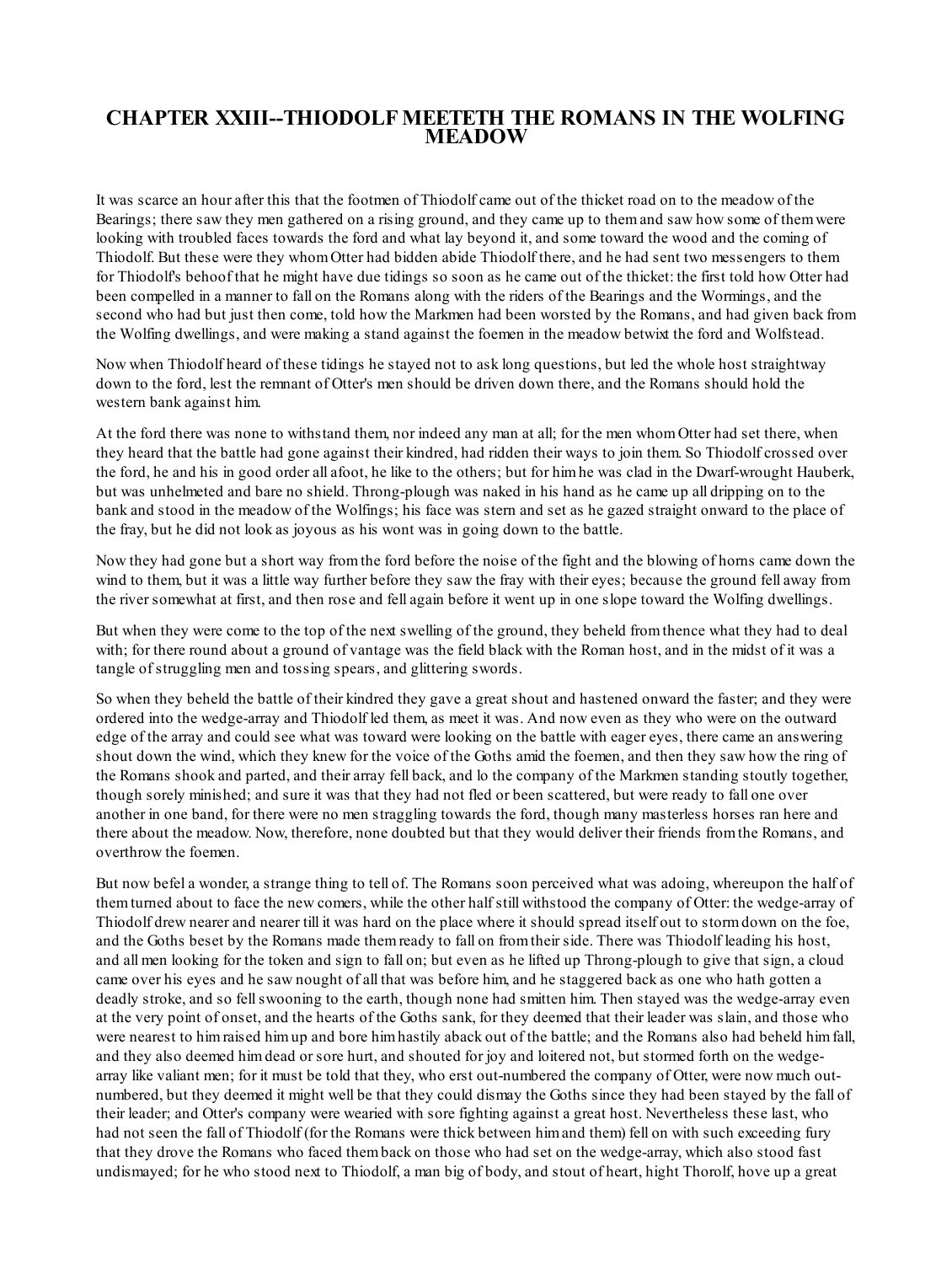axe and cried out aloud:

"Here is the next man to Thiodolf! here is one who will not fall tillsome one thrusts himover, here is Thorolf of the Wolfings! Stand fast and shield you, and smite, though Thiodolf be gone untimely to the Gods!"

So none gave back a foot, and fierce was the fight about the wedge-array; and the men of Otter--but there was no Otter there, and many another man was gone, and Arinbiorn the Old led them--these stormed on so fiercely that they cleft their way through all and joined themselves to their kindred, and the battle was renewed in the Wolfing meadow. But the Romans had this gain, that Thiodolf's men had let go their occasion for falling on the Romans with their line spread out so that every man might use his weapons; yet were the Goths strong both in valiancy and in numbers, nor might the Romans break into their array, and as aforesaid the Romans were the fewer, for it was less than half of their host that had pursued the Goths when they had been thrust back from their fierce onset: nor did more than the half seem needed, so many of themhad fallen along with Otter the War-duke and Sweinbiorn of the Bearings, that they seemed to the Romans but a feeble band easy to overcome.

So fought they in the Wolfing meadow in the fifth hour after high-noon, and neither yielded to the other: but while these things were a-doing, men laid Thiodolf adown aloof fromthe battle under a doddered oak half a furlong from where the fight was a-doing, round whose bole clung flocks of wool from the sheep that drew around it in the hot summer-tide and rubbed themselves against it, and the ground was trodden bare of grass round the bole, and close to the trunk was worn into a kind of trench. There then they laid Thiodolf, and they wondered that no blood came from him, and that there was no sign of a shot-weapon in his body.

But as for him, when he fell, all memory of the battle and what had gone before it faded fromhis mind, and he passed into sweet and pleasant dreams wherein he was a lad again in the days before he had fought with the three Hun-Kings in the hazelled field. And in these dreams he was doing after the manner of young lads, sporting in the meadows, backing unbroken colts, swimming in the river, going a-hunting with the elder carles. And especially he deemed that he was in the company of one old man who had taught himboth wood-craft and the handling of weapons: and fair at first was his dreamof his doings with this man; he was with himin the forge smithying a sword-blade, and hammering into its steel the thin golden wires; and fishing with an angle along with himby the eddies of Mirkwood-water; and sitting with him in an ingle of the Hall, the old man telling a tale of an ancient warrior of the Wolfings hight Thiodolf also: then suddenly and without going there, they were in a little clearing of the woods resting after hunting, a roe-deer with an arrow in her lying at their feet, and the old man was talking, and telling Thiodolf in what wise it was best to go about to get the wind of a hart; but all the while there was going on the thunder of a great gale of wind through the woodland boughs, even as the drone of a bag-pipe cleaves to the tune. Presently Thiodolf arose and would go about his hunting again, and stooped to take up his spear, and even therewith the old man's speech stayed, and Thiodolf looked up, and lo, his face was white like stone, and he touched him, and he was hard as flint, and like the image of an ancient god as to his face and hands, though the wind stirred his hair and his raiment, as they did before. Therewith a great pang smote Thiodolf in his dream, and he felt as if he also were stiffening into stone, and he strove and struggled, and lo, the wild-wood was gone, and a white light empty of all vision was before him, and as he moved his head this became the Wolfing meadow, as he had known it so long, and thereat a soft pleasure and joy took hold of him, till again he looked, and saw there no longer the kine and sheep, and the herd-women tending them, but the rush and turmoil of that fierce battle, the confused thundering noise of which was going up to the heavens; for indeed he was now fully awake again.

So he stood up and looked about; and around himwas a ring of the sorrowful faces of the warriors, who had deemed that he was hurt deadly, though no hurt could they find upon him. But the Dwarf-wrought Hauberk lay upon the ground beside him; for they had taken it off himto look for his hurts.

So he looked into their faces and said: "What aileth you, ye men? I amalive and unhurt; what hath betided?"

And one said: "Art thou verily alive, or a man come back fromthe dead? We saw thee fall as thou wentest leading us against the foe as if thou hadst been smitten by a thunder-bolt, and we deemed thee dead or grievously hurt. Now the carles are fighting stoutly, and all is wellsince thou livest yet."

So he said: "Give me the point and edges that I know, that I may smite myself therewith and not the foemen; for I have feared and blenched fromthe battle."

Said an old warrior: "If that be so, Thiodolf, wilt thou blench twice? Is not once enough? Now let us go back to the hard handplay, and if thou wilt, smite thyself after the battle, when we have once more had a man's help of thee."

Therewith he held out Throng-plough to himby the point, and Thiodolf took hold of the hilts and handled it and said: "Let us hasten, while the Gods will have it so, and while they are stillsuffering me to strike a stroke for the kindred."

And therewith he brandished Throng-plough, and went forth toward the battle, and the heart grew hot within him, and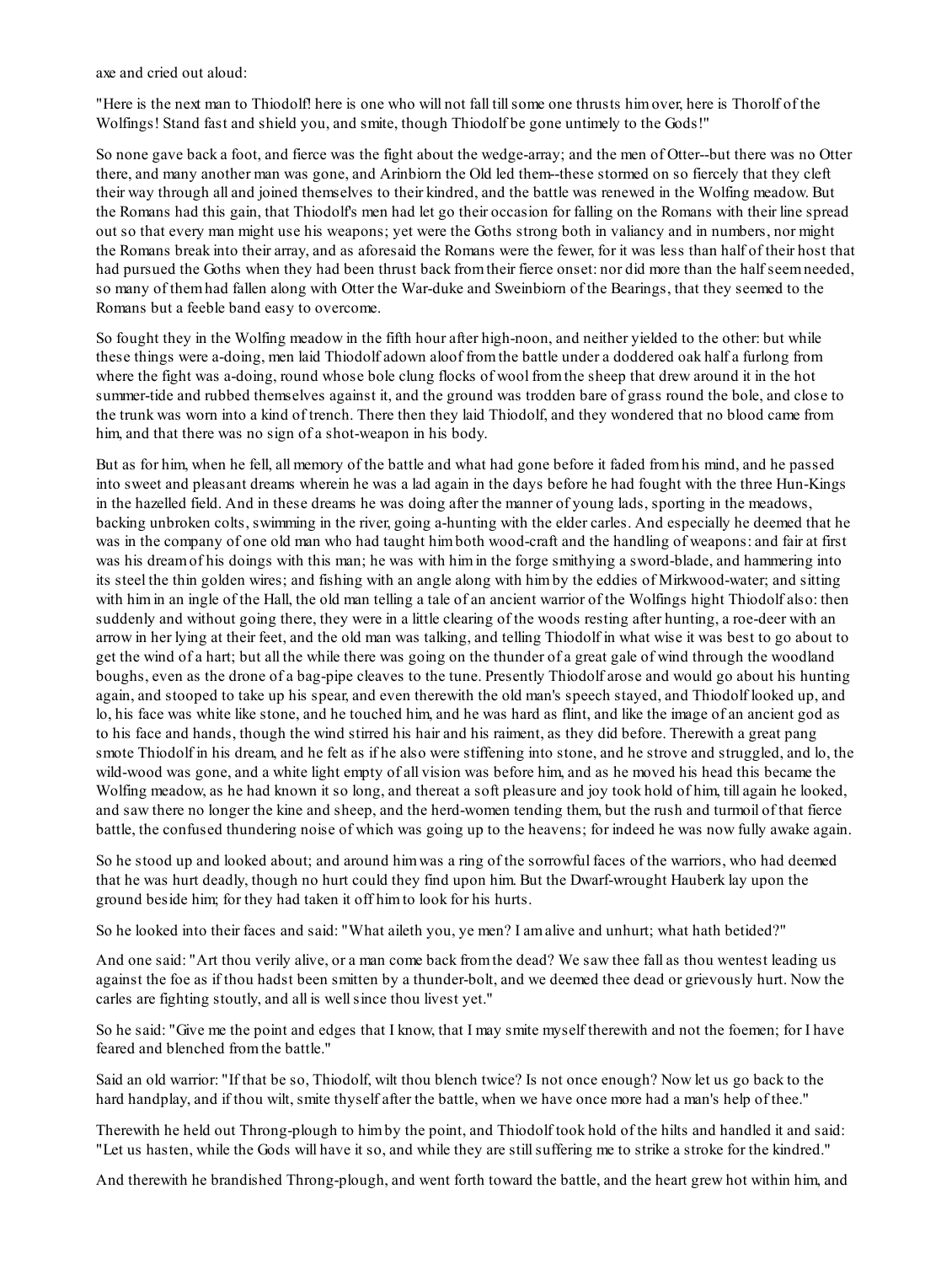the joy of waking life came back to him, the joy which but erewhile he had given to a mere dream.

But the old man who had rebuked himstooped down and lifted the Hauberk fromthe ground, and cried out after him, "O Thiodolf, and wilt thou go naked into so strong a fight? and thou with this so goodly sword-rampart?"

Thiodolf stayed a moment, and even therewith they looked, and lo! the Romans giving back before the Goths and the Goths following up the chase, but slowly and steadily. Then Thiodolf heeded nothing save the battle, but ran forward hastily, and those warriors followed him, the old man last of all holding the Hauberk in his hand, and muttering:

"So fares hot blood to the glooming and the world beneath the grass;

And the fruit of the Wolfings' orchard in a flash fromthe world must pass.

Men say that the tree shall blossomin the garden of the folk,

And the new twig thrust himforward fromthe place where the old one broke,

And all be well as aforetime: but old and old I grow,

And I doubt me if such another the folk to come shall know."

And he still hurried forward as fast as his old body might go, so that he might wrap the safeguard of the Hauberk round Thiodolf's body.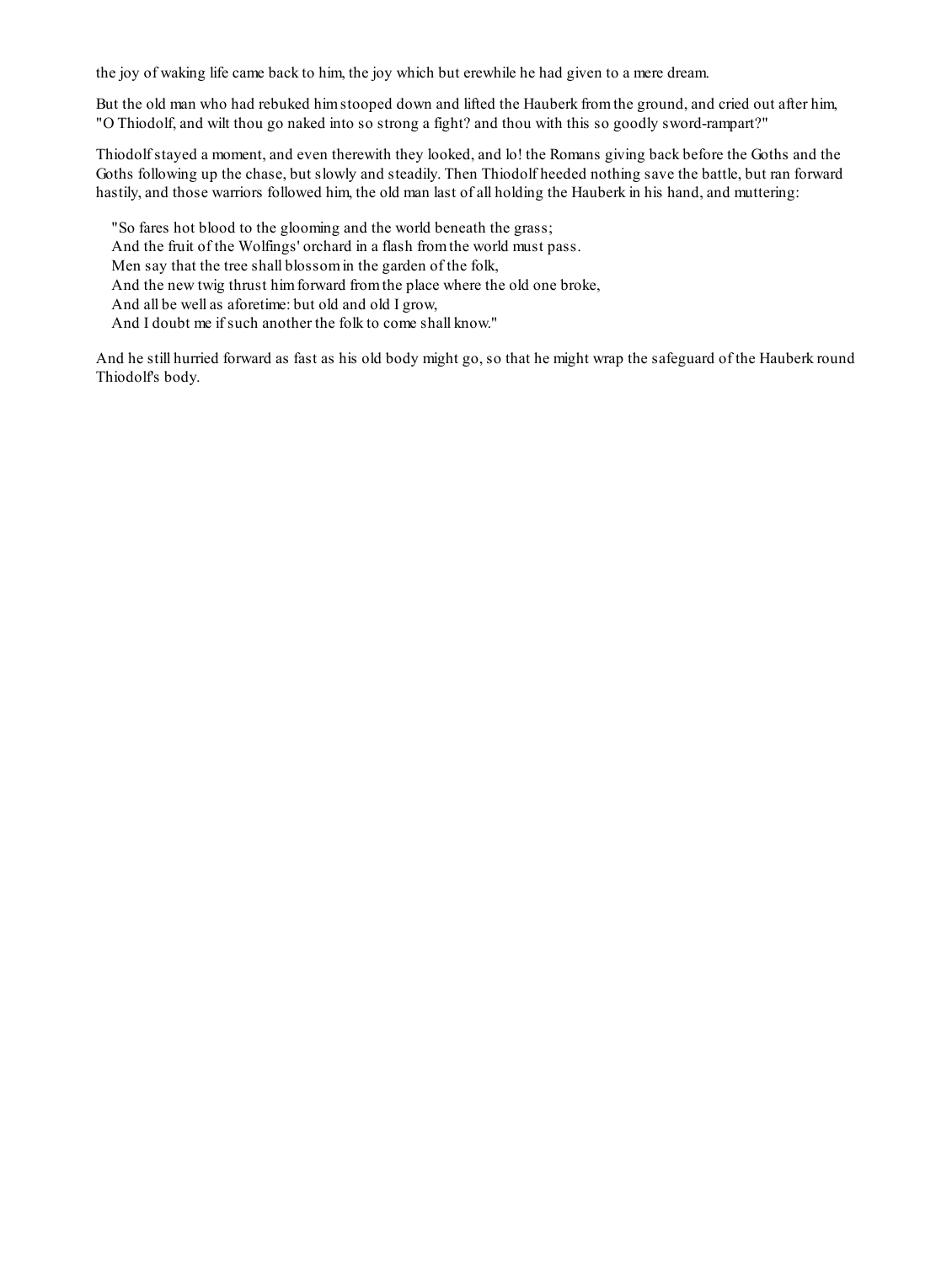# **CHAPTER XXIV--THE GOTHS ARE OVERTHROWN BY THE ROMANS**

Now rose up a mighty shout when Thiodolf came back to the battle of the kindreds, for many thought he had been slain; and they gathered round about him, and cried out to himjoyously out of their hearts of good-fellowship, and the old man who had rebuked Thiodolf, and who was Jorund of the Wolfings, came up to himand reached out to himthe Hauberk, and he did it on scarce heeding; for all his heart and soul was turned toward the battle of the Romans and what they were a-doing; and he saw that they were falling back in good order, as men out-numbered, but undismayed. So he gathered all his men together and ordered themafresh; for they were somewhat disarrayed with the fray and the chase: and now he no longer ordered themin the wedge array, but in a line here three deep, here five deep, or more, for the foes were hard at hand, and outnumbered, and so far overcome, that he and all men deemed it a little matter to give these their last overthrow, and then onward to Wolf-stead to stormon what was left there and purge the house of the foemen. Howbeit Thiodolf bethought himthat succour might come to the Romans fromtheir main-battle, as they needed not many men there, since there was nought to fear behind them: but the thought was dimwithin him, for once more since he had gotten the Hauberk on himthe earth was wavering and dream-like: he looked about him, and nowise was he as in past days of battle when he saw nought but the foe before him, and hoped for nothing save the victory. But now indeed the Wood-Sun seemed to himto be beside him, and not against his will, as one besetting and hindering him, but as though his own longing had drawn her thither and would not let her depart; and whiles it seemed to him that her beauty was clearer to be seen than the bodies of the warriors round about him. For the rest he seemed to be in a dreamindeed, and, as men do in dreams, to be for ever striving to be doing something of more moment than anything which he did, but which he must ever leave undone. And as the dreamgathered and thickened about himthe foe before himchanged to his eyes, and seemed no longer the stern brown-skinned smooth-faced men under their crested iron helms with their iron-covered shields before them, but rather, big-headed men, small of stature, long-bearded, swart, crooked of body, exceeding foul of aspect. And he looked on and did nothing for a while, and his head whirled as though he had been grievously smitten.

Thus tarried the kindreds awhile, and they were bewildered and their hearts fell because Thiodolf did not fly on the foemen like a falcon on the quarry, as his wont was. But as for the Romans, they had now stayed, and were facing their foes again, and that on a vantage-ground, since the field sloped up toward the Wolfing dwelling; and they gathered heart when they saw that the Goths tarried and forbore them. But the sun was sinking, and the evening was hard at hand.

So at last Thiodolf led forward with Throng-plough held aloft in his right hand; but his left hand he held out by his side, as though he were leading someone along. And as he went, he muttered: "When will these accursed sons of the nether earth leave the way clear to us, that we may be alone and take pleasure each in each amidst of the flowers and the sun?"

Now as the two hosts drew near to one another, again came the sound of trumpets afar off, and men knew that this would be succour coming to the Romans fromtheir main-battle, and the Romans thereon shouted for joy, and the host of the kindreds might no longer forbear, but rushed on fiercely against them; and for Thiodolf it was now come to this, that so entangled was he in his dreamthat he rather went with his men than led them. Yet had he Throng-plough in his right hand, and he muttered in his beard as he went, "Smite before! smite behind! and smite on the right hand! but never on the left!"

Thus then they met, and as before, neither might the Goths sweep the Romans away, nor the Romans break the Goths into flight; yet were many of the kindred anxious and troubled, since they knew that aid was coming to the Romans, and they heard the trumpets sounding nearer and more joyous; and at last, as the men of the kindreds were growing awearied with fighting, they heard those horns as it were in their very ears, and the thunder of the tramp of footmen, and they knew that a fresh host of men was upon them; then those they had been fighting with opened before them, falling aside to the right and the left, and the fresh men passing between them, fell on the Goths like the waters of a river when a sluice-gate is opened. They came on in very good order, never breaking their ranks, but swift withal, smiting and pushing before them, and so brake through the array of the Goth-folk, and drave themthis way and that way down the slopes.

Yet still fought the warriors of the kindred most valiantly, making stand and facing the foe again and again in knots of a score or two score, or maybe ten score; and though many a man was slain, yet scarce any one before he had slain or hurt a Roman; and some there were, and they the oldest, who fought as if they and the few about themwere all the host that was left to the folk, and heeded not that others were driven back, or that the Romans gathered about them, cutting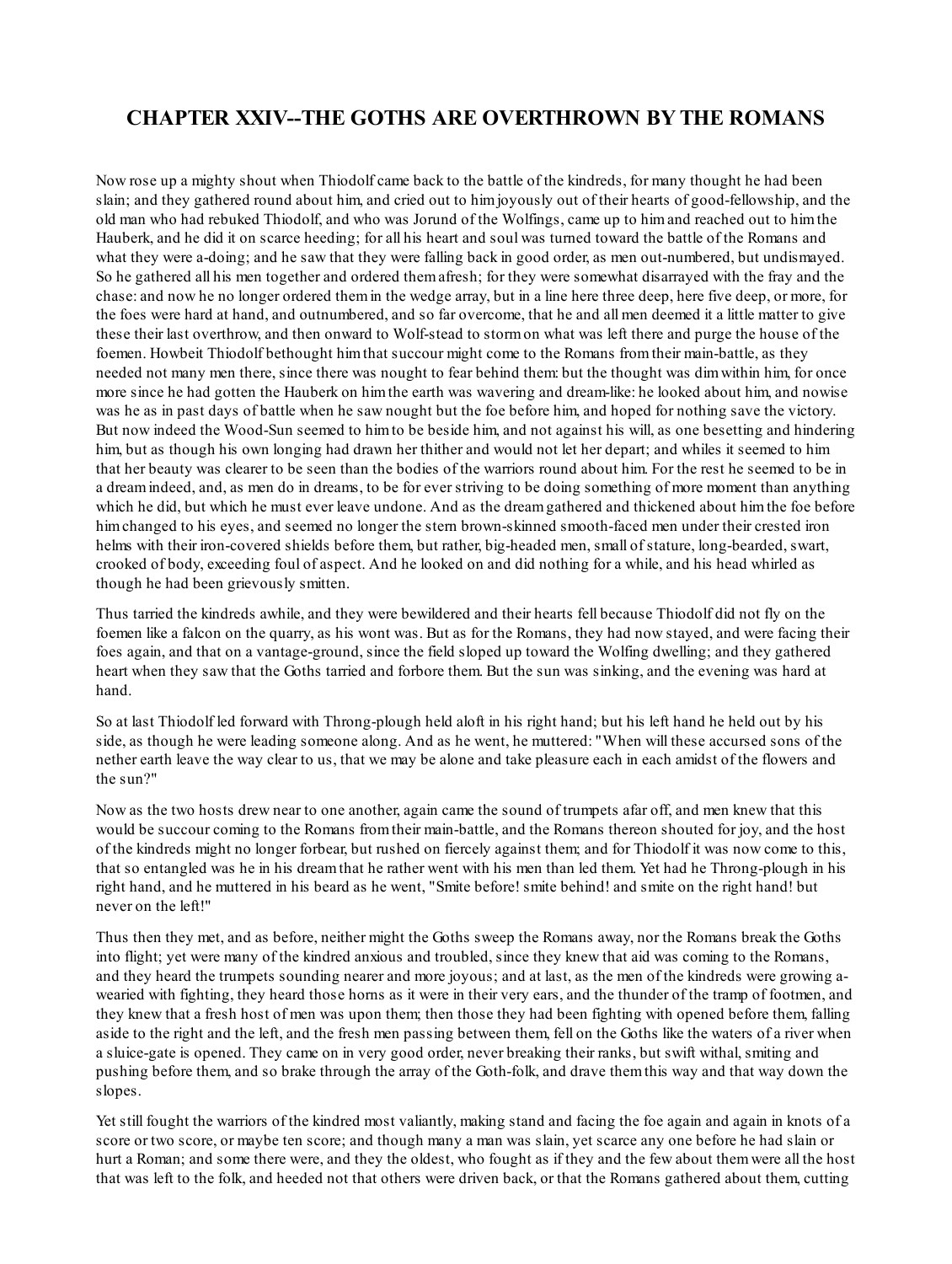themoff fromallsuccour and aid, but went on smiting till they were felled with many strokes.

Howbeit the array of the Goths was broken and many were slain, and perforce they must give back, and it seemed as if they would be driven into the river and all be lost.

But for Thiodolf, this befell him: that at first, when those fresh men fell on, he seemed, as it were, to wake unto himself again, and he cried aloud the cry of the Wolf, and thrust into the thickest of the fray, and slew many and was hurt of none, and for a moment of time there was an empty space round about him, such fear he cast even into the valiant hearts of the foemen. But those who had time to see himas they stood by himnoted that he was as pale as a dead man, and his eyes set and staring; and so of a sudden, while he stood thus threatening the ring of doubtful foemen, the weakness took himagain, Throng-plough tumbled fromhis hand, and he fell to earth as one dead.

Then of those who saw himsome deemed that he had been striving against some secret hurt till he could do no more; and some that there was a curse abroad that had fallen upon himand upon all the kindreds of the Mark; some thought himdead and some swooning. But, dead or alive, the warriors would not leave their War-duke among the foemen, so they lifted him, and gathered about hima goodly band that held its own against all comers, and fought through the turmoil stoutly and steadily; and others gathered to them, till they began to be something like a host again, and the Romans might not break theminto knots of desperate men any more.

Thus they fought their way, Arinbiorn of the Bearings leading themnow, with a mind to make a stand for life or death on some vantage-ground; and so, often turning upon the Romans, they came in array ever growing more solid to the rising ground looking one way over the ford and the other to the slopes where the battle had just been. There they faced the foe as men who may be slain, but will be driven no further; and what bowmen they had got spread out from their flanks and shot on the Romans, who had with themno light-armed, or slingers or bowmen, for they had left them at Wolf-stead. So the Romans stood a while, and gave breathing-space to the Markmen, which indeed was the saving of them: for if they had fallen on hotly and held to it steadily, it is like that they would have passed over all the bodies of the Markmen: for these had lost their leader, either slain, as some thought, or, as others thought, banned from leadership by the Gods; and their host was heavy-hearted; and though it is like that they would have stood there till each had fallen over other, yet was their hope grown dim, and the whole folk brought to a perilous and fearful pass, for if these were slain or scattered there were no more but they, and nought between fire and the sword and the people of the Mark.

But once again the faint-heart folly of the Roman Captain saved his foes: for whereas he once thought that the whole power of the Markmen lay in Otter and his company, and deemed themtoo little to meddle with, so now he ran his head into the other hedge, and deemed that Thiodolf's company was but a part of the succour that was at hand for the Goths, and that they were over-big for himto meddle with.

True it is also that now dark night was coming on, and the land was unknown to the Romans, who moreover trusted not wholly to the dastards of the Goths who were their guides and scouts: furthermore the wood was at hand, and they knew not what it held; and with all this and above it all, it is to be said that over themalso had fallen a dread of some doomanear; for those habitations amidst of the wild-woods were terrible to themas they were dear to the Goths; and the Gods of their foemen seemed to be lying in wait to fall upon them, even if they should slay every man of the kindreds.

So now having driven back the Goths to that height over the ford, which indeed was no stronghold, no mountain, scarce a hill even, nought but a gentle swelling of the earth, they forebore them; and raising up the whoop of victory drew slowly aback, picking up their own dead and wounded, and slaying the wounded Markmen. They had with them also some few captives, but not many; for the fighting had been to the death between man and man on the Wolfing Meadow.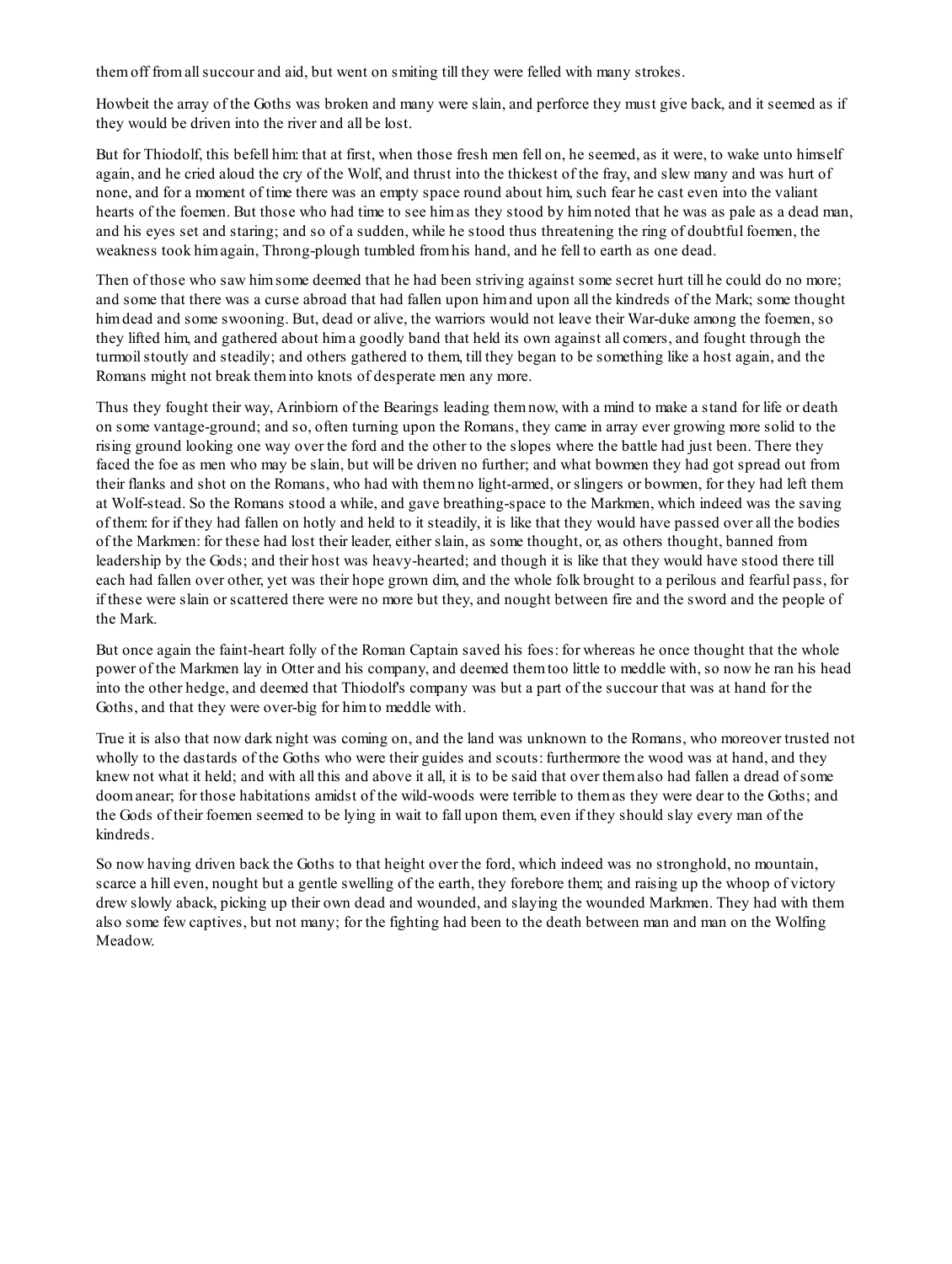### **CHAPTER XXV--THE HOST OF THE MARKMEN COMETH INTO THE WILD-WOOD**

Yet though the Romans were gone, the Goth-folk were very hard bested. They had been overthrown, not sorely maybe if they had been in an alien land, and free to come and go as they would; yet sorely as things were, because the foeman was sitting in their own House, and they must needs drag himout of it or perish: and to many the days seemed evil, and the Gods fighting against them, and both the Wolfings and the other kindreds bethought themof the Hall-Sun and her wisdomand longed to hear of tidings concerning her.

But now the word ran through the host that Thiodolf was certainly not slain. Slowly he had come to himself, and yet was not himself, for he sat among his men gloomy and silent, clean contrary to his wont; for hitherto he had been a merry man, and a joyous fellow.

Amidst of the ridge whereon the Markmen now abode, there was a ring made of the chief warriors and captains and wise men who had not been slain or grievously hurt in the fray, and amidst themallsat Thiodolf on the ground, his chin sunken on his breast, looking more like a captive than the leader of a host amidst of his men; and that the more as his scabbard was empty; for when Throng-plough had fallen fromhis hand, it had been trodden under foot, and lost in the turmoil. There he sat, and the others in that ring of men looked sadly upon him; such as Arinbiorn of the Bearings, and Wolfkettle and Thorolf of his own House, and Hiarandi of the Elkings, and Geirbald the Shielding, the messenger of the woods, and Foxwho had seen the Roman Garth, and many others. It was night now, and men had lighted fires about the host, for they said that the Romans knew where to find themif they listed to seek; and about those fires were men eating and drinking what they might come at, but amidmost of that ring was the biggest fire, and men turned them towards it for counsel and help, for elsewhere none said, "What do we?" for they were heavy-hearted and redeless, since the Gods had taken the victory out of their hands just when they seemed at point to win it.

But amidst all this there was a little stir outside that biggest ring, and men parted, and through themcame a swain amongst the chiefs, and said, "Who will lead me to the War-duke?"

Thiodolf, who was close beside the lad, answered never a word; but Arinbiorn said; "This man here sitting is the Warduke: speak to him, for he may hearken to thee: but first who art thou?"

Said the lad; "My name is Ali the son of Grey, and I come with a message fromthe Hall-Sun and the stay-at-homes who are in the Woodland."

Now when he named the Hall-Sun Thiodolf started and looked up, and turning to his left-hand said, "And what sayeth thy daughter?"

Men did not heed that he said *thy* daughter, but deemed that he said *my* daughter, since he was wont as her would-be foster-father to call her so. But Alispake:

"War-duke and ye chieftains, thus saith the Hall-Sun: 'I know that by this time Otter hath been slain and many another, and ye have been overthrown and chased by the Romans, and that now there is little counsel in you except to abide the foe where ye are and there to die valiantly. But now do my bidding and as I ambidden, and then whosoever dieth or liveth, the kindreds shall vanquish that they may live and grow greater. Do ye thus: the Romans think no otherwise but to find you here to-morrow or else departed across the water as broken men, and they will fall upon you with their whole host, and then make a war-garth after their manner at Wolf-stead and carry fire and the sword and the chains of thralldominto every House of the Mark. Now therefore fetch a compass and come into the wood on the north-west of the houses and make your way to the Thing-stead of the Mid-mark. For who knoweth but that to-morrow we may fall upon these thieves again? Of this shall ye hear more when we may speak together and take counsel face to face; for we stay-at-homes know somewhat closely of the ways of these Romans. Haste then! let not the grass grow over your feet!

"'But to thee, Thiodolf, have I a word to say when we meet; for I wot that as now thou canst not hearken to my word.' Thus saith the Hall-Sun."

"Wilt thou speak, War-duke?" said Arinbiorn. But Thiodolf shook his head. Then said Arinbiorn; "Shall I speak for thee?" and Thiodolf nodded yea. Then said Arinbiorn: "Alison of Grey, art thou going back to her that sent thee?"

"Yea," said the lad, "but in your company, for ye will be coming straightway and I know all the ways closely; and there is need for a guide through the dark night as ye willsee presently."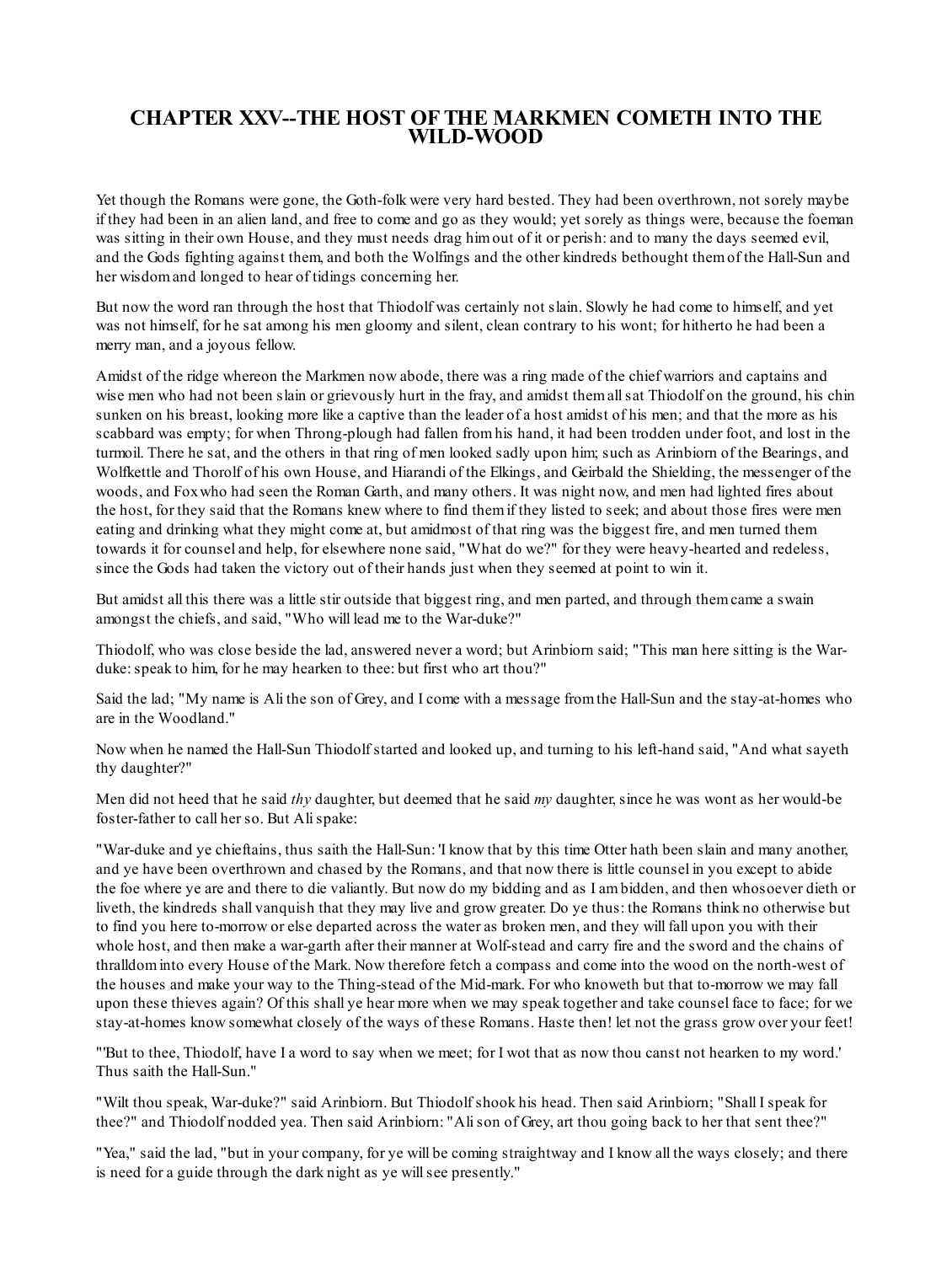Then stood up Arinbiorn and said: "Chiefs and captains, go ye speedily and array your men for departure: bid them leave all the fires burning and come their ways as silently as maybe; for now will we wend this same hour before moonrise into the Wild-wood and the Thing-stead of Mid-mark; thus saith the War-duke."

But when they were gone, and Arinbiorn and Thiodolf were left alone, Thiodolf lifted up his head and spake slowly and painfully:

"Arinbiorn, I thank thee: and thou dost well to lead this folk: since as for me that is somewhat that weighs me down, and I know not whether it be life or death; therefore I may no longer be your captain, for twice now have I blenched fromthe battle. Yet command me, and I will obey, set a sword in my hand and I willsmite, till the God snatches it out of my hand, as he did Throng-plough to-day."

"And that is well," said Arinbiorn, "it may be that ye shall meet that God to-morrow, and heave up sword against him, and either overcome himor go to thy fathers a proud and valiant man."

So they spake, and Thiodolf stood up and seemed of better cheer. But presently the whole host was afoot, and they went their ways warily with little noise, and wound little by little about the Wolfing meadow and about the acres towards the wood at the back of the Houses; and they met nothing by the way except an out-guard of the Romans, whomthey slew there nigh silently, and bore away their bodies, twelve in number, lest the Romans when they sent to change the guard, should find the slain and have an inkling of the way the Goths were gone; but now they deemed that the Romans might think their guard fled, or perchance that they had been carried away by the Gods of the woodland folk.

So came they into the wood, and Arinbiorn and the chiefs were for striking the All-men's road to the Thing-stead and so coming thither; but the lad Ali when he heard it laughed and said:

"If ye would sleep to-night ye shall wend another way. For the Hall-Sun hath had us at work cumbering it against the foe with great trees felled with limbs, branches, and all. And indeed ye shall find the Thing-stead fenced like a castle, and the in-gate hard to find; yet will I bring you thither."

So did he without delay, and presently they came anigh the Thing-stead; and the place was fenced cunningly, so that if men would enter they must go by a narrow way that had a fence of tree-trunks on each side wending inward like the maze in a pleasance. Thereby now wended the host all afoot, since it was a holy place and no beast must set foot therein, so that the horses were left without it:so slowly and right quietly once more they came into the garth of the Thing-stead; and lo, a many folk there, of the Wolfings and the Bearings and other kindreds, who had gathered thereto; and albeit these were not warriors in their prime, yet were there none save the young children and the weaker of the women but had weapons of some kind; and they were well ordered, standing or sitting in ranks like folk awaiting battle. There were booths of boughs and rushes set up for shelter of the feebler women and the old men and children along the edges of the fence, for the Hall-Sun had bidden themkeep the space clear round about the Doom-ring and the Hillof-Speech as if for a mighty folk-mote, so that the warriors might have roomto muster there and order their array. There were some cooking-fires lighted about the aforesaid booths, but neither many nor great, and they were screened with wattle from the side that lay toward the Romans; for the Hall-Sun would not that they should hold up lanterns for their foemen to find themby. Little noise there was in that stronghold, moreover, for the hearts of all who knew their right hands fromtheir left were set on battle and the destruction of the foe that would destroy the kindreds.

Anigh the Speech-Hill, on its eastern side, had the bole of a slender beech tree been set up, and at the top of it a crossbeamwas nailed on, and therefromhung the wondrous lamp, the Hall-Sun, glimmering fromon high, and though its light was but a glimmer amongst the mighty wood, yet was it also screened on three sides fromthe sight of the chance wanderer by wings of thin plank. But beneath her namesake as beforetime in the Hall sat the Hall-Sun, the maiden, on a heap of faggots, and she was wrapped in a dark blue cloak fromunder which gleamed the folds of the fair goldenbroidered gown she was wont to wear at folk-motes, and her right hand rested on a naked sword that lay across her knees: beside her sat the old man Sorli, the Wise in War, and about her were slimlads and sturdy maidens and old carles of the thralls or freedmen ready to bear the commands that came fromher mouth; for she and Sorli were the captains of the stay-at-homes.

Now came Thiodolf and Arinbiorn and other leaders into the ring of men before her, and she greeted themkindly and said:

"Hail, Sons of Tyr! now that I behold you again it seemeth to me as if all were already won: the time of waiting hath been weary, and we have borne the burden of fear every day frommorn till even, and in the waking hour we presently remembered it. But now ye are come, even if this Thing-stead were lighted by the flames of the Wolfing Roof instead of by these moonbeams; even if we had to begin again and seek new dwellings, and another water and other meadows, yet great should grow the kindreds of the Men who have dwelt in the Mark, and nought should overshadow them: and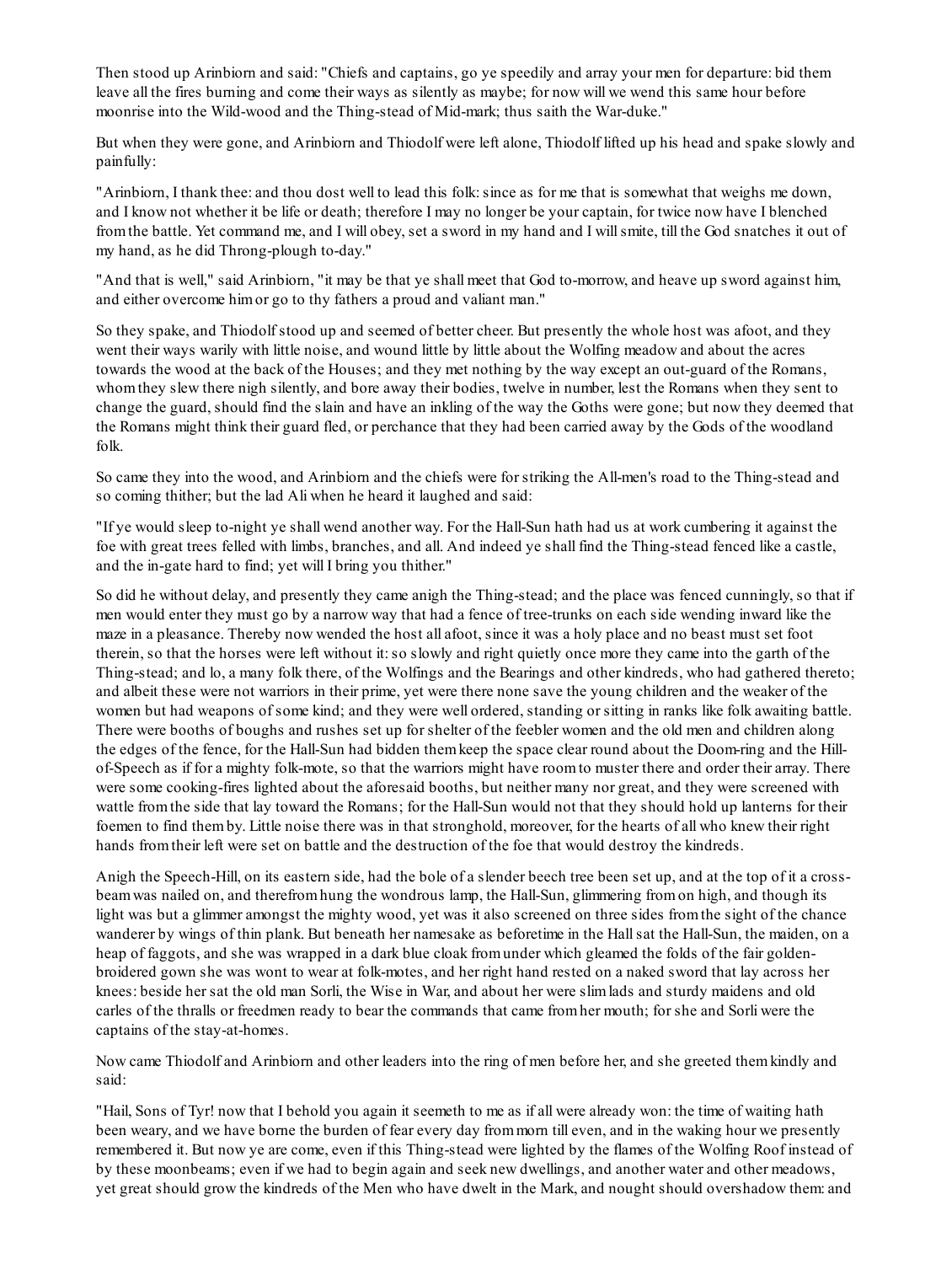though the beasts and the Romans were dwelling in their old places, yet should these kindreds make new clearings in the Wild-wood; and they with their deeds should cause other waters to be famous, that as yet have known no deeds of man; and they should compel the Earth to bear increase round about their dwelling-places for the welfare of the kindreds. O Sons of Tyr, friendly are your faces, and undismayed, and the Terror of the Nations has not made you afraid any more than would the onrush of the bisons that feed adown the grass hills. Happy is the eve, O children of the Goths, yet shall to-morrow morn be happier."

Many heard what she spake, and a murmur of joy ran through the ranks of men: for they deemed her words to forecast victory.

And now amidst her speaking, the moon, which had arisen on Mid-mark, when the host first entered into the wood, had overtopped the tall trees that stood like a green wall round about the Thing-stead, and shone down on that assembly, and flashed coldly back fromthe arms of the warriors. And the Hall-Sun cast off her dark blue cloak and stood up in her golden-broidered raiment, which flashed back the grey light like as it had been an icicle hanging fromthe roof of some hall in the midnight of Yule, when the feast is high within, and without the world is silent with the night of the tenweeks' frost.

Then she spake again: "O War-duke, thy mouth is silent; speak to this warrior of the Bearings that he bid the host what to do; for wise are ye both, and dear are the minutes of this night and should not be wasted; since they bring about the salvation of the Wolfings, and the vengeance of the Bearings, and the hope renewed of all the kindreds."

Then Thiodolf abode a while with his head down cast; his bosomheaved, and he set his left hand to his swordless scabbard, and his right to his throat, as though he were sore troubled with something he might not tell of: but at last he lifted up his head and spoke to Arinbiorn, but slowly and painfully, as he had spoken before:

"Chief of the Bearings, go up on to the Hill of Speech, and speak to the folk out of thy wisdom, and let themknow that to-morrow early before the sun-rising those that may, and are not bound by the Gods against it, shall do deeds according to their might, and win rest for themselves, and new days of deeds for the kindreds."

Therewith he ceased, and let his head fall again, and the Hall-Sun looked at himaskance. But Arinbiorn clomb the Speech-Hill and said:

"Men of the kindreds, it is now a few days since we first met the Romans and fought with them; and whiles we have had the better, and whiles the worse in our dealings, as oft in war befalleth: for they are men, and we no less than men. But now look to it what ye will do; for we may no longer endure these outlanders in our houses, and we must either die or get our own again: and that is not merely a few wares stored up for use, nor a few head of neat, nor certain timbers piled up into a dwelling, but the life we have made in the land we have made. I show you no choice, for no choice there is. Here are we bare of everything in the wild-wood: for the most part our children are crying for us at home, our wives are longing for us in our houses, and if we come not to themin kindness, the Romans shall come to themin grimness. Down yonder in the plain, moreover, is our wain-burg slowly drawing near to us, and with it is much livelihood of ours, which is a little thing, for we may get more; but also there are our banners of battle and the tokens of the kindred, which is a great thing. And between all this and us there lieth but little; nought but a band of valiant men, and a few swords and spears, and a few wounds, and the hope of death amidst the praise of the people; and this ye have to set out to wend across within two or three hours. I will not ask if ye will do so, for I wot that even so ye will; therefore when I have done, shout not, nor clash sword on shield, for we are no great way off that house of ours wherein dwells the foe that would destroy us. Let each man rest as he may, and sleep if he may with his war-gear on himand his weapons by his side, and when he is next awakened by the captains and the leaders of hundreds and scores, let him not think that it is night, but let himbetake himself to his place among his kindred and be ready to go through the wood with as little noise as may be. Now all is said that the War-duke would have me say, and to-morrow shall those see himwho are foremost in falling upon the foemen, for he longeth sorely for his seat on the days of the Wolfing Hall."

So he spake, and even as he bade them, they made no sound save a joyous murmur; and straightway the more part of thembetook themselves to sleep as men who must busy themselves about a weighty matter; for they were wise in the ways of war. So sank all the host to the ground save those who were appointed as watchers of the night, and Arinbiorn and Thiodolf and the Hall-Sun; they three yet stood together; and Arinbiorn said:

"Now it seems to me not so much as if we had vanquished the foe and were safe and at rest, but rather as if we had no foemen and never have had. Deep peace is on me, though hitherto I have been deemed a wrathful man, and it is to me as if the kindreds that I love had filled the whole earth, and left no roomfor foemen: even so it may really be one day. To-night it is well, yet to-morrow it shall be better. What thine errand may be, Thiodolf, I scarce know; for something hath changed in thee, and thou art become strange to us. But as for mine errand, I will tell it thee; it is that I am seeking Otter of the Laxings, my friend and fellow, whose wisdommy foolishness drave under the point and edge of the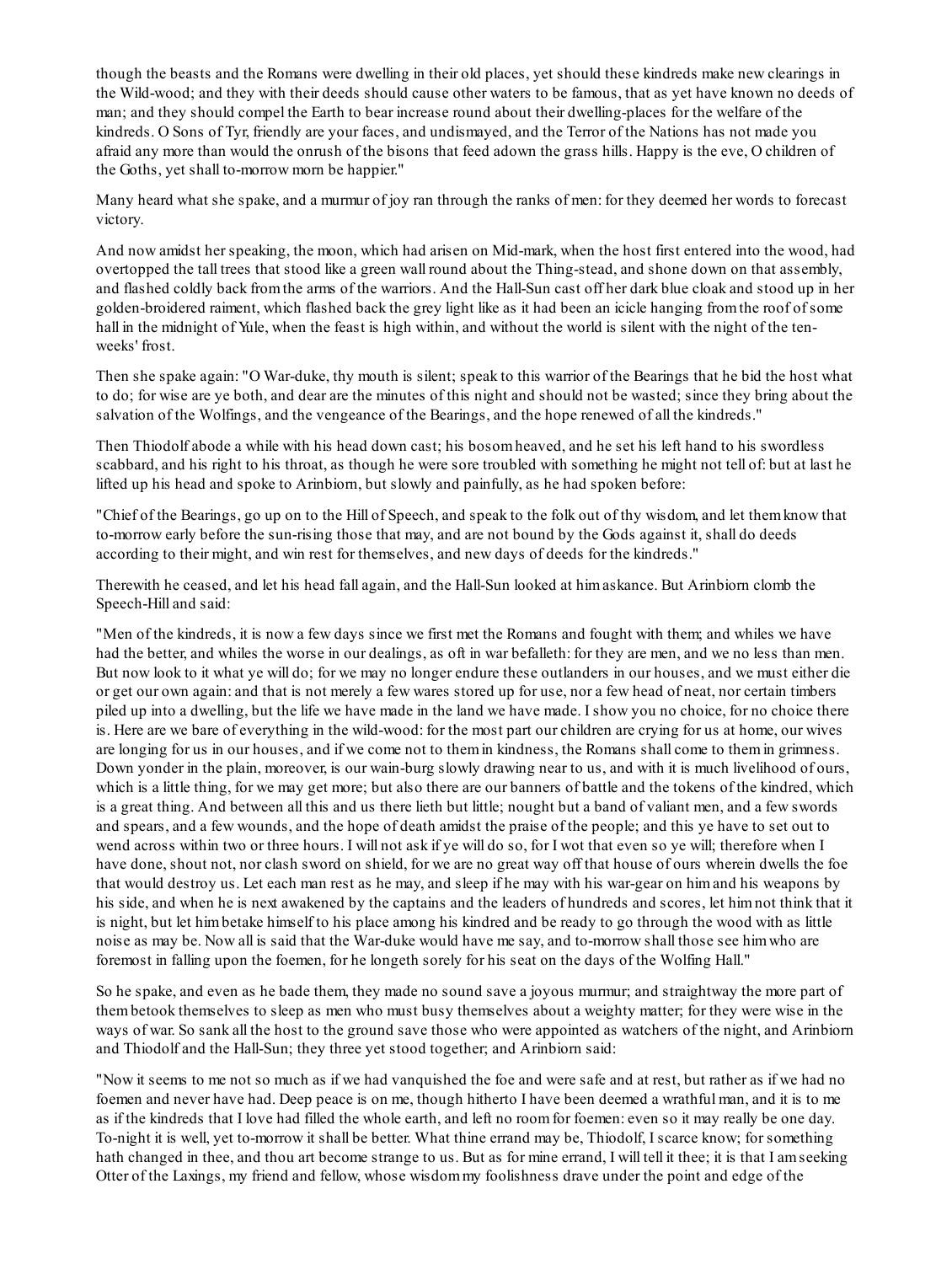Romans, so that he is no longer here; I amseeking him, and to-morrow I think I shall find him, for he hath not had time to travel far, and we shall be blithe and merry together. And now will I sleep; for I have bidden the watchers awaken me if any need be. Sleep thou also, Thiodolf! and wake up thine old self when the moon is low." Therewith he laid himself down under the lee of the pile of faggots, and was presently asleep.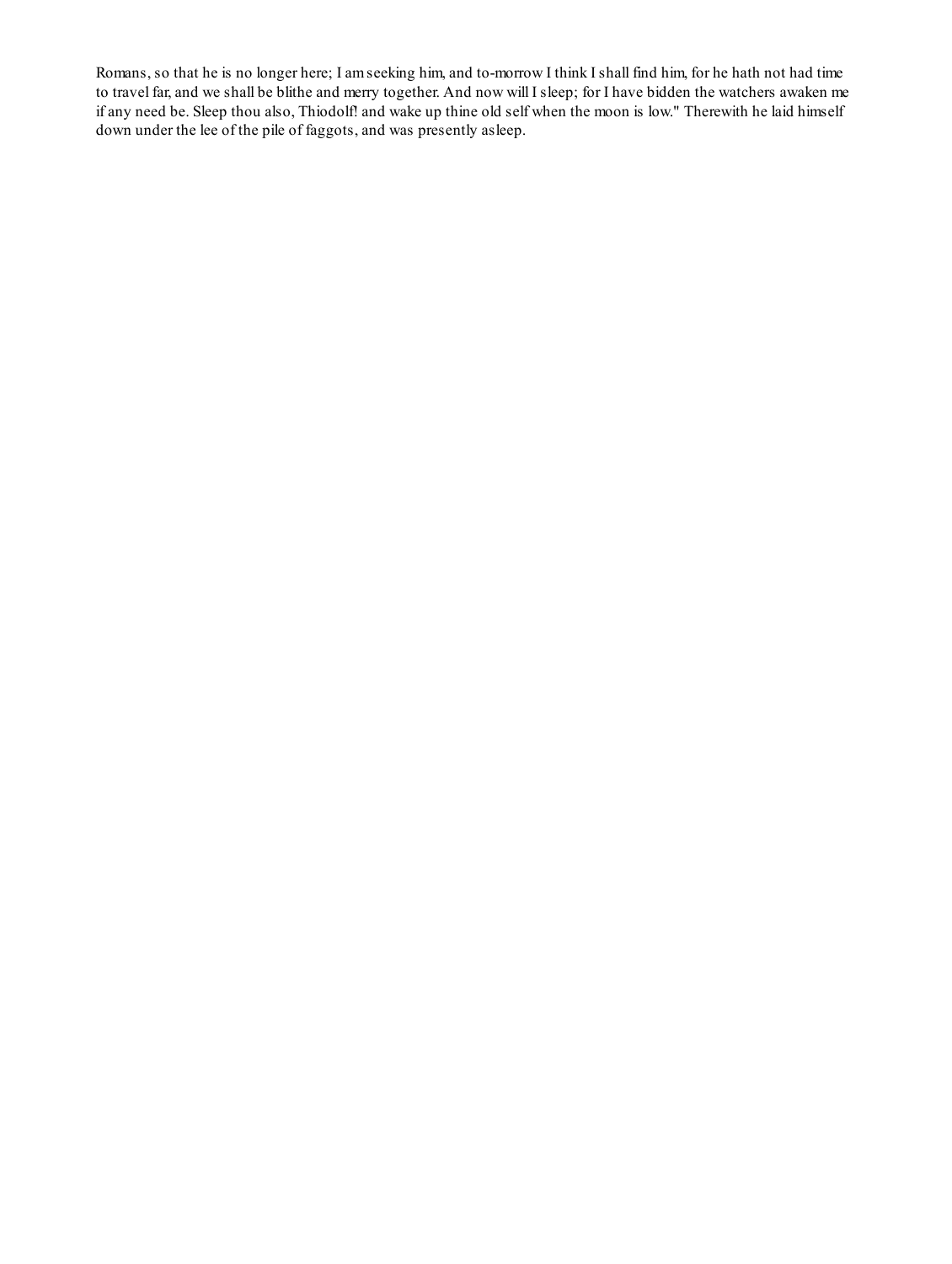# **CHAPTER XXVI--THIODOLF TALKETH WITH THE WOOD-SUN**

Now were Thiodolf and the Hall-Sun left alone together standing by the Speech-Hill; and the moon was risen high in the heavens above the tree-tops of the wild-wood. Thiodolf scarce stirred, and he still held his head bent down as one lost in thought.

Then said the Hall-Sun, speaking softly amidst the hush of the camp:

"I have said that the minutes of this night are dear, and they are passing swiftly; and it may be that thou wilt have much to say and to do before the host is astir with the dawning. So come thou with me a little way, that thou mayst hear of new tidings, and think what were best to do amidst them."

And without more ado she took himby the hand and led himforth, and he went as he was led, not saying a word. They passed out of the camp into the wood, none hindering, and went a long way where under the beech-leaves there was but a glimmer of the moonlight, and presently Thiodolf's feet went as it were of themselves; for they had hit a path that he knew well and over-well

So came they to that little wood-lawn where first in this tale Thiodolf met the Wood-Sun; and the stone seat there was not empty now any more than it was then; for thereon sat the Wood-Sun, clad once more in her glittering raiment. Her head was sunken down, her face hidden by her hands; neither did she look up when she heard their feet on the grass, for she knew who they were.

Thiodolf lingered not; for a moment it was to himas if all that past time had never been, and its battles and hurry and hopes and fears but mere shows, and the unspoken words of a dream. He went straight up to her and sat down by her side and put his armabout her shoulders, and strove to take her hand to caress it; but she moved but little, and it was as if she heeded himnot. And the Hall-Sun stood before themand looked at themfor a little while; and then she fell to speech; but at the first sound of her voice, it seemed that the Wood-Sun trembled, but stillshe hid her face. Said the Hall-Sun:

"Two griefs I see before me in mighty hearts grown great; And to change both these into gladness out-goes the power of fate. Yet I, a lonely maiden, have might to vanquish one Till it melt as the mist of the morning before the summer sun. O Wood-Sun, thou hast borne me, and I were fain indeed To give thee back thy gladness; but thou com'st of the Godhead's seed, And herein my might avails not; because I can but show Unto these wedded sorrows the truth that the heart should know Ere the will hath wielded the hand; and for thee, I can tell thee nought That thou hast not known this long while; thy will and thine hand have wrought, And the man that thou lovest shall live in despite of Gods and of men, If yet thy will endureth. But what shall it profit thee then That after the fashion of Godhead thou hast gotten thee a thrall To be thine and never another's, whatso in the world may befall? Lo! yesterday this was a man, and to-morrow it might have been The very joy of the people, though never again it were seen; Yet a part of all they hoped for through all the lapse of years, To make their laughter happy and dull the sting of tears; To quicken all remembrance of deeds that never die, And death that maketh eager to live as the days go by. Yea, many a deed had he done as he lay in the dark of the mound; As the seed-wheat plotteth of spring, laid under the face of the ground That the foot of the husbandman treadeth, that the wind of the winter wears, That the turbid cold flood hideth fromthe constant hope of the years. This man that should leave in his death his life unto many an one Wilt thou make him a God of the fearful who live lone under the sun? And then shalt thou have what thou wouldedst when amidst of the hazelled field Thou kissed'st the mouth of the helper, and the hand of the people's shield,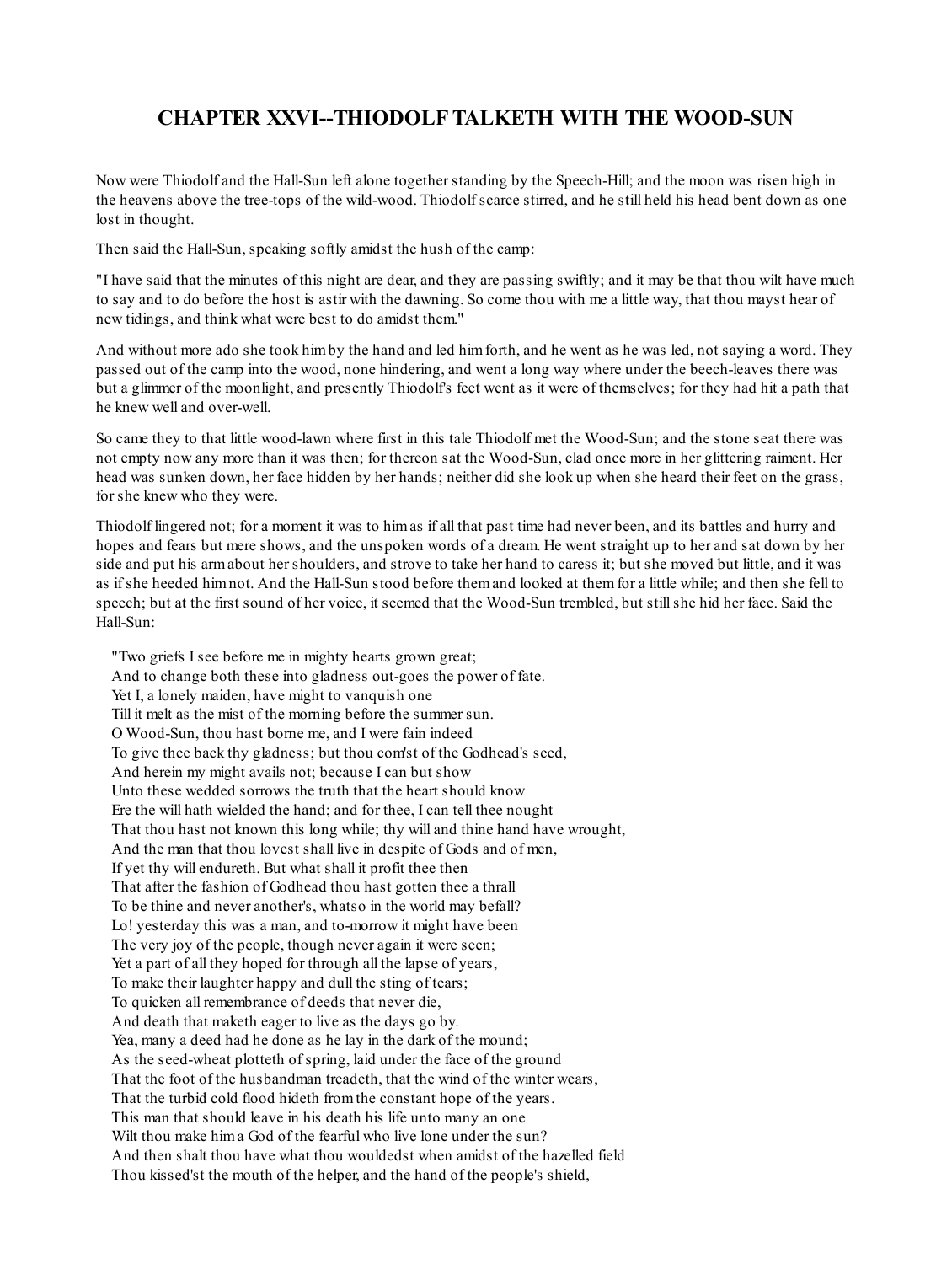Shalt thou have the thing that thou wouldedst when thou broughtest me to birth, And I, the soul of the Wolfings, began to look on earth? Wilt thou play the God, O mother, and make a man anew, A joyless thing and a fearful? Then I betwixt you two, 'Twixt your longing and your sorrow will cast the sundering word, And tell out all the story of that rampart of the sword! I shall bid my mighty father make choice of death in life, Or life in death victorious and the crowned end of strife."

Ere she had ended, the Wood-Sun let her hands fall down, and showed her face, which for all its unpaled beauty looked wearied and anxious; and she took Thiodolf's hand in hers, while she looked with eyes of love upon the Hall-Sun, and Thiodolf laid his cheek to her cheek, and though he smiled not, yet he seemed as one who is happy. At last the Wood-Sun spoke and said:

"Thou sayest sooth, O daughter: I amno God of might, Yet I amof their race, and I think with their thoughts and see with their sight, And the threat of the doomdid I know of, and yet spared not to lie: For I thought that the fate foreboded might touch and pass us by, As the sword that heweth the war-helmand cleaveth a cantle away, And the cunning smith shall mend it and it goeth again to the fray; If my hand might have held for a moment, yea, even against his will, The life of my beloved! But Weird is the master still: And this man's love of my body and his love of the ancient kin Were matters o'er mighty to deal with and the game withal to win. Woe's me for the waning of all things, and my hope that needs must fade As the fruitless sun of summer on the waste where nought is made! And now farewell, O daughter, thou mayst not see the kiss Of the hapless and the death-doomed when I have told of this; Yet once again shalt thou see him, though I no more again, Fair with the joy that hopeth and dieth not in vain."

Then came the Hall-Sun close to her, and knelt down by her, and laid her head upon her knees and wept for love of her mother, who kissed her oft and caressed her; and Thiodolf's hand strayed, as it were, on to his daughter's head, and he looked kindly on her, though scarce now as if he knew her. Then she arose when she had kissed her mother once more, and went her ways fromthat wood-lawn into the woods again, and so to the Folk-mote of her people.

But when those twain were all alone again, the Wood-Sun spoke: "O Thiodolf canst thou hear me and understand?"

"Yea," he said, "when thou speakest of certain matters, as of our love together, and of our daughter that came of our love."

"Thiodolf," she said, "How long shall our love last?"

"As long as our life," he said.

"And if thou diest to-day, where then shall our love be?" said the Wood-Sun.

He said, "I must now say, I wot not; though time was I had said, It shall abide with the soul of the Wolfing Kindred."

She said: "And when that soul dieth, and the kindred is no more?"

"Time agone," quoth he, "I had said, it shall abide with the Kindreds of the Earth; but now again I say, I wot not."

"Will the Earth hide it," said she, "when thou diest and art borne to mound?"

"Even so didst thou say when we spake together that other night," said he; "and now I may say nought against thy word."

"Art thou happy, O Folk-Wolf?" she said.

"Why dost thou ask me?" said he; "I know not; we were sundered and I longed for thee; thou art here; it is enough."

"And the people of thy Kindred?" she said, "dost thou not long for them?"

He said; "Didst thou not say that I was not of them? Yet were they my friends, and needed me, and I loved them: but by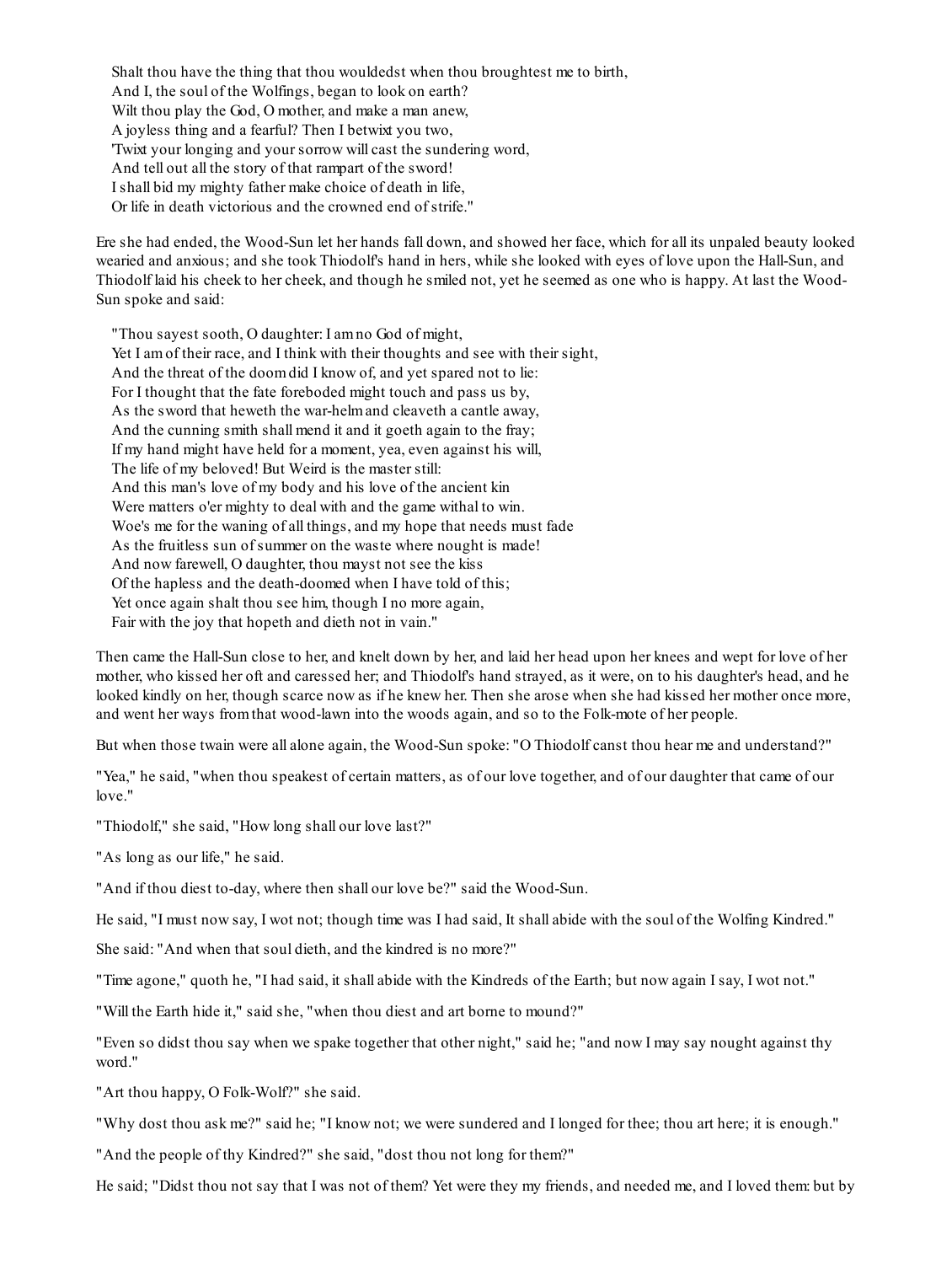this evening they will need me no more, or but little; for they will be victorious over their foes:so hath the Hall-Sun foretold. What then! shall I take all fromthee to give little to them?"

"Thou art wise," she said; "Wilt thou go to battle to-day?"

"So it seemeth," said he.

She said: "And wilt thou bear the Dwarf-wrought Hauberk? for if thou dost, thou wilt live, and if thou dost not, thou wilt die."

"I will bear it," said he, "that I may live to love thee."

"Thinkest thou that any evil goes with it?" said she.

There came into his face a flash of his ancient boldness as he answered: "So it seemed to me yesterday, when I fought clad in it the first time; and I fell unsmitten on the meadow, and was shamed, and would have slain myself but for thee. And yet it is not so that any evil goes with it; for thou thyself didst say that past night that there was no evil weird in it."

She said: "How then if I lied that night?"

Said he; "It is the wont of the Gods to lie, and be unashamed, and men-folk must bear with it."

"Ah! how wise thou art!" she said; and was silent for a while, and drew away fromhima little, and clasped her hands together and wrung themfor grief and anger. Then she grew calmagain, and said:

"Wouldest thou die at my bidding?"

"Yea," said he, "not because thou art of the Gods, but because thou hast become a woman to me, and I love thee."

Then was she silent some while, and at last she said, "Thiodolf, wilt thou do off the Hauberk if I bid thee?"

"Yea, yea," said he, "and let us depart fromthe Wolfings, and their strife, for they need us not."

She was silent once more for a longer while still, and at last she said in a cold voice; "Thiodolf, I bid thee arise, and put off the Hauberk fromthee."

He looked at her wondering, not at her words, but at the voice wherewith she spake them; but he arose fromthe stone nevertheless, and stood stark in the moonlight; he set his hand to the collar of the war-coat, and undid its clasps, which were of gold and blue stones, and presently he did the coat from off him and let it slide to the ground where it lay in a little grey heap that looked but a handful. Then he sat down on the stone again, and took her hand and kissed her and caressed her fondly, and she himagain, and they spake no word for a while: but at the last he spake in measure and rhyme in a low voice, but so sweet and clear that it might have been heard far in the hush of the last hour of the night:

"Dear now are this dawn-dusk's moments as is the last of the light When the foemen's ranks are wavering, and the victory feareth night; And of all the time I have loved thee of these amI most fain, When I know not what shall betide me, nor what shall be my gain. But dear as they are, they are waning, and at last the time is come When no more shall I behold thee till I wend to Odin's Home. Now is the time so little that once hath been so long That I fain would ask thee pardon wherein I have done thee wrong, That thy longing might be softer, and thy love more sweet to have. But in nothing have I wronged thee, there is nought that I may crave. Strange too! as the minutes fail me, so do my speech-words fail, Yet strong is the joy within me for this hour that crowns the tale."

Therewith he clipped her and caressed her, and she spake nothing for a while; and he said; "Thy face is fair and bright; art thou not joyous of these minutes?"

She said: "Thy words are sweet; but they pierce my heart like a sharp knife; for they tell me of thy death and the ending of our love."

Said he; "I tell thee nothing, beloved, that thou hast not known: is it not for this that we have met here once more?"

She answered after a while; "Yea, yea; yet mightest thou have lived."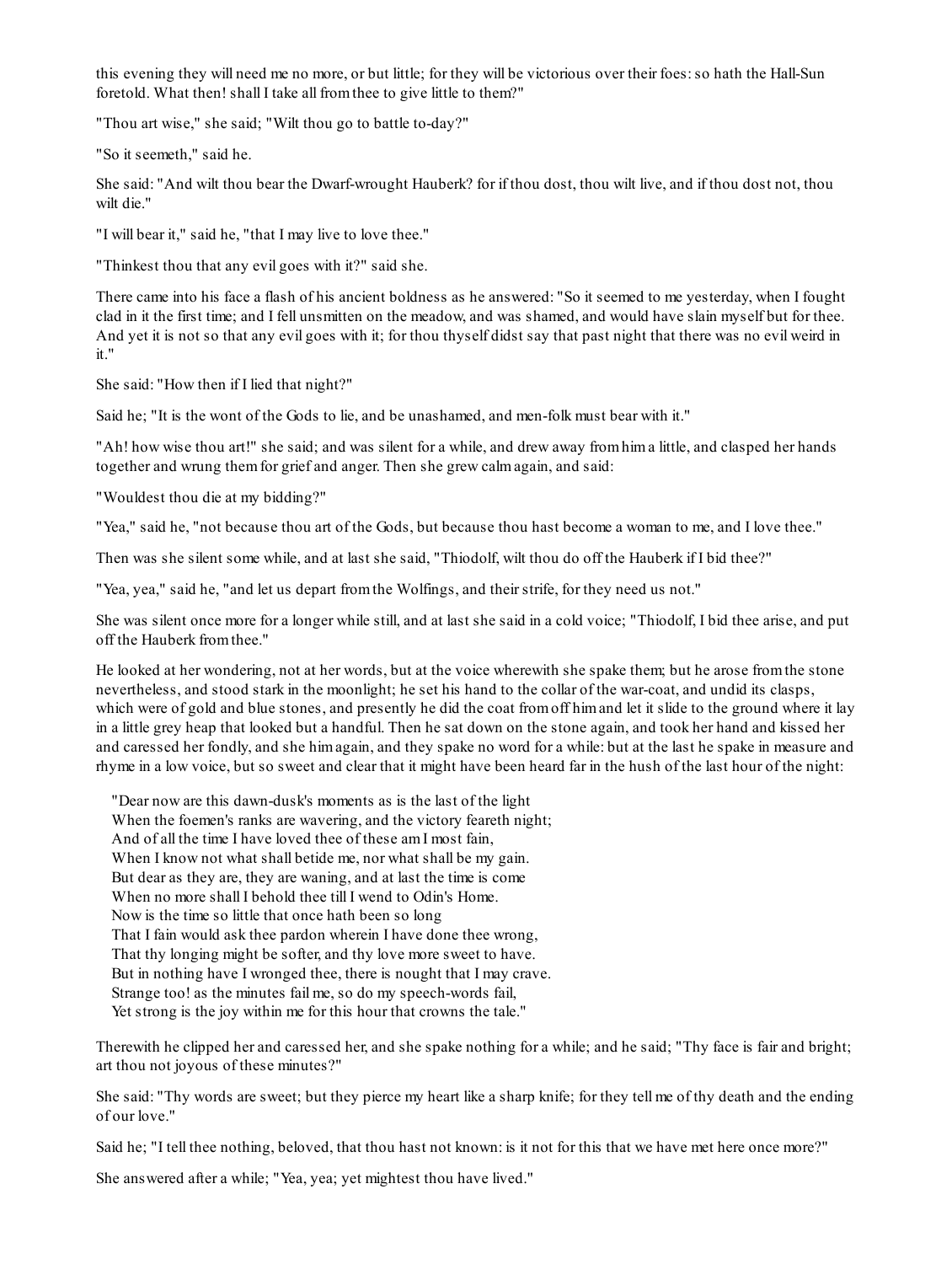He laughed, but not scornfully or bitterly and said:

"So thought I in time past: but hearken, beloved; If I fall to-day, shall there not yet be a minute after the stroke hath fallen on me, wherein I shall know that the day is won and see the foemen fleeing, and wherein I shall once again deem I shall never die, whatever may betide afterwards, and though the sword lieth deep in my breast? And shall I not see then and know that our love hath no end?"

Bitter grief was in her face as she heard him. But she spake and said: "Lo here the Hauberk which thou hast done off thee, that thy breast might be the nearer to mine! Wilt thou not wear it in the fight for my sake?"

He knit his brows somewhat, and said:

"Nay, it may not be: true it is that thou saidest that no evil weird went with it, but hearken! Yesterday I bore it in the fight, and ere I mingled with the foe, before I might give the token of onset, a cloud came before my eyes and thick darkness wrapped me around, and I fell to the earth unsmitten; and so was I borne out of the fight, and evil dreams beset me of evil things, and the dwarfs that hate mankind. Then I came to myself, and the Hauberk was off me, and I rose up and beheld the battle, that the kindreds were pressing on the foe, and I thought not then of any past time, but of the minutes that were passing; and I ran into the fight straightway: but one followed me with that Hauberk, and I did it on, thinking of nought but the battle. Fierce then was the fray, yet I faltered in it; till the fresh men of the Romans came in upon us and broke up our array. Then my heart almost broke within me, and I faltered no more, but rushed on as of old, and smote great strokes all round about: no hurt I got, but once more came that ugly mist over my eyes, and again I fell unsmitten, and they bore me out of battle: then the men of our folk gave back and were overcome; and when I awoke frommy evil dreams, we had gotten away fromthe fight and the Wolfing dwellings, and were on the mounds above the ford cowering down like beaten men. There then I sat shamed among the men who had chosen me for their best man at the Holy Thing, and lo I was their worst! Then befell that which never till then had befallen me, that life seemed empty and worthless and I longed to die and be done with it, and but for the thought of thy love I had slain myself then and there.

"Thereafter I went with the host to the assembly of the stay-at-homes and fleers, and sat before the Hall-Sun our daughter, and said the words which were put into my mouth. But now must I tell thee a hard and evil thing; that I loved themnot, and was not of them, and outside myself there was nothing: within me was the world and nought without me. Nay, as for thee, I was not sundered fromthee, but thou wert a part of me; whereas for the others, yea, even for our daughter, thine and mine, they were but images and shows of men, and I longed to depart fromthem, and to see thy body and to feel thine heart beating. And by then so evil was I grown that my very shame had fallen fromme, and my will to die: nay, I longed to live, thou and I, and death seemed hateful to me, and the deeds before death vain and foolish.

"Where then was my glory and my happy life, and the hope of the days fresh born every day, though never dying? Where then was life, and Thiodolf that once had lived?

"But now all is changed once more; I loved thee never so well as now, and great is my grief that we must sunder, and the pain of farewell wrings my heart. Yet since I amonce more Thiodolf the Mighty, in my heart there is roomfor joy also. Look at me, O Wood-Sun, look at me, O beloved! tell me, amI not fair with the fairness of the warrior and the helper of the folk? Is not my voice kind, do not my lips smile, and mine eyes shine? See how steady is mine hand, the friend of the folk! For mine eyes are cleared again, and I can see the kindreds as they are, and their desire of life and scorn of death, and this is what they have made me myself. Now therefore shall they and I together earn the merry days to come, the winter hunting and the spring sowing, the summer haysel, the ingathering of harvest, the happy rest of midwinter, and Yuletide with the memory of the Fathers, wedded to the hope of the days to be. Well may they bid me help themwho have holpen me! Well may they bid me die who have made me live!

"For whereas thou sayest that I amnot of their blood, nor of their adoption, once more I heed it not. For I have lived with them, and eaten and drunken with them, and toiled with them, and led themin battle and the place of wounds and slaughter; they are mine and I am theirs; and through them am I of the whole earth, and all the kindreds of it; yea, even of the foemen, whomthis day the edges in mine hand shallsmite.

"Therefore I will bear the Hauberk no more in battle; and belike my body but once more:so shall I have lived and death shall not have undone me.

"Lo thou, is not this the Thiodolf whomthou hast loved? no changeling of the Gods, but the man in whommen have trusted, the friend of Earth, the giver of life, the vanquisher of death?"

And he cast himself upon her, and strained her to his bosomand kissed her, and caressed her, and awoke the bittersweet joy within her, as he cried out: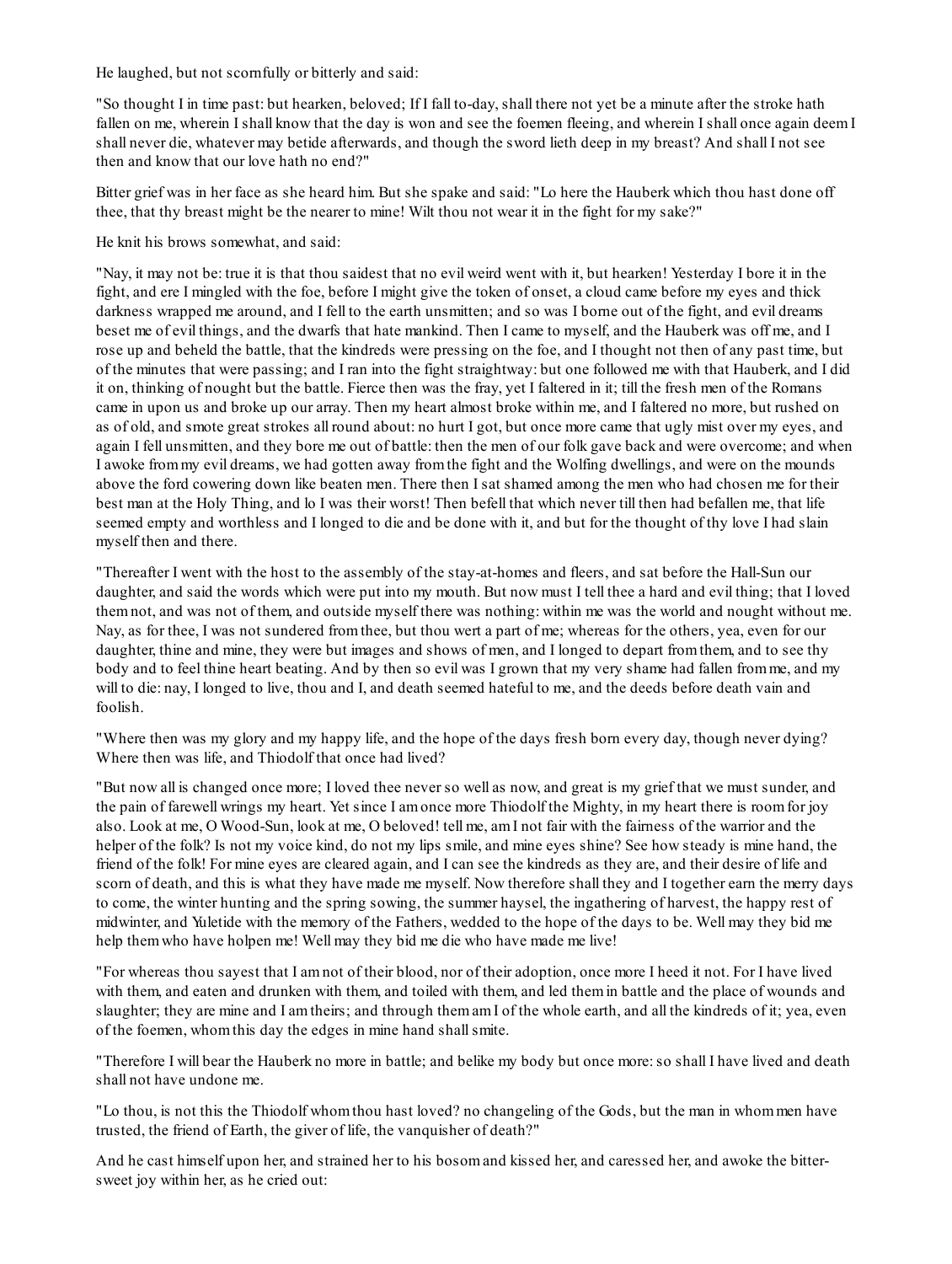"O remember this, and this, when at last I amgone fromthee!"

But when they sundered her face was bright, but the tears were on it, and she said: "O Thiodolf, thou wert fain hadst thou done a wrong to me so that I might forgive thee; now wilt thou forgive me the wrong I have done thee?"

"Yea," he said, "Even so would I do, were we both to live, and how much more if this be the dawn of our sundering day! What hast thou done?"

She said: "I lied to thee concerning the Hauberk when I said that no evil weird went with it: and this I did for the saving of thy life."

He laid his hand fondly on her head, and spake smiling: "Such is the wont of the God-kin, because they know not the hearts of men. Tell me all the truth of it now at last."

#### She said:

"Hear then the tale of the Hauberk and the truth there is to tell: There was a maid of the God-kin, and she loved a man right well, Who unto the battle was wending; and she of her wisdom knew That thence to the folk-hall threshold should come back but a very few; And she feared for her love, for she doubted that of these he should not be; So she wended the wilds lamenting, as I have lamented for thee; And many wise she pondered, how to bring her will to pass (E'en as I for thee have pondered), as her feet led over the grass, Tillshe lifted her eyes in the wild-wood, and lo! she stood before The Hall of the Hollow-places; and the Dwarf-lord stood in the door And held in his hand the Hauberk, whereon the hammer's blow The last of all had been smitten, and the sword should be hammer now. Then the Dwarf beheld her fairness, and the wild-wood many-leaved Before his eyes was reeling at the hope his heart conceived; So sorely he longed for her body; and he laughed before her and cried, 'O Lady of the Disir, thou farest wandering wide Lamenting thy beloved and the folk-mote of the spear, But if amidst of the battle this child of the hammer he bear He shall laugh at the foemen's edges and come back to thy lily breast And of all the days of his life-time shall his coming years be best.' Then she bowed adown her godhead and sore for the Hauberk she prayed; But his greedy eyes devoured her as he stood in the door and said; 'Come lie in mine arms! Come hither, and we twain the night to wake! And then as a gift of the morning the Hauberk shall ye take.' So she humbled herself before him, and entered into the cave, The dusky, the deep-gleaming, the gem-strewn golden grave. But he saw not her girdle loosened, or her bosomgleamon his love, For she set the sleep-thorn in him, that he saw, but might not move, Though the bitter salt tears burned him for the anguish of his greed; And she took the hammer's offspring, her unearned morning meed, And went her ways fromthe rock-hall and was glad for her warrior's sake. But behind her dullspeech followed, and the voice of the hollow spake: 'Thou hast left me bound in anguish, and hast gained thine heart's desire; Now I would that the dewy night-grass might be to thy feet as the fire, And shrivel thy raiment about thee, and leave thee bare to the flame, And no way but a fiery furnace for the road whereby ye came! But since the folk of God-home we may not slay nor smite, And that fool of the folk that thou lovest, thou hast saved in my despite, Take with thee, thief of God-home, this other word I say: Since the safeguard wrought in the ring-mail I may not do away I lay this curse upon it, that whoso weareth the same, Shallsave his life in the battle, and have the battle's shame; He shall live through wrack and ruin, and ever have the worse, And drag adown his kindred, and bear the people's curse.'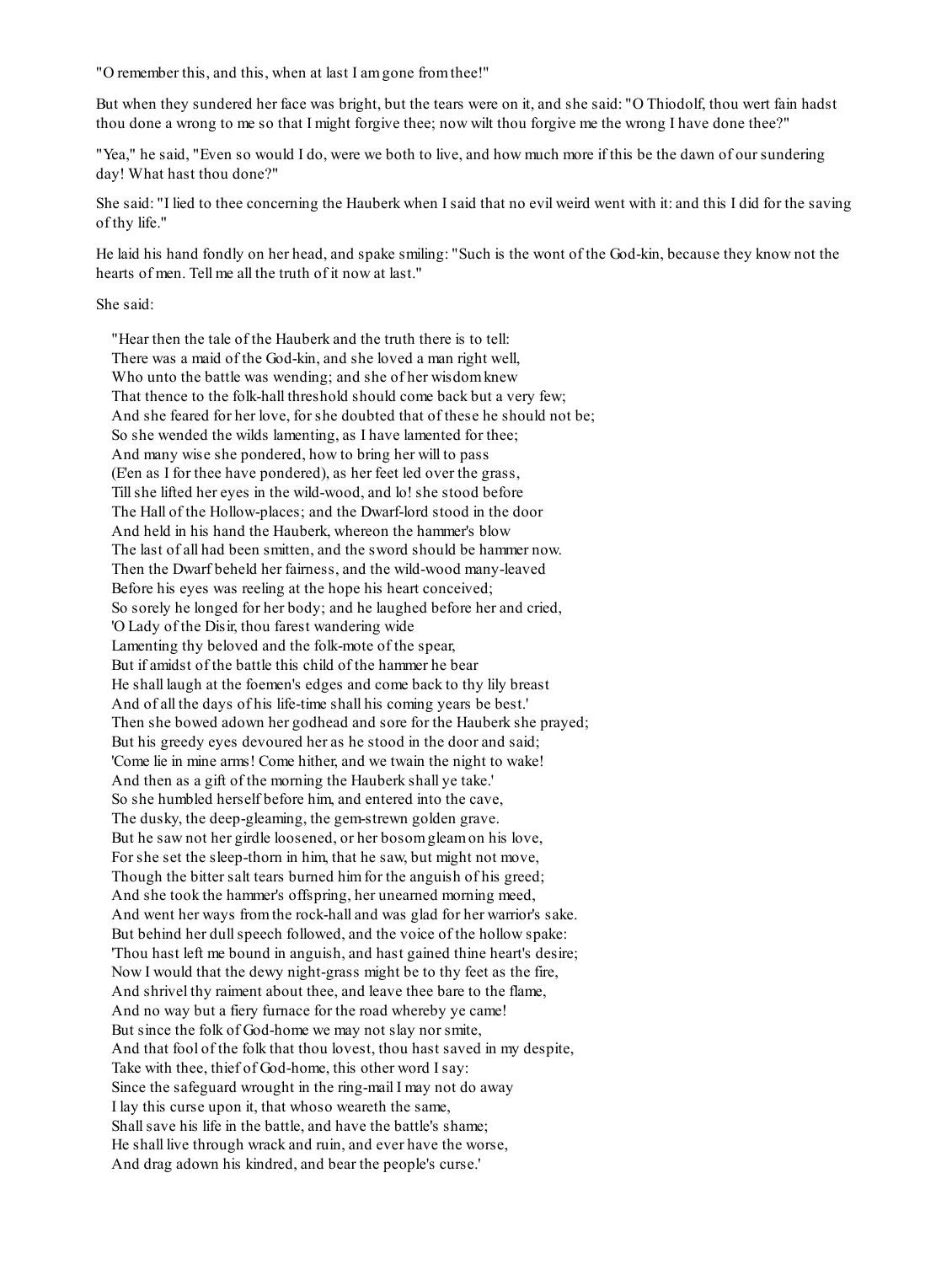"Lo, this the tale of the Hauberk, and I knew it for the truth: And little I thought of the kindreds; of their day I had no ruth; For I said, They are doomed to departure; in a little while must they wane, And nought it helpeth or hindreth if I hold my hand or refrain. Yea, thou wert become the kindred, both thine and mine; and thy birth To me was the roofing of heaven, and the building up of earth. I have loved, and I must sorrow; thou hast lived, and thou must die; Ah, wherefore were there others in the world than thou and I?"

He turned round to her and clasped her strongly in his arms again, and kissed her many times and said:

"Lo, here art thou forgiven; and here I say farewell! Here the token of my wonder which my words may never tell; The wonder past all thinking, that my love and thine should blend; That thus our lives should mingle, and sunder in the end! Lo, this, for the last remembrance of the mighty man I was, Of thy love and thy forbearing, and all that came to pass! Night wanes, and heaven dights her for the kiss of sun and earth; Look up, look last upon me on this morn of the kindreds' mirth!"

Therewith he arose and lingered no minute longer, but departed, going as straight towards the Thing-stead and the Folk-mote of his kindred as the swallow goes to her nest in the hall-porch. He looked not once behind him, though a bitter wailing rang through the woods and filled his heart with the bitterness of her woe and the anguish of the hour of sundering.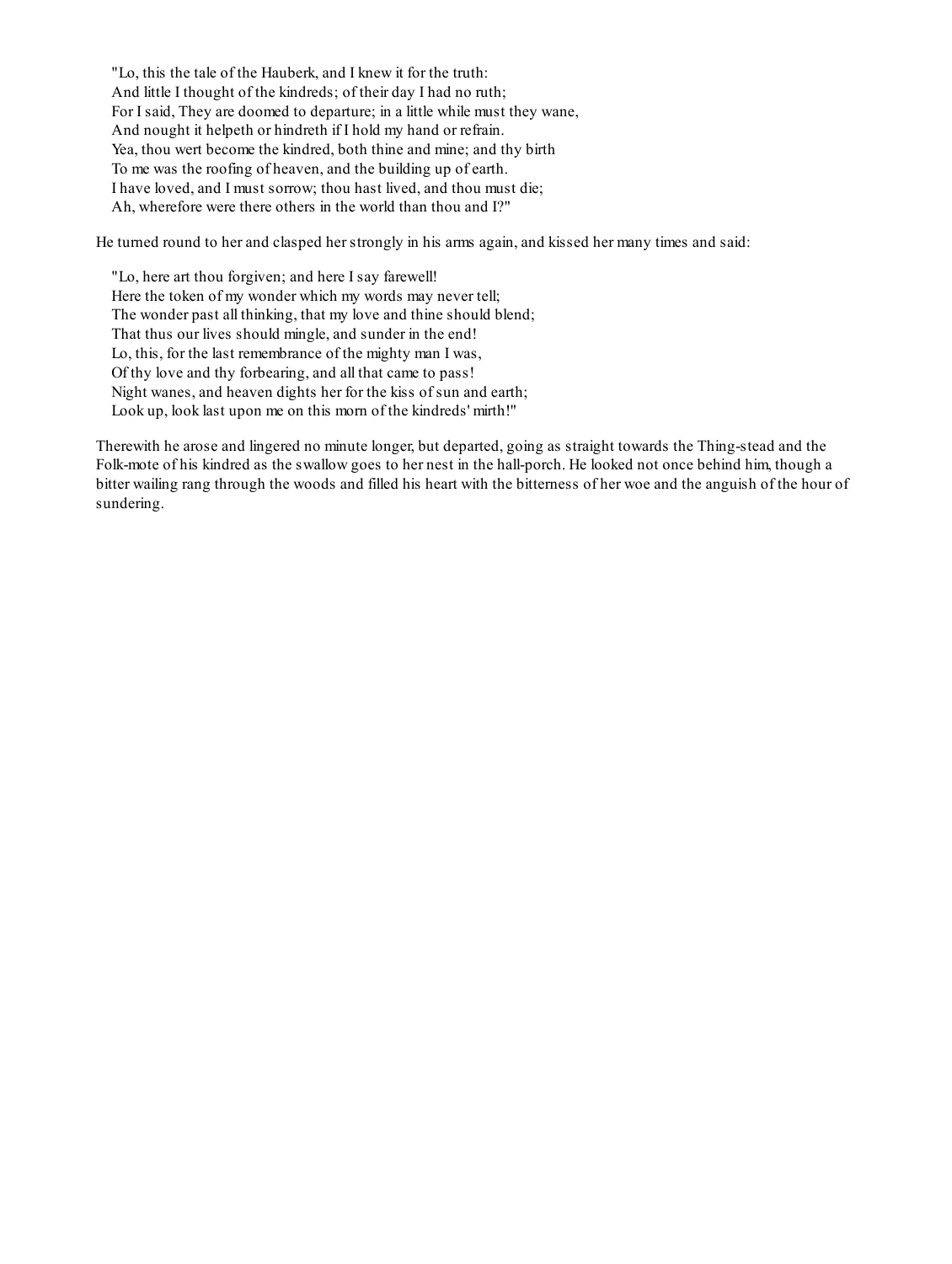# **CHAPTER XXVII--THEY WEND TO THE MORNING BATTLE**

Now when Thiodolf came back to the camp the signs of dawn were plain in the sky, the moon was low and sinking behind the trees, and he saw at once that the men were stirring and getting ready for departure. He looked gladly and blithely at the men he fell in with, and they at him, and scarce could they refrain a shout when they beheld his face and the brightness of it. He went straight up to where the Hall-Sun was yet sitting under her namesake, with Arinbiorn standing before her amidst of a ring of leaders of hundreds and scores: but old Sorlisat by her side clad in all his wargear.

When Thiodolf first came into that ring of men they looked doubtfully at him, as if they dreaded somewhat, but when they had well beheld himtheir faces cleared, and they became joyous.

He went straight up to Arinbiorn and kissed the old warrior, and said to him, "I give thee good morrow, O leader of the Bearings! Here now is come the War-duke! and meseems that we should get to work as speedily as may be, for lo the dawning!"

"Hail to thine hand, War-duke!" said Arinbiorn joyously; "there is no more to do but to take thy word concerning the order wherein we shall wend; for all men are armed and ready."

Said Thiodolf; "Lo ye, I lack war-gear and weapons! Is there a good sword hereby, a helm, a byrny and a shield? For hard will be the battle, and we must fence ourselves all we may."

"Hard by," said Arinbiorn, "is the war-gear of Ivar of our House, who is dead in the night of his hurts gotten in yesterday's battle: thou and he are alike in stature, and with a good will doth he give themto thee, and they are goodly things, for he comes of smithying blood. Yet is it a pity of Throng-plough that he lieth on the field of the slain."

But Thiodolf smiled and said: "Nay, Ivar's blade shallserve my turn to-day; and thereafter shall it be seen to, for then will be time for many things."

So they went to fetch himthe weapons; but he said to Arinbiorn, "Hast thou numbered the host? What are the gleanings of the Roman sword?"

Said Arinbiorn: "Here have we more than three thousand three hundred warriors of the host fit for battle: and besides this here are gathered eighteen hundred of the Wolfings and the Bearings, and of the other Houses, mostly fromover the water, and of these nigh upon seven hundred may bear sword or shoot shaft; neither shall ye hinder themfromso doing if the battle be joined."

Then said Thiodolf: "We shall order us into three battles; the Wolfings and the Bearings to lead the first, for this is our business; but others of the smaller Houses this side the water to be with us; and the Elkings and Galtings and the other Houses of the Mid-mark on the further side of the water to be in the second, and with themthe more part of the Nethermark; but the men of Up-mark to be in the third, and the stay-at-homes to follow on with them: and this third battle to let the wood cover themtill they be needed, which may not be till the day of fight draws to an end, when allshall be needed: for no Roman man must be left alive or untaken by this even, or else must we all go to the Gods together. Hearken, Arinbiorn. I amnot called fore-sighted, and yet meseems I see somewhat how this day shall go; and it is not to be hidden that I shall not see another battle until the last of all battles is at hand. But be of good cheer, for I shall not die till the end of the fight, and once more I shall be a man's help unto you. Now the first of the Romans we meet shall not be able to stand before us, for they shall be unready, and when their men are gotten ready and are fighting with us grimly, ye of the second battle shall hear the war-token, and shall fall on, and they shall be dismayed when they see so many fresh men come into the fight; yet shall they stand stoutly; for they are valiant men, and shall not all be taken unawares. Then, if they withstand us long enough, shall the third battle come forth fromthe wood, and fall on either flank of them, and the day shall be won. But I think not that they shall withstand us so long, but that the men of Upmark and the stay-at-homes shall have the chasing of them. Now get me my war-gear, and let the first battle get themto the outgate of the garth."

So they brought himhis arms; and meanwhile the Hall-Sun spake to one of the Captains, and he turned and went away a little space, and then came back, having with himthree strong warriors of the Wolfings, and he brought thembefore the Hall-Sun, who said to them:

"Ye three, Steinulf, Athalulf, and Grani the Grey, I have sent for you because ye are men both mighty in battle and deft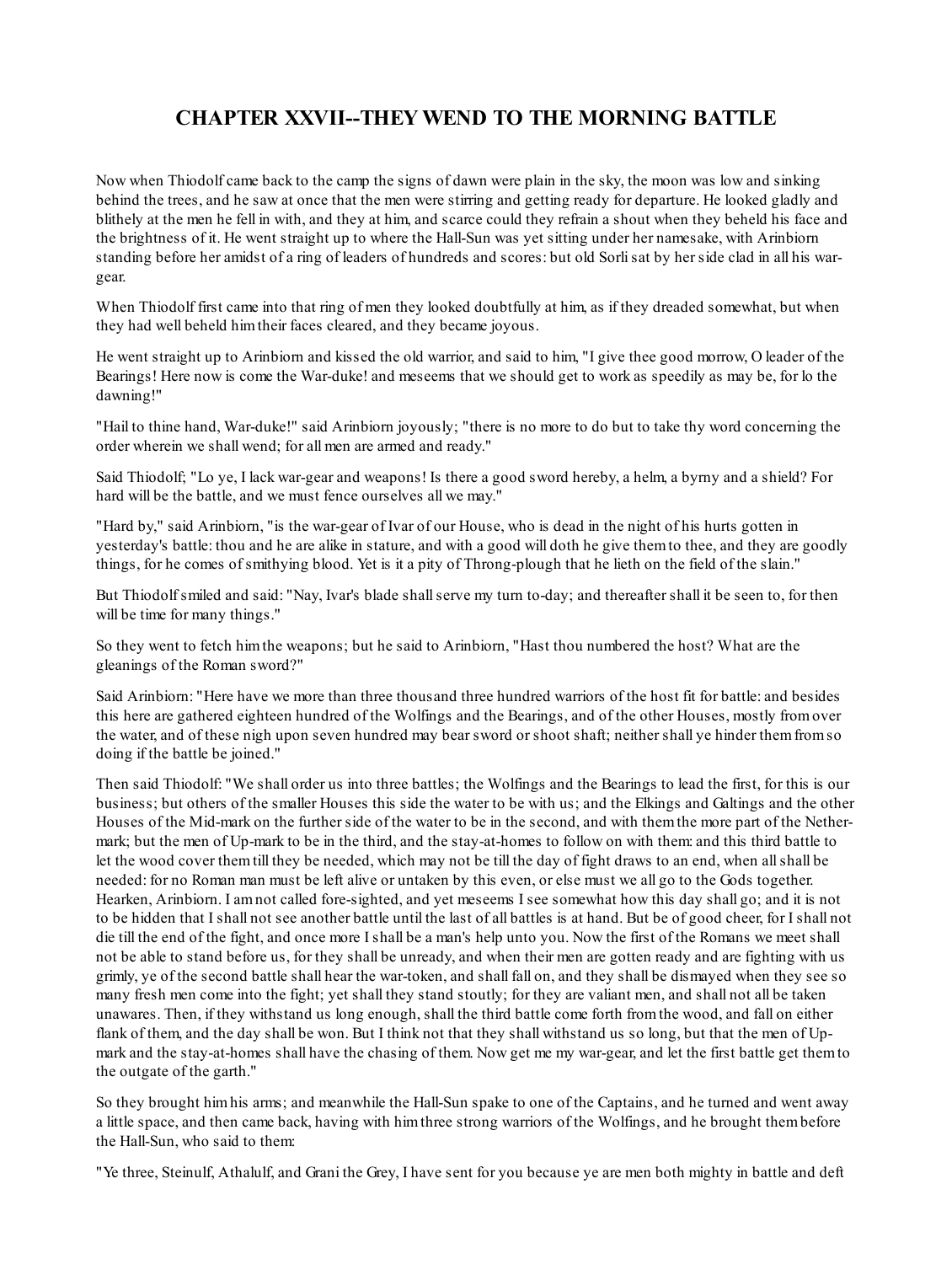wood-wrights and house-smiths; ye shall follow Thiodolf closely, when he winneth into the Roman garth, yet shall ye fight wisely, so that ye be not slain, or at least not all; ye shall enter the Hall with Thiodolf, and when ye are therein, if need be, ye shall run down the Hall at your swiftest, and mount up into the loft betwixt the Middle-hearth and the Women's-Chamber, and there shall ye find good store of water in vats and tubs, and this ye shall use for quenching the fire of the Hall if the foemen fire it, as is not unlike to be."

Then Granispoke for the others and said he would pay all heed to her words, and they departed to join their company.

Now was Thiodolf armed; and Arinbiorn, turning about before he went to his place, beheld himand knit his brow, and said: "What is this, Thiodolf? Didst thou not swear to the Gods not to bear helmor shield in the battles of this strife? yet hast thou Ivar's helmon thine head and his shield ready beside thee: wilt thou forswear thyself? so doing shalt thou bring woe upon the House."

"Arinbiorn," said Thiodolf, "where didst thou hear tell of me that I had made myself the thrall of the Gods? The oath that I sware was sworn when mine heart was not whole towards our people; and now will I break it that I may keep what of good intent there was in it, and cast away the rest. Long is the story; but if we journey together to-night I will tell it thee. Likewise I will tell it to the Gods if they look sourly upon me when I see them, and allshall be well."

He smiled as he spoke, and Arinbiorn smiled on himin turn and went his ways to array the host. But when he was gone Thiodolf was alone in that place with the Hall-Sun, and he turned to her, and kissed her, and caressed her fondly, and spake and said:

"So fare we, O my daughter, to the sundering of the ways; Short is my journey henceforth to the door that ends my days, And long the road that lieth as yet before thy feet. How fain were I that thy journey fromday to day were sweet With peace to thee and pleasure; that a noble warrior's hand In its early days might lead thee adown the flowery land, And thy children in its noon-tide cling round about thy gown, And the wise that thy womb has carried when the sun is going down, Be thy happy fellow-farers to tell the tale of Earth, But I wot that for no such sweetness did we bring thee unto birth, But to be the soul of the Wolfings till the other days should come, And the fruit of the kindreds' harvest with thee is garnered home. Yet if for no blithe faring thy life-day is ordained, Yet peace that long endureth maybe thy soul hath gained; And thy sorrow of this even thy latest grief shall be, The grief wherewith thou singest the death-song over me."

She looked up at himand smiled, though the tears were on her face; then she said:

"Though to-day the grief beginneth yet the bitterness is done. Though my body wendeth barren 'neath the beams of the quickening sun, Yet remembrance still abideth, and long after the days of my life Shall I live in the tale of the morning, when they tell of the ending of strife; And the deeds of this little hand, and the thought conceived in my heart, And never again henceforward fromthe folk shall I fare apart. And if of the Earth, my father, thou hast tidings in thy place Thou shalt hear how they call me the Ransomand the Mother of happy days."

Then she wept outright for a brief space, and thereafter she said:

"Keep this in thine heart, O father, that I shall remember all Since thou liftedst the she-wolf's nursling in the oak-tree's leafy hall. Yea, every time I remember when hand in hand we went Amidst the shafts of the beech-trees, and down to the youngling bent The Folk-wolf in his glory when the eve of fight drew nigh; And every time I remember when we wandered joyfully Adown the sunny meadow and lived a while of life 'Midst the herbs and the beasts and the waters so free fromfear and strife, That thy years and thy might and thy wisdom, I had no part therein;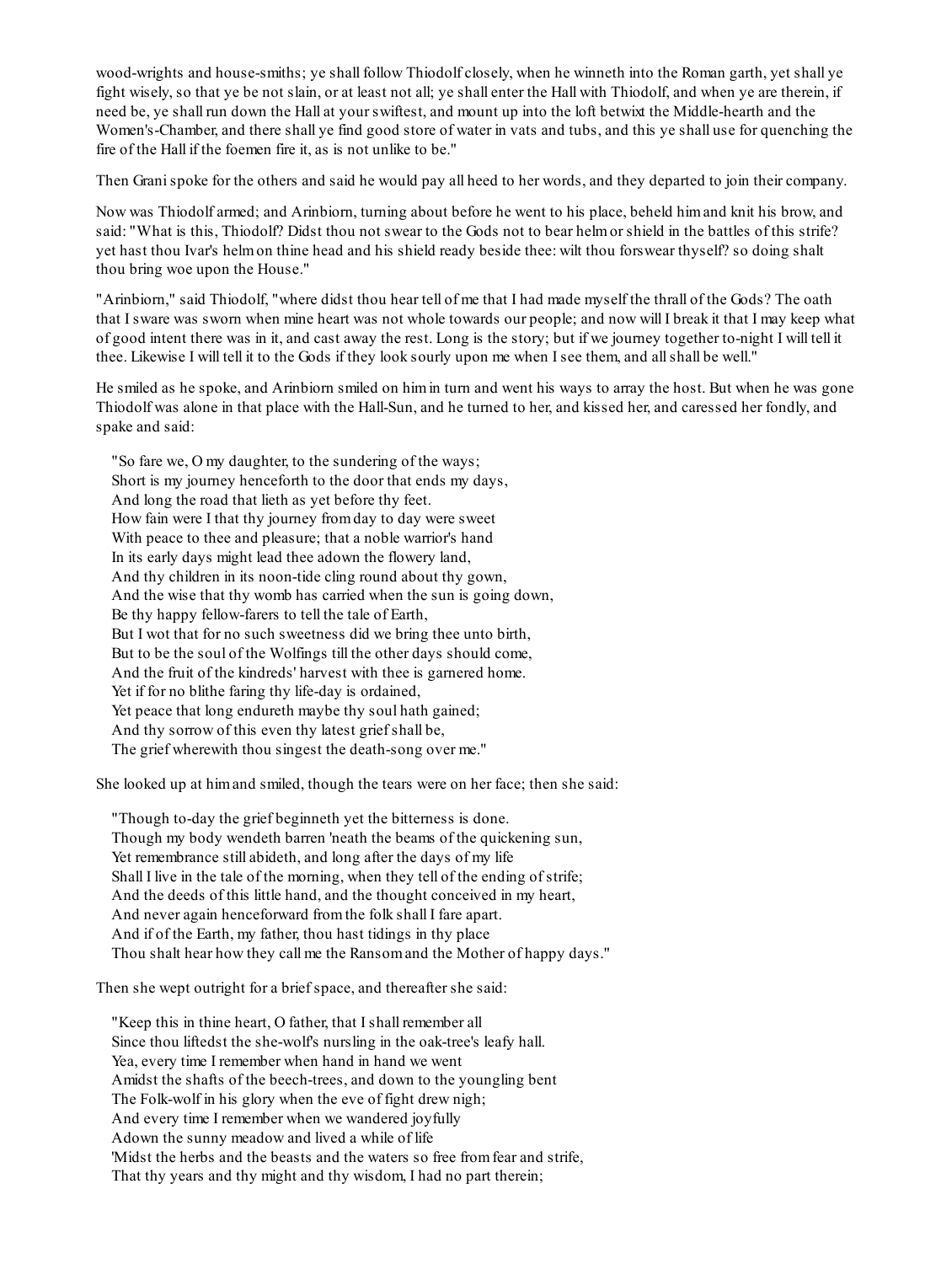But thou wert as the twin-born brother of the maiden slimand thin, The maiden shy in the feast-hall and blithe in wood and field. Thus have we fared, my father; and e'en now when thou bearest shield, On the last of thy days of mid-earth, twixt us 'tis even so That the heart of my like-aged brother is the heart of thee that I know."

Then the bitterness of tears stayed her speech, and he spake no word more, but took her in his arms a while and soothed her and fondled her, and then they parted, and he went with great strides towards the outgoing of the Thingstead.

There he found the warriors of his House and of the Bearings and the lesser Houses of Mid-mark, all duly ordered for wending through the wood. The dawn was coming on apace, but the wood was yet dark. But whereas the Wolfings led, and each man of themknew the wood like his own hand, there was no straying or disarray, and in less than a halfhour's space Thiodolf and the first battle were come to the wood behind the hazel-trees at the back of the hall, and before themwas the dawning round about the Roof of the Kindred; the eastern heavens were brightening, and they could see all things clear without the wood.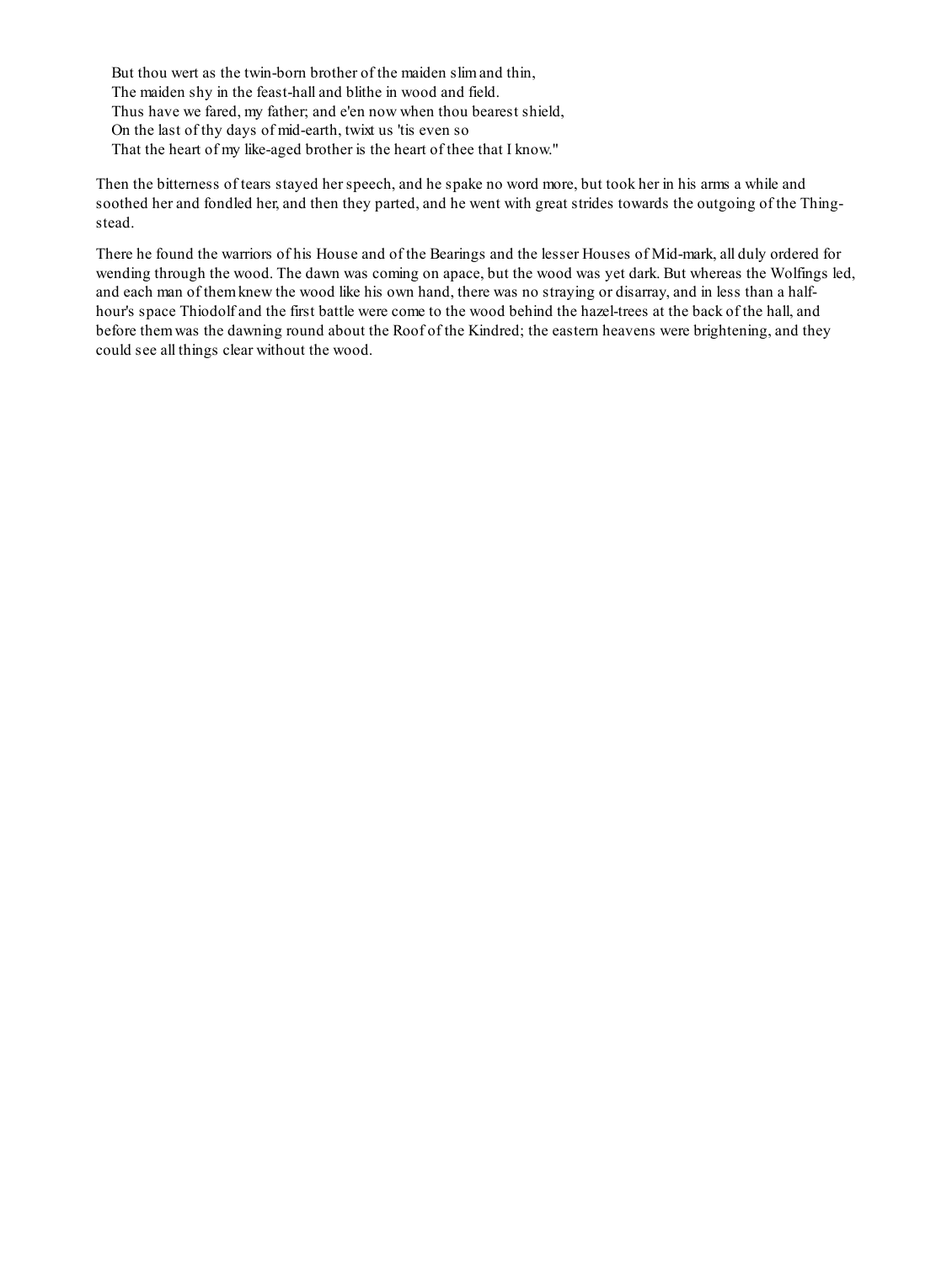### **CHAPTER XXVIII--OF THE STORM OF DAWNING**

Then Thiodolf bade Foxand two others steal forward, and see what of foemen was before them; so they fell to creeping on towards the open: but scarcely had they started, before all men could hear the tramp of men drawing nigh; then Thiodolf himself took with hima score of his House and went quietly toward the wood-edge till they were barely within the shadow of the beech-wood; and he looked forth and saw men coming straight towards their lurking-place. And those he saw were a good many, and they were mostly of the dastards of the Goths; but with themwas a Captain of an Hundred of the Romans, and some others of his kindred; and Thiodolf deemed that the Goths had been bidden to gather up some of the night-watchers and enter the wood and fall on the stay-at-homes. So he bade his men get them aback, and he himself abode still at the very wood's edge listening intently with his sword bare in his hand. And he noted that those men of the foe stayed in the daylight outside the wood, but a few yards fromit, and, by command as it seemed, fellsilent and spake no word; and the morn was very still, and when the sound of their tramp over the grass had ceased, Thiodolf could hear the tramp of more men behind them. And then he had another thought, to wit that the Romans had sent scouts to see if the Goths yet abided on the vantage-ground by the ford, and that when they had found themgone, they were minded to fall on themunawares in the refuge of the Thing-stead and were about to do so by the counsel and leading of the dastard Goths; and that this was one body of the host led by those dastards, who knew somewhat of the woods. So he drew aback speedily, and catching hold of Foxby the shoulder (for he had taken himalone with him) he bade himcreep along through the wood toward the Thing-stead, and bring back speedy word whether there were any more foemen near the wood thereaway; and he himself came to his men, and ordered them for onset, drawing themup in a shallow half moon, with the bowmen at the horns thereof, with the word to loose at the Romans as soon as they heard the war-horn blow: and all this was done speedily and with little noise, for they were well nigh so arrayed already.

Thus then they waited, and there was more than a glimmer of light even under the beechen leaves, and the eastern sky was yellowing to sunrise. The other warriors were like hounds in the leash eager to be slipped; but Thiodolf stood calm and high-hearted turning over the memory of past days, and the time he thought of seemed long to him, but happy.

Scarce had a score of minutes passed, and the Romans before them, who were now gathered thick behind those dastards of the Goths, had not moved, when back comes Foxand tells how he has come upon a great company of the Romans led by their thralls of the Goths who were just entering the wood, away there towards the Thing-stead.

"But, War-duke," says he, "I came also across our own folk of the second battle duly ordered in the wood ready to meet them; and they shall be well dealt with, and the sun shall rise for us and not for them."

Then turns Thiodolf round to those nighest to him and says, but still softly:

"Hear ye a word, O people, of the wisdomof the foe! Before us thick they gather, and unto the death they go. They fare as lads with their cur-dogs who have stopped a fox's earth, And standing round the spinny, now chuckle in their mirth, Till one puts by the leafage and trembling stands astare At the sight of the Wood wolf's father arising in his lair-- They have come for our wives and our children, and our sword-edge shall they meet; And which of themis happy save he of the swiftest feet?"

Speedily then went that word along the ranks of the Kindred, and men were merry with the restless joy of battle: but scarce had two minutes passed ere suddenly the stillness of the dawn was broken by clamour and uproar; by shouts and shrieks, and the clashing of weapons fromthe wood on their left hand; and over all arose the roar of the Markmen's horn, for the battle was joined with the second company of the Kindreds. But a rumour and murmur went fromthe foemen before Thiodolf's men; and then sprang forth the loud sharp word of the captains commanding and rebuking, as if the men were doubtful which way they should take.

Amidst all which Thiodolf brandished his sword, and cried out in a great voice:

"Now, now, ye War-sons! Now the Wolf waketh! Lo how the Wood-beast Wendeth in onset.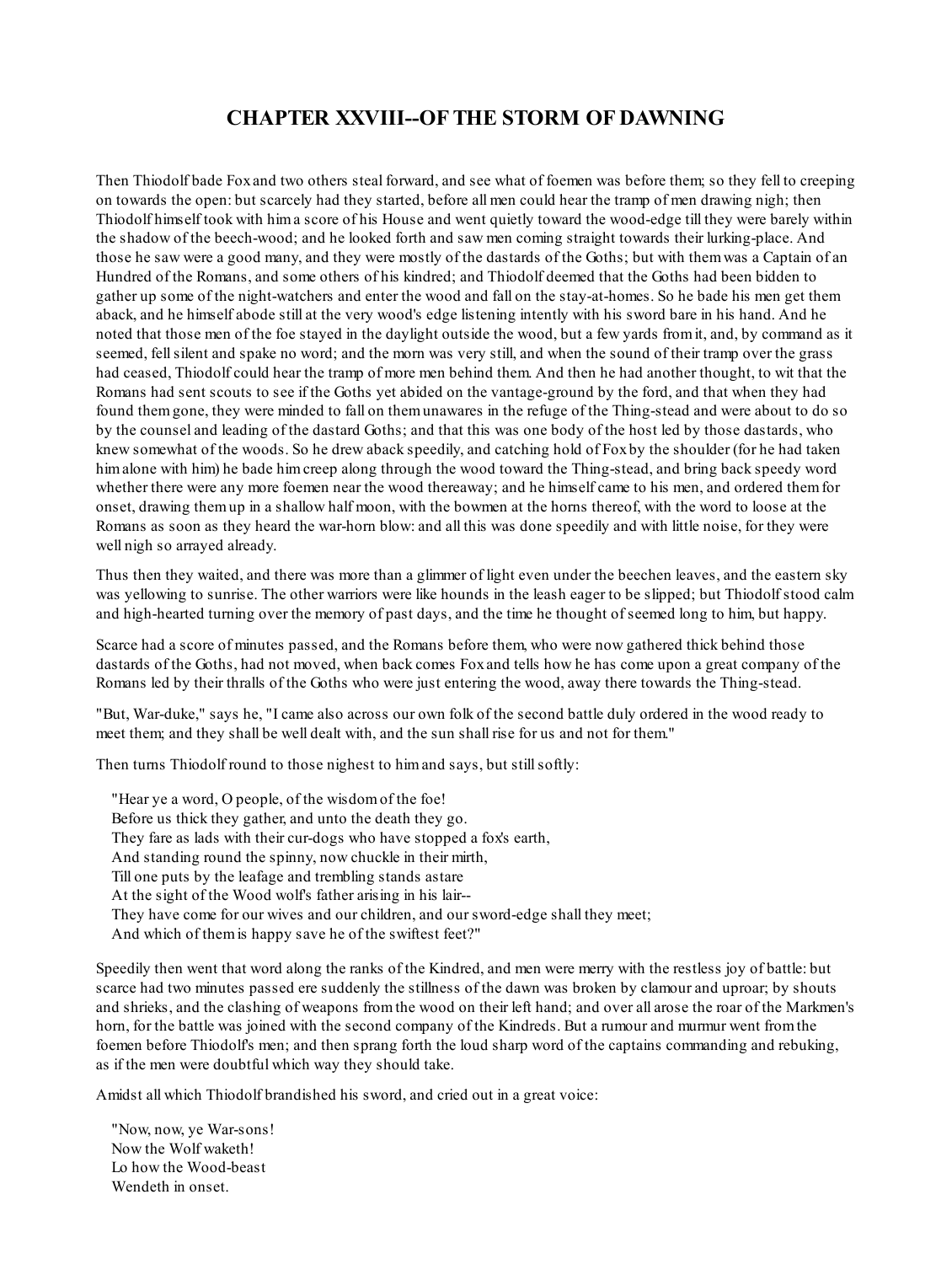E'en as his feet fare Fall on and follow!"

And he led forth joyously, and terrible rang the long refrained gathered shout of his battle as his folk rushed on together devouring the little space between their ambush and the hazel-beset greensward.

In the twinkling of an eye the half-moon had lapped around the Roman-Goths and those that were with them; and the dastards made no stand but turned about at once, crying out that the Gods of the Kindreds were come to aid and none could withstand them. But these fleers thrust against the band of Romans who were next to them, and bore themaback, and great was the turmoil; and when Thiodolf's stormfell full upon them, as it failed not to do, so close were they driven together that scarce could any man raise his hand for a stroke. For behind themstood a great company of those valiant spearmen of the Romans, who would not give way if anywise they might hold it out: and their ranks were closely serried, shield nigh touching shield, and their faces turned toward the foe; and so arrayed, though they might die, they scarce knew how to flee. As they might these thrust and hewed at the fleers, and gave fierce words but few to the Roman-Goths, driving themback against their foemen: but the fleers had lost the cunning of their right hands, and they had cast away their shields and could not defend their very bodies against the wrath of the kindreds; and when they strove to flee to the right hand or to the left, they were met by the horns of the half-moon, and the arrows began to rain in upon them, and fromso close were they shot at that no shaft failed to smite home.

There then were the dastards slain; and their bodies served for a rampart against the onrush of the Markmen to those Romans who had stood fast. To themwere gathering more and more every minute, and they faced the Goths steadily with their hard brown visages and gleaming eyes above their iron-plated shields; not casting their spears, but standing closely together, silent, but fierce. The light was spread now over all the earth; the eastern heavens were grown goldenred, flecked here and there with little crimson clouds: this battle was fallen near silent, but to the North was great uproar of shouts and cries, and the roaring of the war-horns, and the shrill blasts of the brazen trumpets.

Now Thiodolf, as his wont was when he saw that all was going well, had refrained himself of hand-strokes, but was here and there and everywhere giving heart to his folk, and keeping themin due order, and close array, lest the Romans should yet come among them. But he watched the ranks of the foe, and saw how presently they began to spread out beyond his, and might, if it were not looked to, take themin flank; and he was about to order his men anew to meet them, when he looked on his left hand and saw how Roman men were pouring thick fromthe wood out of all array, followed by a close throng of the kindreds: for on this side the Romans were outnumbered and had stumbled unawares into the ambush of the Markmen, who had fallen on themstraightway and disarrayed themfromthe first. This flight of their folk the Romans saw also, and held their men together, refraining fromthe onset, as men who deemthat they will have enough to do to stand fast.

But the second battle of the Markmen, (who were of the Nether-mark, mingled with the Mid-mark) fought wisely, for they swept those fleers frombefore them, slaying many and driving the rest scattering, yet held the chase for no long way, but wheeling about came sidelong on toward the battle of the Romans and Thiodolf. And when Thiodolf saw that, he set up the whoop of victory, he and his, and fell fiercely on the Romans, casting everything that would fly, as they rushed on to the handplay; so that there was many a Roman slain with the Roman spears that those who had fallen had left among their foemen.

Now the Roman captains perceived that it availed not to tarry till the men of the Mid and Nether-marks fell upon their flank; so they gave command, and their ranks gave back little by little, facing their foes, and striving to draw themselves within the dike and garth, which, after their custom, they had already cast up about the Wolfing Roof, their stronghold.

Now as fierce as was the onset of the Markmen, the main body of the Romans could not be hindered fromdoing this much before the men of the second battle were upon them; but Thiodolf and Arinbiorn with some of the mightiest brake their array in two places and entered in amongst them. And wrath so seized upon the soul of Arinbiorn for the slaying of Otter, and his own fault towards him, that he cast away his shield, and heeding no strokes, first brake his sword in the press, and then, getting hold of a great axe, smote at all before him as though none smote at him in turn; yea, as though he were smiting down tree-boles for a match against some other mighty man; and all the while amidst the hurry, strokes of swords and spears rained on him, some falling flatwise and some glancing sideways, but some true and square, so that his helmwas smitten off and his hauberk rent adown, and point and edge reached his living flesh; and he had thrust himself so far amidst the foe that none could follow to shield him, so that at last he fellshattered and rent at the foot of the new clayey wall cast up by the Romans, even as Thiodolf and a band with himcame cleaving the press, and the Romans closed the barriers against friend and foe, and cast great beams adown, and masses of iron and lead and copper taken fromthe smithying-booths of the Wolfings, to stay themif it were but a little.

Then Thiodolf bestrode the fallen warrior, and men of his House were close behind him, for wisely had he fought,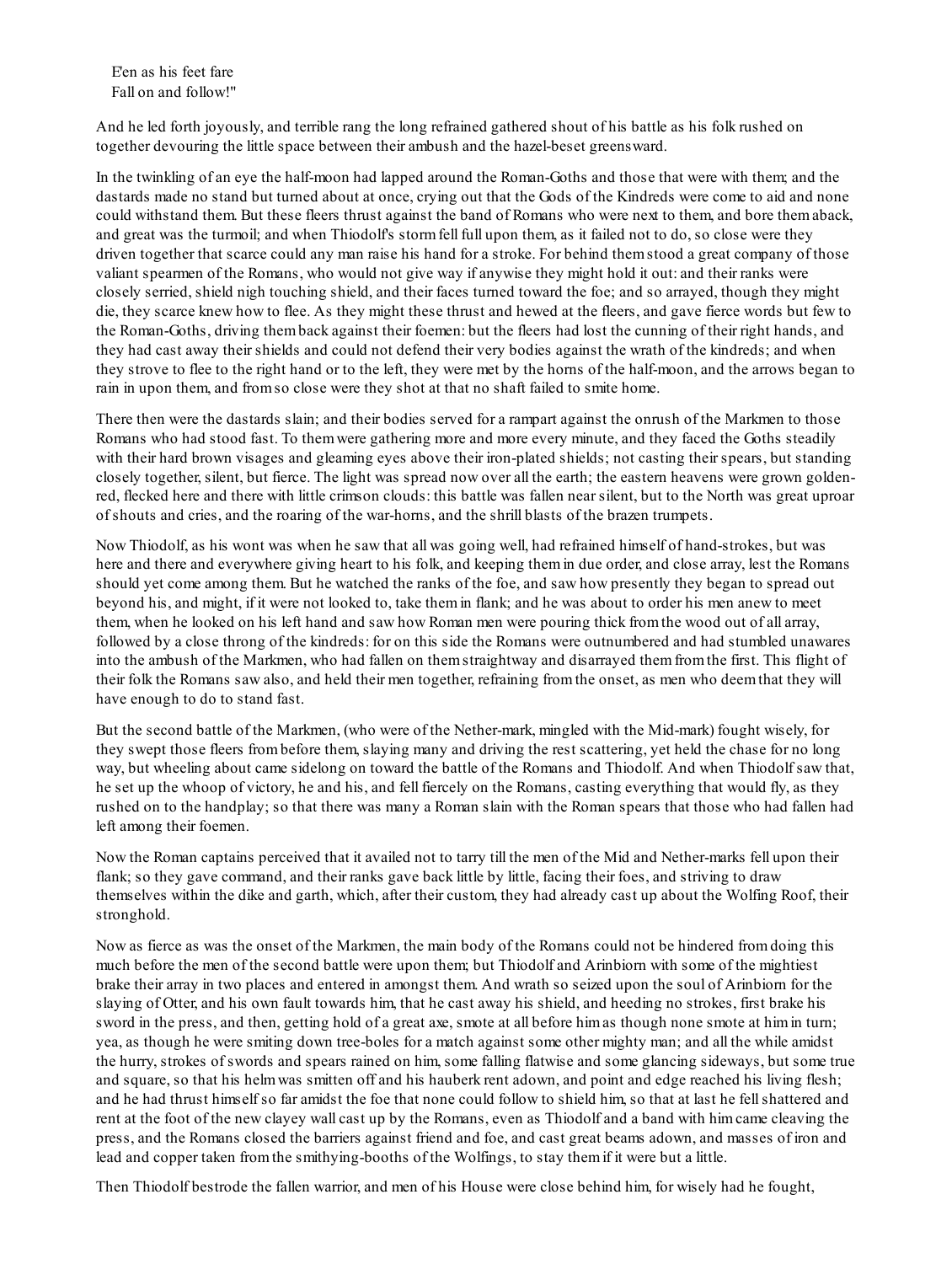cleaving the press like a wedge, helping his friends that they might help him, so that they all went forward together. But when he saw Arinbiorn fall he cried out:

"Woe's me, Arinbiorn! that thou wouldest not wait for me; for the day is young yet, and over-young!"

There then they cleared the space outside the gate, and lifted up the Bearing Warrior, and bare himback fromthe rampart. For so fierce had been the fight and so eager the stormof those that had followed after himthat they must needs order their battle afresh, since Thiodolf's wedge which he had driven into the Roman host was but of a few and the foe had been many and the rampart and the shot-weapons were close anigh. Wise therefore it seemed to abide them of the second battle and join with themto swarmover the new-built slippery wall in the teeth of the Roman shot.

In this, the first onset of the Morning Battle, some of the Markmen had fallen, but not many, since but a few had entered outright into the Roman ranks; and when they first rushed on fromthe wood but three of themwere slain, and the slaughter was all of the dastards and the Romans; and afterwards not a few of the Romans were slain, what by Arinbiorn, what by the others; for they were fighting fleeing, and before their eyes was the image of the garth-gate which was behind them; and they stumbled against each other as they were driven sideways against the onrush of the Goths, nor were they now standing fair and square to them, and they were hurried and confused with the dread of the onset of themof the two Marks.

As yet Thiodolf had gotten no great hurt, so that when he heard that Arinbiorn's soul had passed away he smiled and said:

"Yea, yea, Arinbiorn might have abided the end, for ere then shall the battle be hard."

So now the Wolfings and the Bearings met joyously the kindreds of the Nether Mark and the others of the second battle, and they sang the song of victory arrayed in good order hard by the Roman rampart, while bowstrings twanged and arrows whistled, and sling-stones hummed fromthis side and fromthat.

And of their song of victory thus much the tale telleth:

"Now hearken and hear Of the day-dawn of fear, And how up rose the sun On the battle begun. All night lay a-hiding, Our anger abiding, Dark down in the wood The sharp seekers of blood; But ere red grew the heaven we bore themall bare, For against us undriven the foemen must fare; They sought and they found us, and sorrowed to find, For the tree-boles around us the story shall mind, How fast fromthe glooming they fled to the light, Yeasaying the dooming of Tyr of the fight.

"Hearken yet and again How the night gan to wane, And the twilight stole on Till the world was well won! E'en in such wise was wending A great host for our ending; On our life-days e'en so Stole the host of the foe; Till the heavens grew lighter, and light grew the world, And the stormof the fighter upon themwas hurled, Then some fled the stroke, and some died and some stood, Till the worst of the stormbroke right out fromthe wood, And the war-shafts were singing the carol of fear, The tale of the bringing the sharp swords anear.

"Come gather we now, For the day doth grow.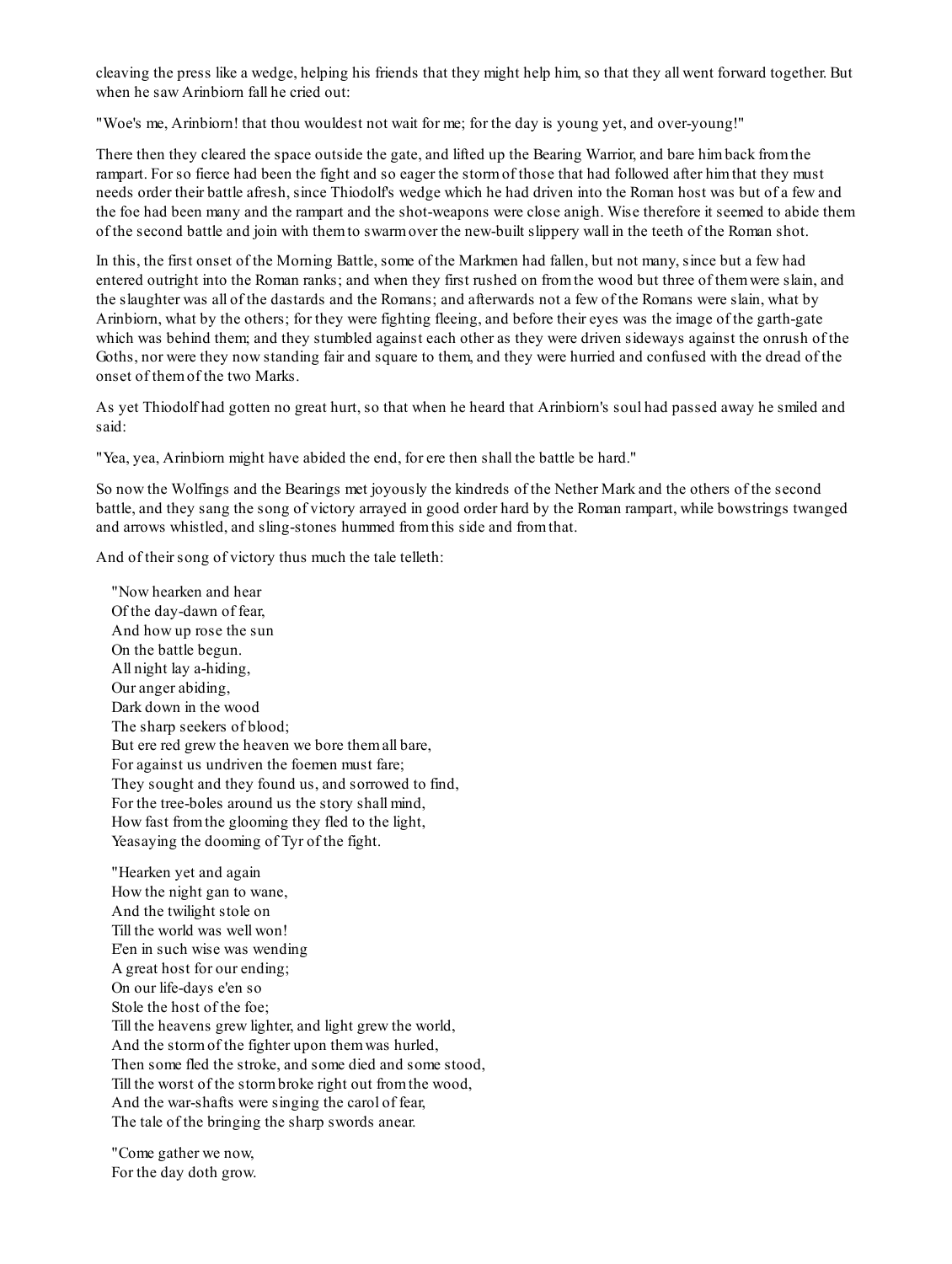Come, gather, ye bold, Lest the day wax old; Lest not till to-morrow We slake our sorrow, And heap the ground With many a mound. Come, war-children, gather, and clear we the land! In the tide of War-father the deed is to hand. Clad in gear that we gilded they shrink fromour sword; In the House that we builded they sit at the board; Come, war-children, gather, come swarmo'er the wall For the feast of War-father to sweep out the Hall!"

Now amidst of their singing the sun rose upon the earth, and gleamed in the arms of men, and lit the faces of the singing warriors as they stood turned toward the east.

In this first onset of battle but twenty and three Markmen were slain in all, besides Arinbiorn; for, as aforesaid, they had the foe at a disadvantage. And this onset is called in the tale the Stormof Dawning.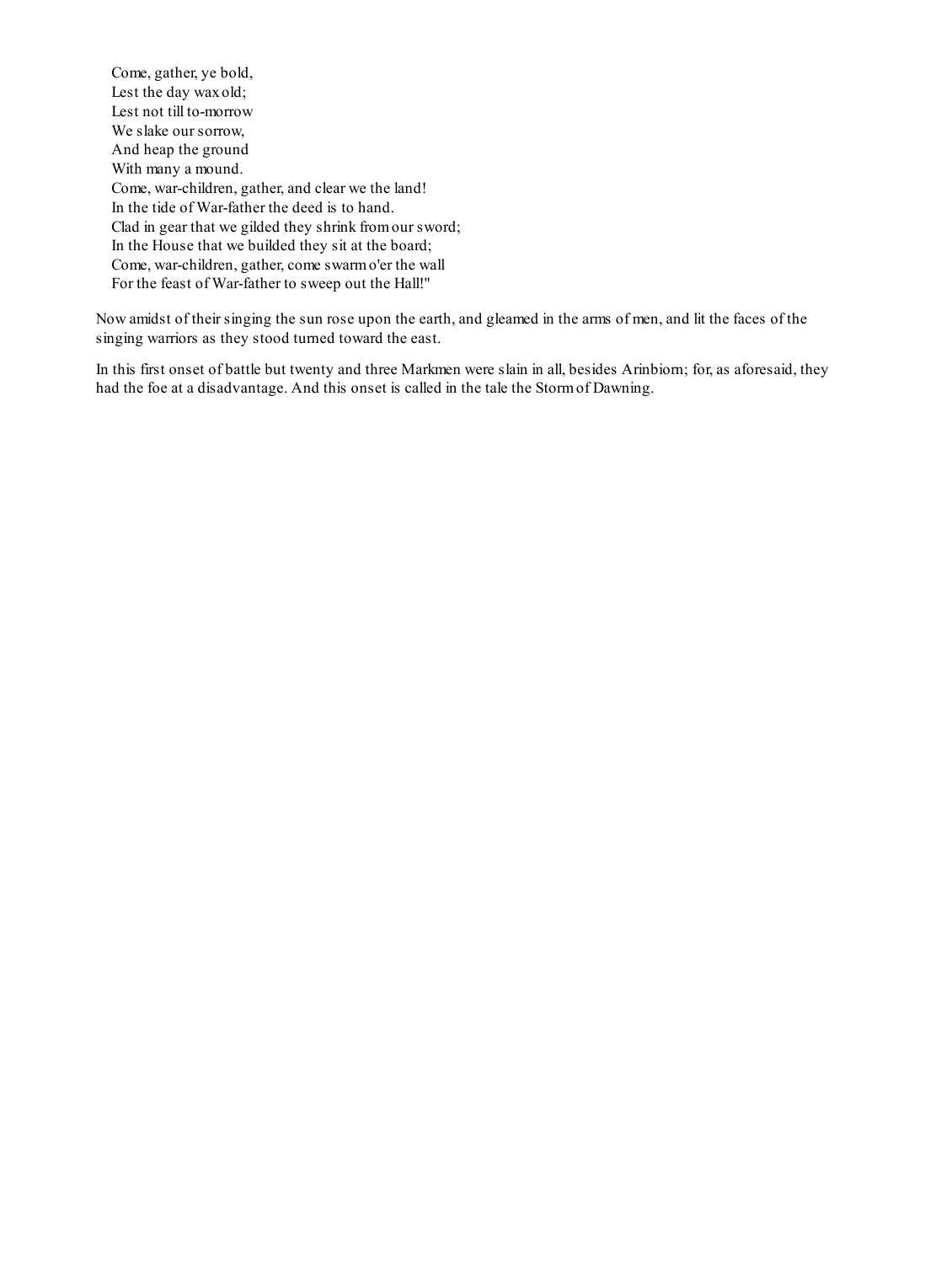## **CHAPTER XXI--OF THIODOLF'S STORM**

The Goths tarried not over their victory; they shot with all the bowmen that they had against the Romans on the wall, and therewith arrayed themselves to fall on once more. And Thiodolf, now that the foe were covered by a wall, though it was but a little one, sent a message to the men of the third battle, themof Up-mark to wit, to come forward in good array and help to make a ring around the Wolfing Stead, wherein they should now take the Romans as a beast is taken in a trap. Meanwhile, until they came, he sent other men to the wood to bring tree-boles to batter the gate, and to make bridges whereby to swarmover the wall, which was but breast-high on the Roman side, though they had worked at it ceaselessly since yesterday morning.

In a long half-hour, therefore, the horns of the men of Up-mark sounded, and they came forth fromthe wood a very great company, for with themalso were the men of the stay-at-homes and the homeless, such of themas were fit to bear arms. Amongst these went the Hall-Sun surrounded by a band of the warriors of Up-mark; and before her was borne her namesake the Lamp as a sign of assured victory. But these stay-at-homes with the Hall-Sun were stayed by the command of Thiodolf on the crown of the slope above the dwellings, and stood round about the Speech-Hill, on the topmost of which stood the Hall-Sun, and the wondrous Lamp, and the men who warded her and it.

When the Romans saw the new host come forth fromthe wood, they might well think that they would have work enough to do that day; but when they saw the Hall-Sun take her stand on the Speech-Hill with the men-at-arms about her, and the Lamp before her, then dread of the Gods fell upon them, and they knew that the doomhad gone forth against them. Nevertheless they were not men to faint and die because the Gods were become their foes, but they were resolved rather to fight it out to the end against whatsoever might come against them, as was wellseen afterwards.

Now they had made four gates to their garth according to their custom, and at each gate within was there a company of their mightiest men, and each was beset by the best of the Markmen. Thiodolf and his men beset the western gate where they had made that fierce onset. And the northern gate was beset by the Elkings and some of the kindreds of the Nether-mark; and the eastern gate by the rest of the men of Nether-mark; and the southern gate by the kindreds of Upmark.

All this the Romans noted, and they saw how that the Markmen were now very many, and they knew that they were men no less valiant than themselves, and they perceived that Thiodolf was a wise Captain; and in less than two hours' space fromthe Stormof Dawning they saw those men coming fromthe wood with plenteous store of tree-trunks to bridge their ditch and rampart; and they considered how the day was yet very young, so that they might look for no shelter fromthe night-tide; and as for any aid fromtheir own folk at the war-garth aforesaid, they hoped not for it, nor had they sent any messenger to the Captain of the garth; nor did they know as yet of his overthrow on the Ridge.

Now therefore there seemed to be but two choices before them; either to abide within the rampart they had cast up, or to break out like valiant men, and either die in the storm, or cleave a way through, whereby they might come to their kindred and their stronghold south-east of the Mark.

This last way then they chose; or, to say the truth, it was their chief captain who chose it for them, though they were nothing loth thereto: for this man was a mocker, yet hot-headed, unstable, and nought wise in war, and heretofore had his greed minished his courage; yet now, being driven into a corner, he had courage enough and to spare, but utterly lacked patience; for it had been better for the Romans to have abided one or two onsets fromthe Goths, whereby they who should make the onslaught would at the least have lost more men than they on whomthey should fall, before they within stormed forth on them; but their pride took away from the Romans their last chance. But their captain, now that he perceived, as he thought, that the game was lost and his life come to its last hour wherein he would have to leave his treasure and pleasure behind him, grew desperate and therewith most fierce and cruel. So all the captives whom they had taken (they were but two score and two, for the wounded men they had slain) he caused to be bound on the chairs of the high-seat clad in their war-gear with their swords or spears made fast to their right hands, and their shields to their left hands; and he said that the Goths should now hold a Thing wherein they should at last take counsel wisely, and abstain fromfolly. For he caused store of faggots and small wood smeared with grease and oil to be cast into the hall that it might be fired, so that it and the captives should burn up altogether; "So," said he, "shall we have a fair torch for our funeral fire;" for it was the customof the Romans to burn their dead.

Thus, then, he did; and then he caused men to do away the barriers and open all the four gates of the new-made garth, after he had manned the wall with the slingers and bowmen, and slain the horses, so that the woodland folk should have no gain of them. Then he arrayed his men at the gates and about themduly and wisely, and bade those valiant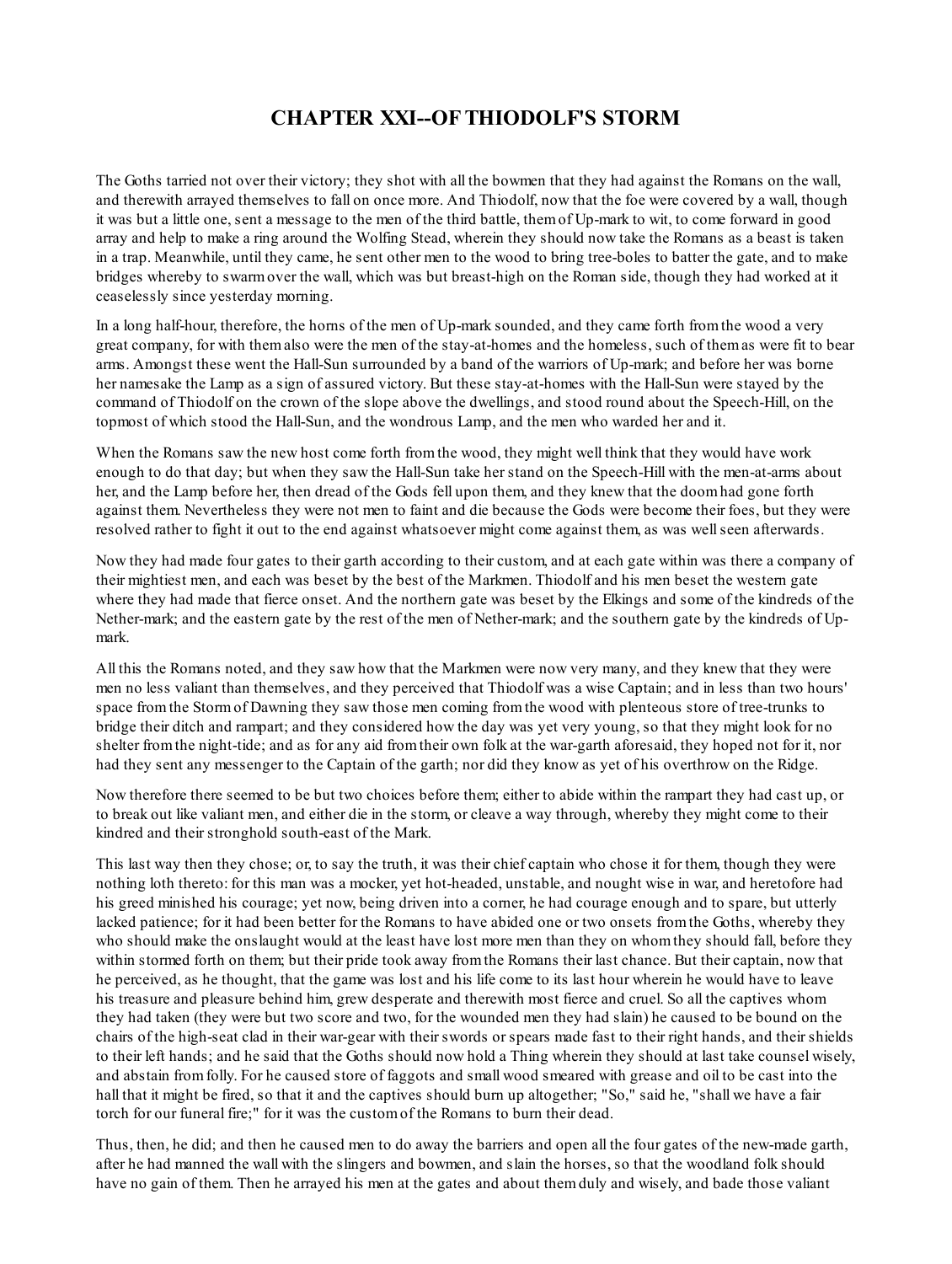footmen fall on the Goths who were getting ready to fall on them, and to do their best. But he himself armed at all points took his stand at the Man's-door of the Hall, and swore by all the Gods of his kindred that he would not move a foot's length fromthence either for fire or for steel.

So fiercely on that fair morning burned the hatred of men about the dwellings of the children of the Wolf of the Goths, wherein the children of the Wolf of Rome were shut up as in a penfold of slaughter.

Meanwhile the Hall-Sun standing on the Hill of Speech beheld it all, looking down into the garth of war; for the new wall was no hindrance to her sight, because the Speech-Hill was high and but a little way fromthe Great Roof; and indeed she was within shot of the Roman bowmen, though they were not very deft in shooting.

So now she lifted up her voice and sang so that many heard her; for at this moment of time there was a lull in the clamour of battle both within the garth and without; even as it happens when the thunder-stormis just about to break on the world, that the wind drops dead, and the voice of the leaves is hushed before the first great and near flash of lightening glares over the fields.

So she sang:

"Now the latest hour cometh and the ending of the strife; And to-morrow and to-morrow shall we take the hand of life, And wend adown the meadows, and skirt the darkling wood, And reap the waving acres, and gather in the good. I see a wall before me built up of steel and fire, And hurts and heart-sick striving, and the war-wright's fierce desire; But there-amidst a door is, and windows are therein; And the fair sun-litten meadows and the Houses of the kin Smile on me through the terror my trembling life to stay, That at my mouth now flutters, as fain to flee away. Lo e'en as the little hammer and the blow-pipe of the wright About the flickering fire deals with the silver white, And the cup and its beauty groweth that shall be for the people's feast, And all men are glad to see it fromthe greatest to the least; E'en so is the tale now fashioned, that many a time and oft Shall be told on the acre's edges, when the summer eve is soft; Shall be hearkened round the hall-blaze when the mid-winter night The kindreds' mirth besetteth, and quickeneth man's delight, And we that have lived in the story shall be born again and again As men feast on the bread of our earning, and praise the grief-born grain."

As she made an end of singing, those about her understood her words, that she was foretelling victory, and the peace of the Mark, and for joy they raised a shrill cry; and the warriors who were nighest to her took it up, and it spread through the whole host round about the garth, and went up into the breath of the summer morning and went down the wind along the meadow of the Wolfings, so that they of the wain-burg, who were now drawing somewhat near to Wolfstead heard it and were glad.

But the Romans when they heard it knew that the heart of the battle was reached, and they cast back that shout wrathfully and fiercely, and made toward the foe.

Therewithal those mighty men fell on each other in the narrow passes of the garth; for fear was dead and buried in that Battle of the Morning.

On the North gate Hiarandi of the Elkings was the point of the Markmen's wedge, and first clave the Roman press. In the Eastern gate it was Valtyr, Otter's brother's son, a young man and most mighty. In the South gate it was Geirbald of the Shieldings, the Messenger.

In the west gate Thiodolf the War-duke gave one mighty cry like the roar of an angry lion, and cleared a space before himfor the wielding of Ivar's blade; for at that moment he had looked up to the Roof of the Kindred and had beheld a little streamof smoke curling blue out of a window thereof, and he knew what had betided, and how short was the time before them. But his wrathful cry was taken up by some who had beheld that same sight, and by others who saw nought but the Roman press, and terribly it rang over the swaying struggling crowd.

Then fell the first rank of the Romans before those stark men and mighty warriors; and they fell even where they stood, for on neither side could any give back but for a little space, so close the press was, and the men so eager to smite.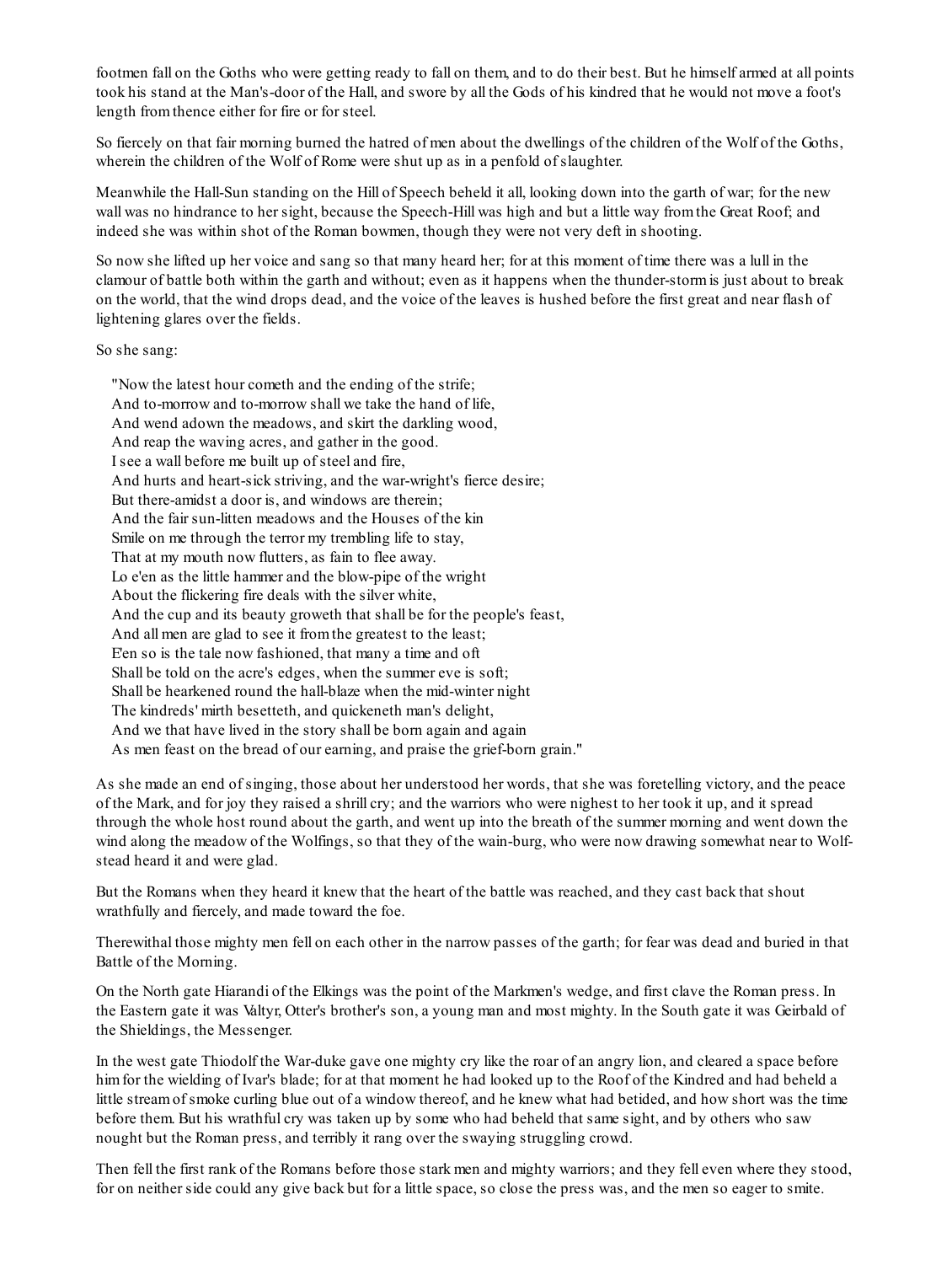Neither did any crave peace if he were hurt or disarmed; for to the Goths it was but a little thing to fall in hot blood in that hour of love of the kindred, and longing for the days to be. And for the Romans, they had had no mercy, and now looked for none: and they remembered their dealings with the Goths, and saw before them, as it were, once more, yea, as in a picture, their slayings and quellings, and lashings, and cold mockings which they had dealt out to the conquered foemen without mercy, and now they longed sore for the quiet of the dark, when their hard lives should be over, and all these deeds forgotten, and they and their bitter foes should be at rest for ever.

Most valiantly they fought; but the fury of their despair could not deal with the fearless hope of the Goths, and as rank after rank of themtook the place of those who were hewn down by Thiodolf and the Kindred, they fell in their turn, and slowly the Goths cleared a space within the gates, and then began to spread along the wall within, and grew thicker and thicker. Nor did they fight only at the gates; but made thembridges of those tree-trunks, and fell to swarming over the rampart, till they had cleared it of the bowmen and slingers, and then they leaped down and fell upon the flanks of the Romans; and the host of the dead grew, and the host of the living lessened.

Moreover the stay-at-homes round about the Speech-Hill, and that band of the warriors of Up-mark who were with them, beheld the Great Roof and saw the smoke come gushing out of the windows, and at last saw the red flames creep out amidst it and waver round the window jambs like little banners of scarlet cloth. Then they could no longer refrain themselves, but ran down fromthe Speech-Hill and the slope about it with great and fierce cries, and clomb the wall where it was unmanned, helping each other with hand and back, both stark warriors, and old men and lads and women: and thus they gat theminto the garth and fell upon the lessening band of the Romans, who now began to give way hither and thither about the garth, as they best might.

Thus it befell at the West-gate, but at the other gates it was no worser, for there was no diversity of valour between the Houses; nay, whereas the more part and the best part of the Romans faced the onset of Thiodolf, which seemed to themthe main onset, they were somewhat easier to deal with elsewhere than at the West gate; and at the East gate was the place first won, so that Valtyr and his folk were the first to clear a space within the gate, and to tell the tale shortly (for can this that and the other sword-stroke be told of in such a medley?) they drew the death-ring around the Romans that were before them, and slew themall to the last man, and then fell fiercely on the rearward of themof the North gate, who still stood before Hiarandi's onset. There again was no long tale to tell of, for Hiarandi was just winning the gate, and the wall was cleared of the Roman shot-fighters, and the Markmen were standing on the top thereof, and casting down on the Romans spears and baulks of wood and whatsoever would fly. There again were the Romans allslain or put out of the fight, and the two bands of the kindred joined together, and with what voices the battle-rage had left themcried out for joy and fared on together to help to bind the sheaves of war which Thiodolf's sickle had reaped. And now it was mere slaying, and the Romans, though they still fought in knots of less than a score, yet fought on and hewed and thrust without more thought or will than the stone has when it leaps adown the hill-side after it has first been set agoing.

But now the garth was fairly won and Thiodolf saw that there was no hope for the Romans drawing together again; so while the kindreds were busied in hewing down those knots of desperate men, he gathered to himsome of the wisest of his warriors, amongst whomwere Steinulf and Grani the Grey, the deft wood-wrights (but Athalulf had been grievously hurt by a spear and was out of the battle), and drave a way through the confused turmoil which still boiled in the garth there, and made straight for the Man's-door of the Hall. Soon he was close thereto, having hewn away all fleers that hindered him, and the doorway was before him. But on the threshold, the fire and flames of the kindled hall behind him, stood the Roman Captain clad in gold-adorned armour and surcoat of sea-born purple; the man was cool and calmand proud, and a mocking smile was on his face: and he bore his bright blade unbloodied in his hand.

Thiodolf stayed a moment of time, and their eyes met; it had gone hard with the War-duke, and those eyes glittered in his pale face, and his teeth were close set together; though he had fought wisely, and for life, as he who is most valiant ever will do, till he is driven to bay like the lone wood-wolf by the hounds, yet had he been sore mishandled. His helm and shield were gone, his hauberk rent; for it was no dwarf-wrought coat, but the work of Ivar's hand: the blood was running down fromhis left arm, and he was hurt in many places: he had broken Ivar's sword in the medley, and now bore in his hand a strong Roman short-sword, and his feet stood bloody on the worn earth anigh the Man's-door.

He looked into the scornful eyes of the Roman lord for a little minute and then laughed aloud, and therewithal, leaping on himwith one spring, turned sideways, and dealt hima great buffet on his ear with his unarmed left hand, just as the Roman thrust at himwith his sword, so that the Captain staggered forward on to the next man following, which was Wolfkettle the eager warrior, who thrust himthrough with his sword and shoved himaside as they allstrode into the hall together. Howbeit no sword fell fromthe Roman Captain as he fell, for Thiodolf's side bore it into the Hall of the Wolfings.

Most wrathful were those men, and went hastily, for their Roof was full of smoke, and the flames flickered about the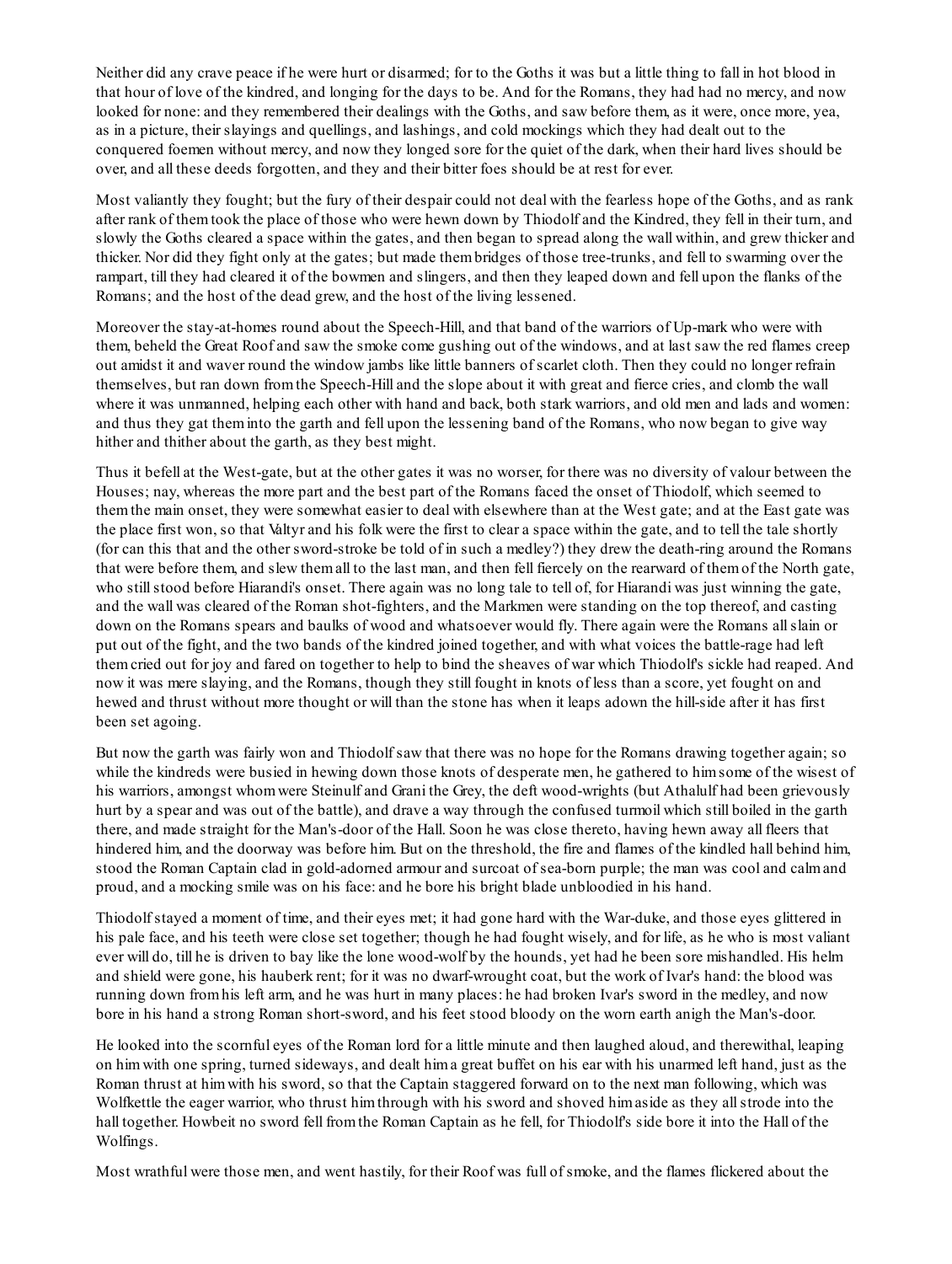pillars and the wall here and there, and crept up to the windows aloft; yet was it not wholly or fiercely burning; for the Roman fire-raisers had been hurried and hasty in their work. Straightway then Steinulf and Grani led the others off at a run towards the loft and the water; but Thiodolf, who went slowly and painfully, looked and beheld on the dais those men bound for the burning, and he went quietly, and as a man who has been sick, and is weak, up on to the dais, and said:

"Be of good cheer, O brothers, for the kindreds have vanquished the foemen, and the end of strife is come."

His voice sounded strange and sweet to themamidst the turmoil of the fight without; he laid down his sword on the table, and drew a little sharp knife fromhis girdle and cut their bonds one by one and loosed themwith his bloodstained hands; and each one as he loosed himhe kissed and said to him, "Brother, go help those who are quenching the fire; this is the bidding of the War-duke."

But as he loosed one after other he was longer and longer about it, and his words were slower. At last he came to the man who was bound in his own high-seat close under the place of the wondrous Lamp, the Hall-Sun, and he was the only one left bound; that man was of the Wormings and was named Elfric; he loosed himand was long about it; and when he was done he smiled on himand kissed him, and said to him:

"Arise, brother! go help the quenchers of the fire, and leave to me this my chair, for I amweary: and if thou wilt, thou mayst bring me of that water to drink, for this morning men have forgotten the mead of the reapers!"

Then Elfric arose, and Thiodolf sat in his chair, and leaned back his head; but Elfric looked at himfor a moment as one scared, and then ran his ways down the hall, which now was growing noisy with the hurry and bustle of the quenchers of the fire, to whomhad divers others joined themselves.

There then froma bucket which was still for a moment he filled a wooden bowl, which he caught up fromthe base of one of the hall-pillars, and hastened up the Hall again; and there was no man nigh the dais, and Thiodolf yet sat in his chair, and the hall was dimwith the rolling smoke, and Elfric saw not well what the War-duke was doing. So he hastened on, and when he was close to Thiodolf he trod in something wet, and his heart sank for he knew that it was blood; his foot slipped therewith and as he put out his hand to save himself the more part of the water was spilled, and mingled with the blood. But he went up to Thiodolf and said to him, "Drink, War-duke! here hath come a mouthful of water."

But Thiodolf moved not for his word, and Elfric touched him, and he moved none the more.

Then Elfric's heart failed himand he laid his hand on the War-duke's hand, and looked closely into his face; and the hand was cold and the face ashen-pale; and Elfric laid his hand on his side, and he felt the short-sword of the Roman leader thrust deep therein, besides his many other hurts.

So Elfric knew that he was dead, and he cast the bowl to the earth, and lifted up his hands and wailed out aloud, like a woman who hath come suddenly on her dead child, and cried out in a great voice:

"Hither, hither, O men in this hall, for the War-duke of the Markmen is dead! O ye people, Hearken! Thiodolf the Mighty, the Wolfing is dead!"

And he was a young man, and weak with the binding and the waiting for death, and he bowed himself adown and crouched on the ground and wept aloud.

But even as he cried that cry, the sunlight outside the Man's-door was darkened, and the Hall-Sun came over the threshold in her ancient gold-embroidered raiment, holding in her hand her namesake the wondrous Lamp; and the spears and the war-gear of warriors gleamed behind her; but the men tarried on the threshold tillshe turned about and beckoned to them, and then they poured in through the Man's-door, their war-gear rent and they all befouled and disarrayed with the battle, but with proud and happy faces: as they entered she waved her hand to themto bid themgo join the quenchers of the fire; so they went their ways.

But she went with unfaltering steps up to the dais, and the place where the chain of the Lamp hung down fromamidst the smoke-cloud wavering a little in the gusts of the hall. Straightway she made the Lamp fast to its chain, and dealt with its pulleys with a deft hand often practised therein, and then let it run up toward the smoke-hidden Roof till it gleamed in its due place once more, a token of the salvation of the Wolfings and the welfare of all the kindreds.

Then she turned toward Thiodolf with a calmand solemn face, though it was very pale and looked as if she would not smile again. Elfric had risen up and was standing by the board speechless and the passion of sobs stillstruggling in his bosom. She put himaside gently, and went up to Thiodolf and stood above him, and looked down on his face a while: then she put forth her hand and closed his eyes, and stooped down and kissed his face. Then she stood up again and faced the Hall and looked and saw that many were streaming in, and that though the smoke was still eddying overhead,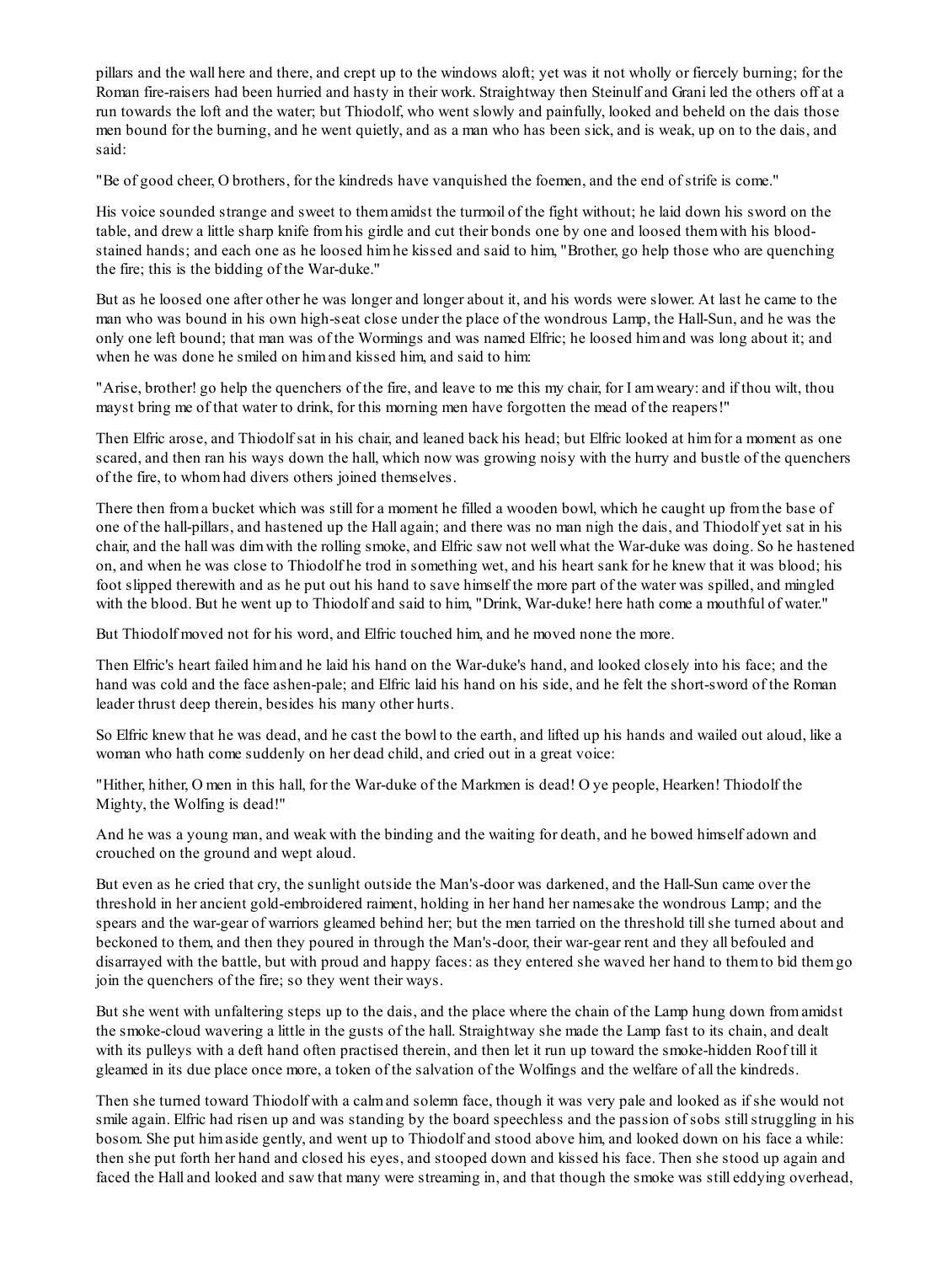the fire was well nigh quenched within; and without the sound of battle had sunk and died away. For indeed the Markmen had ended their day's work before noon-tide that day, and the more part of the Romans were slain, and to the rest they had given peace till the Folk-mote should give Doomconcerning them; for pity of these valiant men was growing in the hearts of the valiant men who had vanquished them, now that they feared themno more.

And this second part of the Morning Battle is called Thiodolf's Storm.

So now when the Hall-Sun looked and beheld that the battle was done and the fire quenched, and when she saw how every man that came into the Hall looked up and beheld the wondrous Lamp and his face quickened into joy at the sight of it; and how most looked up at the high-seat and Thiodolf lying leaned back therein, her heart nigh broke between the thought of her grief and of the grief of the Folk that their mighty friend was dead, and the thought of the joy of the days to be and all the glory that his latter days had won. But she gathered heart, and casting back the dark tresses of her hair, she lifted up her voice and cried out till its clear shrillness sounded throughout all the Roof:

"O men in this Hall the War-duke is dead! O people hearken! for Thiodolf the Mighty hath changed his life: Come hither, O men, Come hither, for this is true, that Thiodolf is dead!"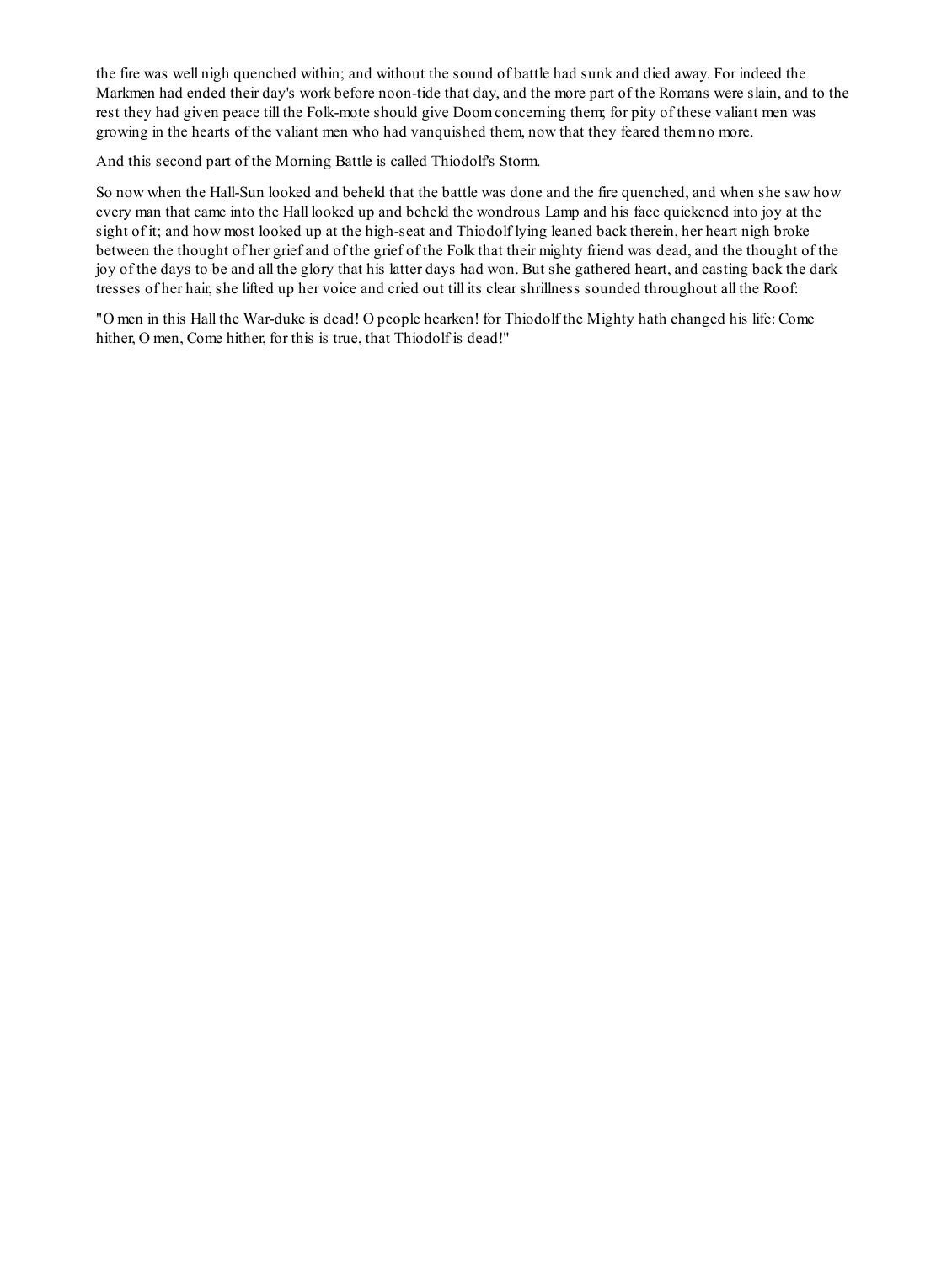### **CHAPTER XXX--THIODOLF IS BORNE OUT OF THE HALL AND OTTER IS LAID BESIDE HIM**

So when they heard her voice they came thither flockmeal, and a great throng mingled of many kindreds was in the Hall, but with one consent they made way for the Children of the Wolf to stand nearest to the dais. So there they stood, the warriors mingled with the women, the swains with the old men, the freemen with the thralls: for now the stay-at-homes of the House were all gotten into the garth, and the more part of themhad flowed into the feast-hall when they knew that the fire was slackening.

All these now had heard the clear voice of the Hall-Sun, or others had told themwhat had befallen; and the wave of grief had swept coldly over themamidst their joy of the recoverance of their dwelling-place; yet they would not wail nor cry aloud, even to ease their sorrow, till they had heard the words of the Hall-Sun, as she stood facing thembeside their dead War-duke.

Then she spake: "O Sorli the Old, come up hither! thou hast been my fellow in arms this long while."

So the old man came forth, and went slowly in his clashing war-gear up on to the dais. But his attire gleamed and glittered, since over-old was he to thrust deep into the press that day, howbeit he was wise in war. So he stood beside her on the dais holding his head high, and proud he looked, for all his thin white locks and sunken eyes.

But again said the Hall-Sun: "Canst thou hear me, Wolfkettle, when I bid thee stand beside me, or art thou, too, gone on the road to Valhall?"

Forth then strode that mighty warrior and went toward the dais: nought fair was his array to look on; for point and edge had rent it and stained it red, and the flaring of the hall-flames had blackened it; his face was streaked with black withal, and his hands were as the hands of a smith among the thralls who hath wrought unwashen in the haste and hurry when men look to see the war-arrow abroad. But he went up on to the dais and held up his head proudly, and looked forth on to the hall-crowd with eyes that gleamed fiercely fromhis stained and blackened face.

Again the Hall-Sun said: "Art thou also alive, O Egil the messenger? Swift are thy feet, but not to flee fromthe foe: Come up and stand with us!"

Therewith Egil clave the throng; he was not so roughly dealt with as was Wolfkettle, for he was a bowman, and had this while past shot down on the Romans fromaloof; and he yet held his bended bow in his hand. He also came up on to the dais and stood beside Wolfkettle glancing down on the hall-crowd, looking eagerly fromside to side.

Yet again the Hall-Sun spake: "No aliens now are dwelling in the Mark; come hither, ye men of the kindreds! Come thou, our brother Hiarandi of the Elkings, for thy sisters, our wives, are fain of thee. Come thou, Valtyr of the Laxings, brother's son of Otter; do thou for the War-duke what thy father's brother had done, had he not been faring afar. Come thou, Geirbald of the Shieldings the messenger! Now know we the deeds of others and thy deeds. Come, stand beside us for a little!"

Forth then they came in their rent and battered war-gear: and the tall Hiarandi bore but the broken truncheon of his sword; and Valtyr a woodman's axe notched and dull with work; and Geirbald a Roman cast-spear, for his own weapons had been broken in the medley; and he came the last of the three, going as a belated reaper fromthe acres. There they stood by the others and gazed adown the hall-throng.

But the Hall-Sun spake again: "Agni of the Daylings, I see thee now. How camest thou into the hard handplay, old man? Come hither and stand with us, for we love thee. Angantyr of the Bearings, fair was thy riding on the day of the Battle on the Ridge! Come thou, be with us. Shall the Beamings whose daughters we marry fail the House of the Wolf to-day? Geirodd, thou hast no longer a weapon, but the fight is over, and this hour thou needest it not. Come to us, brother! Gunbald of the Vallings, the Falcon on thy shield is dimwith the dint of point and edge, but it hath done its work to ward thy valiant heart: Come hither, friend! Come all ye and stand with us!"

As she named themso they came, and they went up on to the dais and stood altogether; and a terrible band of warriors they looked had the fight been to begin over again, and they to meet death once more. And again spake the Hall-Sun:

"Steinulf and Grani, deft are your hands! Take ye the stalks of the war blossoms, the spears of the kindreds, and knit themtogether to make a bier for our War-duke, for he is weary and may not go afoot. Thou Ali, son of Grey; thou hast gone errands for me before; go forth now fromthe garth, and wend thy ways toward the water, and tell me when thou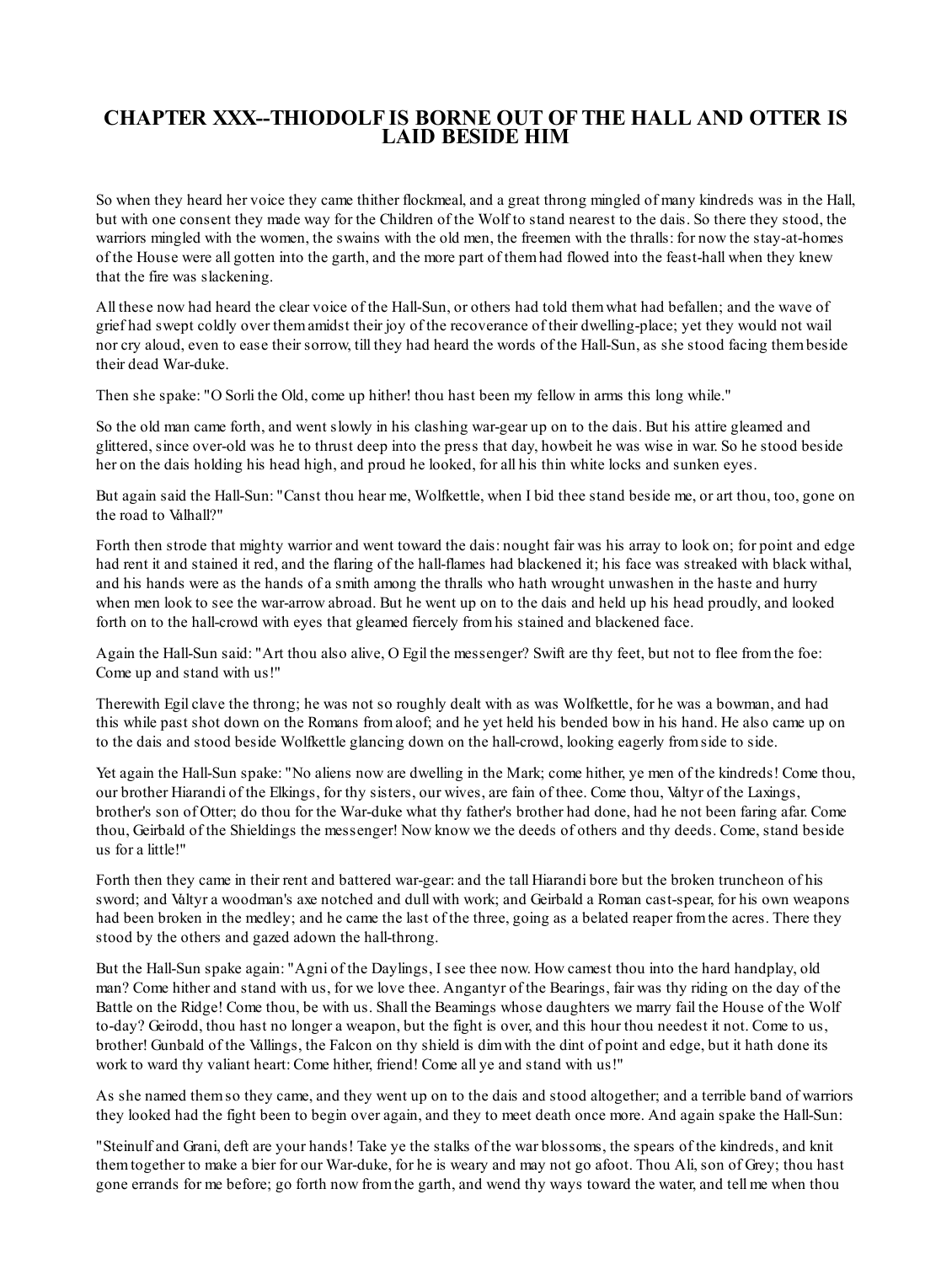comest back what thou hast seen of the coming of the wain-burg. For by this time it should be drawing anigh."

So Ali went forth, and there was silence of words for a while in the Hall; but there arose the sound of the wood-wrights busy with the wimble and the hammer about the bier. No long space had gone by when Ali came back into the hall panting with his swift running; and he cried out:

"O Hall-Sun, they are coming; the last wain hath crossed the ford, and the first is hard at hand: bright are their banners in the sun."

Then said the Hall-Sun: "O warriors, it is fitting that we go to meet our banners returning fromthe field, and that we do the Gods to wit what deeds we have done; fitting is it also that Thiodolf our War-duke wend with us. Now get ye into your ordered bands, and go we forth fromthe fire-scorched hall, and out into the sunlight, that the very earth and the heavens may look upon the face of our War-duke, and bear witness that he hath played his part as a man."

Then without more words the folk began to streamout of the Hall, and within the garth which the Romans had made they arrayed their companies. But when they were all gone fromthe Hallsave they who were on the dais, the Hall-Sun took the waxen torch which she had litten and quenched at the departure of the host to battle, and now she once more kindled it at the flame of the wondrous Lamp, the Hall-Sun. But the wood-wrights brought the bier which they had made of the spear-shafts of the kindred, and they laid thereon a purple cloak gold-embroidered of the treasure of the Wolfings, and thereon was Thiodolf laid.

Then those men took himup; to wit, Sorli the Old, and Wolfkettle and Egil, all these were of the Wolfing House; Hiarandi of the Elkings also, and Valtyr of the Laxings, Geirbald of the Shieldings, Agni of the Daylings, Angantyr of the Bearings, Geirodd of the Beamings, Gunbald of the Vallings: all these, with the two valiant wood-wrights, Steinulf and Grani, laid hand to the bier.

So they bore it down fromthe dais, and out at the Man's-door into the sunlight, and the Hall-Sun followed close after it, holding in her hand the Candle of Returning. It was an hour after high-noon of a bright midsummer day when she came out into the garth; and the smoke fromthe fire-scorched hall yet hung about the trees of the wood-edge. She looked neither down towards her feet nor on the right side or the left, but straight before her. The ordered companies of the kindreds hid the sight of many fearful things fromher eyes; though indeed the thralls and women had mostly gleaned the dead fromthe living both of friend and foe, and were tending the hurt of either host. Through an opening in the ranks moreover could they by the bier behold the scanty band of Roman captives, some standing up, looking dully around them, some sitting or lying on the grass talking quietly together, and it seemed by their faces that for themthe bitterness of death was passed.

Forth then fared the host by the West gate, where Thiodolf had done so valiantly that day, and out on to the green amidst the booths and lesser dwellings. Sore then was the heart of the Hall-Sun, as she looked forth over dwelling, and acre, and meadow, and the blue line of the woods beyond the water, and bethought her of all the familiar things that were within the compass of her eyesight, and remembered the many days of her father's loving-kindness, and the fair words wherewith he had solaced her life-days. But of the sorrow that wrung her heart nothing showed in her face, nor was she paler now than her wont was. For high was her courage, and she would in no wise mar that fair day and victory of the kindreds with grief for what was gone, whereas so much of what once was, yet abided and should abide for ever.

Then fared they down through the acres, where what was yet left of the wheat was yellowing toward harvest, and the rye hung grey and heavy; for bright and hot had the weather been all through these tidings. Howbeit much of the corn was spoiled by the trampling of the Roman bands.

So came they into the fair open meadow and saw before themthe wains coming to meet themwith their folk; to wit a throng of stout carles of the thrall-folk led by the war-wise and ripe men of the Steerings. Bright was the gleaming of the banner-wains, though for the lack of wind the banners hung down about their staves; the sound of the lowing of the bulls and the oxen, the neighing of horses and bleating of the flocks came up to the ears of the host as they wended over the meadow.

They made stay at last on the rising ground, all trampled and in parts bloody, where yesterday Thiodolf had come on the fight between the remnant of Otter's men and the Romans: there they opened their ranks, and made a ring round about a space, amidmost of which was a little mound whereon was set the bier of Thiodolf. The wains and their warders came up with themand drew a garth of the wains round about the ring of men with the banners of the kindreds in their due places.

There was the Wolf and the Elk, the Falcon, the Swan, the Boar, the Bear, and the Green-tree: the Willow-bush, the Gedd, the Water-bank and the Wood-Ousel, the Steer, the Mallard and the Roe-deer: all these were of the Mid-mark. But of the Upper-mark were the Horse and the Spear, and the Shield, and the Daybreak, and the Dale, and the Mountain,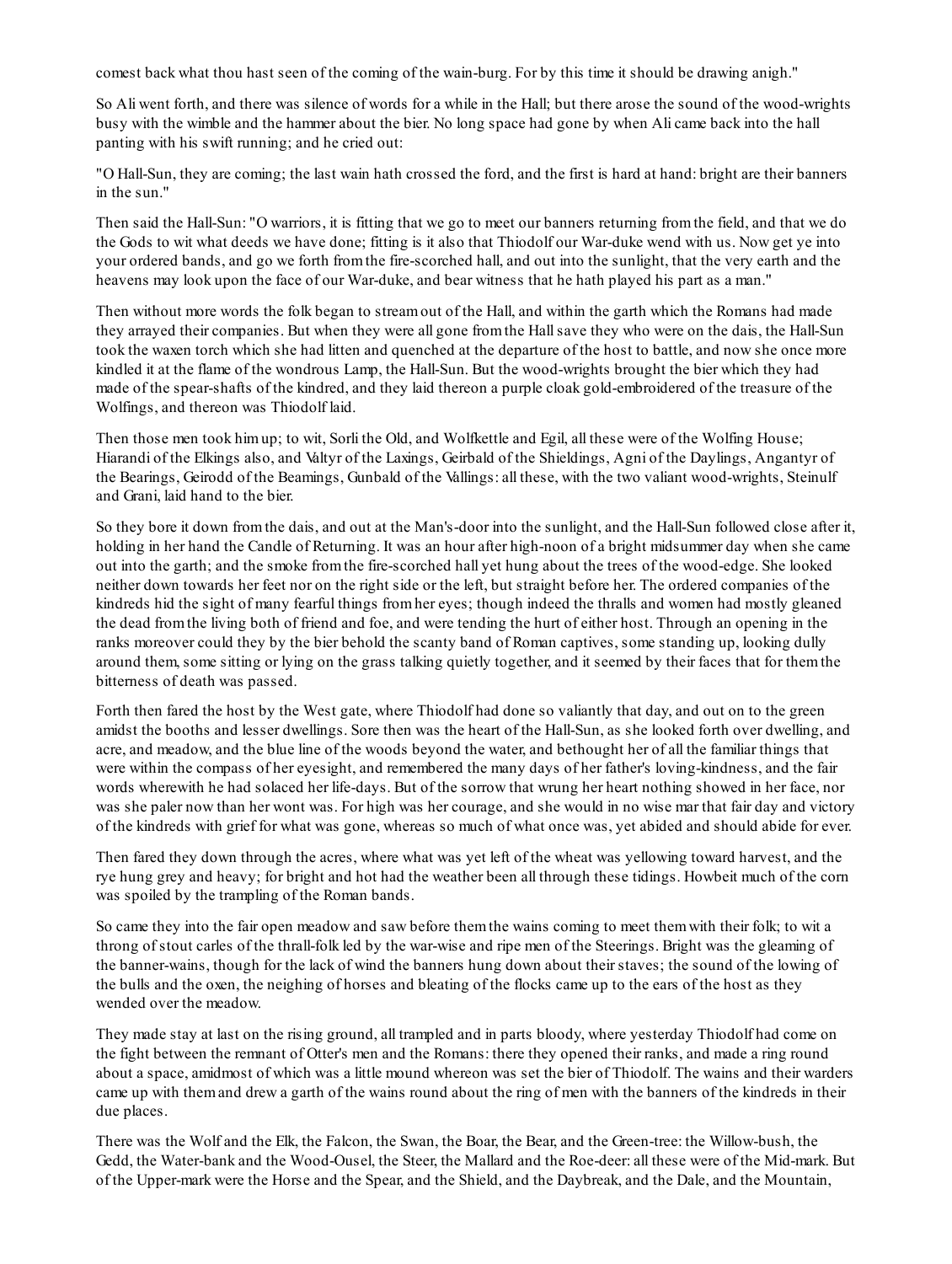and the Brook, and the Weasel, and the Cloud, and the Hart.

Of the Nether-mark were the Salmon, and the Lynx, and the Ling worm, the Seal, the Stone, and the Sea-mew; the Buckgoat, the Apple-tree, the Bull, the Adder, and the Crane.

There they stood in the hot sunshine three hours after noon; and a little wind came out of the west and raised the pictured cloths upon the banner-staves, so that the men could now see the images of the tokens of their Houses and the Fathers of old time.

Now was there silence in the ring of men; but it opened presently and through it came all-armed warriors bearing another bier, and lo, Otter upon it, dead in his war-gear with many a grievous wound upon his body. For men had found himin an ingle of the wall of the Great Roof, where he had been laid yesterday by the Romans when his company and the Bearings with the Wormings made their onset: for the Romans had noted his exceeding valour, and when they had driven off the Goths some of thembrought himdead inside their garth, for they would know the name and dignity of so valorous a man.

So now they bore himto the mound where Thiodolf lay and set the bier down beside Thiodolf's, and the two Wardukes of the Markmen lay there together: and when the warriors beheld that sight, they could not forbear, but some groaned aloud, and some wept great tears, and they clashed their swords on their shields and the sound of their sorrow and their praise went up to the summer heavens.

Now the Hall-Sun holding aloft the waxen torch lifted up her voice and said:

"O warriors of the Wolfings, by the token of the flame That here in my right hand flickers, ye are back at the House of the Name, And there yet burneth the Hall-Sun beneath the Wolfing Roof, And the flame that the foemen quickened hath died out far aloof. Ye gleanings of the battle, lift up your hearts on high, For the House of the War-wise Wolfings and the Folk undoomed to die. But ye kindreds of the Markmen, the Wolfing guests are ye, And to-night we hold the high-tide, and great shall the feasting be, For to-day by the road that we know not a many wend their ways To the Gods and the ancient Fathers, and the hope of the latter days. And how shall their feet be cumbered if we tangle themwith woe, And the heavy rain of sorrow drift o'er the road they go? They have toiled, and their toil was troublous to make the days to come; Use ye their gifts in gladness, lest they grieve for the Ancient Home! Now are our maids arraying that fire-scorched Hall of ours With the treasure of the Wolfings and the wealth of summer flowers, And this eve the work before you will be the Hall to throng And purge its walls of sorrow and quench its scathe and wrong."

She looked on the dead Thiodolf a moment, and then glanced fromhimto Otter and spake again:

"O kindreds, here before you two mighty bodies lie; Henceforth no man shall see them in house and field go by As we were used to behold them, familiar to us then As the wind beneath the heavens and the sun that shines on men; Now soon shall there be nothing of their dwelling-place to tell, Save the billow of the meadows, the flower-grown grassy swell! Now therefore, O ye kindreds, if amidst you there be one Who hath known the heart of the War-dukes, and the deeds their hands have done, Will not the word be with him, while yet your hearts are hot, Of our praise and long remembrance, and our love that dieth not? Then let himcome up hither and speak the latest word O'er the limbs of the battle-weary and the hearts outworn with the sword."

She held her peace, and there was a stir in the ring of men: for they who were anigh the Dayling banner saw an old warrior sitting on a great black horse and fully armed. He got slowly off his horse and walked toward the ring of warriors, which opened before him; for all knew himfor Asmund the old, the war-wise warrior of the Daylings, even he who had lamented over the Hauberk of Thiodolf. He had taken horse the day before, and had ridden toward the battle,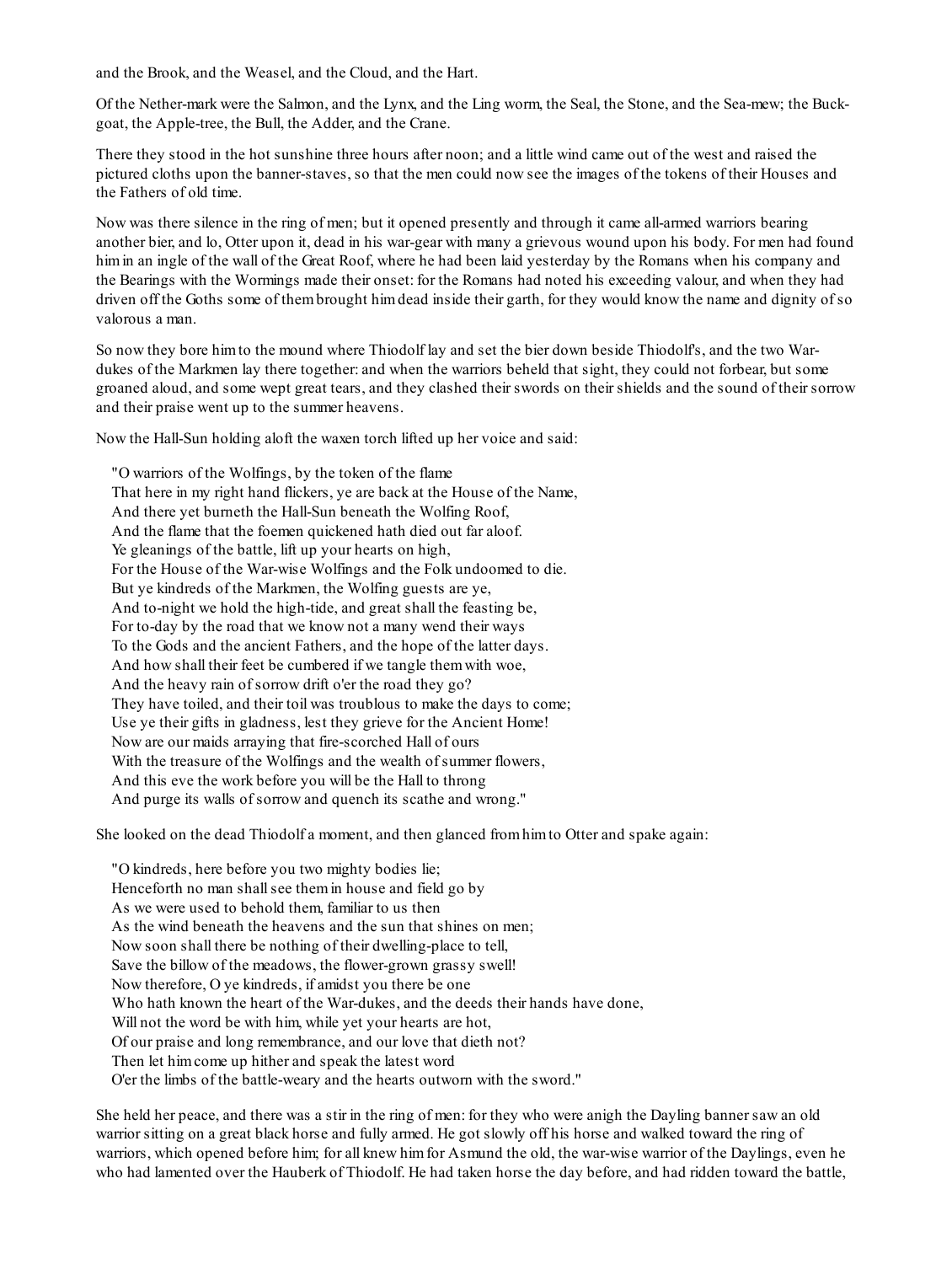but was belated, and had come up with themof the wain-burg just as they had crossed the water.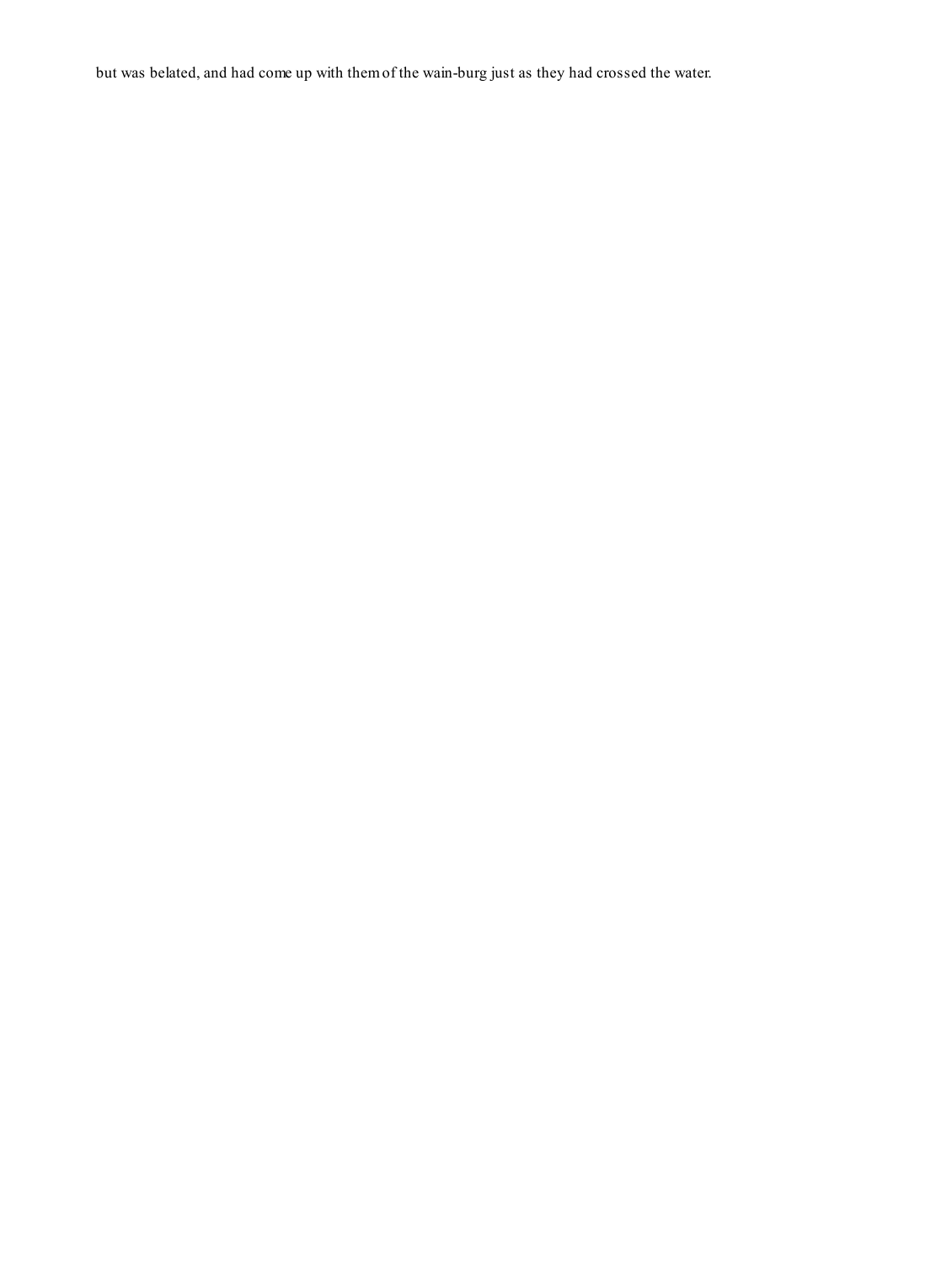## **CHAPTER XXXI--OLD ASMUND SPEAKETH OVER THE WAR-DUKES: THE DEAD ARE LAID IN MOUND**

Now while all looked on, he went to the place where lay the bodies of the War-dukes, and looked down on the face of Otter and said:

"O Otter, there thou liest! and thou that I knew of old, When my beard began to whiten, as the best of the keen and the bold, And thou wert as my youngest brother, and thou didst lead my sons When we fared forth over the mountains to meet the arrowy Huns, And I smiled to see thee teaching the lore that I learned thee erst. O Otter, dost thou remember how the Goth-folk came by the worst, And with thee in mine arms I waded the wide shaft-harrowed flood That lapped the feet of the mountains with its water blent with blood; And how in the hollow places of the mountains hidden away We abode the kindreds' coming as the wet night bideth day? Dost thou remember, Otter, how many a joy we had, How many a grief remembered has made our high-tide glad? O fellow of the hall-glee! O fellow of the field! Why then hast thou departed and left me under shield? I the ancient, I the childless, while yet in the Laxing hall Are thy brother's sons abiding and their children on thee call.

"O kindreds of the people! the soul that dwelt herein, This goodly way-worn body, was keen for you to win Good days and long endurance. Who knoweth of his deed What things for you it hath fashioned fromthe flame of the fire of need? But of this at least well wot we, that forth fromyour hearts it came And back to your hearts returneth for the seed of thriving and fame. In the ground wherein ye lay it, the body of this man, No deed of his abideth, no glory that he wan, But evermore the Markmen shall bear his deeds o'er earth, With the joy of the deeds that are coming, the garland of his worth."

He was silent a little as he stood looking down on Otter's face with grievous sorrow, for all that his words were stout. For indeed, as he had said, Otter had been his battle-fellow and his hall-fellow, though he was much younger than Asmund; and they had been standing foot to foot in that battle wherein old Asmund's sons were slain by his side.

After a while he turned slowly fromlooking at Otter to gaze upon Thiodolf, and his body trembled as he looked, and he opened his mouth to speak; but no word came fromit; and he sat down upon the edge of the bier, and the tears began to gush out of his old eyes, and he wept aloud. Then they that saw himwondered; for all knew the stoutness of his heart, and how he had borne more burdens than that of eld, and had not cowered down under them. But at last he arose again, and stood firmly on his feet, and faced the folk-mote, and in a voice more like the voice of a man in his prime than of an old man, he sang:

"Wild the stormis abroad Of the edge of the sword! Far on runneth the path Of the war-stride of wrath! The Gods hearken and hear The long rumour of fear Fromthe meadows beneath Running fierce o'er the heath, Till it beats round their dwelling-place builded aloof And at last all up-swelling breaks wild o'er their roof, And quencheth their laughter and crieth on all,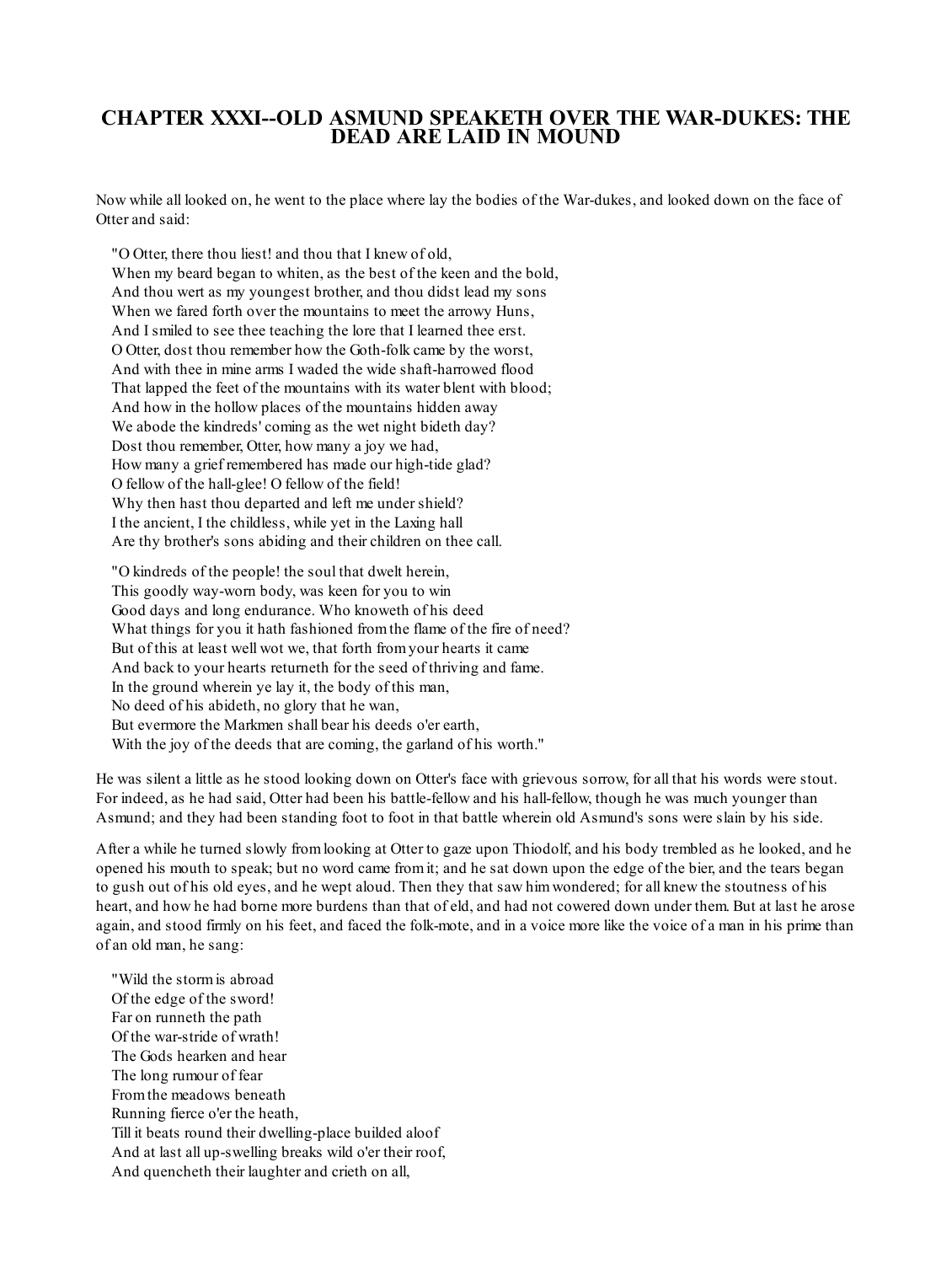As it rolleth round rafter and beamof the Hall, Like the speech of the thunder-cloud tangled on high, When the mountain-halls sunder as dread goeth by.

"So they throw the door wide Of the Hall where they bide, And to murmuring song Turns that voice of the wrong, And the Gods wait a-gaze For that Wearer of Ways: For they know he hath gone A long journey alone. Now his feet are they hearkening, and now is he come, With his battle-wounds darkening the door of his home, Unbyrnied, unshielded, and lonely he stands, And the sword that he wielded is gone fromhis hands-- Hands outstretched and bearing no spoil of the fight, As speechless, unfearing, he stands in their sight.

"War-father gleams Where the white light streams Round kings of old All red with gold, And the Gods of the name With joy aflame. All the ancient of men Grown glorious again: Till the Slains-father crieth aloud at the last: 'Here is one that belieth no hope of the past! No weapon, no treasure of earth doth he bear, No gift for the pleasure of Godhome to share; But life his hand bringeth, well cherished, most sweet; And hark! the Hallsingeth the Folk-wolf to greet!'

"As the rain of May On earth's happiest day, So the fair flowers fall On the sun-bright Hall As the Gods rise up With the greeting-cup, And the welcoming crowd Falls to murmur aloud. Then the God of Earth speaketh; sweet-worded he saith, 'Lo, the Sun ever seeketh Life fashioned of death; And to-day as he turneth the wide world about On Wolf-stead he yearneth; for there without doubt Dwells the death-fashioned story, the flower of all fame. Come hither new Glory, come Crown of the Name!'"

All men's hearts rose high as he sang, and when he had ended arose the clang of sword and shield and went ringing down the meadow, and the mighty shout of the Markmen's joy rent the heavens: for in sooth at that moment they saw Thiodolf, their champion, sitting among the Gods on his golden chair, sweet savours around him, and sweet sound of singing, and he himself bright-faced and merry as no man on earth had seen him, for as joyous a man as he was.

But when the sound of their exultation sank down, the Hall-Sun spake again:

"Now wendeth the sun westward, and weary grows the Earth Of all the long day's doings in sorrow and in mirth; And as the great sun waneth, so doth my candle wane, And its flickering flame desireth to rest and die again. Therefore across the meadows wend we aback once more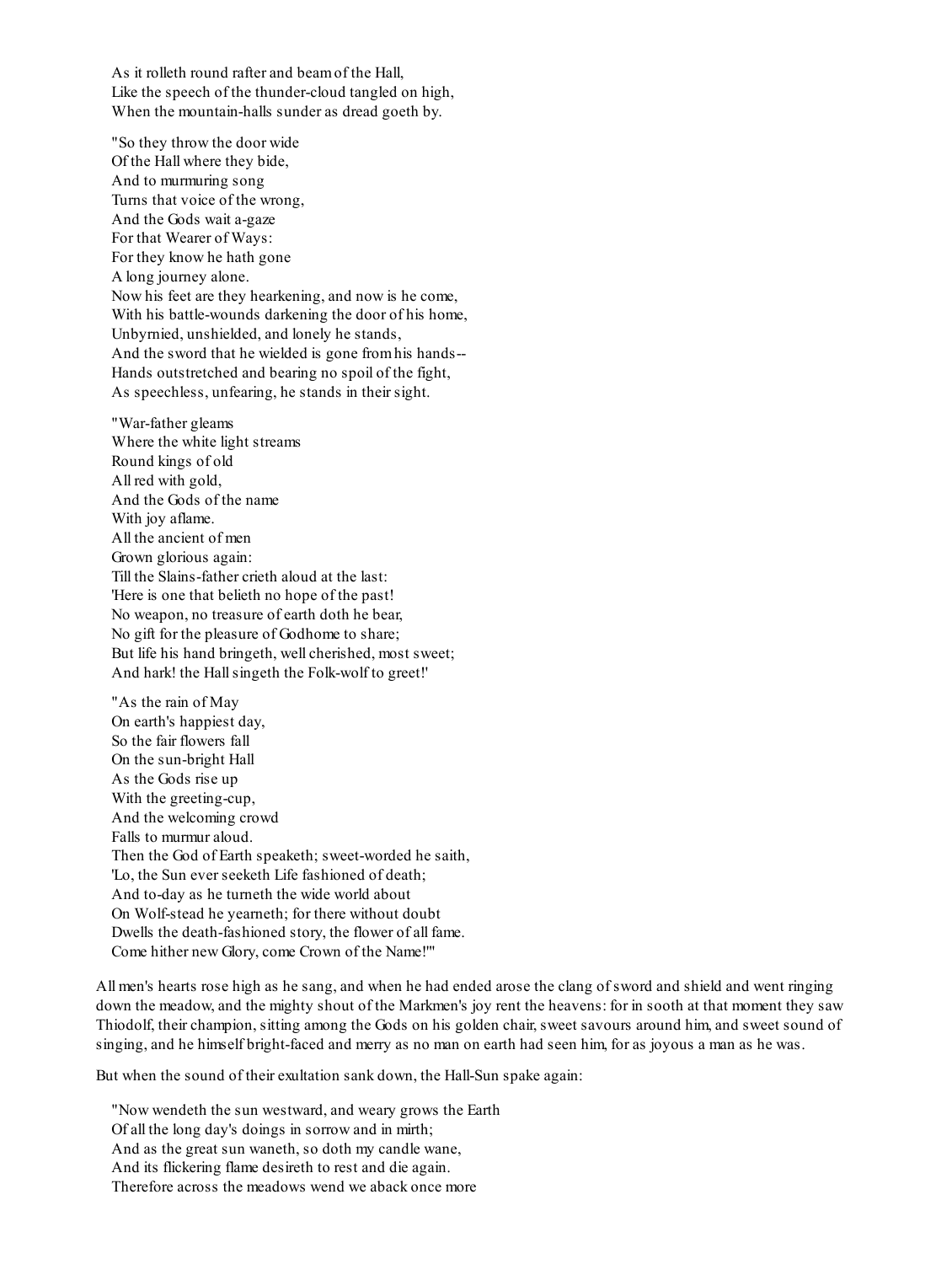To the holy Roof of the Wolfings, the shrine of peace and war. And these that once have loved us, these warriors images, Shallsit amidst our feasting, and see, as the Father sees The works that men-folk fashion and the rest of toiling hands, When his eyes look down from the mountains and the heavens above all lands, And up fromthe flowery meadows and the rolling deeps of the sea. There then at the feast with our champions familiar shall we be As oft we are with the Godfolk, when in story-rhymes and lays We laugh as we tell of their laughter, and their deeds of other days.

"Come then, ye sons of the kindreds who hither bore these twain! Take up their beds of glory, and fare we home again, And feast as men delivered fromtoil unmeet to bear, Who through the night are looking to the dawn-tide fresh and fair And the morn and the noon to follow, and the eve and its morrow morn, All the life of our deliv'rance and the fair days yet unborn."

So she spoke, and a murmur arose as those valiant men came forth again. But lo, now were they dight in fresh and fair raiment and gleaming war-array. For while all this was a-doing and a-saying, they had gotten themby the Hall-Sun's bidding unto the wains of their Houses, and had arrayed themfromthe store therein.

So now they took up the biers, and the Hall-Sun led them, and they went over the meadow before the throng of the kindreds, who followed themduly ordered, each House about its banner; and when they were come through the garth which the Romans had made to the Man's-door of the Hall, there were the women of the House freshly attired, who cast flowers on the living men of the host, and on the dead War-dukes, while they wept for pity of them. So went the freemen of the Houses into the Hall, following the Hall-Sun, and the bearers of the War-dukes; but the banners abode without in the garth made by the Romans; and the thralls arrayed a feast for themselves about the wains of the kindreds in the open place before their cots and the smithying booths and the byres.

And as the Hall-Sun went into the Hall, she thrust down the candle against the threshold of the Man's-door, and so quenched it.

Long were the kindreds entering, and when they were under the Roof of the Wolfings, they looked and beheld Thiodolf set in his chair once more, and Otter set beside him; and the chiefs and leaders of the House took their places on the dais, those to whomit was due, and the Hall-Sun sat under the wondrous Lamp her namesake.

Now was the glooming falling upon the earth; but the Hall was bright within even as the Hall-Sun had promised. Therein was set forth the Treasure of the Wolfings; fair cloths were hung on the walls, goodly broidered garments on the pillars: goodly brazen cauldrons and fair-carven chests were set down in nooks where men could see themwell, and vessels of gold and silver were set all up and down the tables of the feast. The pillars also were wreathed with flowers, and flowers hung garlanded fromthe walls over the precious hangings; sweet gums and spices were burning in fairwrought censers of brass, and so many candles were alight under the Roof, that scarce had it looked more ablaze when the Romans had litten the faggots therein for its burning amidst the hurry of the Morning Battle.

There then they fell to feasting, hallowing in the high-tide of their return with victory in their hands: and the dead corpses of Thiodolf and Otter, clad in precious glistering raiment, looked down on themfromthe High-seat, and the kindreds worshipped themand were glad; and they drank the Cup to thembefore any others, were they Gods or men.

But before the feast was hallowed in, came Ali the son of Grey up to the High-seat, bearing something in his hand: and lo! it was Throng-plough, which he had sought all over the field where the Markmen had been overcome by the Romans, and had found it at last. All men saw himhow he held it in his hand now as he went up to the Hall-Sun and spake to her. But she kissed the lad on the forehead, and took Throng-plough, and wound the peace-strings round him and laid himon the board before Thiodolf; and then she spake softly as if to herself, yet so that some heard her:

"O father, no more shalt thou draw Throng-plough fromthe sheath till the battle is pitched in the last field of fight, and the sons of the fruitful Earth and the sons of Day meet Swart and his children at last, when the change of the World is at hand. Maybe I shall be with thee then: but now and in meanwhile, farewell, O mighty hand of my father!"

Thus then the Houses of the Mark held their High-tide of Returning under the Wolfing Roof with none to blame them or make themafraid: and the moon rose and the summer night wore on towards dawn, and within the Roof and without was there feasting and singing and harping and the voice of abundant joyance: for without the Roof feasted the thralls and the strangers, and the Roman war-captives.